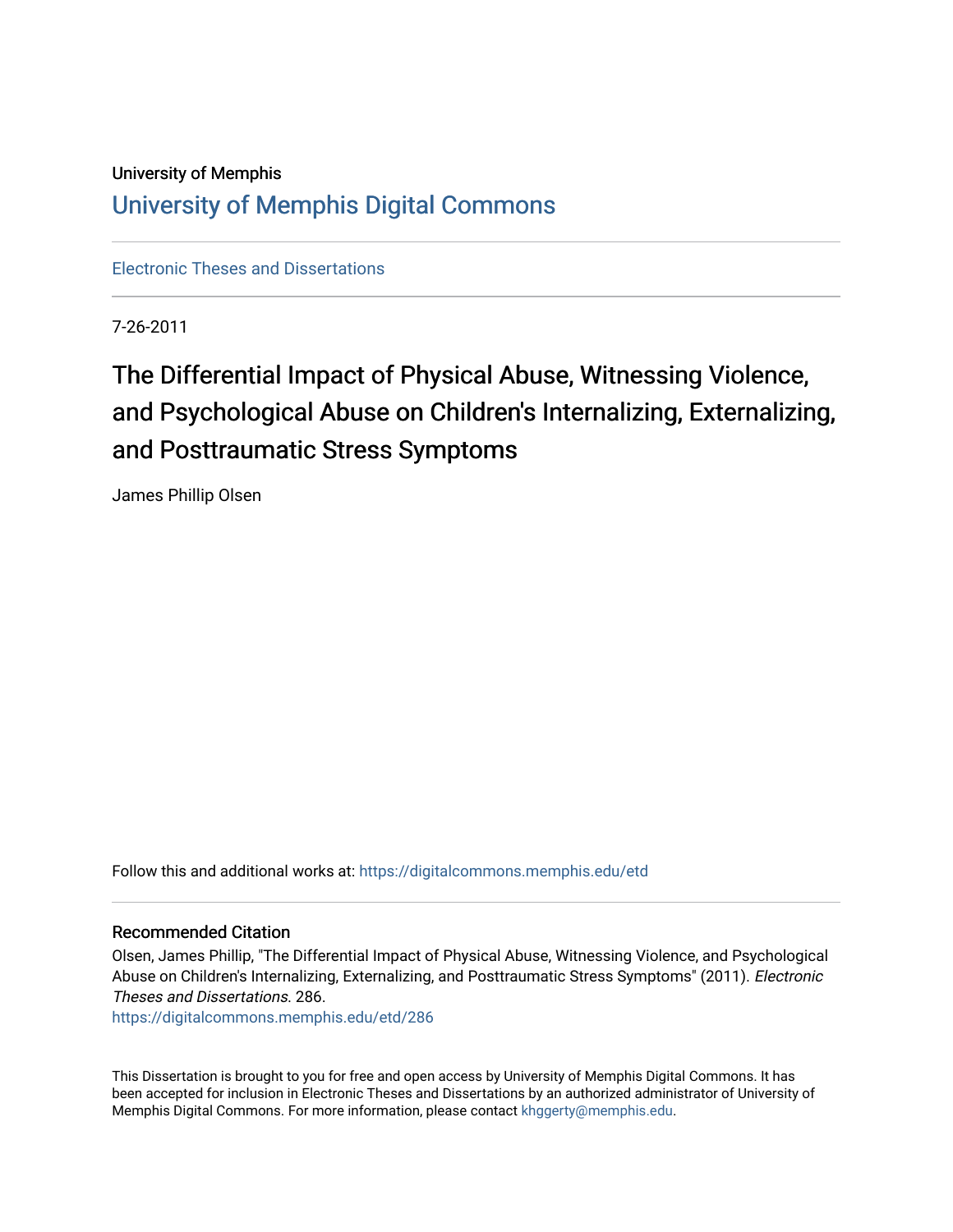To the University Council:

The Dissertation Committee for James Phillip Olsen certifies that this is the final approved version of the following electronic dissertation: "The Differential Impact of Physical Abuse, Witnessing Violence, and Psychological Abuse on Children's Internalizing, Externalizing, and Posttraumatic Stress Symptoms."

> Gilbert R. Parra, Ph.D. Major Professor

\_\_\_\_\_\_\_\_\_\_\_\_\_\_\_\_\_\_\_\_\_\_\_\_\_\_\_\_\_\_\_\_\_\_\_\_\_\_

We have read this dissertation and recommend its acceptance:

\_\_\_\_\_\_\_\_\_\_\_\_\_\_\_\_\_\_\_\_\_\_\_\_\_\_\_\_\_\_\_\_\_\_\_\_\_\_\_

\_\_\_\_\_\_\_\_\_\_\_\_\_\_\_\_\_\_\_\_\_\_\_\_\_\_\_\_\_\_\_\_\_\_\_\_\_\_\_

\_\_\_\_\_\_\_\_\_\_\_\_\_\_\_\_\_\_\_\_\_\_\_\_\_\_\_\_\_\_\_\_\_\_\_\_\_\_\_

Ronald S. Landis, Ph.D.

David A. Houston, J.D., Ph.D.

Robert Cohen, Ph.D.

Accepted for the Graduate Council:

Karen D. Weddle-West, Ph.D. Vice Provost for Graduate Programs

\_\_\_\_\_\_\_\_\_\_\_\_\_\_\_\_\_\_\_\_\_\_\_\_\_\_\_\_\_\_\_\_\_\_\_\_\_\_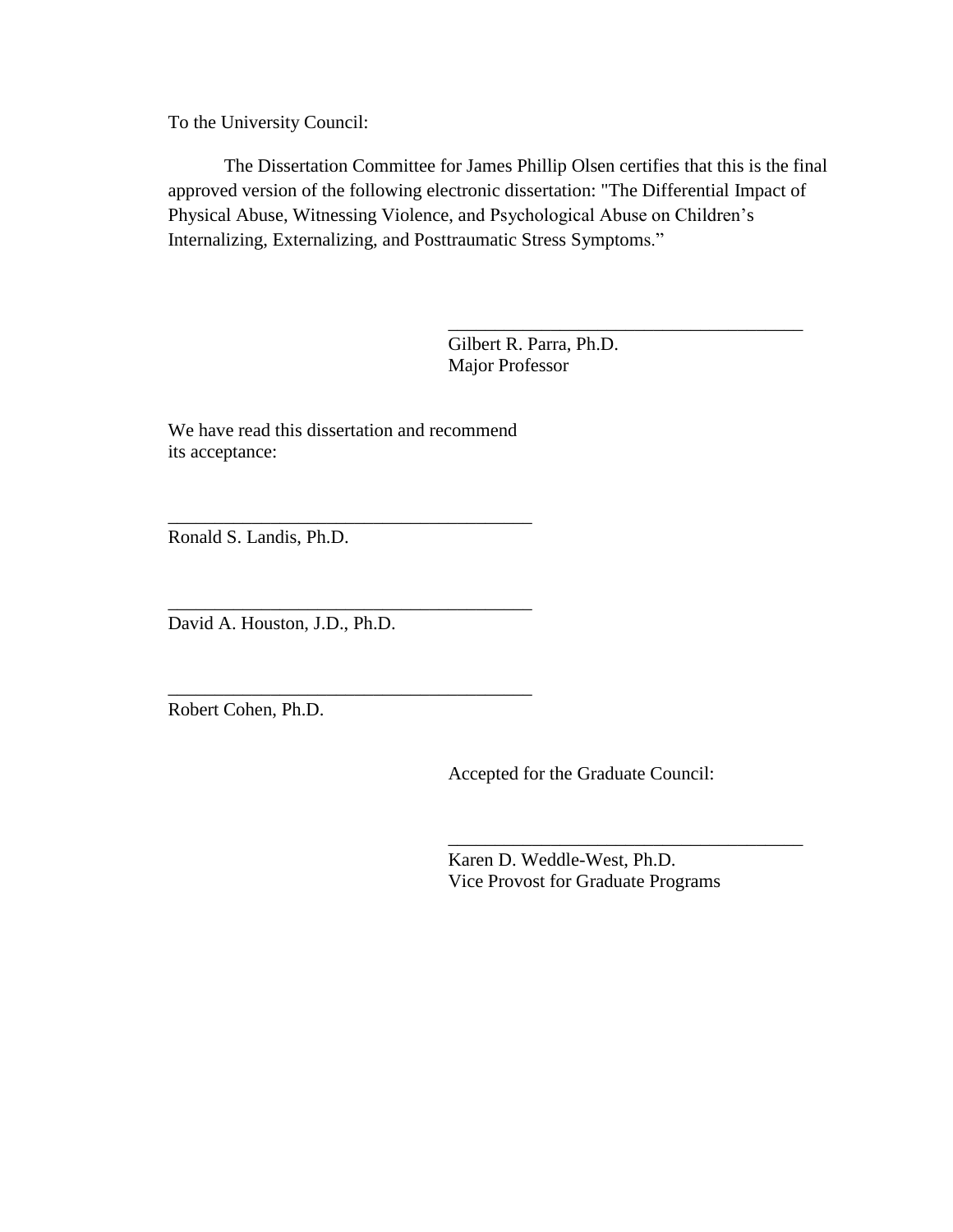## THE DIFFERENTIAL IMPACT OF PHYSICAL ABUSE, WITNESSING VIOLENCE, AND PSYCHOLOGICAL ABUSE ON CHILDREN'S INTERNALIZING, EXTERNALIZING, AND POSTTRAUMATIC STRESS SYMPTOMS

by

James Phillip Olsen

A Dissertation

Submitted in Partial Fulfillment of the

Requirements for the Degree of

Doctor of Philosophy

Major: Psychology

The University of Memphis

August 2011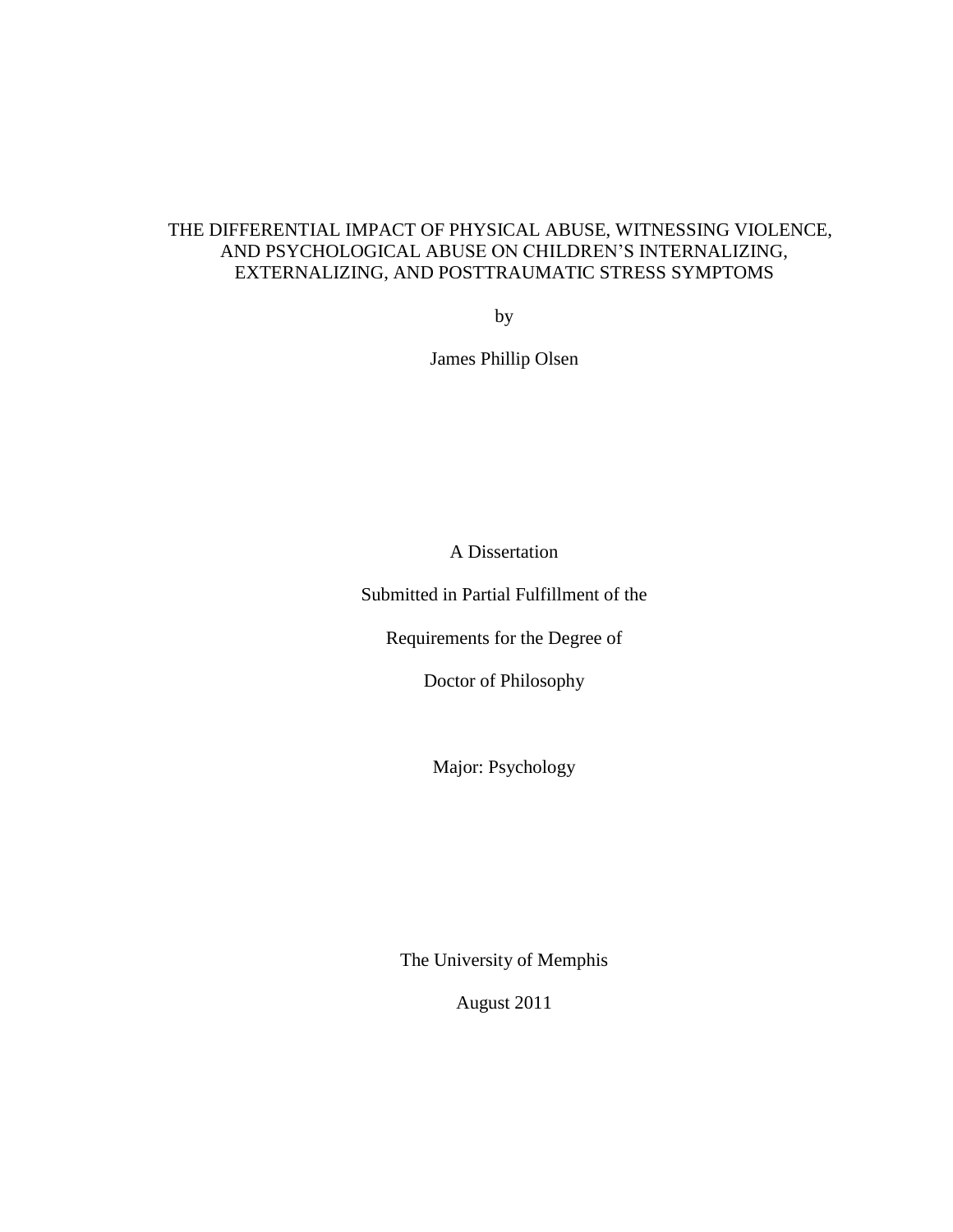Copyright © 2011 James Phillip Olsen All rights reserved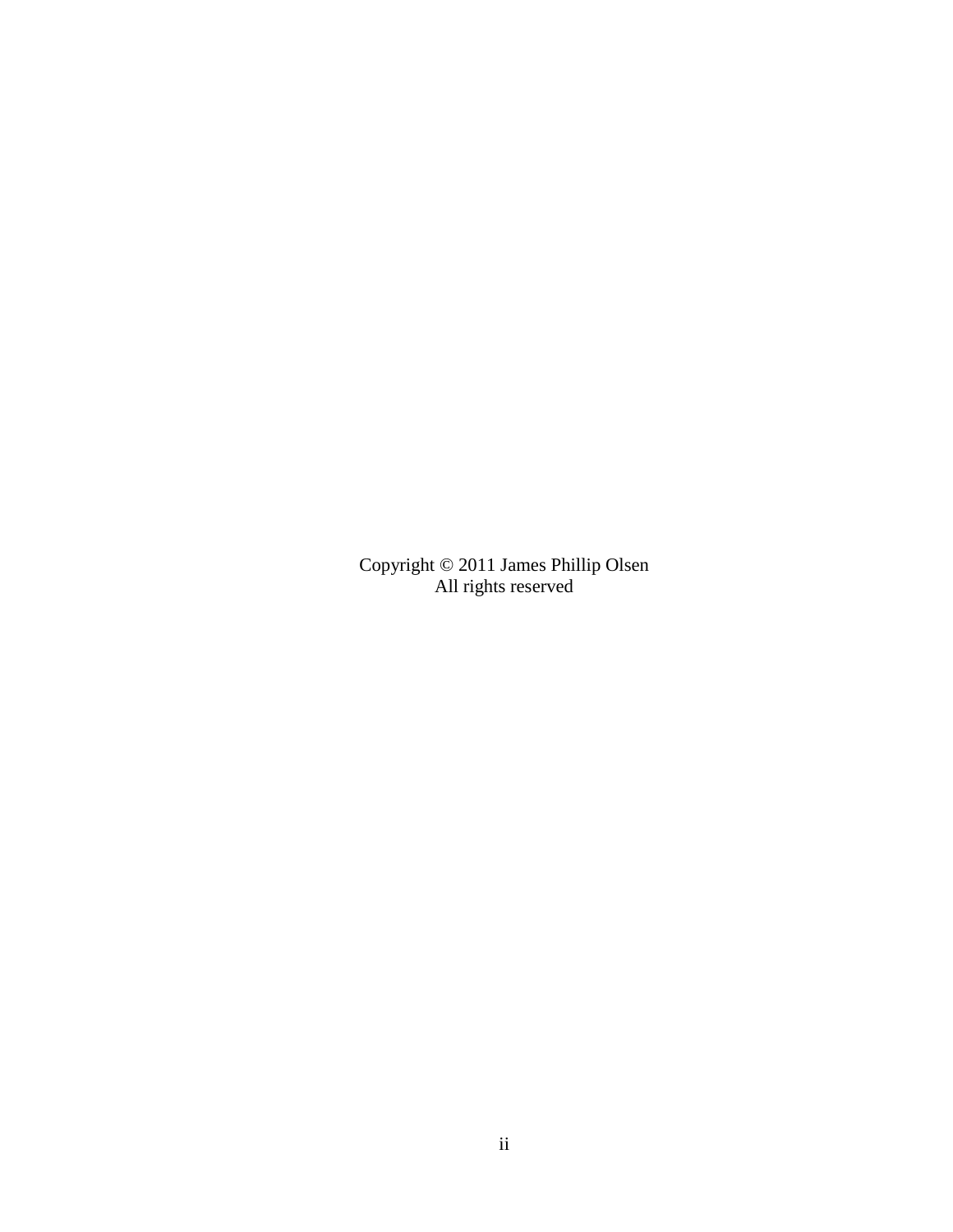### Dedication

This Dissertation is dedicated to my wife, Shira Olsen, who has supported me with patience and understanding throughout my academic pursuits. Without her love and encouragement, this accomplishment would not have been possible.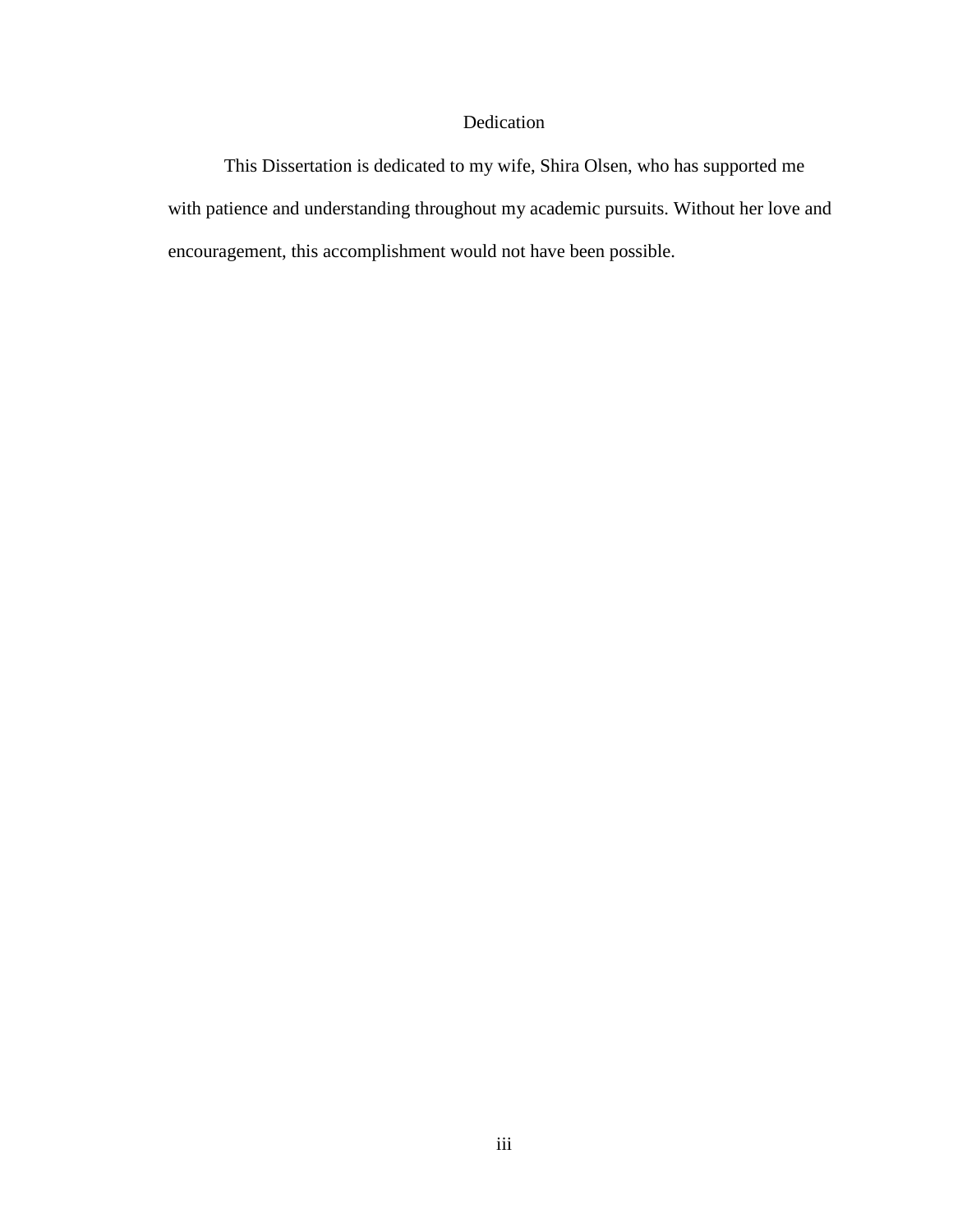#### Acknowledgments

First, I would like to thank my committee members Dr. Robert Cohen, Dr. David Houston, and Dr. Ronald Landis for taking the time to work with me during this endeavor. Their evaluation and feedback of the project has served to make the end product one which is better than that which I originally set out to complete. Their influence on this project has made a notable impact on my development as a researcher.

I would also like to thank the many students, both graduate and undergraduate, who spent countless hours working on this project. Their constant dedication and hard work made this project into a reality. I am indebted to each of them.

Finally, I would like to thank my mentor, Dr. Gilbert Parra, for devoting so much energy towards not only this project, but to my overall development. His extensive knowledge was been a vital resource throughout these past years. Without his constant support and encouragement, the timely and successful completion of this project would not have been possible.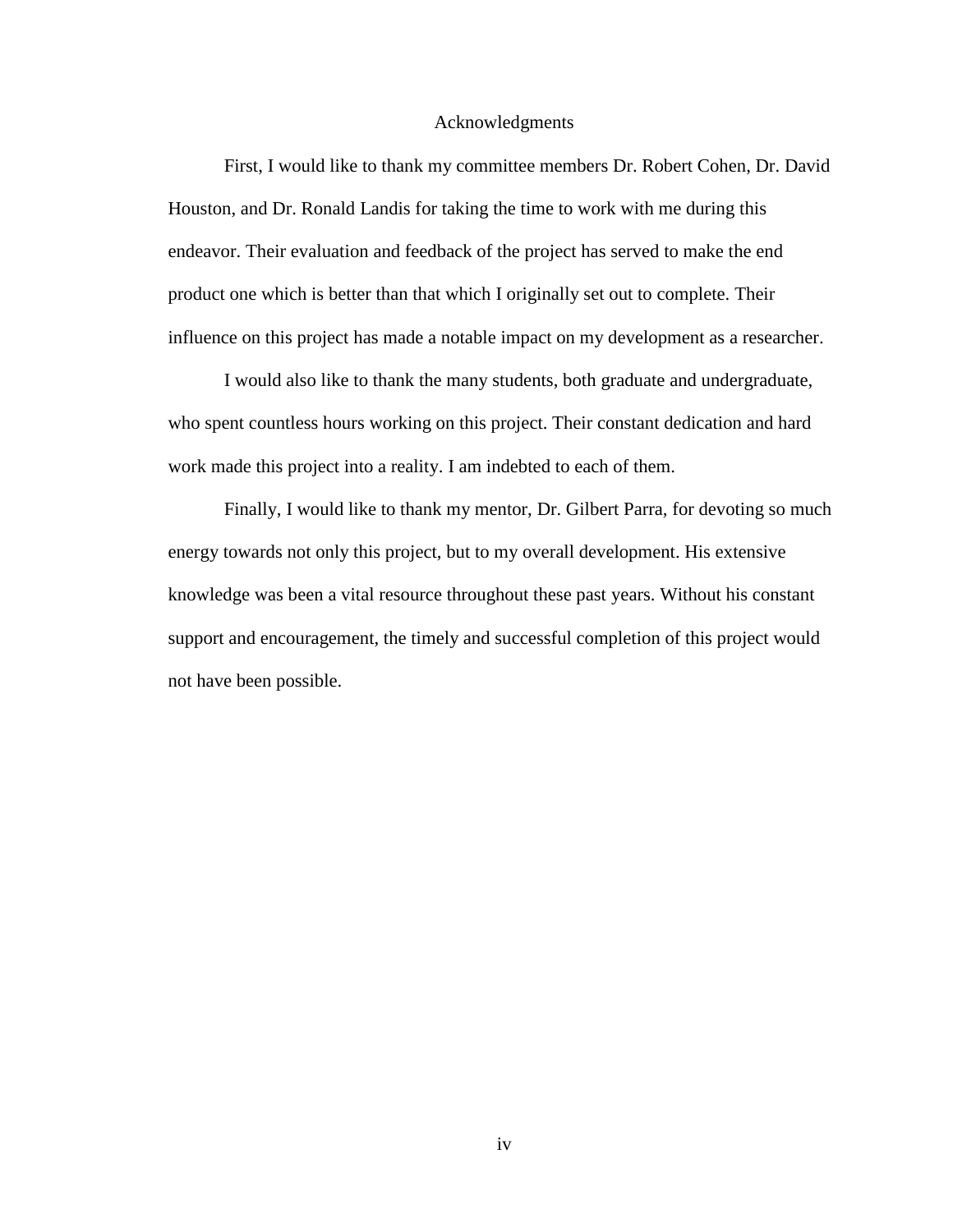#### Abstract

Olsen, James P. Ph.D. The University of Memphis. June/2011. The Differential Impact of Physical Abuse, Witnessing Violence, and Psychological Abuse on Children's Internalizing, Externalizing, and Posttraumatic Stress Symptoms. Gilbert R. Parra, Ph.D.

Children commonly witness violence in their family, fall victim to violent acts by caregivers, or suffer from psychological abuse from caregivers. Independent examinations of these experiences have suggested that each can act as a precursor to internalizing problems, externalizing problems, and posttraumatic stress symptoms later in life. There is growing recognition that these forms of maltreatment are highly correlated, and some research has already shown that accounting for multiple forms of maltreatment can alter associations with psychological difficulties. This research sought to simultaneously explore the unique relations of psychological abuse, physical abuse, and witnessing familial violence to internalizing problems, externalizing problems, and posttraumatic stress symptoms. The study also probed the possibility that each of the three forms of maltreatment might impact the relation between the other types of maltreatment and the psychological adjustment outcomes. Further, the project sought to explore the specificity of the results by evaluating the possibility that associations between each of the psychological adjustment outcomes could alter the findings of the first three goals. Results identified several unique associations for the maltreatment variables that varied by outcome and suggested that several important interactions may exist. Further, accounting for correlated outcome variables in the analyses resulted in some deviations in these results, suggesting that specificity is a concern for research of this type. Overall, the study suggested that psychological abuse may be a particularly

v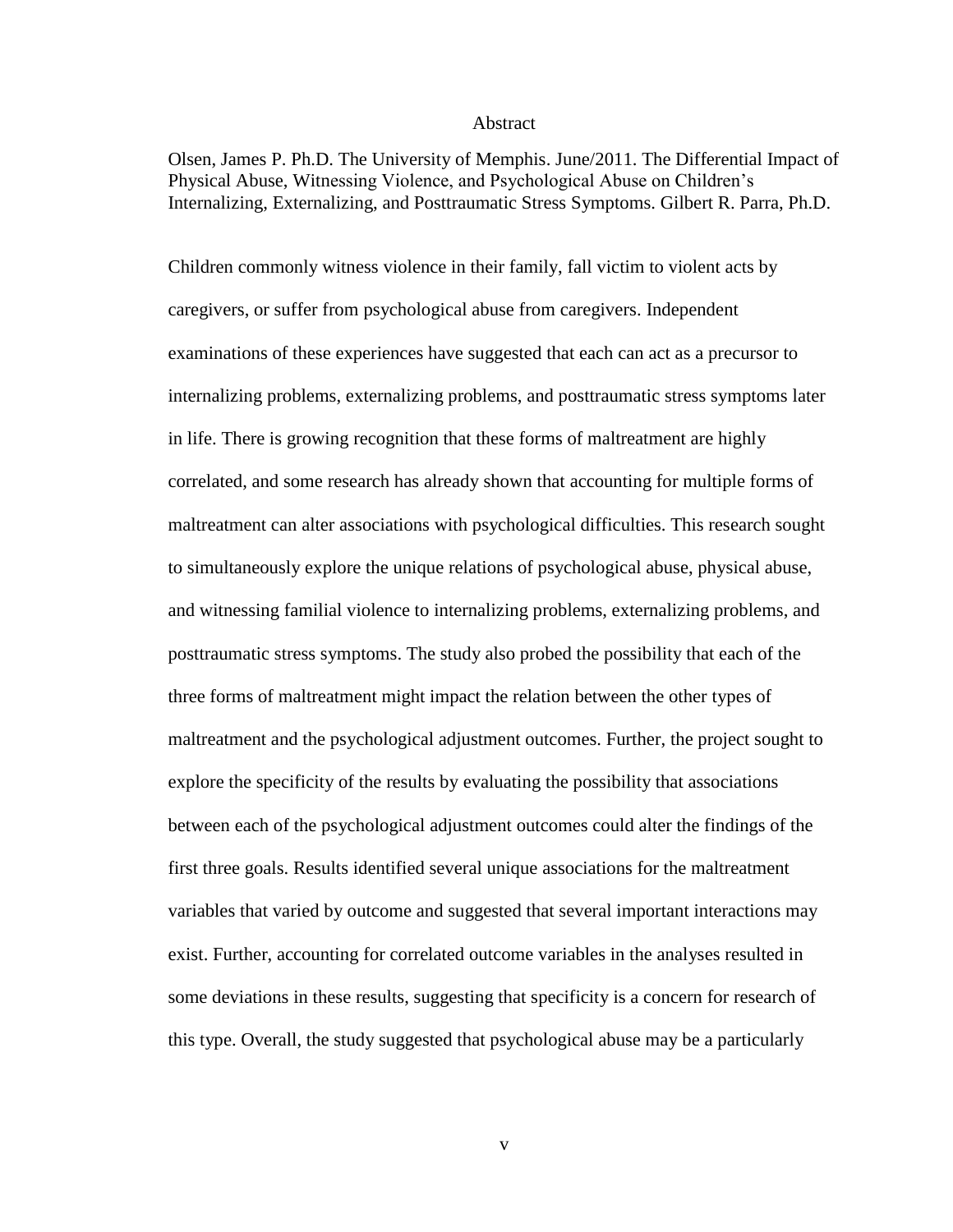robust predictor of each of the three outcome variables, and that violence-related maltreatment may have a closer nexus with posttraumatic stress symptoms.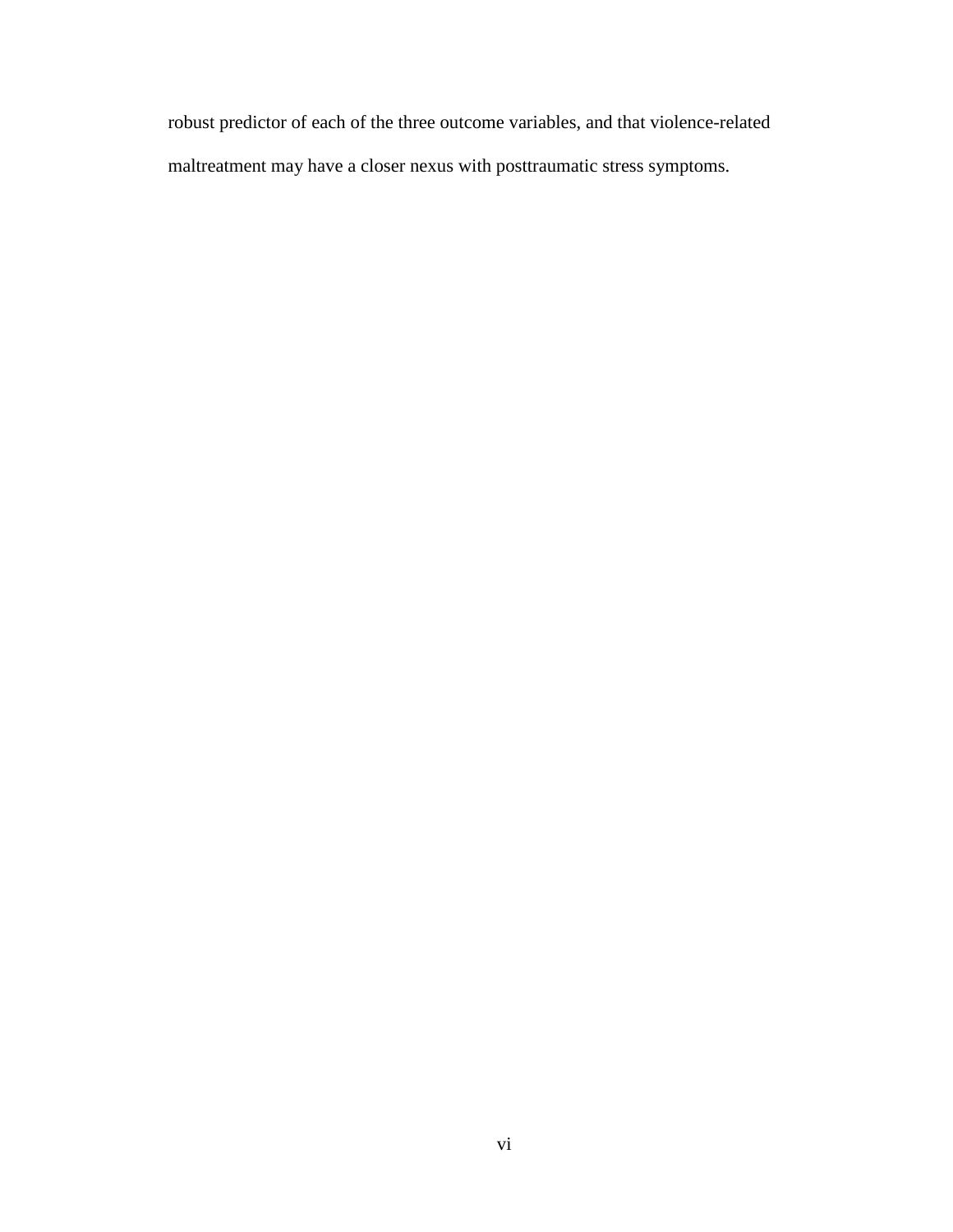## TABLE OF CONTENTS

| Section        |                                                                                           | Page           |
|----------------|-------------------------------------------------------------------------------------------|----------------|
|                | List of Tables                                                                            | viii           |
|                | List of Figures                                                                           | ix             |
| 1.             | Introduction                                                                              | 1              |
|                | Child Witnessing of Familial Violence                                                     | $\mathfrak{Z}$ |
|                | Child Physical Abuse from Adult Caregivers                                                | 6              |
|                | Interaction of Violence-Related Maltreatment Types                                        | 8              |
|                | Child Psychological Abuse from Adult Caregivers                                           | 11             |
|                | The Need for Concurrent Evaluation of Multiple Maltreatment Types<br><b>Present Study</b> | 12<br>15       |
| 2.             | Method                                                                                    | 16             |
|                | Participants                                                                              | 16             |
|                | Procedure                                                                                 | 18             |
|                | <b>Measures</b>                                                                           | 19             |
|                | <b>Analytic Strategy</b>                                                                  | 23             |
| 3.             | Results                                                                                   | 24             |
|                | <b>Preliminary Analyses</b>                                                               | 24             |
|                | <b>Hierarchical Regression Analyses</b>                                                   | 29             |
|                | <b>Alternate Hierarchical Regression Analyses</b>                                         | 39             |
| $\mathbf{4}$ . | Discussion                                                                                | 46             |
|                | Differential Impact of Maltreatment Types                                                 | 47             |
|                | <b>Clinical Implications</b>                                                              | 52             |
|                | Disentangling Physical Abuse and Psychological Abuse                                      | 53             |
|                | <b>Limitations and Future Directions</b>                                                  | 54             |
|                | Conclusion                                                                                | 57             |
| References     |                                                                                           | 58             |
| Appendices     |                                                                                           |                |
|                | <b>Child Behavior Checklist</b><br>A.                                                     | 68             |
|                | <b>B.</b><br><b>Physical Abuse Stem Questions</b>                                         | 73             |
|                | $C_{\cdot}$<br><b>Witnessing Violence Stem Questions</b>                                  | 74             |
|                | D.<br><b>Psychological Abuse Stem Questions</b>                                           | 75             |
|                | Ε.<br><b>Youth Self Report</b>                                                            | 77             |
|                | F.<br>Trauma Symptom Checklist                                                            | 82             |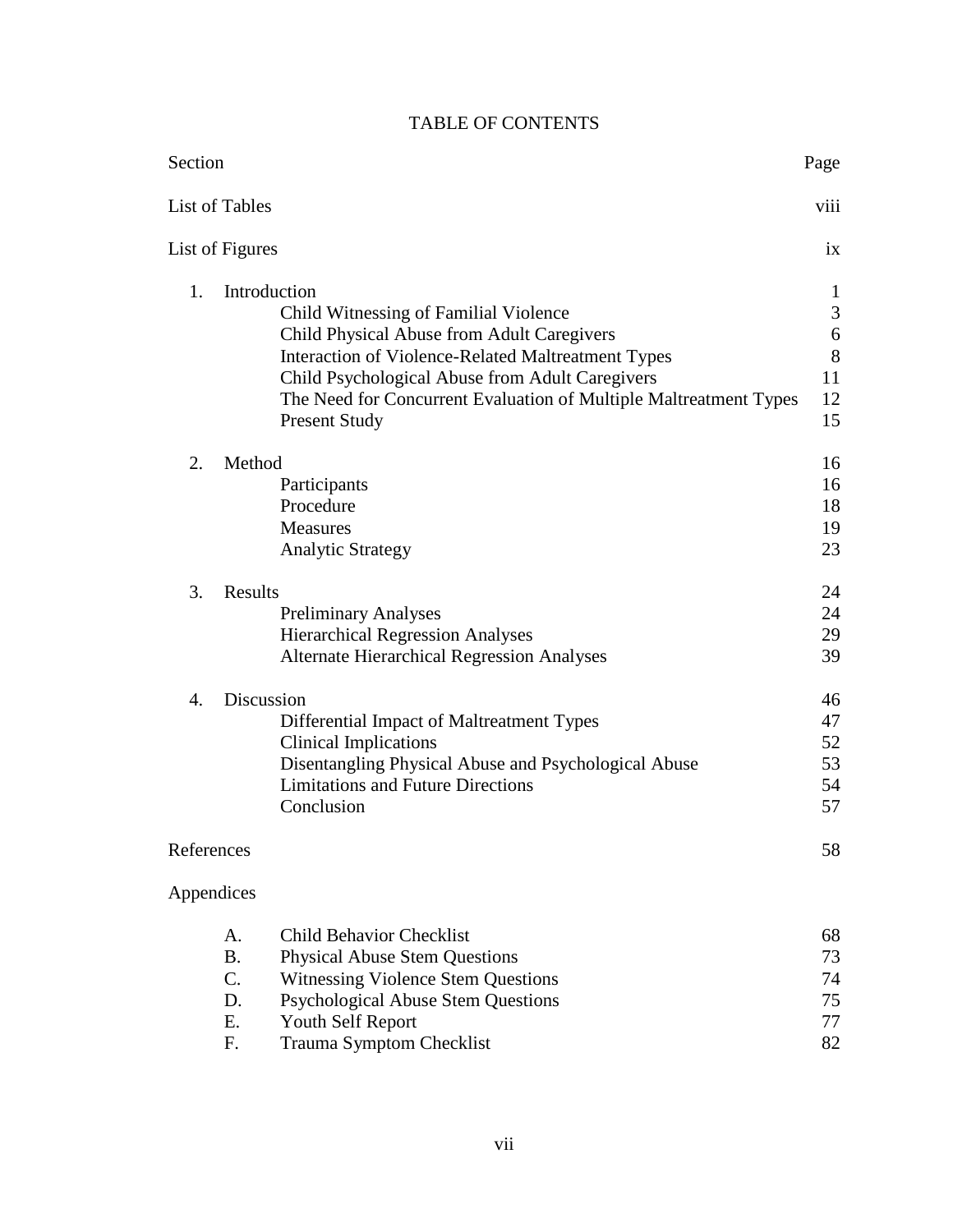## List of Tables

| Table |                                                                                                          | Page |
|-------|----------------------------------------------------------------------------------------------------------|------|
| 1.    | Zero-order Correlations, Means, Standard Deviations, Skewness, and<br>Kurtosis among the Variables       | 26   |
| 2.    | MANOVA and Tukey HSD Post-Hoc Tests for Differences in Means<br>of Key Variables by Data Collection Site | 27   |
| 3.    | Demographic Statistics for the Current LONGSCAN Sample                                                   | 28   |
| 4.    | <b>Hierarchical Multiple Regression Predicting Internalizing Problems</b>                                | 31   |
| 5.    | <b>Hierarchical Multiple Regression Predicting Externalizing Problems</b>                                | 33   |
| 6.    | <b>Hierarchical Multiple Regression Predicting Trauma Symptoms</b>                                       | 36   |
| 7.    | Alternate Hierarchical Multiple Regression Predicting Internalizing Problems                             | 40   |
| 8.    | Alternate Hierarchical Multiple Regression Predicting Externalizing Problems                             | 43   |
| 9.    | Alternate Hierarchical Multiple Regression Predicting Trauma Symptoms                                    | 45   |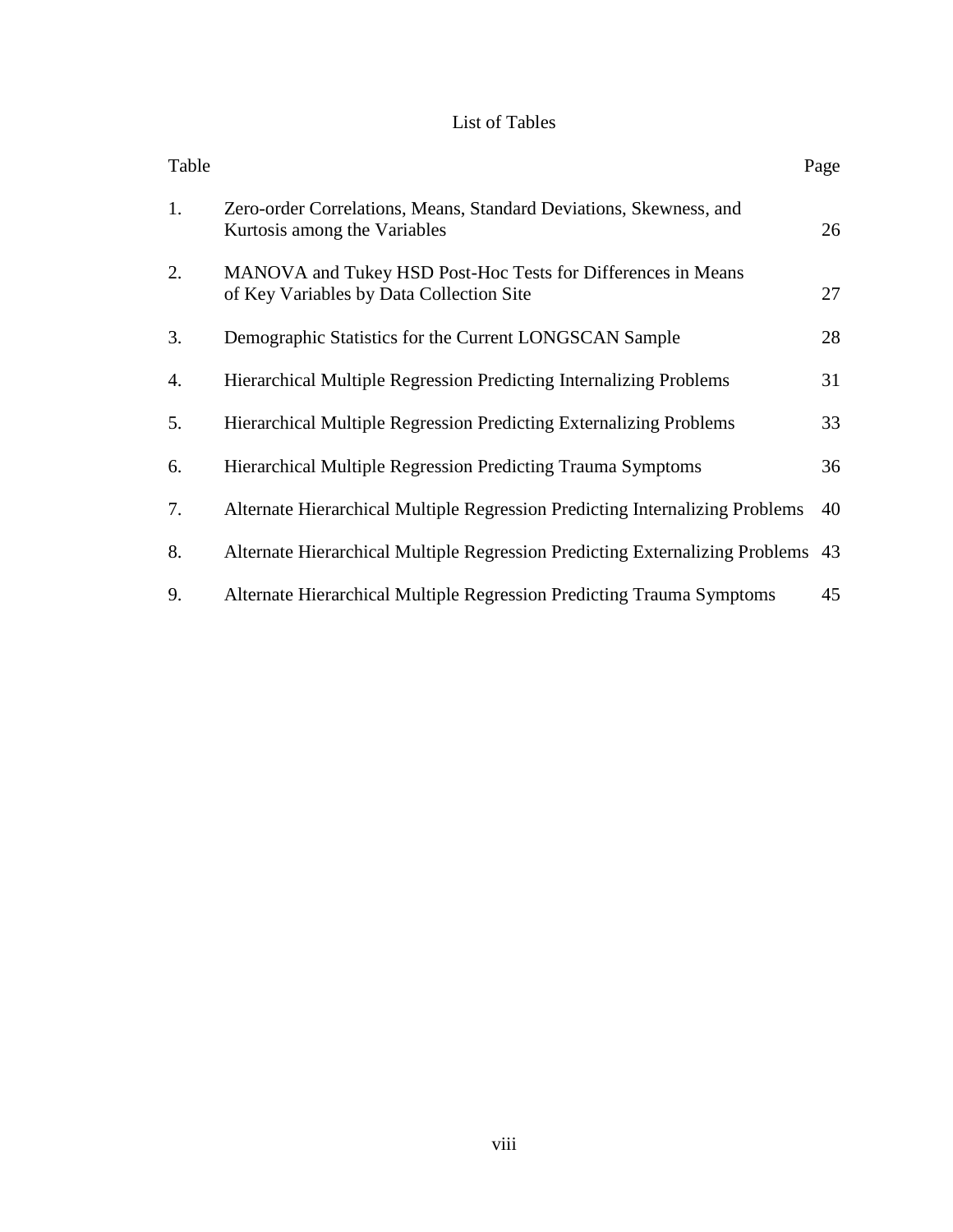# List of Figures

| Figure |                                                                                                        | Page |
|--------|--------------------------------------------------------------------------------------------------------|------|
| 1.     | Witnessing Violence X Physical Abuse X Psychological Abuse Predicting<br><b>Internalizing Symptoms</b> | 32   |
| 2.     | Psychological Abuse X Witnessing Violence Predicting Externalizing<br><b>Symptoms</b>                  | 34   |
| 3.     | Psychological Abuse X Witnessing Violence Predicting Trauma Symptoms                                   | 37   |
| 4.     | Psychological Abuse X Physical Abuse Predicting Trauma Symptoms                                        | 37   |
| 5.     | Witnessing Violence X Physical Abuse X Psychological Abuse Predicting<br><b>Trauma Symptoms</b>        | 37   |
| 6.     | Psychological Abuse X Witnessing Violence Predicting Trauma Symptoms                                   | 46   |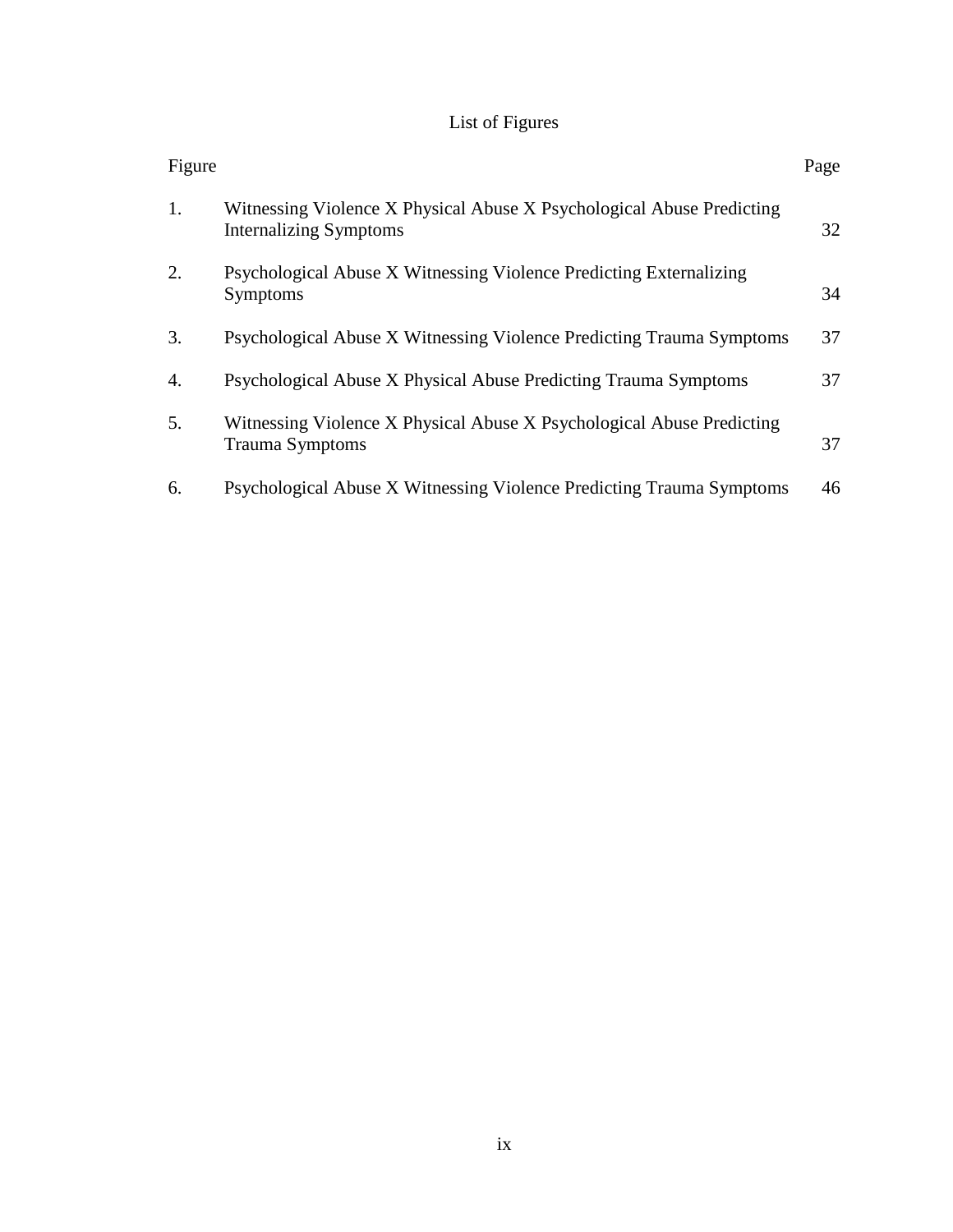#### Introduction

It is an unfortunate truth that children commonly witness familial violence, are victims of physical abuse from caregivers, or suffer from the psychological abuse of caregivers (Osofsky, 2003; Straus & Field, 2003). Worse, evidence suggests that each of these experiences is associated with internalizing problems, externalizing problems, and posttraumatic stress symptoms later in life (Higgins & McCabe, 2003; Kitzmann, Gaylord, Holt, & Kenny, 2003). Although significant advances have been made, important questions regarding the relation between child maltreatment and the psychological adjustment of youth remain. One question concerns the unique impact of co-occurring forms of maltreatment on the emotional and behavioral functioning of youth. The majority of research in this area has been conducted with no more than two forms of child maltreatment, and there has been little examination concerned with how various types of maltreatment uniquely relate to youth outcomes (Herrenkohl & Herrenkohl, 2009).

This is a critical limitation due to the body of research that has consistently shown that the various forms of maltreatment often co-occur, or are correlated with one another (Herrenkohl & Herrenkohl, 2009; Slep & O'Leary, 2005). For example, one large nationally representative study showed that among children who reported any form of maltreatment, 64% reported two or more forms of maltreatment (Finkelhor, Ormrod,  $\&$ Turner, 2007), and some studies have estimated this rate to be even higher (e.g., Chicchetti & Ragosh, 1993). Examination of different forms of maltreatment in isolation from one another thus has the potential to overestimate the relation between a particular type of maltreatment and psychological adjustment outcomes (Finkelhor et al., 2007).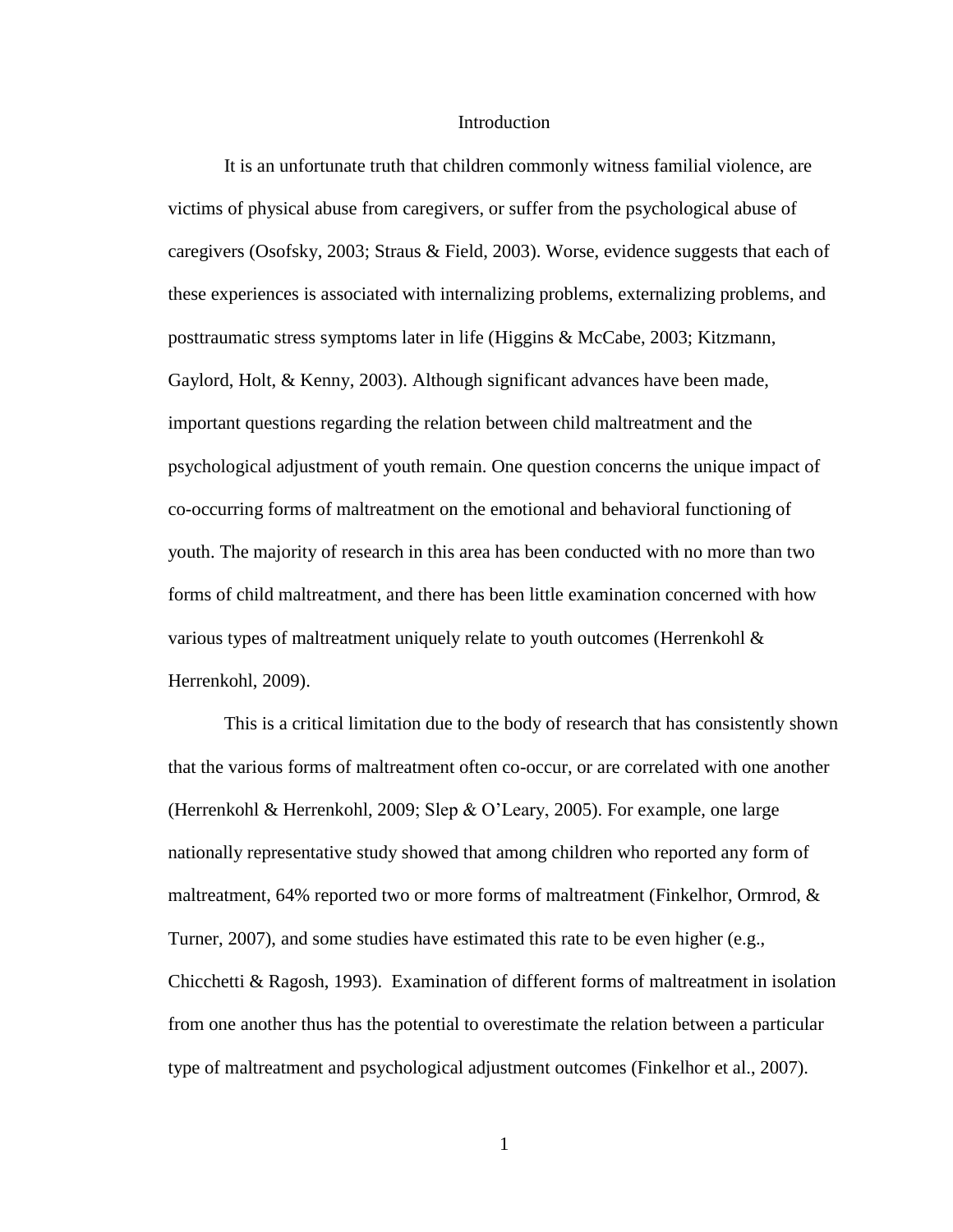Accordingly, it is critical to jointly assess for multiple forms of maltreatment when considering the relations of any one of them to other constructs of interest (Richmond, Elliot, Pierce, Aspelmeier, & Alexander, 2009). The work that has been done to address this concern suggests that properly co-examining correlated forms of maltreatment can alter relations to outcomes, and that accounting for the relation between psychological abuse and other forms of maltreatment may be an especially important consideration (Higgins & McCabe, 2003; McGee, Wolfe, & Wilson, 1997). Moreover, there has been little thorough inquiry into either the complex interactions of maltreatment types as they relate to psychological adjustment outcomes, or the specificity of the relations between maltreatment types and those outcomes.

The purpose of this study was to simultaneously investigate the relations of physical abuse, witnessing familial violence, and psychological abuse to children's internalizing problems, externalizing problems, and posttraumatic stress symptoms. Further, this study sought to explore the possibility that each of these three forms of maltreatment might impact the relation between the other forms of maltreatment and emotional and behavioral functioning (i.e., interaction effects). Finally, this study probed the specificity of the findings with regard to outcome. The focus of this study was on maltreatment within the family of origin. This was a product of the notion that abuse in the family context uniquely involves a child's most intimate relationships. Accordingly, this broad class of maltreatment may lead to different developmental trajectories than other abusive contexts (e.g., school bullying, community violence). For the remainder of this section, literature related to child witnessing of familial violence is reviewed, followed by literature related to child physical abuse from adult caregivers and the effects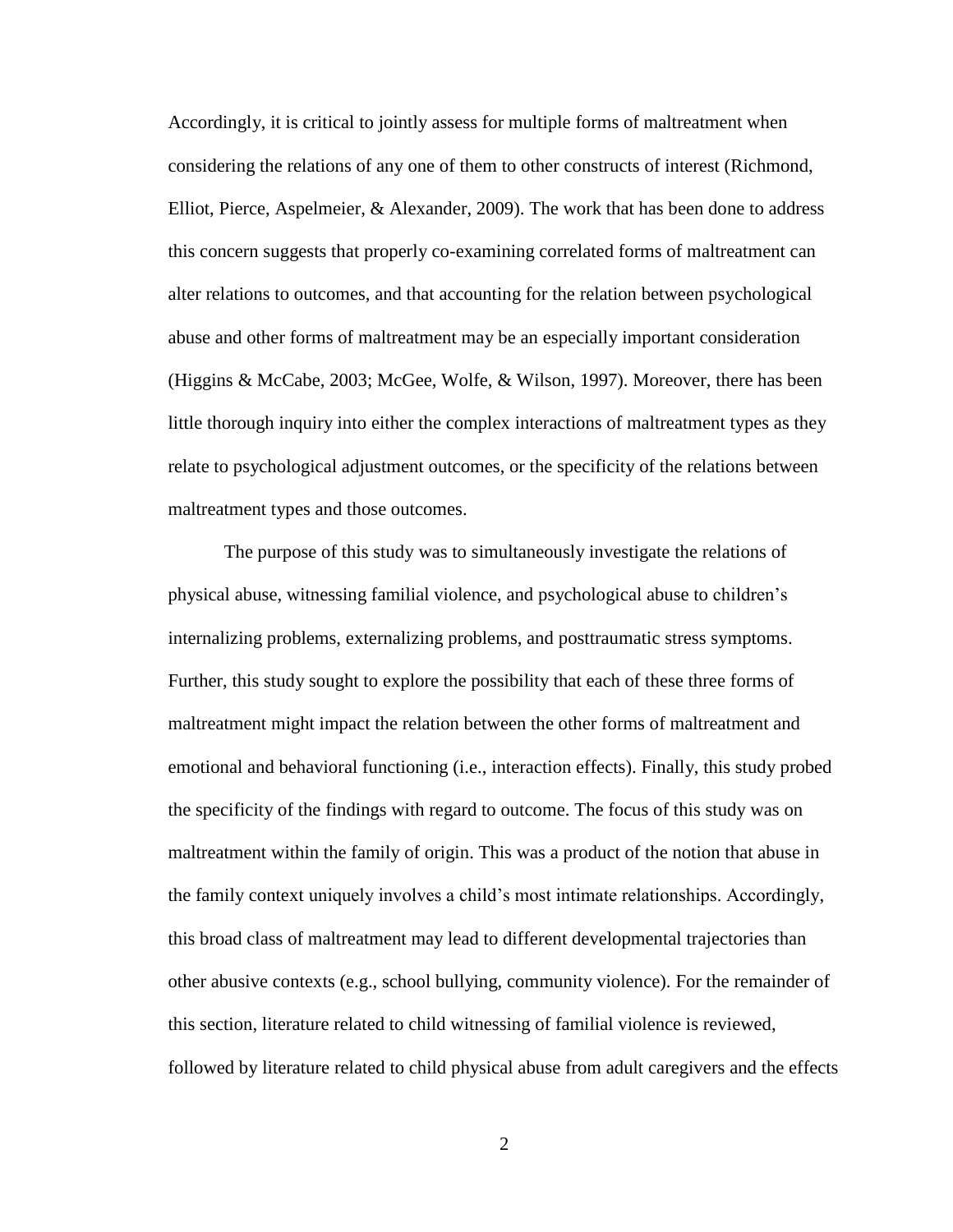of exposure to both types of violence. For each of these topics, attention is given to epidemiology, as well as to the effects on internalizing problems, externalizing problems, and posttraumatic stress symptoms. Research relating to psychological abuse of children is then reviewed and the importance of simultaneously evaluating multiple forms of maltreatment is highlighted.

#### **Child Witnessing of Familial Violence**

The majority of the research on children witnessing violence concerning family members has focused on violence between or involving parents. Estimation of the rates of interparental violence is difficult (Olsen, Parra, & Bennett, 2010). Yet, there is agreement that physical aggression is a relatively common occurrence in these relationships (Archer, 2000; Linder & Collins, 2005; Sugarman & Hotaling, 1989; White & Koss, 1991). Unfortunately, many episodes of violence occur in the presence of child witnesses. Estimates for children witnessing violence are varied (Osofsky, 2003), with studies indicating that from 3 million to over 17 million children witness domestic violence in their families every year within the United States alone (Carlson, 1984; Holden, 1998; Straus, 1992; Straus & Gelles, 1990). Perhaps more telling are findings from retrospective studies that between 20% and 35% of adults recall being exposed to domestic violence before adulthood (Henning, Leitenberg, Coffey, Turner, & Bennett, 1996; Maker, Kemmelmeier, & Peterson, 1998). Collectively, these estimates suggest that a large number of children in the United States are raised with a violent family context.

Children are sensitive to conflict and discord that occurs between their parents (Emery, 1982) and this problem is magnified when children are exposed to interparental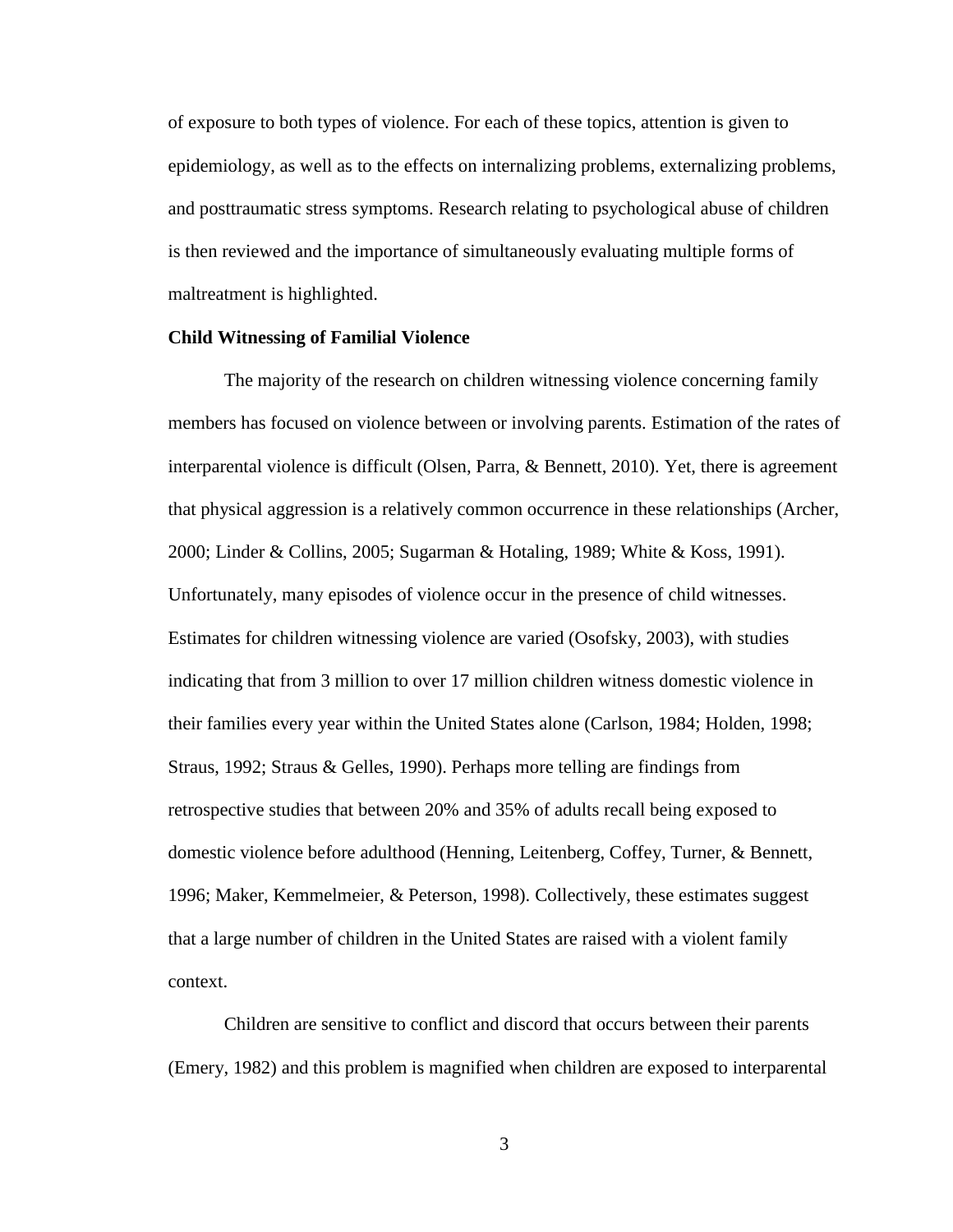conflict that involves the use of physical violence (Jouriles, Murphy, & O'Leary, 1989). One domain of difficulty that has been found to be commonly experienced by child witnesses is internalizing problems (e.g., anxiety, depression, somatization). In recent years, several meta-analyses have concluded that children who are witnesses to interparental violence are at an increased risk for experiencing internalizing problems relative to children who do not witness such events (Evans, Davies, & DiLillo, 2008; Kitzmann et al., 2003; Sternberg, Baradaran, Abbott, Lamb, & Guterman, 2006). The medium effect size for this finding has been shown to be similar for boys and girls (Evans et al., 2008; Kitzmann et al., 2003; Sternberg et al., 2006). Furthermore, the effect size has been shown to remain stable across childhood (Evans et al., 2008; Kitzmann et al., 2003). Thus, there is considerable evidence that boys and girls of all childhood ages who witness interparental violence are at increased long-term risk for developing internalizing difficulties.

Another domain of difficulties that has been found to be commonly experienced by child witnesses is externalizing problems (e.g., aggressive and rule-breaking behaviors). Similar to internalizing problems, several recent meta-analyses have concluded that children who are witnesses to episodes of interparental violence are at an increased risk for experiencing externalizing problems relative to those children who do not witness such events (Evans et al., 2008; Kitzmann et al., 2003; Sternberg et al., 2006). Findings from one meta-analysis further indicated that the negative effect on externalizing symptoms from witnessing interparental physical violence is significantly worse than the effect of witnessing verbal aggression (Kitzmann et al., 2003). Though exposure to interparental violence was a significant predictor of externalizing problems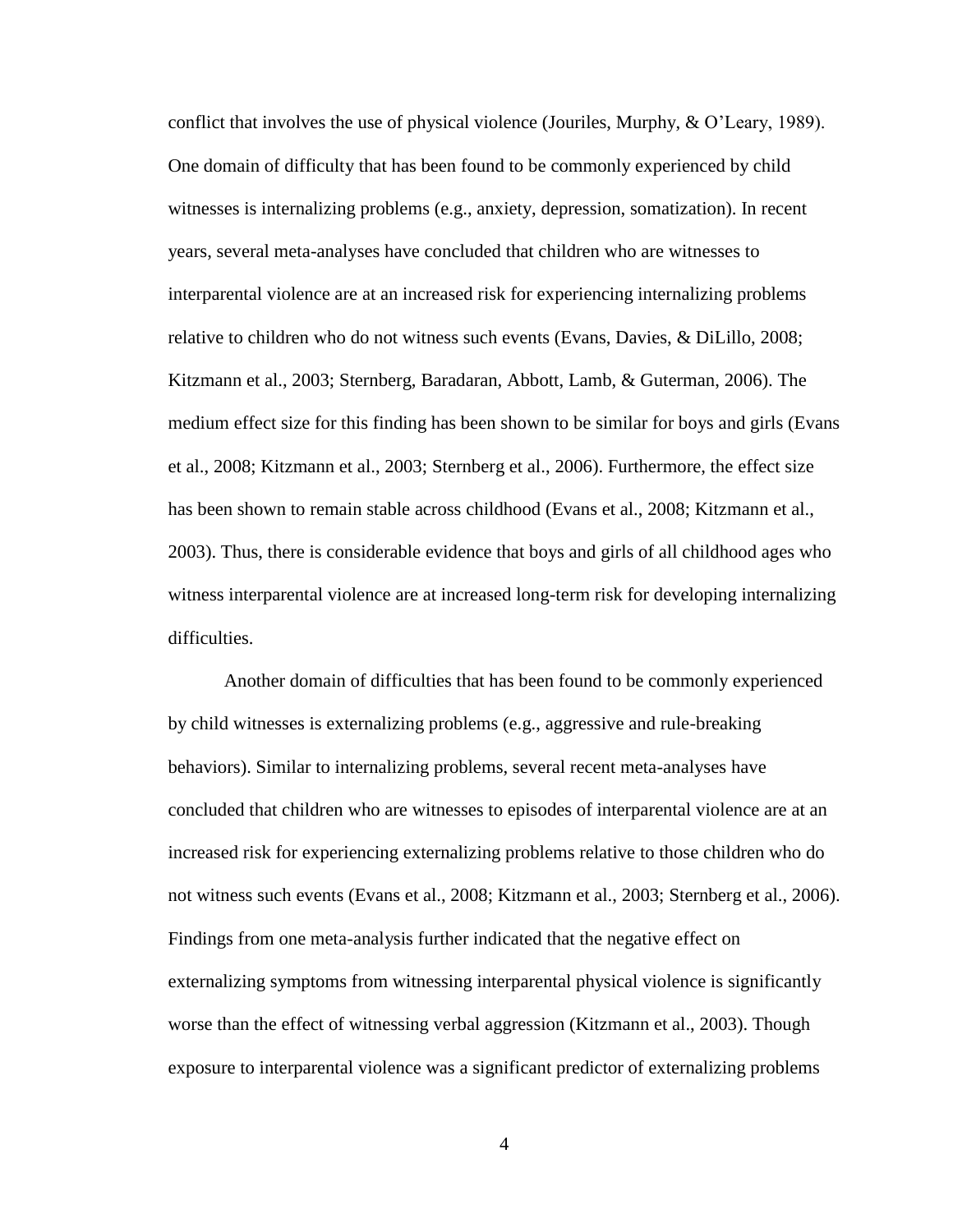for both boys and girls, boys who witnessed such violence were found to exhibit significantly more externalizing problems than were girls (Evans et al., 2008). Other meta-analyses have failed to detect a sex difference for this relation (Kitzmann et al., 2003; Sternberg et al., 2006). Similar to results for internalizing problems, the medium effect size of this association has been found to remain generally stable across childhood (Evans et al., 2008; Kitzmann et al., 2003). Accordingly, the evidence suggests that boys and girls of all ages who witness interparental violence are at increased long-term risk for developing externalizing difficulties.

Child witnesses have also been found to commonly experience posttraumatic stress symptoms (e.g., intrusive reexperiencing of events, hyperarousal, avoidance and numbing). This area of psychological difficulty associated with child witnessing has not received nearly the level of attention that has been devoted to internalizing and externalizing problems. Nonetheless, meta-analytic findings suggest that children who are witnesses to episodes of familial violence are at an increased risk for experiencing posttraumatic stress symptoms relative to those children who do not witness such events (Chan & Yeung, 2009; Evans et al., 2008). Research further indicates that witnessing familial violence is equally related to posttraumatic stress symptoms for both boys and girls (Kilpatrick & Williams, 1998). Similar to results for internalizing and externalizing problems, this relation has been found to remain stable across childhood (Kilpatrick  $\&$ Williams, 1998). Therefore, the evidence suggests that boys and girls of all ages who witness violence in their family are at increased long-term risk for experiencing posttraumatic stress symptoms.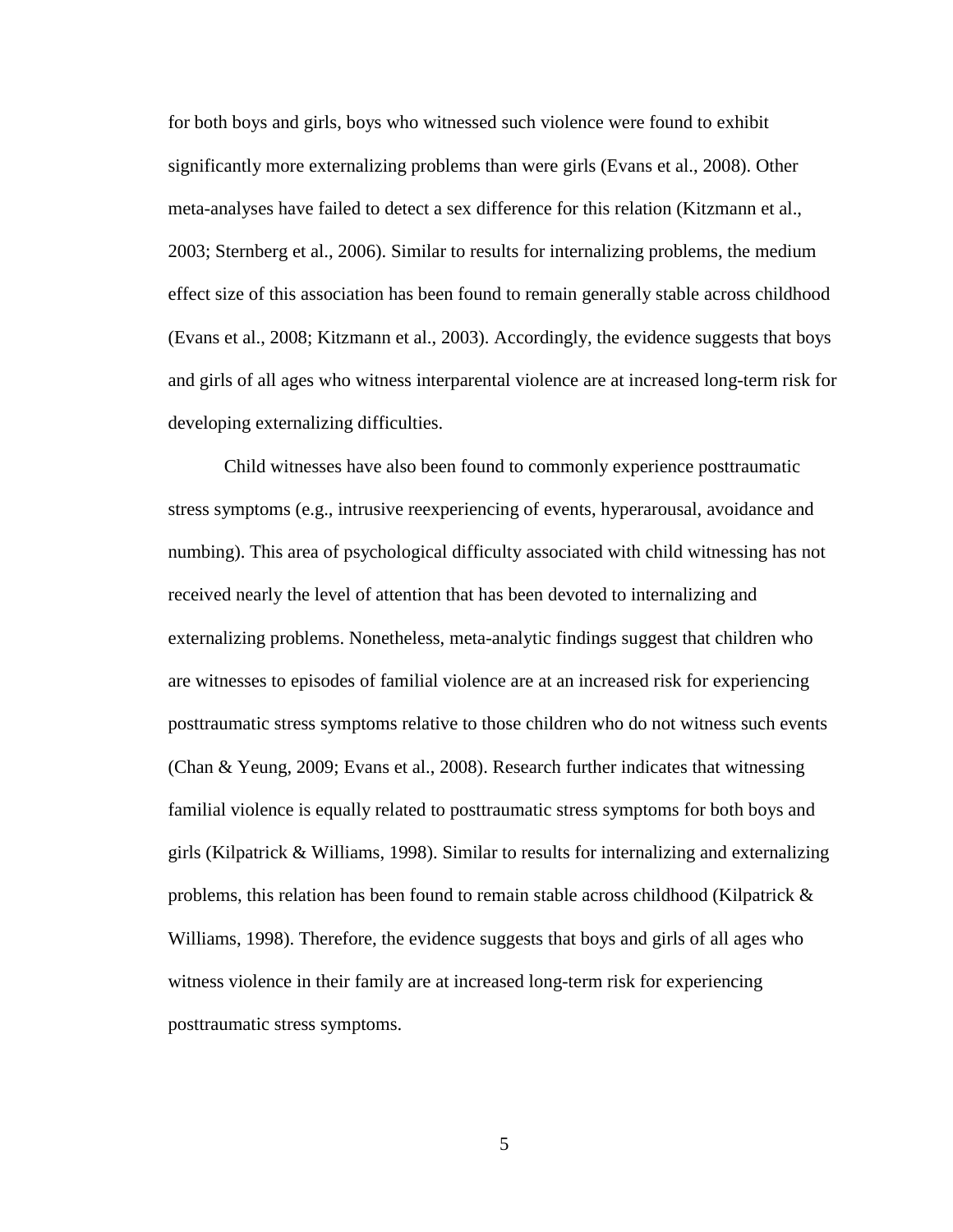#### **Child Physical Abuse from Adult Caregivers**

Estimates for the rate of physical abuse of children in the United States consistently suggest that this problem is of epidemic proportion. Among all reported child maltreatment cases in the United States in 2009, over 123,000 cases (17.8% of all cases) were solely concerned with physical child abuse (U.S. DHHS, 2010). In a retrospective study of abuse, the National Violence Against Women Survey concluded that 43.4% of women and 54.3% of men indicated being physically assaulted by an adult as a child (including physical discipline by a caretaker; Tjaden & Thoennes, 2000). More conservative estimates from the National Survey of Children's Exposure to Violence indicated that 9.8% of males and 8.3% of females between the ages of 0 and 17 had been physically abused by a caregiver in their lifetime (specifically excluding spanking; Finkelhor, Turner, Ormrod, & Hamby, 2009). These estimates indicate that a profusion of children in the United States are recipients of physical abuse from adults.

Similar to child witnesses of interparental violence, child victims of adult caregiver violence have been found to commonly experience internalizing problems. Nonetheless, there is not uniform agreement on this finding. One *mega*-analysis (i.e., multiple independent datasets combined into a single larger dataset and re-analyzed) concluded that children who are victims of parental abuse may not be at a significantly increased risk for experiencing internalizing problems (Sternberg et al., 2006). Although these researchers did consistently find that victims of parental abuse scored higher on internalizing problems, these scores failed to significantly differ from children who experienced no violence for both boys and girls across ages of childhood (Sternberg et al., 2006). This suggests that, unlike children who witness interparental violence, children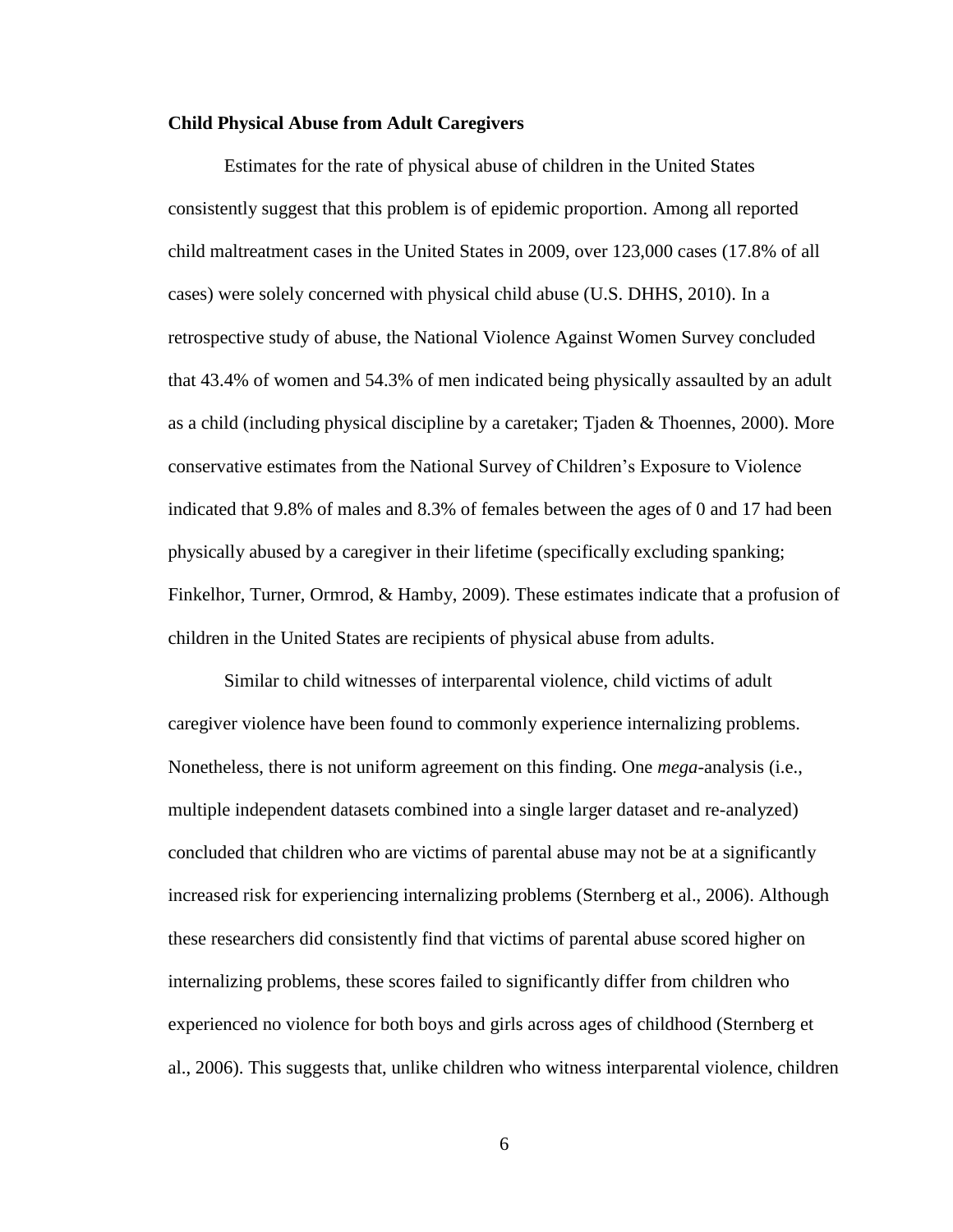who are direct victims of parental abuse may not be at a heightened risk for internalizing problems. However, findings from the meta-analysis conducted by Kitzmann and colleagues (2003) suggest that parental abuse of children and witnessing interparental violence do not significantly differ in their effect on internalizing problems. This suggests that children who are physically abused and children who are witnesses to interparental violence are at a comparably increased risk for developing internalizing problems.

Unlike their finding for internalizing problems, Sternberg and colleagues (2006) concluded that children who were victims of parental abuse may indeed be at a significantly increased risk for experiencing externalizing problems. Again, these findings were consistent for both boys and girls and were generally consistent across childhood ages (Sternberg et al., 2006). The collective findings from Sternberg and colleagues' (2006) mega-analysis suggest that, although children who witness interparental violence may be at risk for both internalizing and externalizing problems, children who are direct victims of parental abuse may primarily be at a heightened risk for externalizing problems. Though the meta-analysis conducted by Kitzmann and colleagues (2003) differs in regard to this larger conclusion, it supports Sternberg and colleagues' (2006) finding with regard to externalizing problems and suggests that parental abuse of children and witnessing interparental violence do not significantly differ in their effect on externalizing problems. Accordingly, there is considerable agreement that both physically abused children and child witnesses to interparental violence are at increased risk for developing externalizing problems.

Several studies suggest that children who experience physical abuse may also be at risk for developing posttraumatic stress symptoms (Famularo, Kinscherff, & Fenton,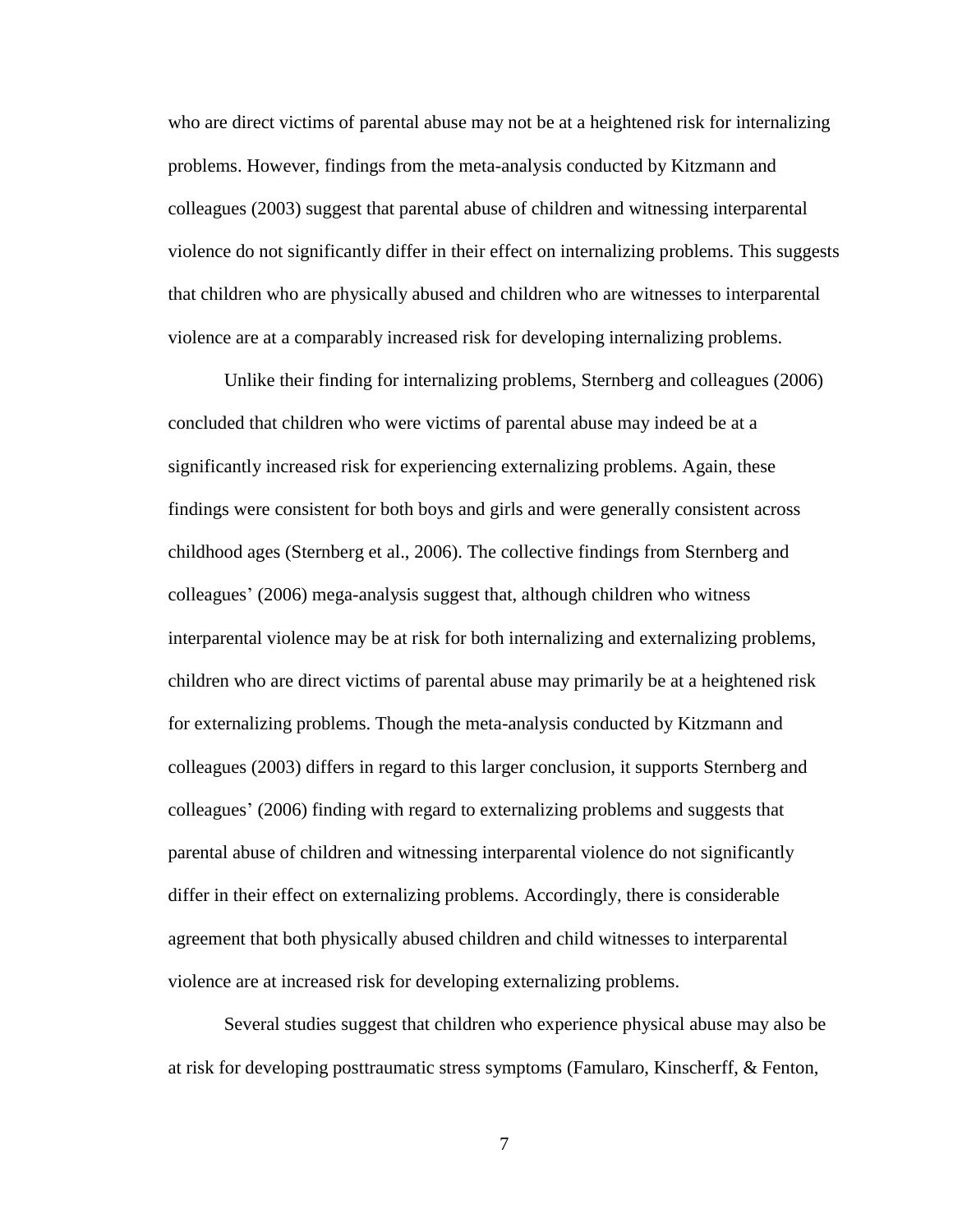1992; Kilpatrick, Saunders, & Smith, 2003; Roth, Newman, Pelcovitz, van der Kolk, & Mandel, 1997). Some research indicates that physical abuse may be more associated with posttraumatic stress symptoms for females than for males (Ackerman, Newton, McPherson, Jones & Dykman, 1998; Kilpatrick et al., 2003). Additionally, this relation may become increasingly prevalent with older children (Kilpatrick et al., 2003). Thus, the evidence suggests that males and females of all ages may be at risk for experiencing posttraumatic stress symptoms in the wake of experiencing physical child abuse, and that females and children of older ages may be at an especially increased risk for such problems.

#### **Interaction of Violence-Related Maltreatment Types**

Estimation of rates for co-occurrence of witnessing interparental violence and experiencing physical abuse from a caregiver are widely varied, with some studies reporting nearly all children in maritally violent homes are victims of parental abuse and others reporting this rate of co-occurrence to be minimal (Appel & Holden, 1998; Osofsky, 2003). One factor that appears to be responsible for this variability is the wide range of criteria for defining physical abuse of children (e.g., does spanking qualify as abuse?; Appel & Holden, 1998). Using a conservative standard in which spanking and pushing were not characterized as abusive, lifetime co-occurrence of dual exposure drawn from a large college sample was approximated at 11% (Silvern et al., 1995). The National Family Violence Survey concluded that nearly 6% of American parents reported that their children had experienced dual exposure in the preceding year alone (Hotaling, Straus, & Lincoln, 1990). Further research has indicated that interparental violence is a risk factor for parental violence towards children (McCloskey, Figueredo, & Koss, 1995;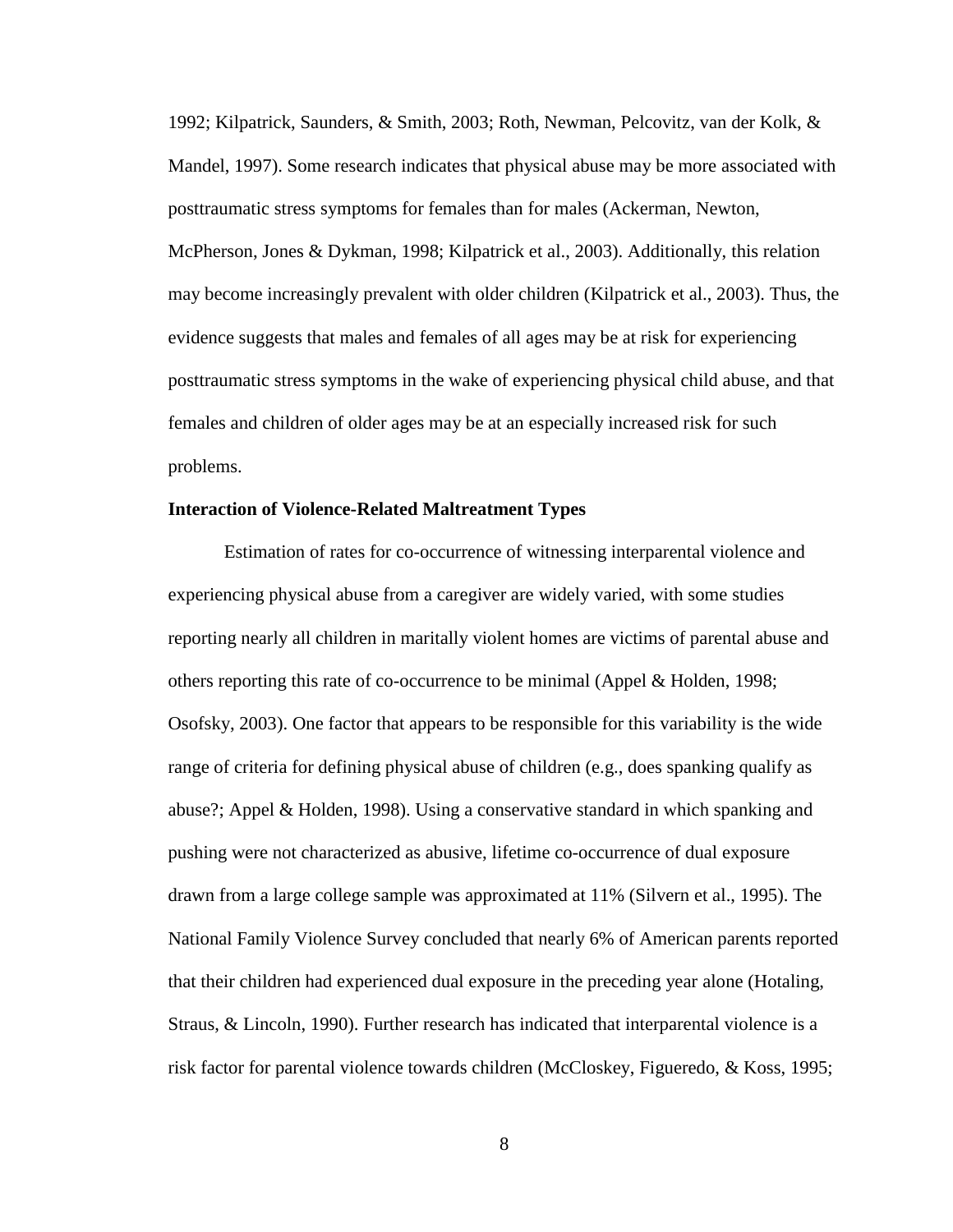O'Keefe, 1994; Salzinger et al., 2002, Slep & O'Leary, 2005). Additionally, the violence of husbands towards wives has been found to correlate with both paternal and maternal violence towards sons (Jouriles & LeCompte, 1991). Moreover, there is some indication that a parent's likelihood of committing violent acts against a child is increased when his or her partner has engaged in violent actions towards that parent or towards the child, suggesting that violence may become generalized as it increases in the family (Slep  $\&$ O'Leary, 2005). Overall, there are a great deal of empirical data suggesting that there is significant co-occurrence of witnessing interparental violence and experiencing physical abuse from a caregiver.

Researchers have held that children experience greater levels of developmental difficulties when they are subjected to increased stressors (Rutter, 1983). It is consistent with this notion to expect that children who concurrently witnessed interparental violence and experienced physical abuse from a caregiver would be likely to experience greater difficulties on average than those children who only experienced one such stressor. This rationale has been the basis for the "double-whammy" hypothesis, which holds that children who witness interparental violence and also experience physical abuse should tend to exhibit greater levels of maladjustment than children who experience only one of these stressors (Hughes, 1988; Hughes, Parkinson, & Vargo, 1989).

Some researchers have detected evidence of a double-whammy effect in their studies (Carlson, 1991; Hughes, 1988; O'Keefe, 1994), although others have found little or no evidence of this effect (Silverman & Gelles, 2001; Sternberg, Lamb, Guterman, & Abbott, 2006). Other research has tested a variety of outcomes and found evidence of a double-whammy effect for only depression and delinquency (Moylan et al., 2010). One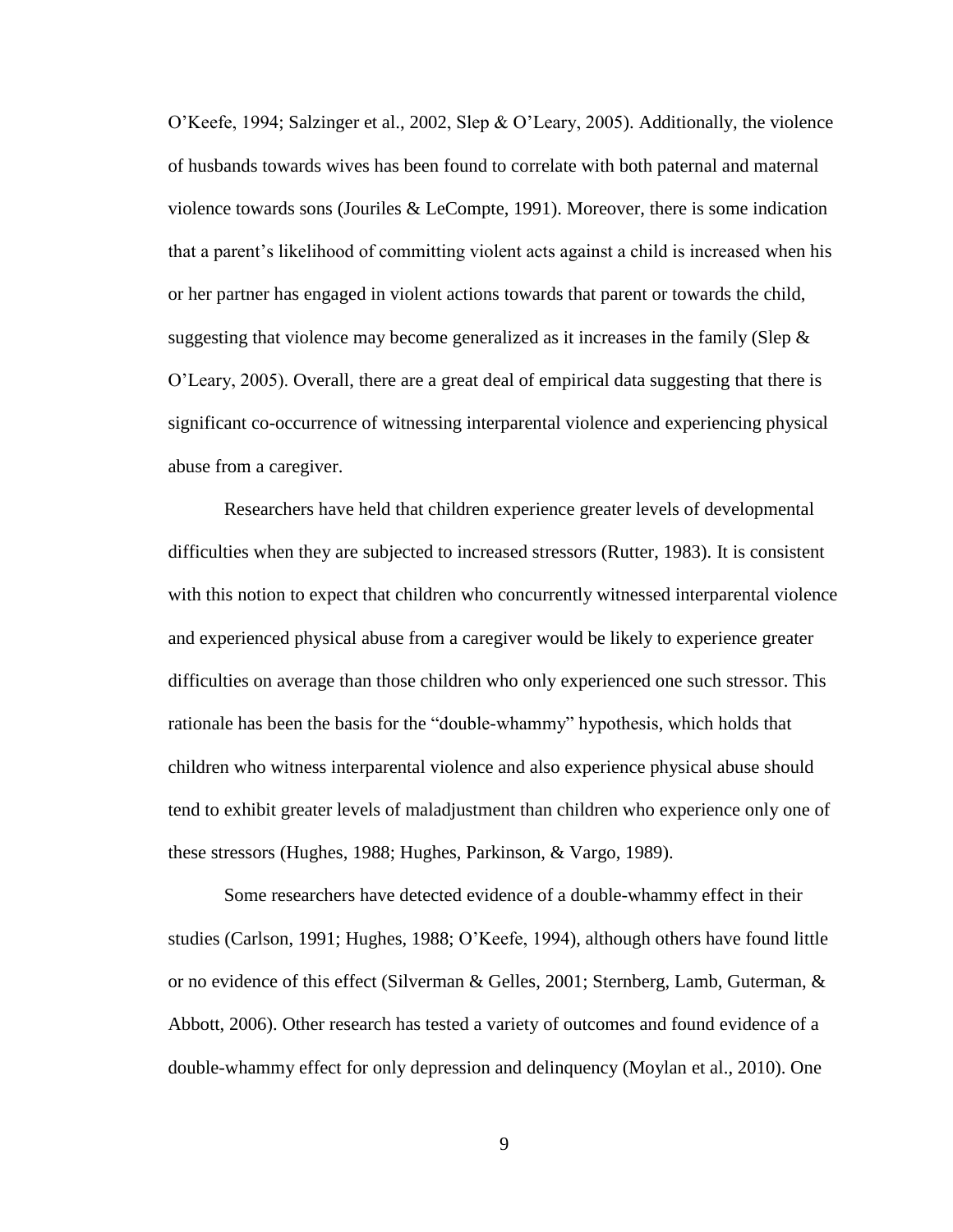meta-analysis found support for witnessing familial violence and experiencing physical abuse each relating to increases in internalizing problems, externalizing problems, and posttraumatic stress symptoms, yet found no evidence of a double-whammy effect (Chan & Yeung, 2009). However, these findings are somewhat at odds with the Sternberg and colleagues (2006) mega-analysis, which concluded that children experiencing both forms of violence were generally at greater risk than children who experienced only one form. This double-whammy finding was particularly true for internalizing problems, though support was also found for externalizing problems with children under the age of 10 (Sternberg et al., 2006). Another meta-analysis was unable to locate a sufficient number of studies to conduct a statistical test of the overall findings across studies (Wolfe, Crooks, Lee, McIntyre-Smith, & Jaffe, 2003). However, these researchers reviewed the independent results of available studies and concluded that for both internalizing and externalizing symptoms, "the experience of direct victimization may add a small effect size in addition to the medium effect already present with respect to exposure to domestic violence" (Wolfe et al., 2003, p. 183). The meta-analysis conducted by Kitzmann and colleagues (2003) was able to test for effect differences between children who were witnesses of domestic violence and children who were both physically abused and witnesses. This research concluded that there was a double-whammy effect for externalizing problems, but not for internalizing problems (Kitzmann et al., 2003). Overall, there appears to be some support for the notion that an increase in the number of stressors related to violence that a child experiences may result in greater long-term difficulties for that child. The notion that different forms of maltreatment often co-occur and have the potential to jointly influence outcomes is of great importance to the field of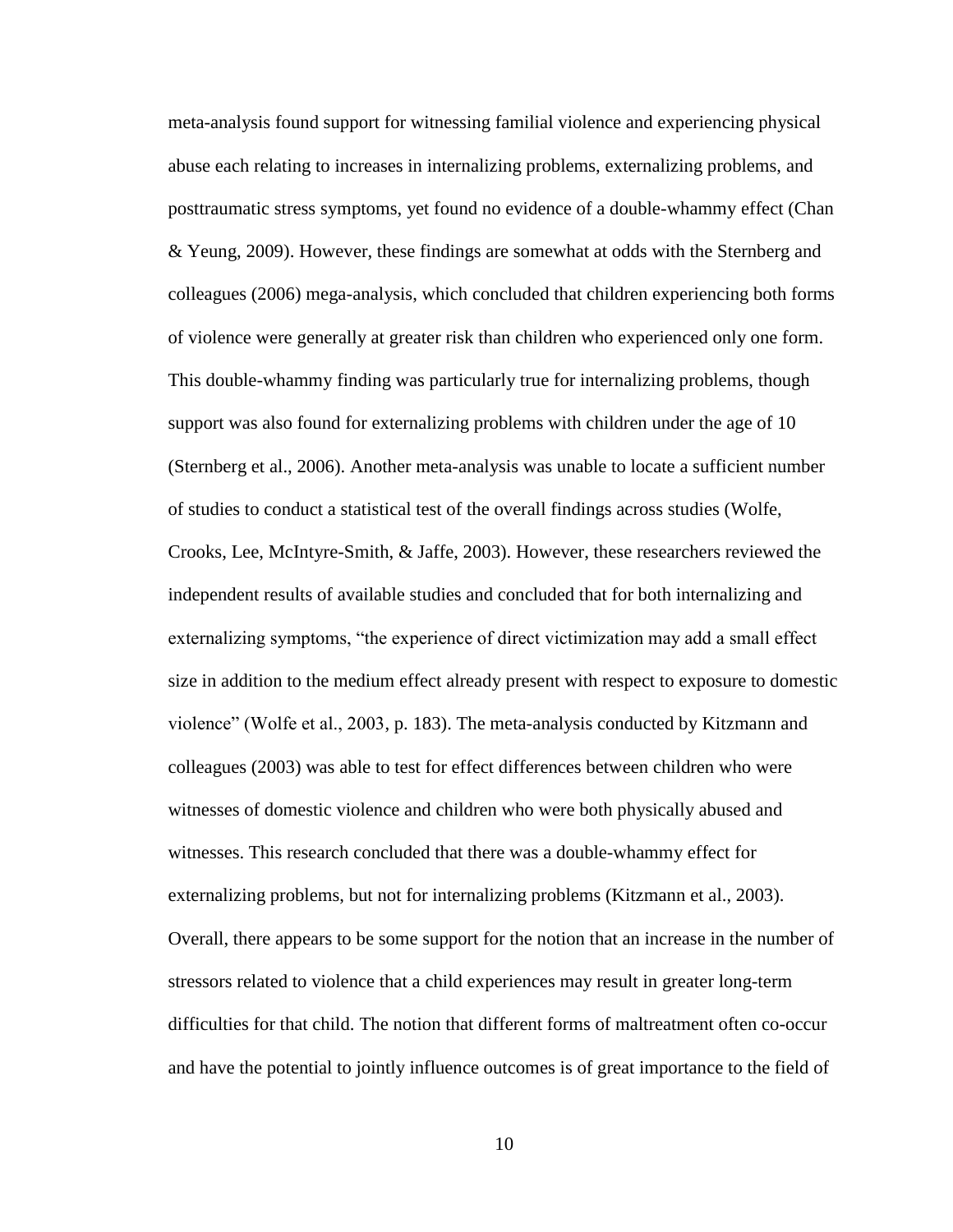developmental psychopathology. Despite growing recognition of this notion, the study of maltreatment interactions is still in its infancy.

#### **Child Psychological Abuse from Adult Caregivers**

One area of child maltreatment that has not frequently been evaluated in conjunction with other forms of maltreatment is psychological abuse of children. Psychological abuse (sometimes termed "psychological maltreatment") has been defined by Hart, Brassard, and Karlson (1996) as "the repeated pattern of behavior that conveys to children that they are worthless, unloved, unwanted, only of value in meeting another's needs, or seriously threatened with physical or psychological violence" (p. 73). Psychological abuse is also recognized as including both acts of omission and commission (Brassard & Donovan, 2006). Among all reported child maltreatment cases in the United States in 2009, over 52,000 cases (7.6% of all cases) were solely concerned with psychological child abuse (U.S. DHHS, 2010). Because most child protection agencies are primarily concerned with the physical safety of children, these numbers are likely a significant underrepresentation of prevalence for psychological abuse (Kaplan, Pelcovitz, & Labruna, 1999). Data from a large Gallup Organization survey indicated that as many as 50% of teenagers each year are recipients of parental verbal acts intended to cause psychological pain or fear (e.g., called names, cursed at, threatened abandonment; Straus & Field, 2003). Overall, there is widespread agreement that psychological abuse of children is a common occurrence in American families.

Compared to some other areas of maltreatment, efforts to examine the consequences of psychological abuse are a relatively recent focus for developmental psychopathology researchers (Herrenkohl & Herrenkohl, 2009). Nonetheless, the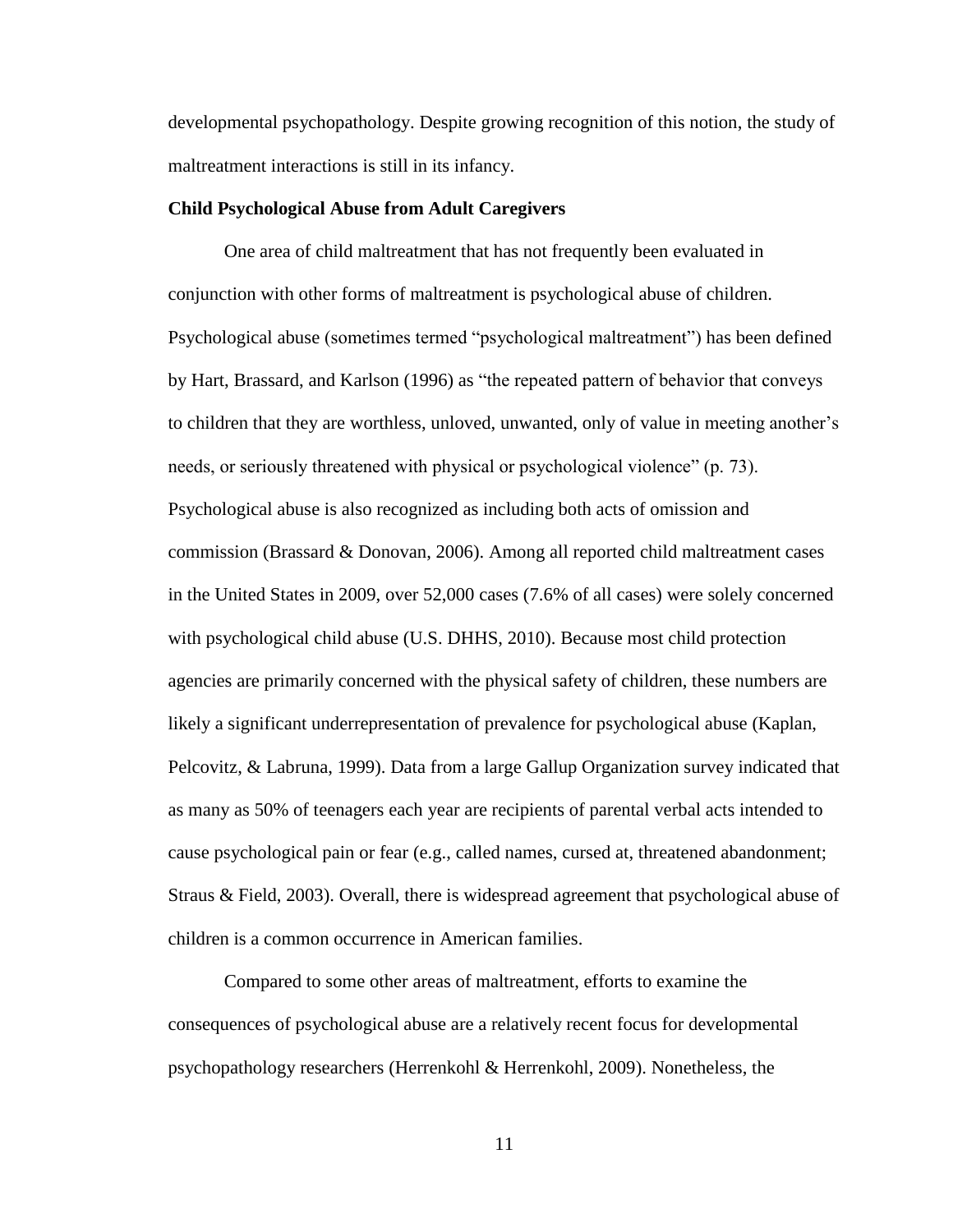progress that has already been made suggests that this form of maltreatment is associated with notable developmental difficulties. Similar to violence-related forms of maltreatment, psychological abuse of children has been found to be predictive of children's later experiencing of both internalizing problems (Higgins & McCabe, 1998) and externalizing problems (Higgins & McCabe, 1998; Manly, Kim, Rogosch, & Cicchetti, 2001; Schneider, Ross, Graham, & Zielinski, 2005). These associations appear to exist for children of all ages (Brassard & Donovan, 2006). Additional research suggests that psychological abuse may uniquely relate to both internalizing and externalizing problems, even after accounting for physical child abuse and witnessing family violence (McGee et al., 1997). Furthermore, psychological abuse has also been found to be predictive of posttraumatic stress symptoms, even after accounting for other forms of maltreatment (Higgins & McCabe, 2003; Schneider et al., 2005). These findings provide evidence that psychological abuse may be an important unique predictor of psychological adjustment outcomes.

#### **The Need for Concurrent Evaluation of Multiple Maltreatment Types**

Over the past two decades, a great deal of research has been conducted concerning child maltreatment in its various forms, as well as associated outcomes. As noted above, research in this area has overwhelmingly concluded that child witnessing of violence and child experiencing of physical abuse are both related to long-term internalizing, externalizing, and posttraumatic stress symptoms. Furthermore, a body of research has consistently shown that the various forms of maltreatment often co-occur, or are correlated with one another (Herrenkohl & Herrenkohl, 2009; Slep & O'Leary, 2005). For example, one large nationally representative study showed that among children who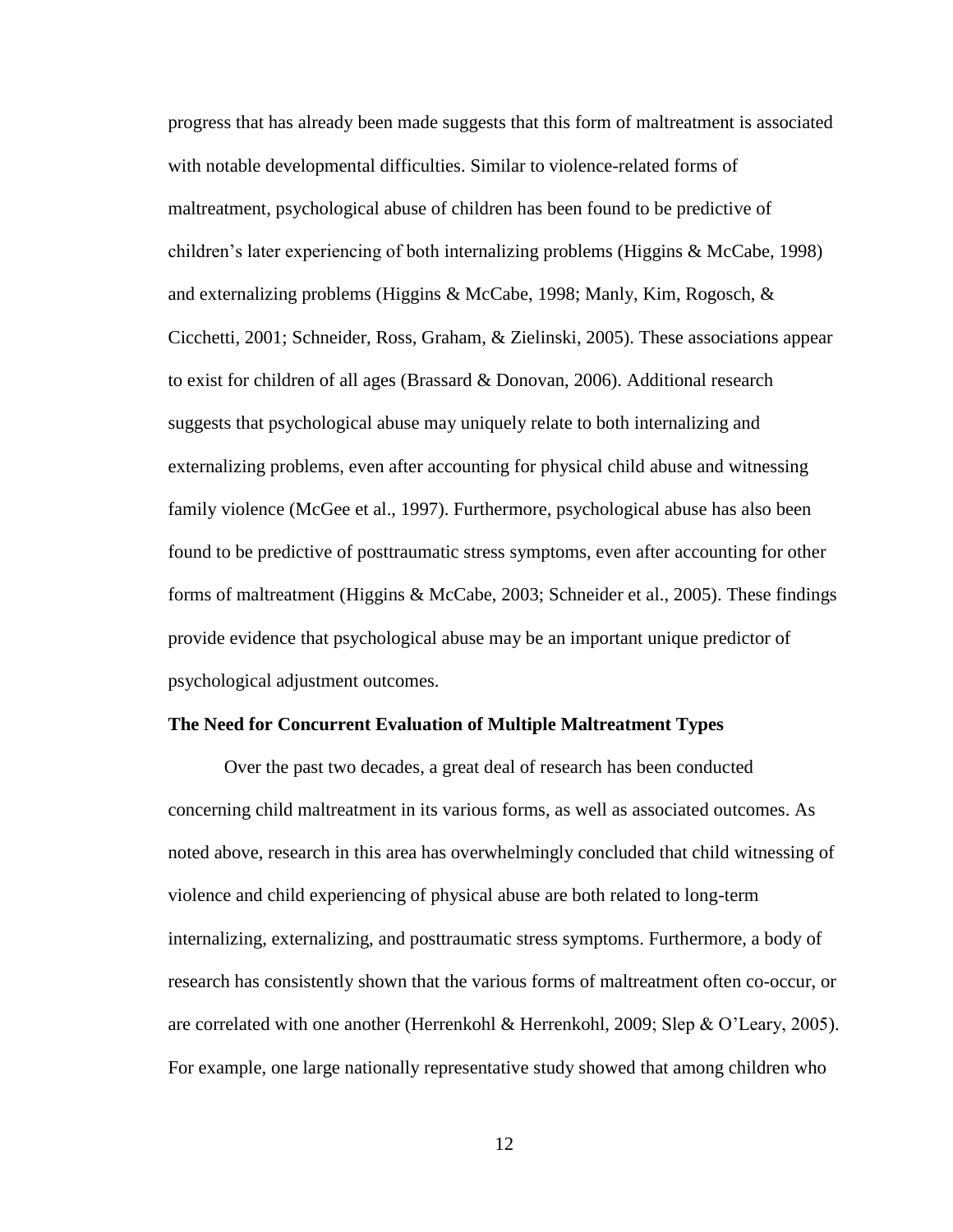reported any form of maltreatment, 64% reported two or more forms of maltreatment (Finkelhor et al., 2007). Another study put this estimate even higher at 73% (Chicchetti  $\&$ Ragosh, 1993). As a result of this co-occurrence, examining one form of maltreatment in isolation from other forms of maltreatment has the potential to result in an overestimation of the relation between that type of abuse and outcomes of interest (Finkelhor et al., 2007). To construct the most accurate models of developmental psychopathology possible, it is important to make concerted efforts to avoid relying upon incomplete or potentially misleading information. Accordingly, it is critical to jointly assess for multiple forms of maltreatment when considering the relations of any one of them to other constructs of interest (Richmond et al., 2009).

The vast majority of child maltreatment research has been conducted with no more than two forms of abuse, and there has been little examination concerned with how various types of maltreatment uniquely relate to outcomes (Herrenkohl & Herrenkohl, 2009). This is likely the result of researchers' tendency to specialize in only one form of child maltreatment, and to confine their inquiries to their area of specialty (Saunders, 2003). In the case of examinations concerned with the double-whammy effect, that body of research has been inclined to assess maltreatment categorically to ask if there is an added impact when maltreatment co-occurs. This is a substantially different research question from the one that asks how various forms of maltreatment are uniquely associated with assorted outcomes of interest. In general, the problem of correlations among different types of maltreatment influencing estimates of relations between individual forms of maltreatment and psychological adjustment has yet to be fully addressed.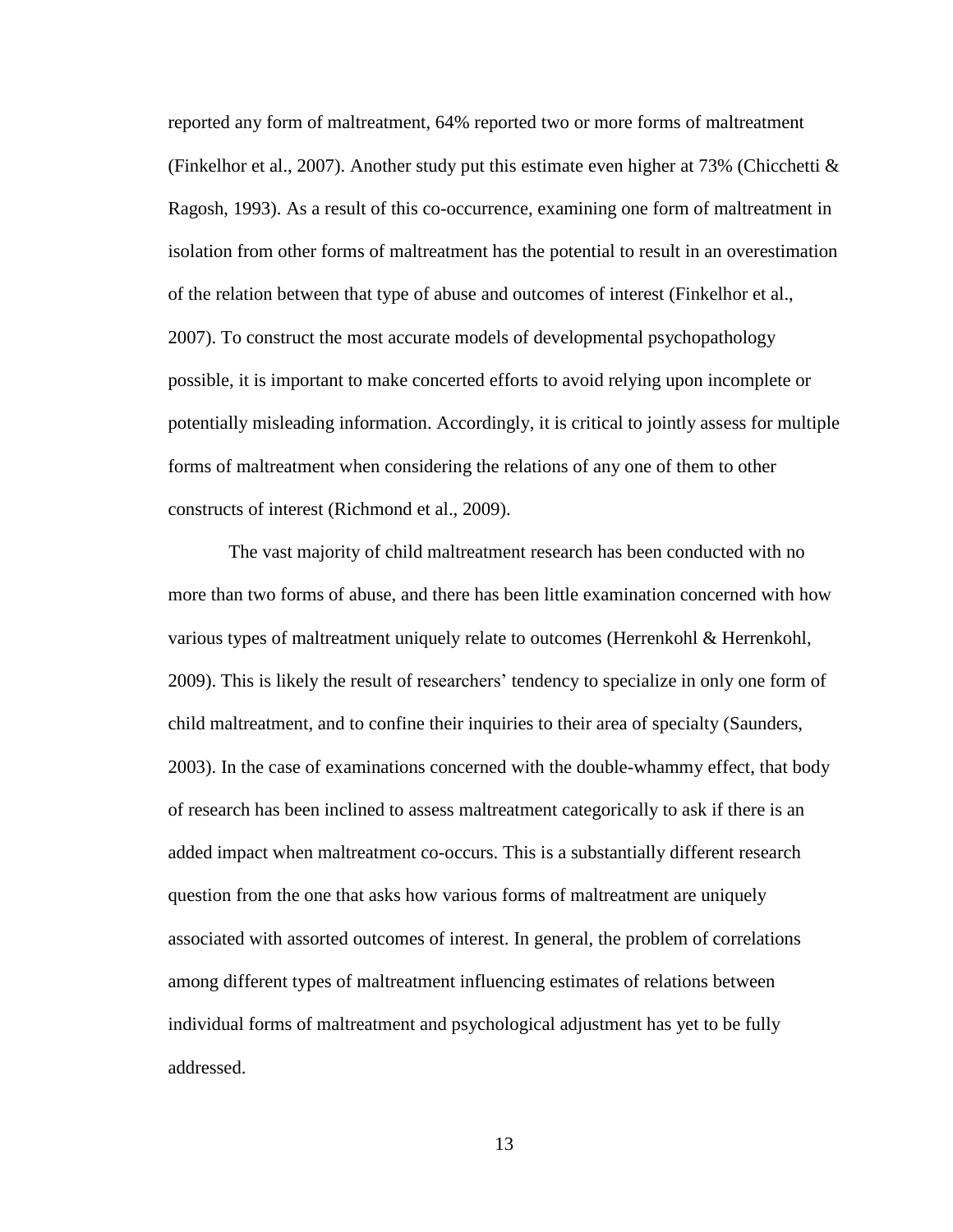This limitation exists despite there having already been some published research showing that correlations among maltreatment types can alter relations to psychological adjustment outcomes when these forms of abuse are properly co-examined. Indeed, research examining multiple forms of maltreatment showed that psychological abuse may account for the relation between physical abuse and children's internalizing problems (McGee et al., 1997). Moreover, when co-examining multiple forms of maltreatment, including physical abuse and witnessing family violence, only psychological child abuse was found to be uniquely predictive of posttraumatic stress symptoms (Higgins & McCabe, 2003). Somewhat similar findings have been found in the adult intimate partner violence literature. For example, when co-examining psychological abuse and physical abuse experienced by battered women, psychological abuse was shown to be the only unique predictor of posttraumatic stress symptoms (Arias & Pape, 1999). Overall, few researchers have proceeded further in examining the possibility that co-occurring psychological maltreatment may better account for outcome symptoms that are commonly associated with witnessing violence and physical maltreatment.

Despite the important initial work to begin sorting out the influences of various maltreatment types on key outcomes of interest, pivotal questions persist. First, it is not yet clear if previous findings showing psychological abuse as a robust and unique predictor of psychological adjustment outcomes can be replicated in a large national sample. Further, a comprehensive review of the literature was unable to locate any previous research that thoroughly examined the interactions of psychological abuse, physical abuse, and witnessing familial violence as they relate to psychological adjustment outcomes. Additionally, these types of analyses have not yet been conducted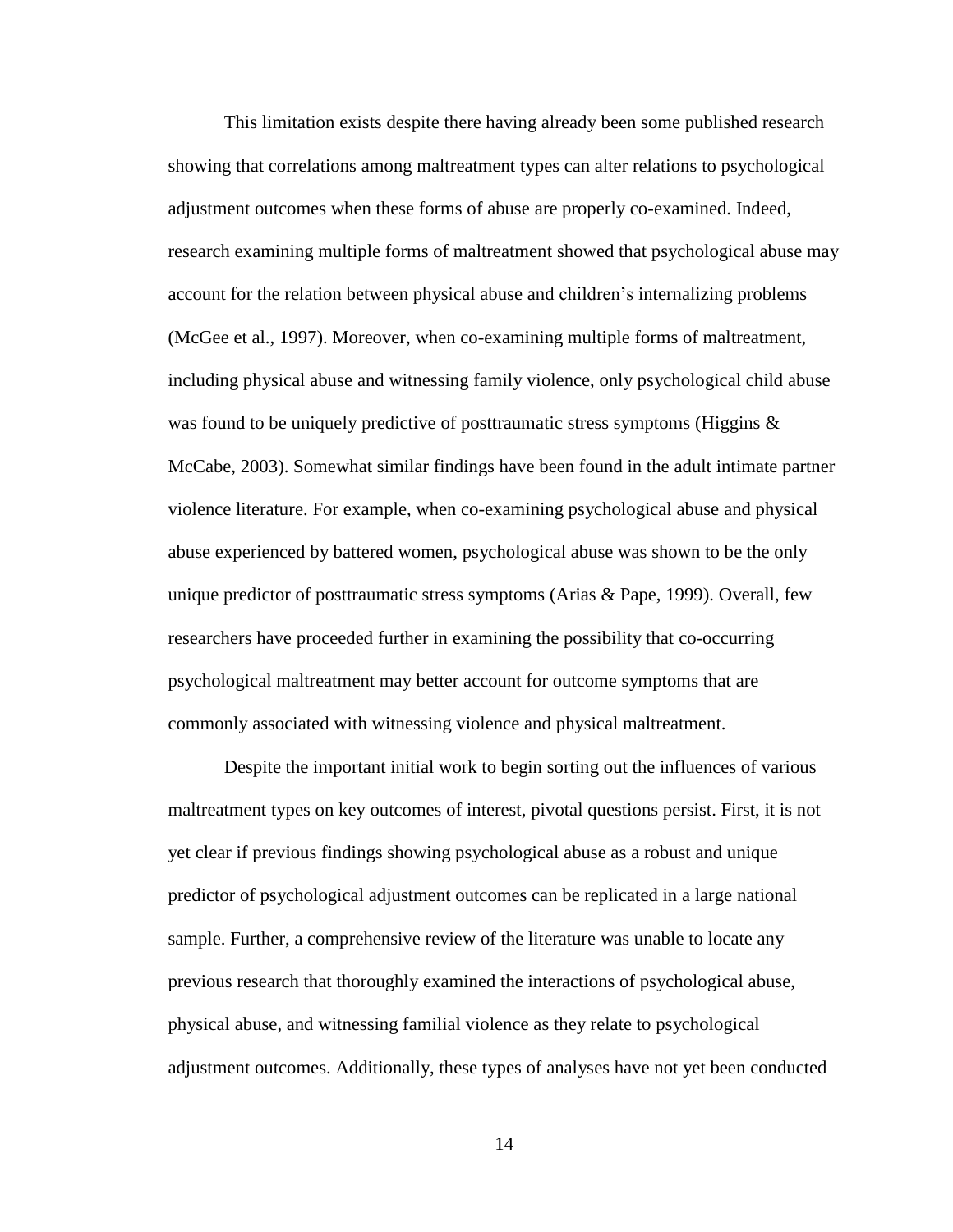in a way that allows for the examination of specificity with regard to closely related outcomes of interest (i.e., controlling for other psychological adjustment outcomes).

#### **Present Study**

Consistent with the need for further co-evaluation of multiple forms of maltreatment, the present research had four key aims. The first aim was to confirm the findings of previous research showing that child physical abuse and child witnessing of violence are predictive of internalizing problems, externalizing problems, and posttraumatic stress symptoms. By confirming that the present sample yields results similar to those previously reported for these two constructs, the subsequent aims could be evaluated with knowledge that the sample is not an outlier with regards to these foundational findings. The second aim was to evaluate the ability of psychological abuse to uniquely relate to internalizing problems, externalizing problems, and posttraumatic stress symptoms after accounting for those constructs related to aim one (i.e., physical abuse and witnessing violence). Because psychological abuse has been found to relate highly with physical abuse and witnessing violence, it is important to examine how each of these constructs uniquely relate to psychological adjustment outcomes when they are examined concurrently. Consistent with this idea, the third aim was to explore the possibility that each of the three forms of maltreatment might impact the strength of relations between the other maltreatment types and the psychological adjustment outcomes. The first three aims were addressed by conducting a series of three hierarchical regression analyses (each assessing for one of the three outcomes of interest), each controlling for sex differences and baseline psychological problems for each child. The fourth aim was to evaluate the possibility that associations between each of the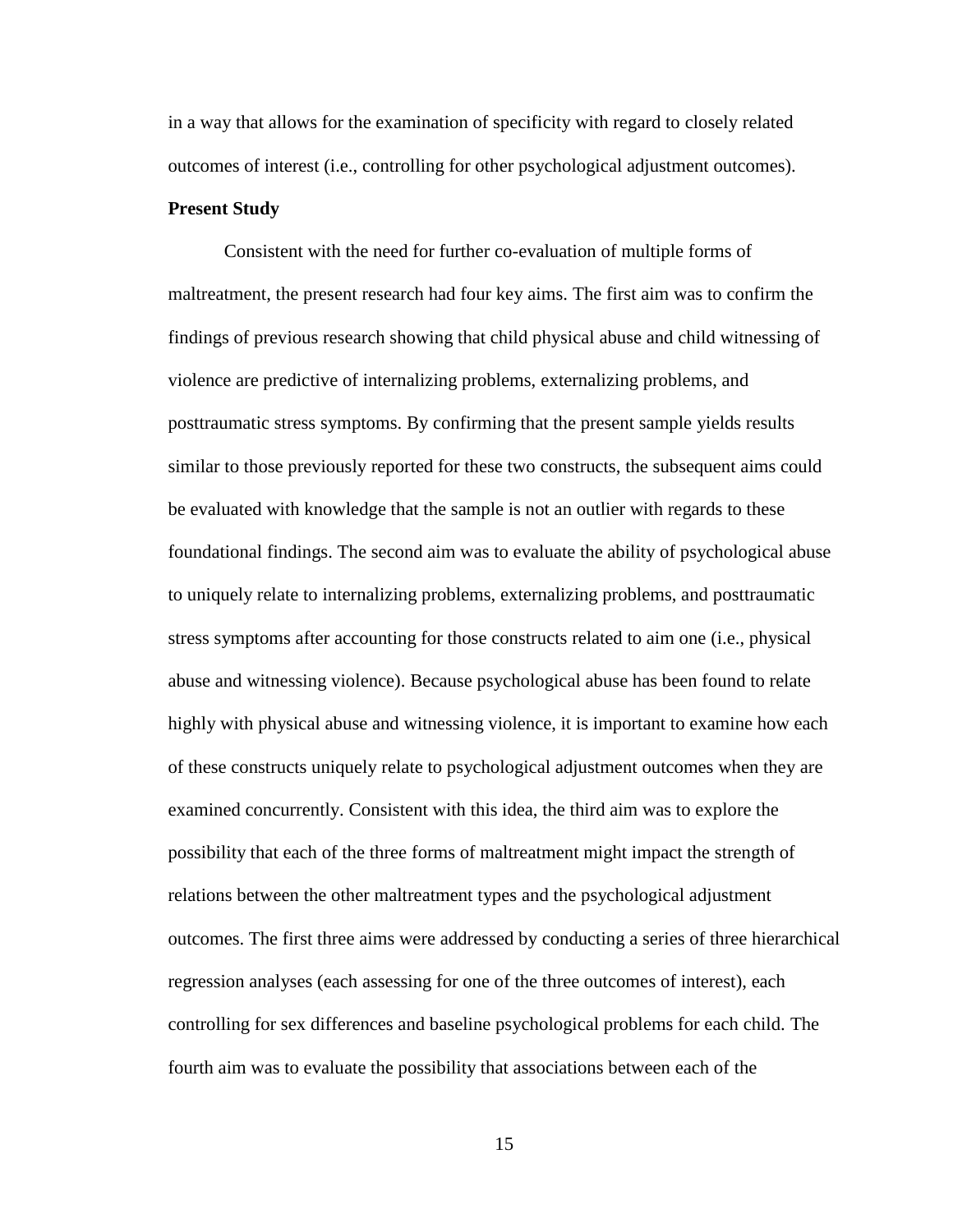psychological adjustment outcomes could influence the results of the analyses for aims 1 through 3. Because psychological difficulties often co-occur, the purpose of this aim was to isolate the aspects of the findings that are unique or specific to each examined outcome. Each of these aims was addressed through the use of a large national dataset comprised of children deemed to be at high-risk for experiencing maltreatment. The longitudinal nature of the data allowed the project to control for baseline psychological problems for each child, thus providing some accounting for the early psychosocial problems of each child. Additionally, the large sample size and high-risk population (see below for description) allowed for a substantial amount of recorded maltreatment to be evaluated.

#### **Method**

#### **Participants**

This project utilized data from the children  $(N = 1,443)$  and their caregivers who are participants in the Longitudinal Studies of Child Abuse and Neglect (LONGSCAN; Runyan et al., 1998). LONGSCAN is a consortium of five independent research programs and a coordinating center located at the University of North Carolina at Chapel Hill, all collaborating to collect data for a large prospective longitudinal investigation of the antecedents and consequences of child maltreatment. Each LONGSCAN site has unique sample characteristics, but all represent at-risk populations and share a common protocol for data collection, management, and entry procedures. The sample (*N* = 752) used in this project was restricted to all LONGSCAN children who (a) completed ages 4 and 12 interviews, (b) had complete data relating to all independent variables of the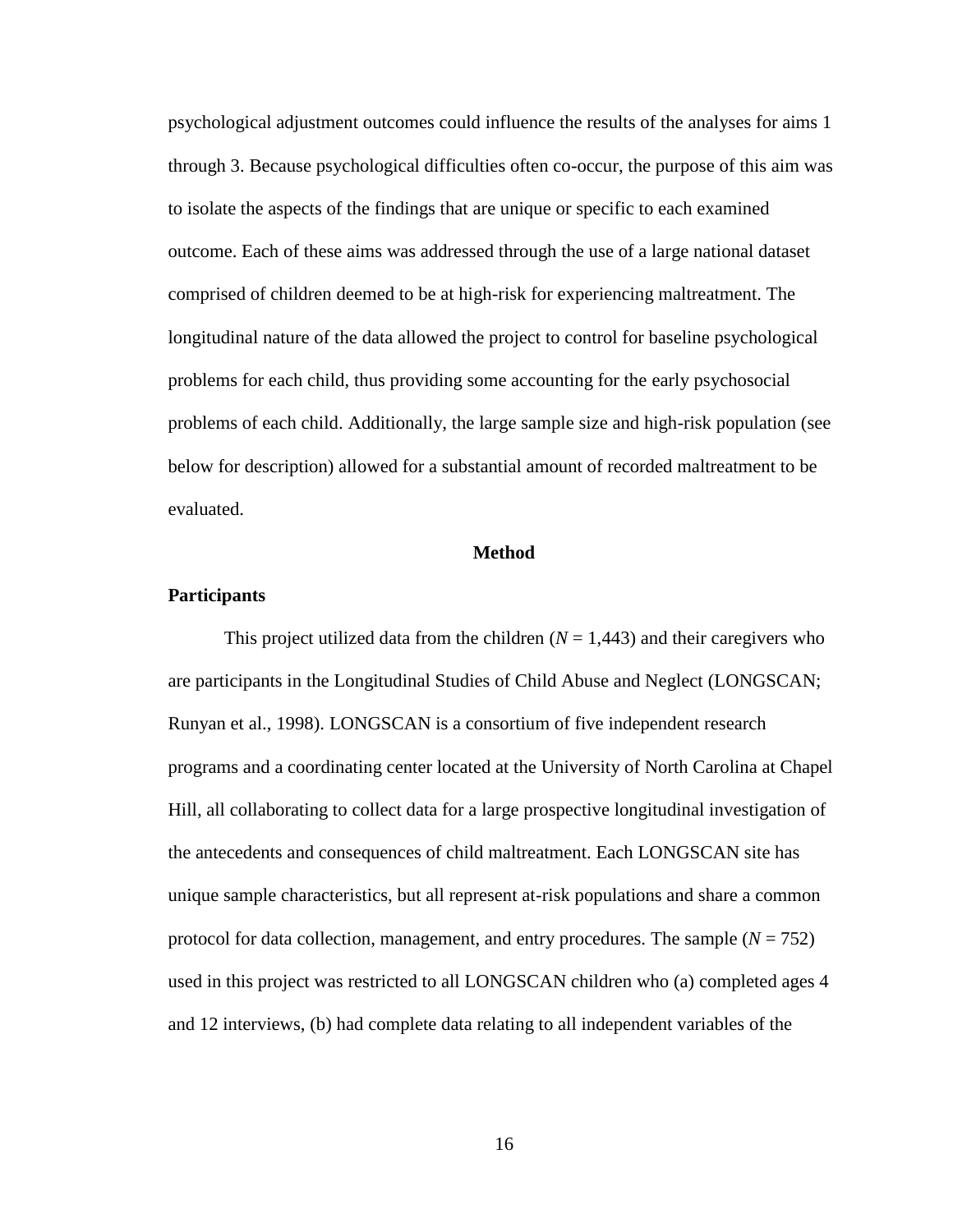present analyses, and (c) had complete data for at least one of the dependent variables of the present analyses.

**Eastern site.** The Eastern (EA) site is located in urban Baltimore. This sample (*n* = 146) was drawn from inner-city pediatric clinics serving low-income families. Participants were recruited independent of their involvement with Child Protective Services (CPS). This sample was comprised of three groups which include (a) children with inadequate growth in their first 2 years of life, (b) children with parents who were either infected with the human immunodeficiency virus (HIV) or were involved in drug use, and (c) children with no identified risk factors other than low socioeconomic status.

**Midwest site.** The Midwest (MW) site was located in urban Chicago. This sample (*n* = 113) was comprised of three groups. These include (a) children who were reported to CPS and received 6 months of family therapy, (b) children who were reported to CPS and received standard CPS care, and (c) a neighborhood comparison group matched on child age, ethnicity, and socioeconomic status.

**Northwest site.** The Northwest (NW) site was located in Seattle and draws on both urban and rural populations. This sample  $(n = 153)$  was comprised of children who were reported to CPS for maltreatment before age 5. Though not all cases of maltreatment were substantiated, all children in this sample were judged to be at moderate risk of future maltreatment based on a state risk assessment tool.

**Southern site.** The Southern (SO) site was located across urban, suburban, and rural areas of North Carolina. This sample (*n* = 146) was drawn from a larger sample participating in an earlier study of children eligible at birth for the statewide High Priority Infant Program based on a variety of socio-demographic and medical determinants. A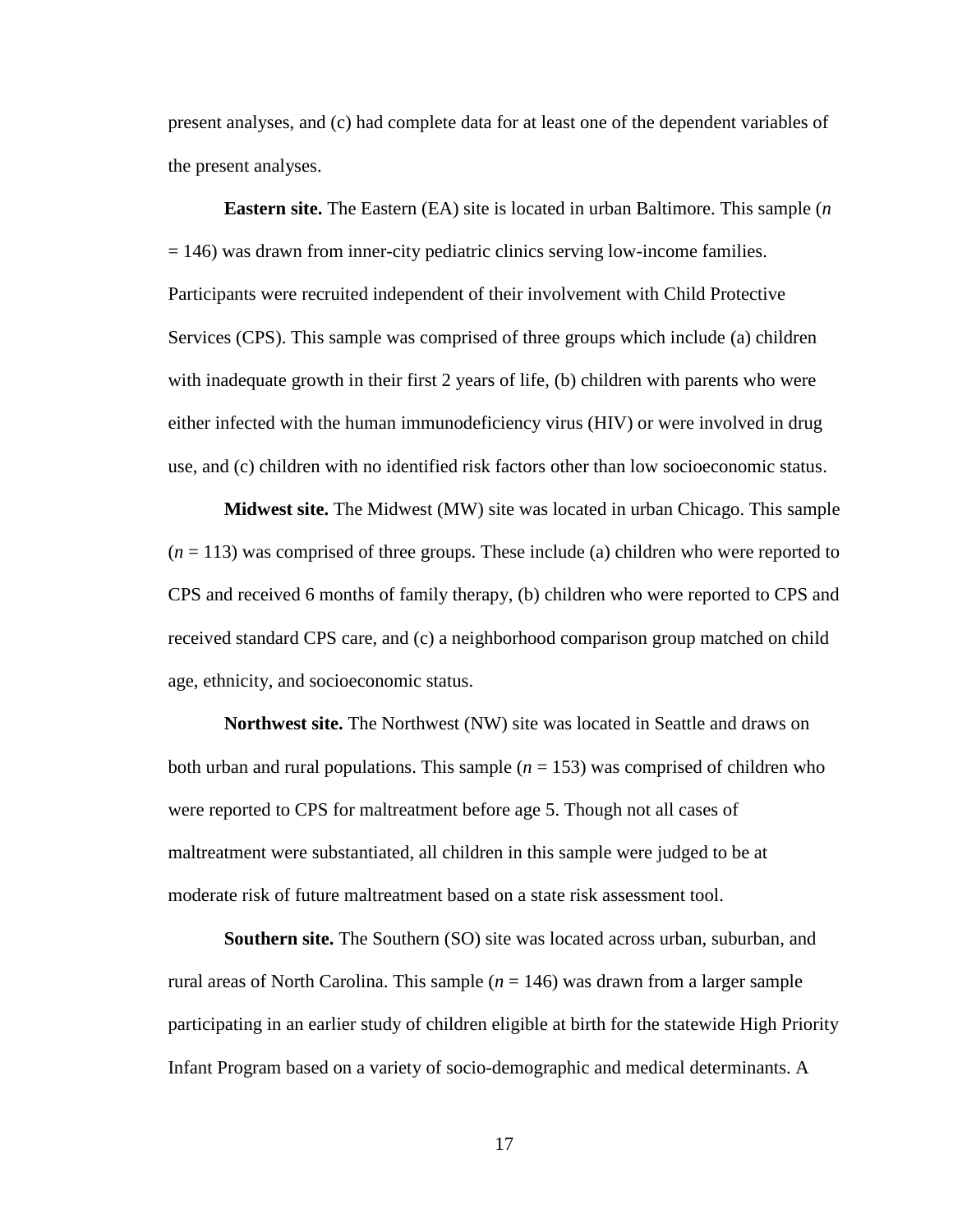random sub-sample of children in the original sample was enrolled in LONGSCAN. This included children who had been reported for maltreatment before 4 years of age, along with a 2:1 comparison group of unreported children matched on child age, sex, ethnicity, and socioeconomic status.

**Southwest site.** The Southwest (SW) site was located in urban San Diego. This sample  $(n = 194)$  was comprised of children who were removed from their homes and placed into the foster care system before 3.5 years of age. Some children in this sample remained in the foster care system, whereas others were returned to their family of origin. These children were continuously followed as members of the LONGSCAN sample regardless of which trajectory they followed.

#### **Procedure**

LONGSCAN procedures incorporated a longitudinal follow through design with children and their caregivers beginning prior to age 4. Brief assessments were made annually and more extensive evaluations were made at ages 4, 6, 8, and 12 (age 14, 16, 18, and 20 evaluations will be conducted in the future). At each major time point, the child's primary caregiver completed a 2-hour face-to-face interview, which involved mostly the administration of standardized self-report measures. Beginning at age 6, the caregiver and child conducted separate face-to-face interviews, and data were collected from the children's teachers. LONGSCAN trained staff conducted all face-to-face interviews. Data entry was conducted at each site using a system common to all sites and was then further processed and combined at the Collaborative Studies Coordinating Center at the University of North Carolina. The University of Memphis IRB approved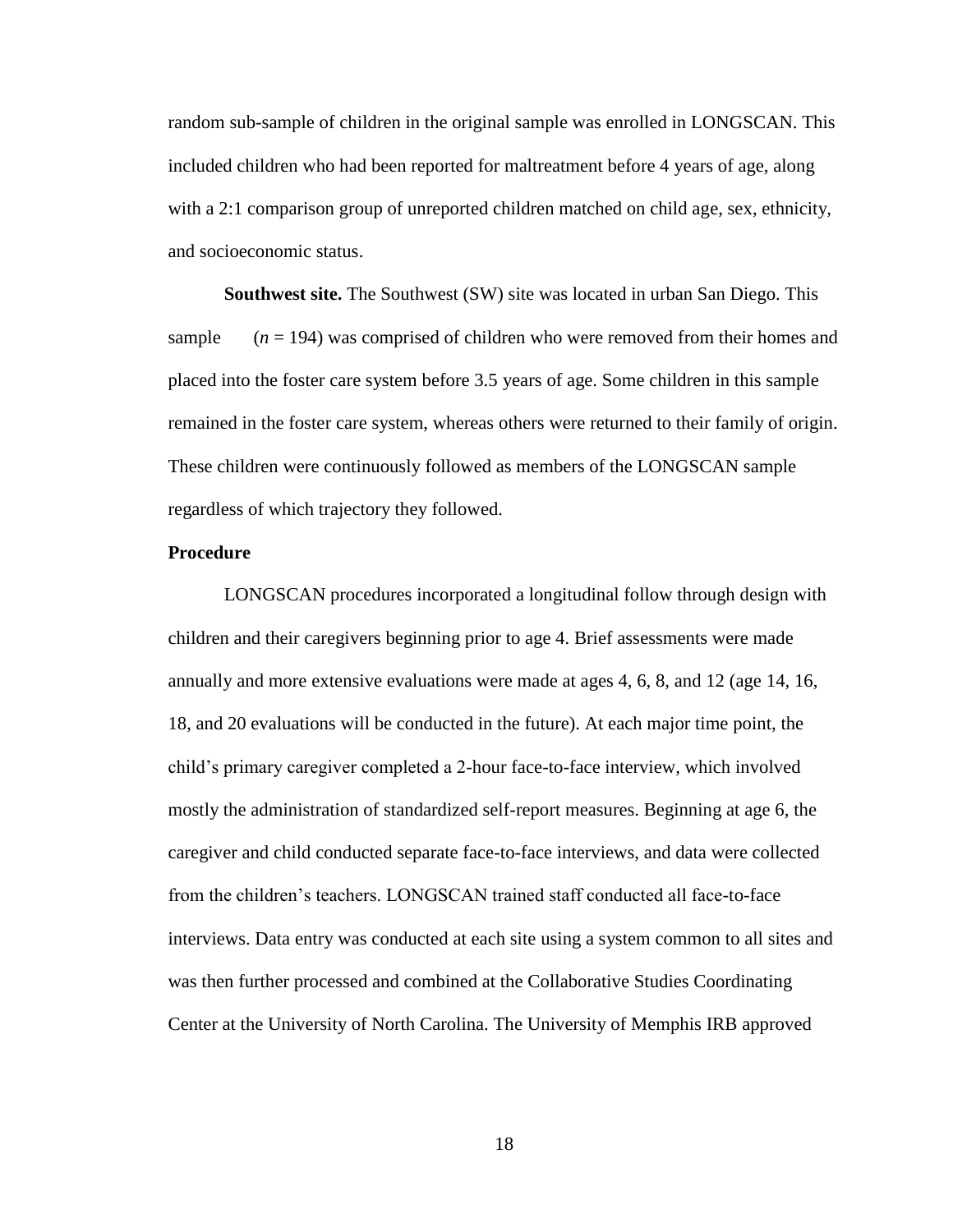this study for exempt status (see Appendix G). Additionally, local Institutional Review Boards for each data collection site approved all research protocols.

#### **Measures**

**Demographics.** All interviews with caregivers incorporated questions regarding family socioeconomic status, caregiver marital status, child sex, ethnicity of the child, and primary language of the child. Each of these variables was coded categorically.

**Child baseline problems at age 4.** The *Child Behavior Checklist* (CBCL; Achenbach, 1991a) was used to assess child baseline total problems at the age 4 visit. The parent-report CBCL is a commonly used, empirically-based measure of behavioral problems that children experience in a variety of domains. The CBCL is comprised of 113 items and its validity and reliability are well established (Achenbach, 1991a). For each item, the child's primary caregiver reports the frequency of that behavior "now or within the past 6 months" ( $0 = not$  true,  $1 =$  somewhat or sometimes true,  $2 =$  very true or often true). The items of the CBCL are presented in Appendix A. The Total Problems scale can be derived from these questions. Higher scores on the CBCL indicate more severe behavior problems. The present study utilized the raw scores of the Total Problems scale of the CBCL.

**Child lifetime physical abuse.** All children were screened for self-report of physical abuse and assault from adults at the age 12 interview. This was accomplished via Audio-Computer Assisted Self Interview (A-CASI), which was utilized to increase the likelihood of children disclosing sensitive information. The adaptive interview was developed by LONGSCAN staff based on definitions of physical abuse used by Barnett, Manly, and Cicchetti (1993), and the American Professional Society on the Abuse of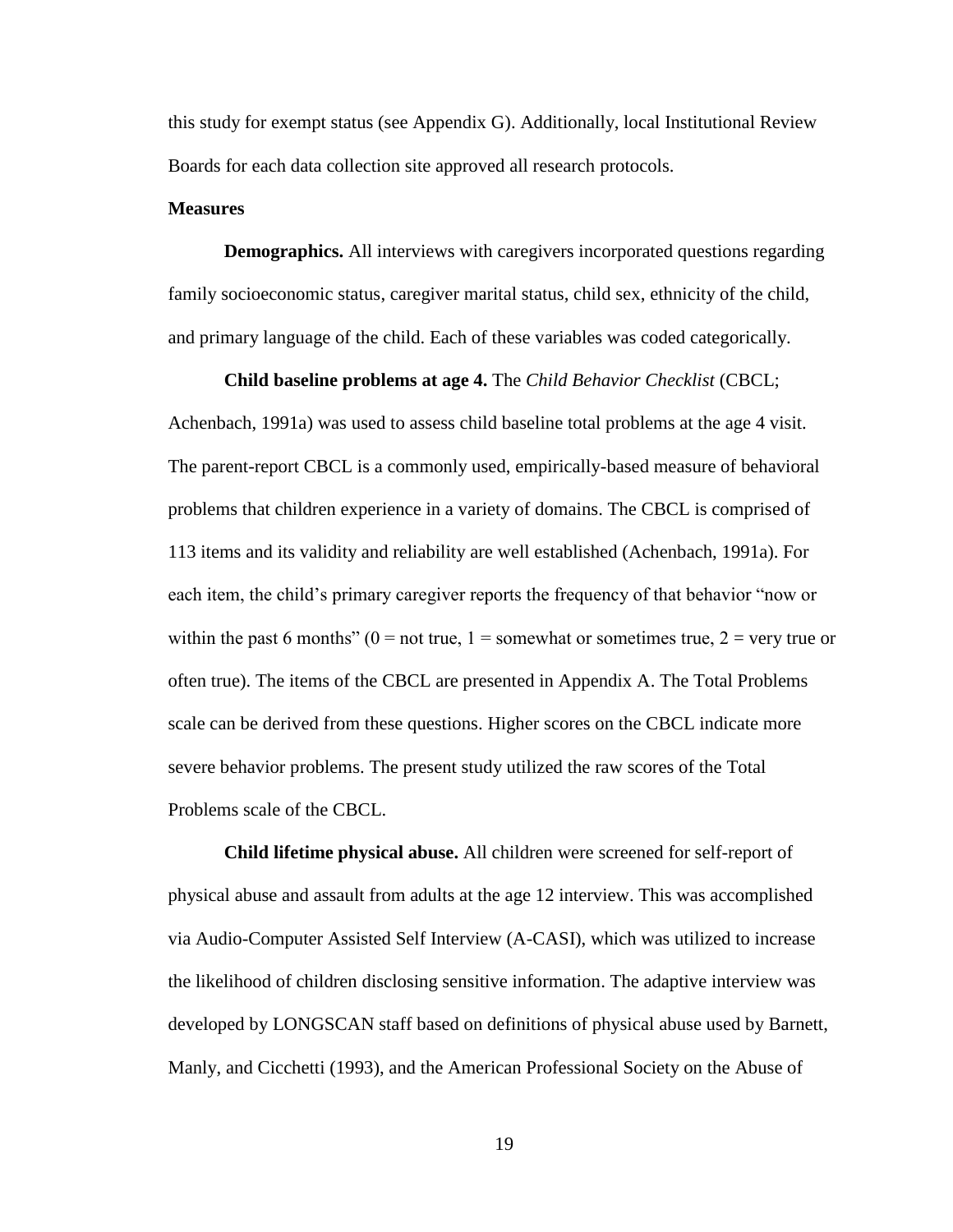Children (Hart et al., 1996). The interview is comprised of 15 stem questions regarding specific caregiver/perpetrator behaviors and injury experiences that trigger follow-up questions when endorsed. The questions are broken down into two domains, endangerment items and physical injury items (see Appendix B for a list of items). Follow-up questions establish the age of the child at the event, frequency of the event, and identity of the perpetrator. Although the LONGSCAN system for coding data did not allow for isolating the analysis to only those events involving caregiver perpetrators, the data do indicate that the identities of the perpetrators were almost exclusively adult caregivers. The present study utilized a sum of frequencies for all events. Thus, this measure represents an index of each child's total lifetime frequency of physical abuse from adults. To date, no validation or reliability studies have been published on this measure.

**Child lifetime witnessing of familial violence.** Children were also screened for self-report history of witnessing violence within their family at the age 12 interview. Similar to self-report of physical abuse, this assessment was accomplished via A-CASI. The adaptive interview was developed by LONGSCAN staff and was designed to capture a broad range of exposures to violence. The interview is comprised of 8 stem questions which ask the child if they have ever witnessed acts of violence in an order of increasingly serious violence. The items for self-report of witnessing violence are presented in Appendix C. Follow-up questions establish frequency of witnessing over the child's lifetime, frequency of witnessing in the last year, and perpetrator-victim relationship to the child. The LONGSCAN system for coding data allowed for the exclusion of events not involving family members. The present study utilized a sum of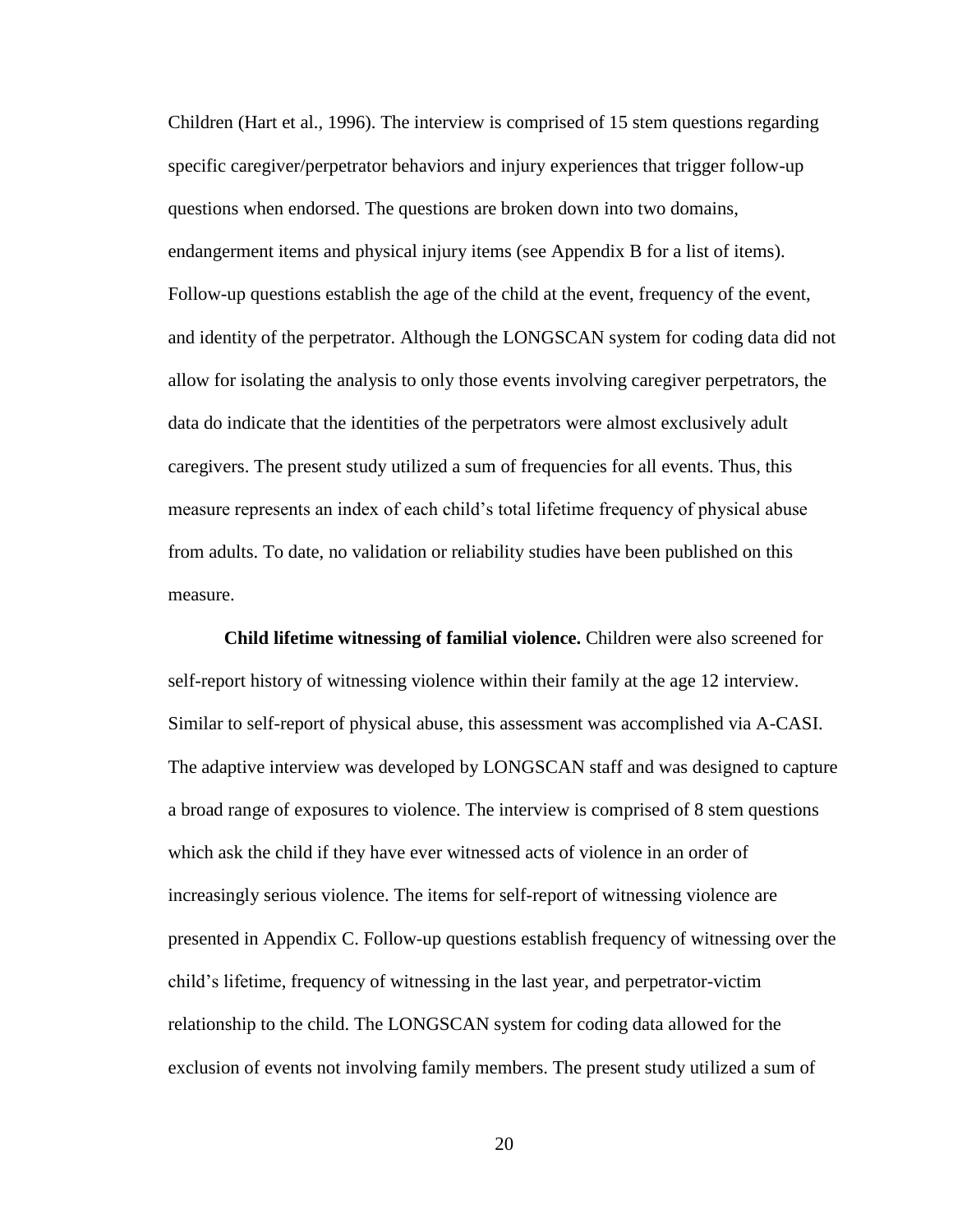frequencies for all events involving family members. Thus, this measure represents an index of each child's total lifetime witnessing of violence involving family members. To date, no validation or reliability studies have been published on this measure.

**Child lifetime psychological abuse.** All children were also screened for selfreport of psychological abuse from caregivers at the age 12 interview. Similar to selfreports of physical abuse and witnessing violence, this assessment was accomplished via A-CASI. The adaptive interview was developed by LONGSCAN staff, and was designed to capture a broad range of psychologically abusive events based on definitions of psychological abuse used by Barnett and colleagues (1993) and the American Professional Society on the Abuse of Children (Hart et al., 1996). The interview is comprised of 26 stem questions regarding specific parental behaviors that trigger followup questions when endorsed. The items of psychological abuse self-report are presented in Appendix D. The present study utilized only the 18 questions that have been previously identified by LONGSCAN as best representing the construct of psychological abuse. Follow-up questions establish the frequency of each abusive event at different age intervals. The present study utilized a sum of frequencies for all events. Thus, this measure represents an index of each child's total lifetime psychological abuse from caregivers. To date, no validation or reliability studies have been published on this measure.

**Child internalizing and externalizing problems at age 12.** The *Youth Self-Report Form* (YSR; Achenbach, 1991b) was used to assess each child's internalizing and externalizing problems at the age 12 visit. The self-report YSR is a commonly used, empirically-based measure of behavioral problems that children (ages 11-18) experience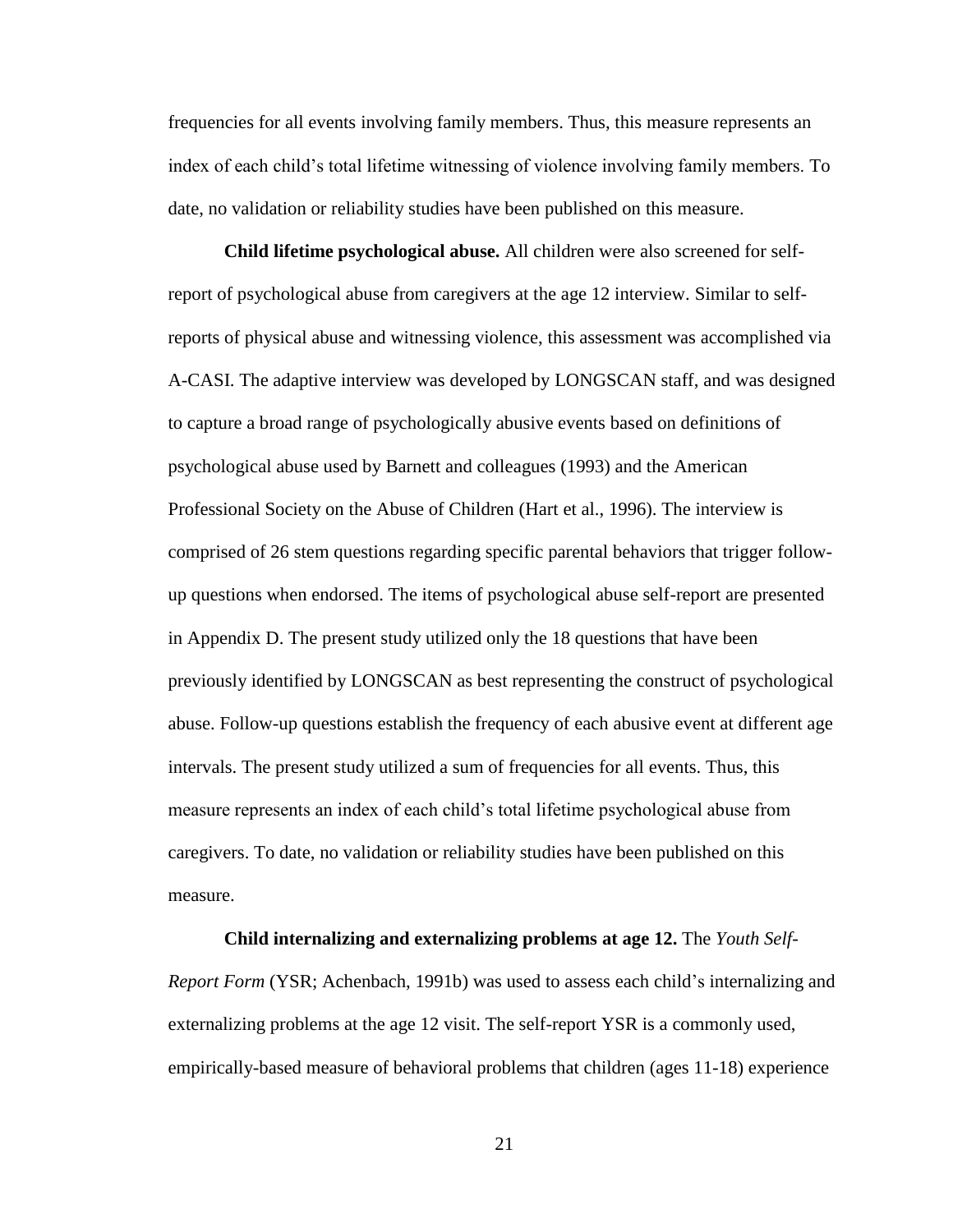in a variety of domains. The YSR is comprised of 112 items and its validity and reliability are well established (Achenbach, 1991b). For each item, the child reports the frequency of that behavior on a 3-point scale  $(0 = not true, 1 = somewhat or sometimes)$ true,  $2 = \text{very true}$  or often true). The items of the YSR are presented in Appendix E. The Internalizing Problems and Externalizing Problems scales can be derived from these questions. Higher scores on the CBCL indicate more severe behavior problems. The present study utilized the raw scores of the Internalizing Problems and the Externalizing Problems scales of the YSR.

**Child posttraumatic stress symptoms at age 12.** The *Trauma Symptom Checklist for Children-Alternate Version* (TSCC-A; Briere, 1996) was used to measure children's trauma-related symptoms at the age 12 visit. The TSCC-A is a 54-item scale that was designed to assess children's trauma-related psychological functioning in the aftermath of traumatic events, including child maltreatment. Children self-report how often they have experienced each of the 54 symptoms on a 4-point scale ( $0 =$  never to  $3 =$ almost all the time). The items of the TSCC-A are presented in Appendix F. The measure is written at a language level that is age appropriate for the reading capabilities of children 8–16 years of age. The TSCC-A produces six subscales: Anxiety, Depression, Anger, Posttraumatic Stress, Dissociation, and Sexual Concerns. In the present study, only the raw scores of the 10 items from the Posttraumatic Stress subscale were used. This measure has previously demonstrated excellent internal consistency, reliability and concurrent validity (Evans, Briere, Boggiano, & Barrett, 1994; Lanktree & Briere, 1990a, 1990b). In the LONGSCAN sample, TSCC-A subscales show Cronbach's alphas ranging from .76 to .85.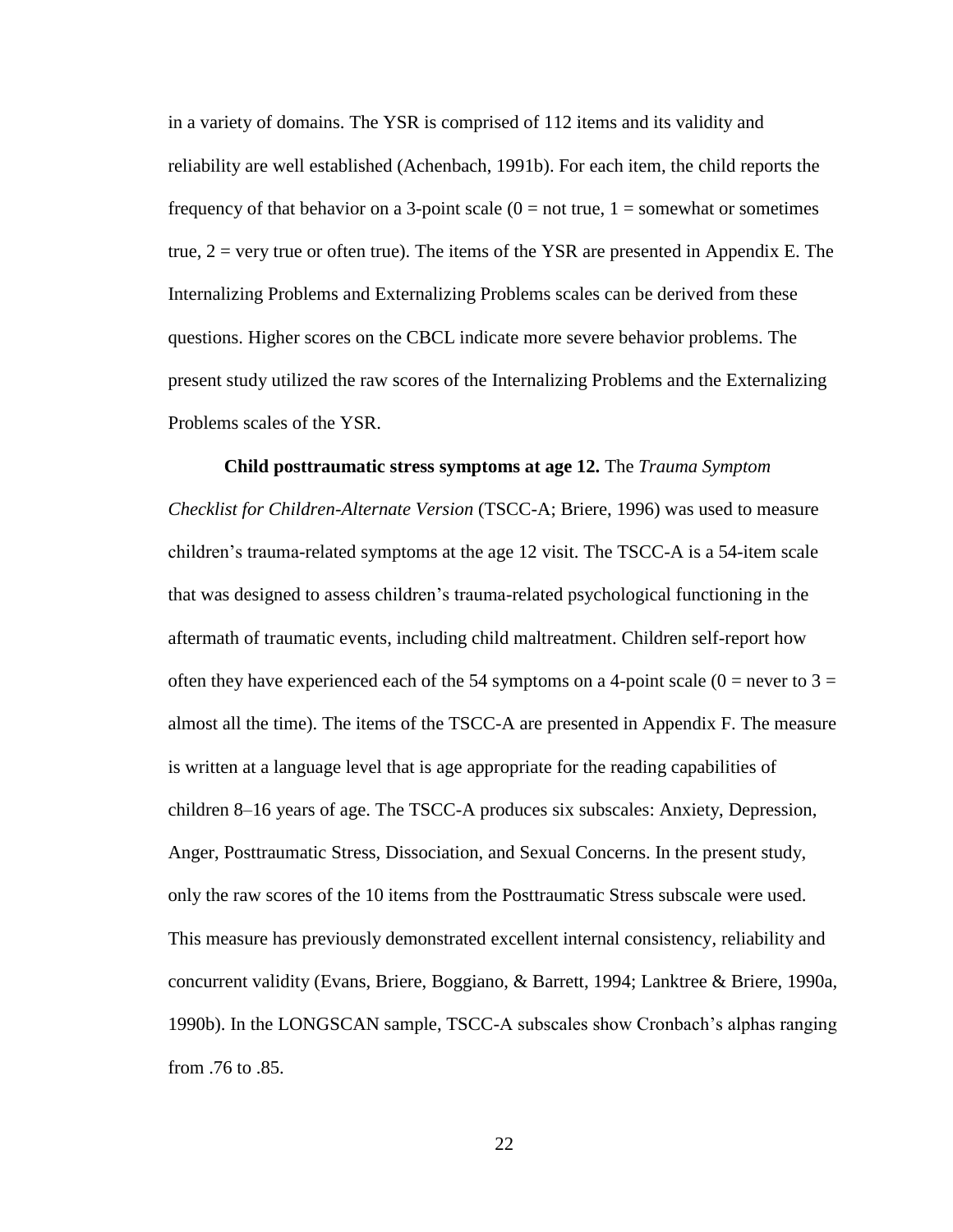#### **Analytic Strategy**

Prior to conducting analyses relating to the primary aims of the study, demographic information for each data collection site was evaluated. Additionally, correlations between all variables of interest were examined, along with descriptive statistics for these variables. After reporting preliminary statistics, the present research had four key aims. The first aim was to confirm the findings of previous research showing that child physical abuse and child witnessing of violence are predictive of internalizing problems, externalizing problems, and posttraumatic stress symptoms. This was conducted by way of a series of three hierarchical regression analyses (each assessing for one of the three outcome variables of interest) in which both physical abuse and witnessing violence were included on the first of four steps. This provided an initial evaluation of these independent variables before further aims were addressed in the subsequent steps of these regressions. Sex of the child and age 4 total problems were also included on the first step of each regression to control for sex differences and baseline psychological problems for each child. The second aim was to evaluate the ability of psychological abuse and those variables entered on the first step of the regression analyses to uniquely explain variance for internalizing problems, externalizing problems, and posttraumatic stress symptoms. To accomplish this, child psychological abuse was entered in step 2 of each hierarchical regression. The third aim was to explore the possibility that each of the key independent variables might impact the relation between the other independent variables and each of the outcome variables. This was accomplished by way of three two-way interactions entered on step 3, and a three-way interaction entered on step 4. The fourth aim was to probe the specificity of these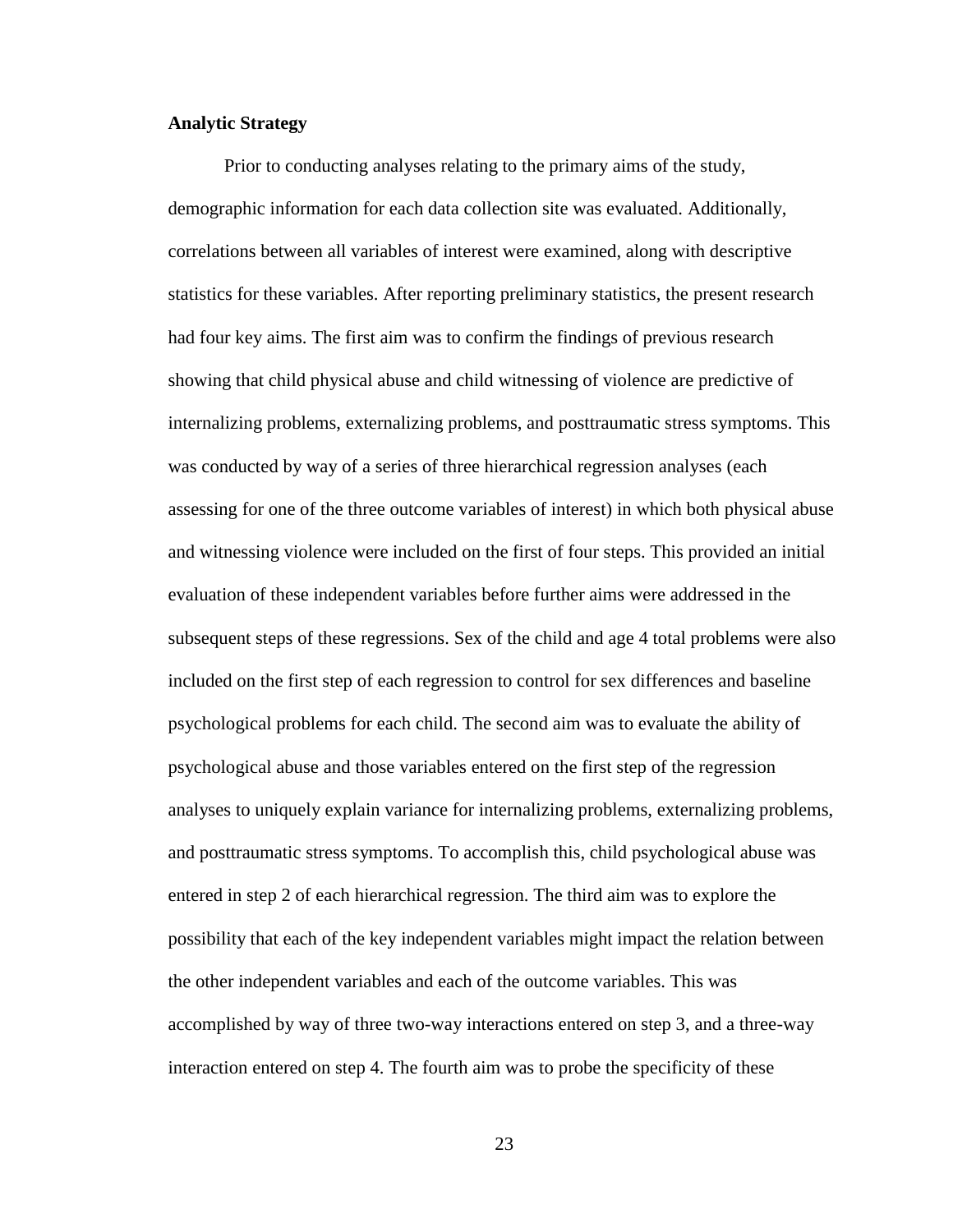analyses by evaluating the possibility that associations between the three outcome variables could influence the results of the analyses for aims 1 through 3. This was addressed by conducting a second series of three hierarchical regressions that were identical to the first series, but with one exception. For each regression, the two outcome variables not being assessed for were entered at step 1.

#### **Results**

#### **Preliminary Analyses**

All analyses were conducted using SPSS Version 12.0. Data were thoroughly screened based on procedures recommended by Tabachnick and Fidell (2001). Participants with missing data for any of the independent variables were excluded from the analyses. Thus, the remaining sample  $(N = 752)$  is comprised of those children who had complete data for all independent variables, and data for at least one of the dependent variables. Participants were only included in analyses where they had complete data for the dependent variable of that analysis and no substitution procedures were utilized at any point.

The sample evidenced a positively skewed and leptokurtic distribution for the witnessing violence and physical abuse variables, showing that participants very frequently endorsed lower levels of both witnessing violence and physical abuse. This type of distribution is to be expected for these variables, and suggests that the majority of children in the sample experience little or no maltreatment of these types. Statistical simulation research has demonstrated that the negative impact of non-normal distributions becomes trivial with sample sizes exceeding 200 (Waternaux, 1976). Due to the large size of the present sample  $(N = 752)$ , data transformations were deemed not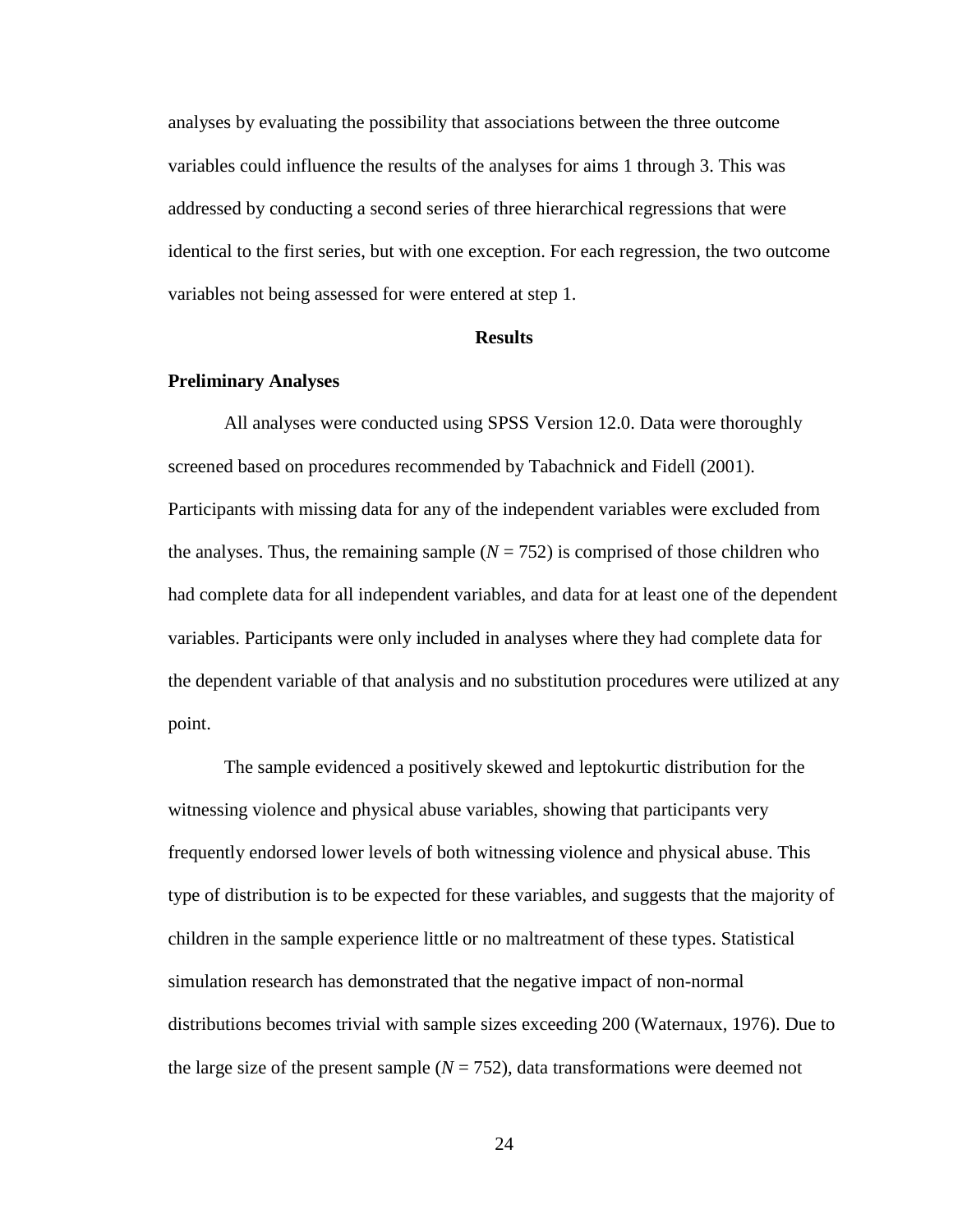necessary for these variables. No outliers were identified within the dataset. Means, standard deviations, skewness, kurtosis, and zero-order correlations for all variables are presented in Table 1.

To detect any differences in the predictive and outcome variables across data collection sites, a one-way Multivariate Analysis of Variance (MANOVA) was conducted with each of the variables used in the present study serving as a dependent variable. Significant effects were followed using the Tukey post-hoc procedure. The results of these analyses, presented in Table 2, indicated significant differences across data collection sites for age 4 CBCL total problems,  $F(4, 710) = 5.55$ ,  $p < .001$ . Tukey's procedure indicated that the Midwest site showed lower total problems than the Northwest site ( $p < .001$ ), the Southern site ( $p < .001$ ), and the Southwest site ( $p = .02$ ). The results further indicated significant differences across data collection sites for age 12 YSR externalizing problems,  $F(4, 710) = 2.71$ ,  $p = .03$ . Tukey's procedure indicated that the Eastern site showed lower externalizing problems than the Northwest site  $(p = .03)$ . Despite these significant differences across data collection sites for two key variables, the overall trend of these analyses was overwhelmingly toward non-significant differences. Accordingly, the remaining data analyses were conducted without implementing a procedure to control for data collection site.

To supply demographic information for the present sample, Table 3 provides information on child sex, child ethnicity, child primary language, caregiver marital status at child age 12, and family income at child age 12. This information is shown for each data collection site and for the total sample. The data indicate that, for all data collection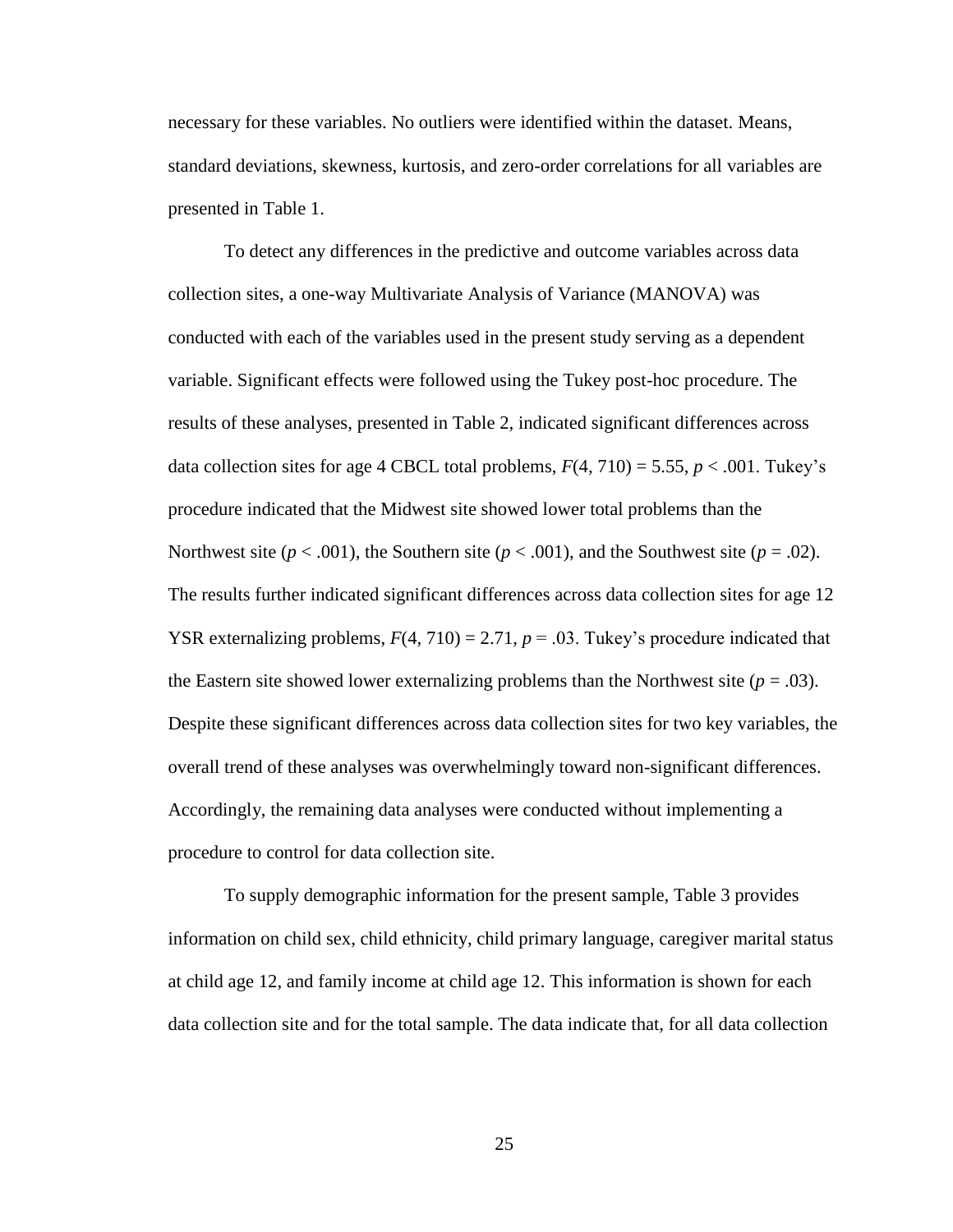| Table 1 |                                                                                                 |  |  |  |  |  |
|---------|-------------------------------------------------------------------------------------------------|--|--|--|--|--|
|         | Zero-Order Correlations, Means, Standard Deviations, Skewness, and Kurtosis among the Variables |  |  |  |  |  |

\_\_\_\_\_\_\_\_\_\_\_\_\_\_\_\_\_\_\_\_\_\_\_\_\_\_\_\_\_\_\_\_\_\_\_\_\_\_\_\_\_\_\_\_\_\_\_\_\_\_\_\_\_\_\_\_\_\_\_\_\_\_\_\_\_\_\_\_\_\_\_\_\_\_\_\_\_\_

|                           | 1                 | $\overline{2}$ | 3              | $\overline{4}$    | 5                 | 6      | 7      | 8    |
|---------------------------|-------------------|----------------|----------------|-------------------|-------------------|--------|--------|------|
| Predictor Variables:      |                   |                |                |                   |                   |        |        |      |
| 1. $Sex^a$                |                   |                |                |                   |                   |        |        |      |
| 2. Age 4 Total Problems   | .01               |                |                |                   |                   |        |        |      |
| 3. Witnessed Violence     | $-.01$            | .03            |                |                   |                   |        |        |      |
| 4. Physical Abuse         | $-.03$            | .04            | $.15*$         |                   |                   |        |        |      |
| 5. Psychological Abuse    | .06               | $.09*$         | $.25*$         | $.53*$            |                   |        |        |      |
| <b>Outcome Variables:</b> |                   |                |                |                   |                   |        |        |      |
| 6. Internalizing Problems | $.15*$            | $.13*$         | $.14*$         | $.18*$            | $.35*$            |        |        |      |
| 7. Externalizing Problems | $-.02$            | $.17*$         | $.16*$         | $.21*$            | $.34*$            | $.61*$ |        |      |
| 8. Trauma Symptoms        | $.12*$            | .02            | $.21*$         | $.23*$            | $.29*$            | $.51*$ | $.37*$ |      |
|                           |                   |                |                |                   |                   |        |        |      |
| Mean                      | 1.49 <sup>b</sup> | 30.15          | $0.86^{\circ}$ | 2.69 <sup>c</sup> | 1.19 <sup>c</sup> | 10.41  | 9.76   | 4.19 |
| <b>SD</b>                 | 0.50              | 19.87          | 2.01           | 5.86              | 2.14              | 7.36   | 6.66   | 4.63 |
| <b>Skew</b>               | 0.02              | 1.33           | 4.92           | 4.36              | 2.54              | 1.19   | 0.94   | 2.04 |
| Kurtosis                  | $-2.01$           | 3.06           | 47.34          | 29.55             | 7.64              | 1.89   | 0.90   | 5.82 |

*Note*. Maximum *N* = 752. Minimum *N* = 722. <sup>a</sup>Correlations presented for this variable are point-biserial. <sup>b</sup> Percent female = 49.5. <sup>c</sup> Non-centered descriptive statistics are reported for these variables, though they were centered for subsequent analyses.  $* p < 05$ .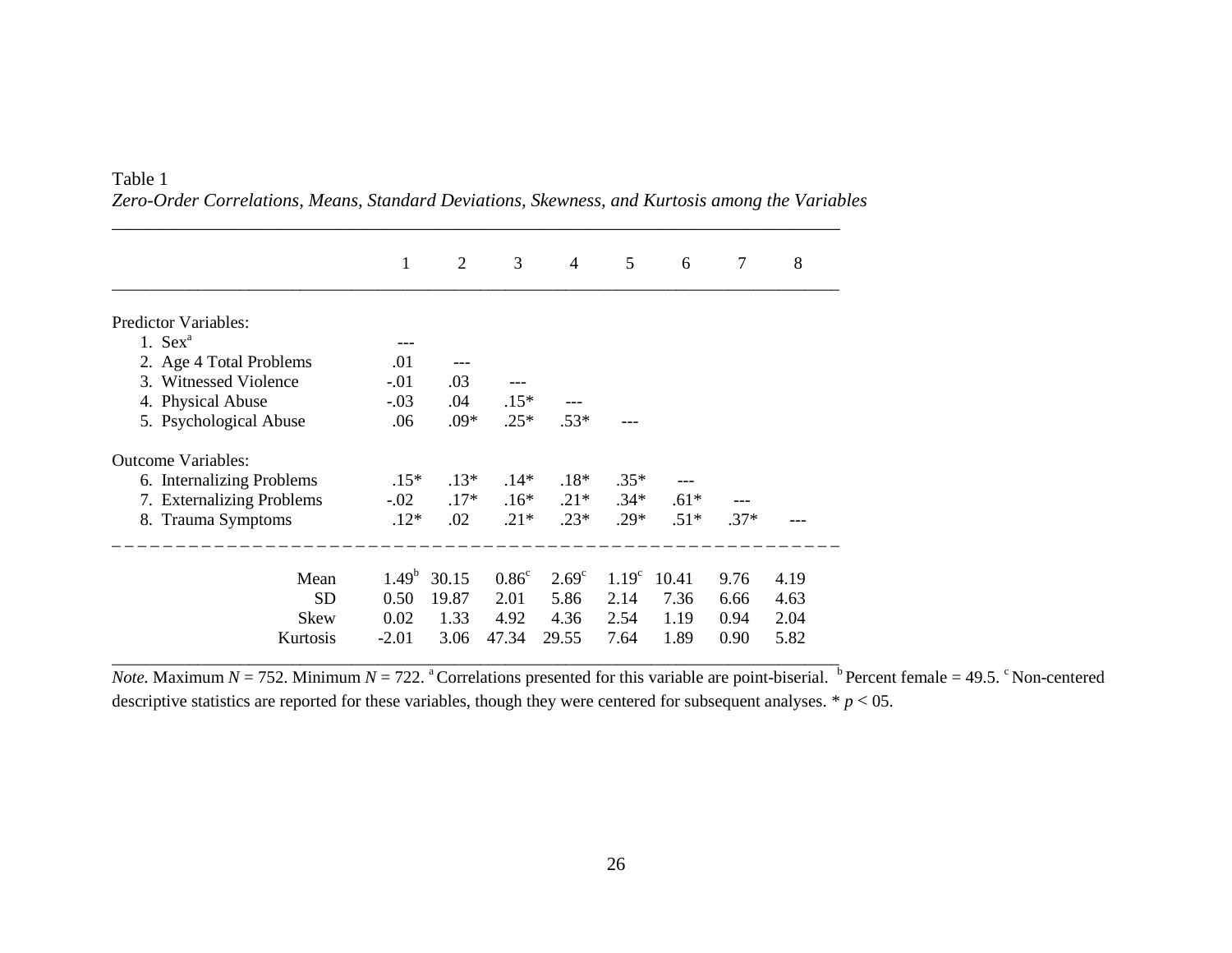|                               | EA<br>Site     | <b>MW</b><br><b>Site</b>             | <b>NW</b><br>Site | SO.<br>Site | <b>SW</b><br>Site | $\,F$    |
|-------------------------------|----------------|--------------------------------------|-------------------|-------------|-------------------|----------|
|                               |                |                                      |                   |             |                   |          |
| <b>Predictor Variables:</b>   |                |                                      |                   |             |                   |          |
| <b>Sex</b>                    | 1.45           | 1.49                                 | 1.46              | 1.56        | 1.54              | 1.51     |
| Age 4 Total Problems          | 27.81          | $23.14^{\text{a},\text{b},\text{c}}$ | $33.28^{\rm a}$   | $32.90^{b}$ | $30.26^{\circ}$   | $5.55**$ |
| Witnessed Violence            | 1.27           | 0.82                                 | 0.86              | 0.75        | 0.70              | 1.87     |
| <b>Physical Abuse</b>         | 2.24           | 2.50                                 | 2.70              | 3.27        | 2.39              | 0.71     |
| <b>Psychological Abuse</b>    | 0.96           | 0.93                                 | 0.99              | 1.42        | 1.44              | 2.15     |
| <b>Outcome Variables:</b>     |                |                                      |                   |             |                   |          |
| <b>Internalizing Problems</b> | 10.02          | 9.84                                 | 10.57             | 10.99       | 10.28             | 0.49     |
| <b>Externalizing Problems</b> | $8.22^{\rm d}$ | 9.41                                 | $10.47^{\rm d}$   | 10.12       | 10.16             | $2.71*$  |
| <b>Trauma Symptoms</b>        | 4.06           | 4.02                                 | 3.97              | 4.63        | 4.21              | 0.45     |

\_\_\_\_\_\_\_\_\_\_\_\_\_\_\_\_\_\_\_\_\_\_\_\_\_\_\_\_\_\_\_\_\_\_\_\_\_\_\_\_\_\_\_\_\_\_\_\_\_\_\_\_\_\_\_\_\_\_\_\_\_\_\_\_\_\_\_\_\_\_\_\_\_\_\_\_\_\_\_\_

Table 2 *MANOVA and Tukey HSD Post-Hoc Tests for Differences in Means of Key Variables by Data Collection Site*

*Note.* ( $n = 722$ ). \*  $p \le 0.05$ , \*\*  $p \le 0.01$ . Eastern (EA), Midwest (MW), Northwest (NW), Southern (SO), Southwest (SW). <sup>a</sup> MW site differs from NW site on age 4 total problems ( $p < .00$ ). <sup>b</sup> MW site differs from SO site on age 4 total problems ( $p = .00$ ). <sup>c</sup>MW site differs from SW site on age 4 total problems ( $p = .02$ ). <sup>d</sup> EA site differs from NW site on externalizing problems ( $p = .03$ ).

\_\_\_\_\_\_\_\_\_\_\_\_\_\_\_\_\_\_\_\_\_\_\_\_\_\_\_\_\_\_\_\_\_\_\_\_\_\_\_\_\_\_\_\_\_\_\_\_\_\_\_\_\_\_\_\_\_\_\_\_\_\_\_\_\_\_\_\_\_\_\_\_\_\_\_\_\_\_\_\_\_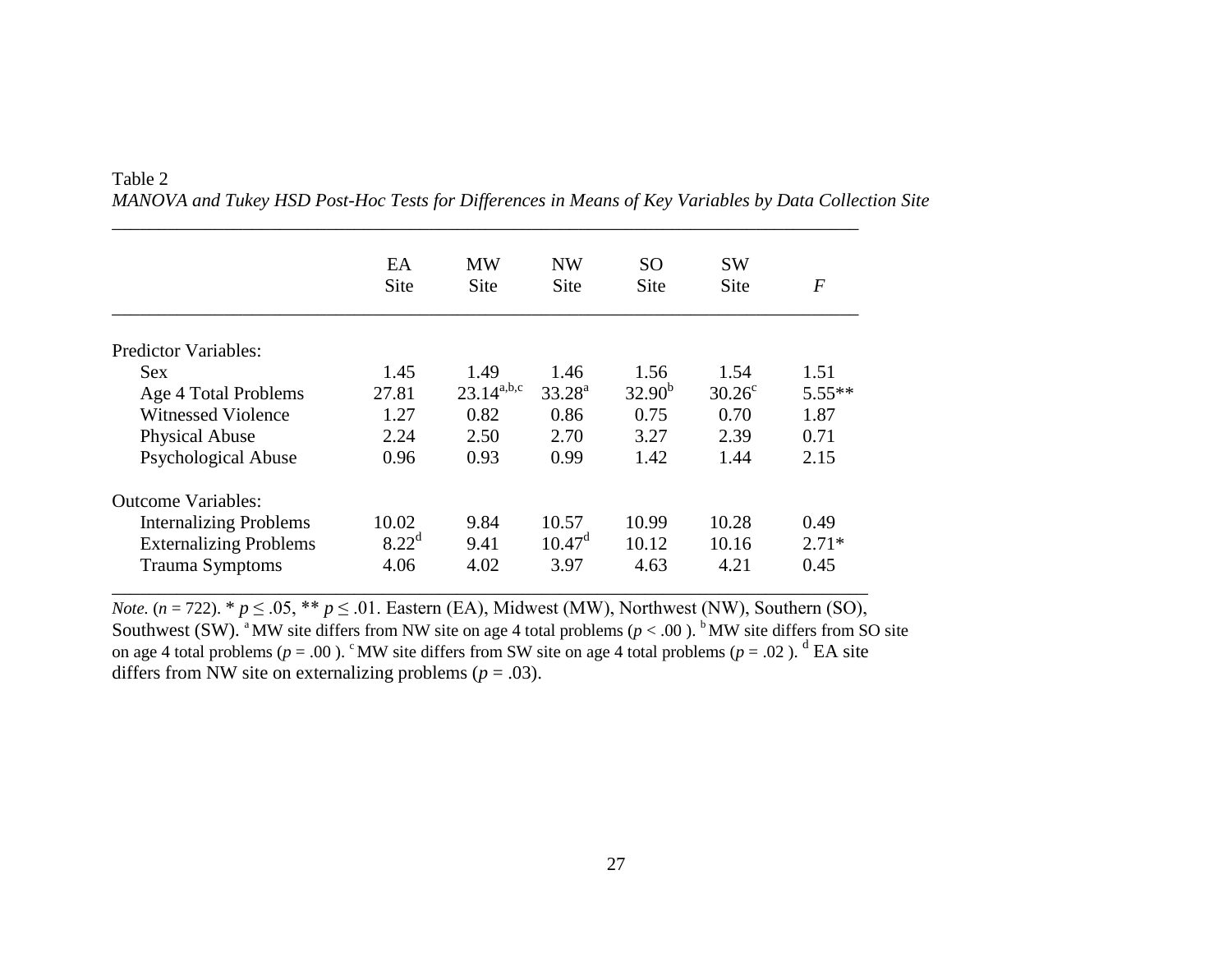| Variable Name                        | <b>EA</b> Site | MW Site | SO Site | SW Site | <b>NW Site</b> | <b>ALL Sites</b> |
|--------------------------------------|----------------|---------|---------|---------|----------------|------------------|
| Child sex (% Female)                 | 44.5%          | 48.7%   | 56.2%   | 52.1%   | 45.1%          | 49.5%            |
| Child ethnicity                      |                |         |         |         |                |                  |
| African American                     | 86.3%          | 63.7%   | 61.6%   | 36.3%   | 21.6%          | 51.3%            |
| Asian                                | 0.0%           | 0.0%    | 0.0%    | 1.0%    | 0.7%           | 0.4%             |
| Latino/Hispanic                      | 0.0%           | 13.3%   | 0.0%    | 16.5%   | 2.0%           | 6.6%             |
| <b>Mixed Race</b>                    | 2.1%           | 8.8%    | 0.0%    | 13.4%   | 23.5%          | 10.0%            |
| Native American                      | 0.0%           | 0.9%    | 0.0%    | 0.5%    | 2.6%           | 0.8%             |
| White                                | 4.1%           | 8.0%    | 31.5%   | 29.6%   | 43.1%          | 23.9%            |
| Other                                | 1.4%           | 0.0%    | 0.0%    | 0.0%    | 2.0%           | 0.7%             |
| <b>Not Stated</b>                    | 6.2%           | 5.3%    | 6.8%    | 7.7%    | 4.6%           | 6.3%             |
| Child primary language               |                |         |         |         |                |                  |
| English                              | 93.8%          | 91.2%   | 93.2%   | 85.1%   | 94.8%          | 91.2%            |
| Spanish                              | 0.0%           | 3.5%    | 0.0%    | 7.2%    | 0.0%           | 2.4%             |
| Other                                | 0.0%           | 0.0%    | 0.0%    | 0.5%    | 0.7%           | 0.3%             |
| <b>Not Stated</b>                    | 6.2%           | 5.3%    | 06.8%   | 7.2%    | 4.6%           | 6.1%             |
| <b>Caregiver Marital Status</b>      |                |         |         |         |                |                  |
| Never Married                        | 47.9%          | 58.2%   | 34.2%   | 13.9%   | 25.5%          | 33.2%            |
| Married                              | 23.3%          | 28.3%   | 44.4%   | 48.5%   | 38.6%          | 37.5%            |
| <b>Formerly Married</b>              | 26.7%          | 12.4%   | 19.8%   | 34.5%   | 35.3%          | 27.7%            |
| <b>Not Stated</b>                    | 2.1%           | 2.7%    | 2.7%    | 3.1%    | 0.7            | 2.3%             |
| Family Income (% less than \$25,000) | 51.4%          | 64.5%   | 69.0%   | 32.3%   | 43.3%          | 50.3%            |
| <b>Not Stated</b>                    | 2.7%           | 2.7%    | 2.7%    | 4.1%    | 2.0%           | 2.9%             |

# Table 3 *Demographic Statistics for the Current LONGSCAN Sample*

*Note:* Due to the fact that participant were not excluded based on demographic information (exception for sex), there was missing data for these variables. Child sex (*n* = 752); child ethnicity (*n* = 705); child primary language (*n* = 706); caregiver marital status (*n* = 735); family income  $(n = 730)$ .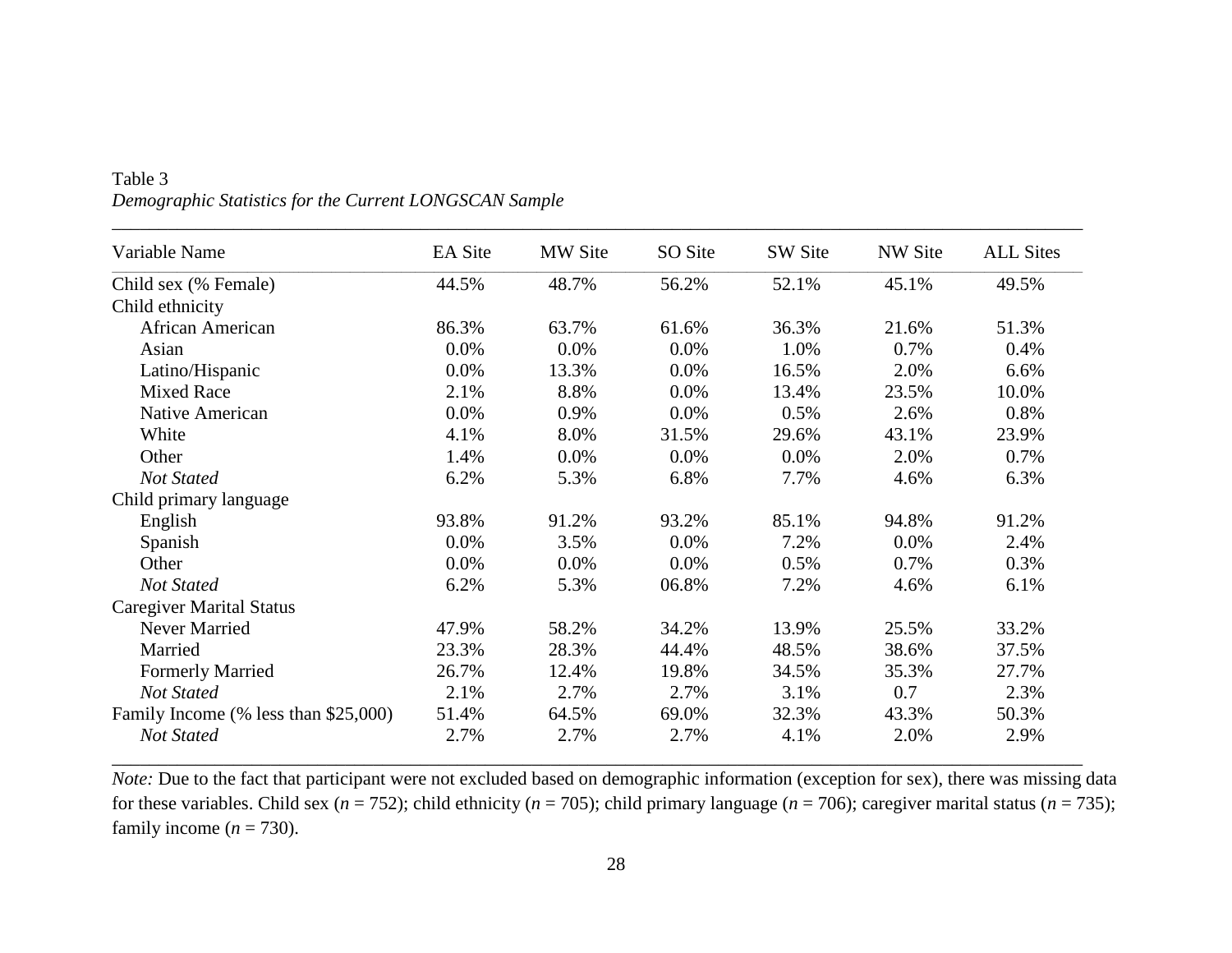sites, the sample was ethnically diverse and was comprised primarily of English speaking, single parent, and low socio-economic status participants. As mentioned in the Method section above, the LONGSCAN database was intentionally created with a highrisk sample. This was further confirmed by data presented in Table 3 showing that a large percentage of participants at all data collection sites live near or below the poverty line.

## **Hierarchical Regression Analyses**

As shown in Table 1, each of the three maltreatment variables showed a statistically significant correlation with the other maltreatment variables. Referencing Cohen's (1988) interpretation of effect size, witnessing familial violence showed a small correlation with physical abuse,  $r(750) = .15$ ,  $p < .001$ , and a medium correlation with psychological abuse,  $r(750) = .25$ ,  $p < .001$ . Physical abuse and psychological abuse demonstrated a large correlation,  $r(750) = .53$ ,  $p < .001$ . Accordingly, these three maltreatment variables showed evidence of considerable covariation with one another.

A series of three hierarchical regression analyses were employed to explore the unique associations between witnessing violence, physical abuse, psychological abuse, and each of the three outcome variables (internalizing problems, externalizing problems, and posttraumatic stress symptoms). Each of these analyses was conducted in four steps. At step 1, sex and age 4 total problems were entered to control for their influence on the outcome variables. Witnessing violence and physical abuse were also entered at this step to test for confirmation of previous findings relating to relations between these variables and the outcome variables. At step 2, psychological abuse was entered to test the ability of this variable to uniquely predict the outcome variables after controlling for variables entered in step 1. At step 3, the three two-way interaction terms were entered. Finally, the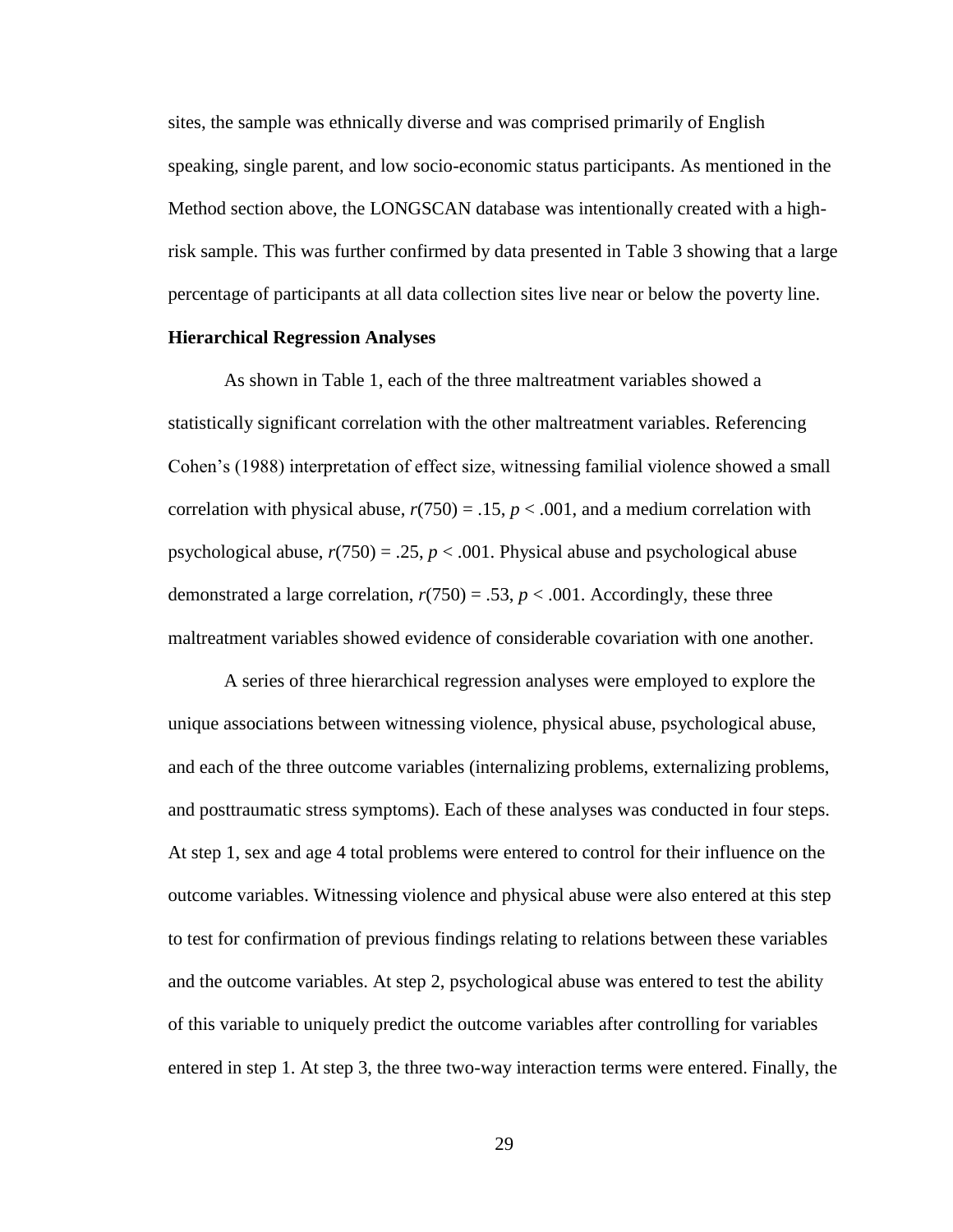three-way interaction term was entered at step 4. For each step, the  $R^2$ , the  $R^2$  change, and *F* change statistics were reported.

**Predicting internalizing problems.** Table 4 presents the results of the hierarchical regression for internalizing problems. Step 1 explained a significant proportion of variance in internalizing problems,  $R^2 = .09$ ,  $F(4, 734) = 17.18$ ,  $p < .001$ . This step revealed that witnessing violence and physical abuse each explained unique variance for internalizing problems after controlling for sex and age 4 total problems. These results confirm the body of previous research suggesting that each of these variables predict internalizing problems. Step 2 showed a significant increase in variance explained for internalizing problems,  $R^2\Delta = .07$ ,  $F\Delta(1, 733) = 60.51$ ,  $p < .001$ . In this step, psychological abuse significantly predicted internalizing problems, and rendered both witnessing violence and physical abuse non-significant. This suggests that, physical abuse and witnessing violence do not share any unique variance with internalizing above and beyond what is common to psychological abuse. Step 3 did not significantly increase variance explained for internalizing problems and revealed no significant two-way interactions. Nonetheless, step 4 did reveal a significant increase in variance explained for internalizing problems,  $R^2\Delta = .01$ ,  $F\Delta(1, 729) = 8.95$ ,  $p < .01$ . In this step, the threeway interaction significantly predicted internalizing problems. Post-hoc testing for this interaction (see Figure 1) indicated that youth with high levels of psychological abuse tended to have the highest levels of internalizing problems. In addition, witnessing violence was associated with elevated levels of internalizing problems when both psychological and physical abuse were low  $(B = .97, p < .001)$ . Further, physical abuse was associated with internalizing problems when both psychological and witnessing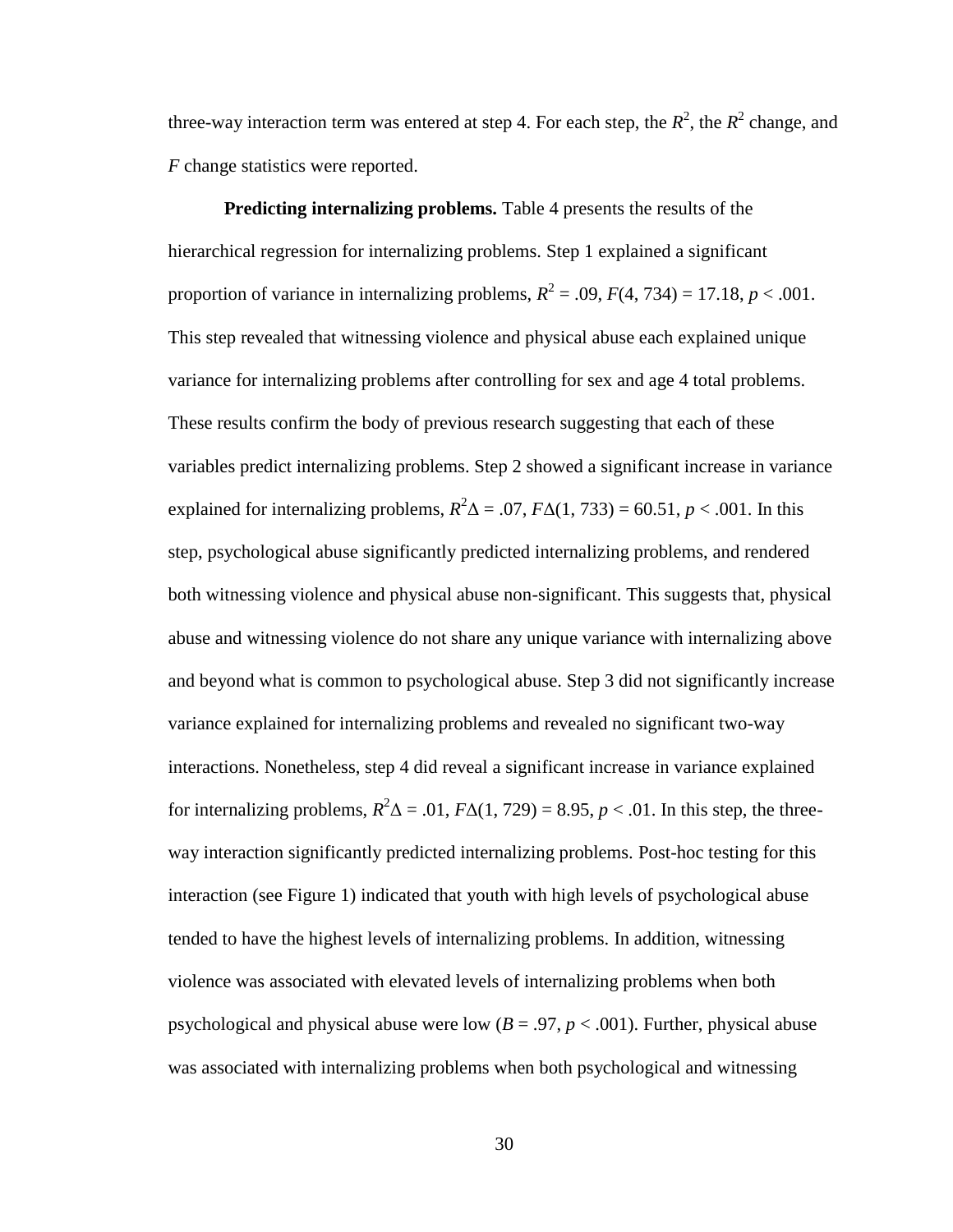| Variable                           | <b>Beta</b>      | $R^2$ | $R^2\Delta$ | $\boldsymbol{F}$ | df    |
|------------------------------------|------------------|-------|-------------|------------------|-------|
| Step 1:                            |                  | .09   | .09         | 17.18***         | 4,734 |
| <b>Sex</b>                         | $.15***$         |       |             |                  |       |
| Age 4 Total Problems               | $.12***$         |       |             |                  |       |
| <b>Witnessed Violence</b>          | $.12***$         |       |             |                  |       |
| <b>Physical Abuse</b>              | $.17***$         |       |             |                  |       |
| Step 2:                            |                  | .16   | .07         | $60.51***$       | 1,733 |
| <b>Sex</b>                         | $.13***$         |       |             |                  |       |
| Age 4 Total Problems               | $.10**$          |       |             |                  |       |
| <b>Witnessed Violence</b>          | $.06^{\dagger}$  |       |             |                  |       |
| <b>Physical Abuse</b>              | .01              |       |             |                  |       |
| <b>Psychological Abuse</b>         | $.32***$         |       |             |                  |       |
| Step 3:                            |                  | .16   | .00         | 0.77             | 3,730 |
| <b>Sex</b>                         | $.13***$         |       |             |                  |       |
| Age 4 Total Problems               | $.10**$          |       |             |                  |       |
| <b>Witnessed Violence</b>          | $.08*$           |       |             |                  |       |
| <b>Physical Abuse</b>              | .04              |       |             |                  |       |
| <b>Psychological Abuse</b>         | $.35***$         |       |             |                  |       |
| Witness x Physical                 | .01              |       |             |                  |       |
| Witness x Psychological            | $-.05$           |       |             |                  |       |
| Physical x Psychological           | $-.06$           |       |             |                  |       |
| Step 4:                            |                  | .17   | .01         | $8.95**$         | 1,729 |
| <b>Sex</b>                         | $.12***$         |       |             |                  |       |
| Age 4 Total Problems               | $.10**$          |       |             |                  |       |
| <b>Witnessed Violence</b>          | .06              |       |             |                  |       |
| <b>Physical Abuse</b>              | .06              |       |             |                  |       |
| <b>Psychological Abuse</b>         | $.35***$         |       |             |                  |       |
| Witness x Physical                 | $-.11*$          |       |             |                  |       |
| Witness x Psychological            | $-.08^{\dagger}$ |       |             |                  |       |
| Physical x Psychological           | $-.09$           |       |             |                  |       |
| Witness x Physical x Psychological | $.18**$          |       |             |                  |       |

\_\_\_\_\_\_\_\_\_\_\_\_\_\_\_\_\_\_\_\_\_\_\_\_\_\_\_\_\_\_\_\_\_\_\_\_\_\_\_\_\_\_\_\_\_\_\_\_\_\_\_\_\_\_\_\_\_\_\_\_\_\_\_\_\_\_\_\_\_\_\_\_

Table 4 *Hierarchical Multiple Regression Predicting Internalizing Problems*

*Note*. (*n* = 739). \* *p* ≤ .05. \*\* *p* ≤ .01. \*\*\* *p* ≤ .001. † *p* ≤ .10.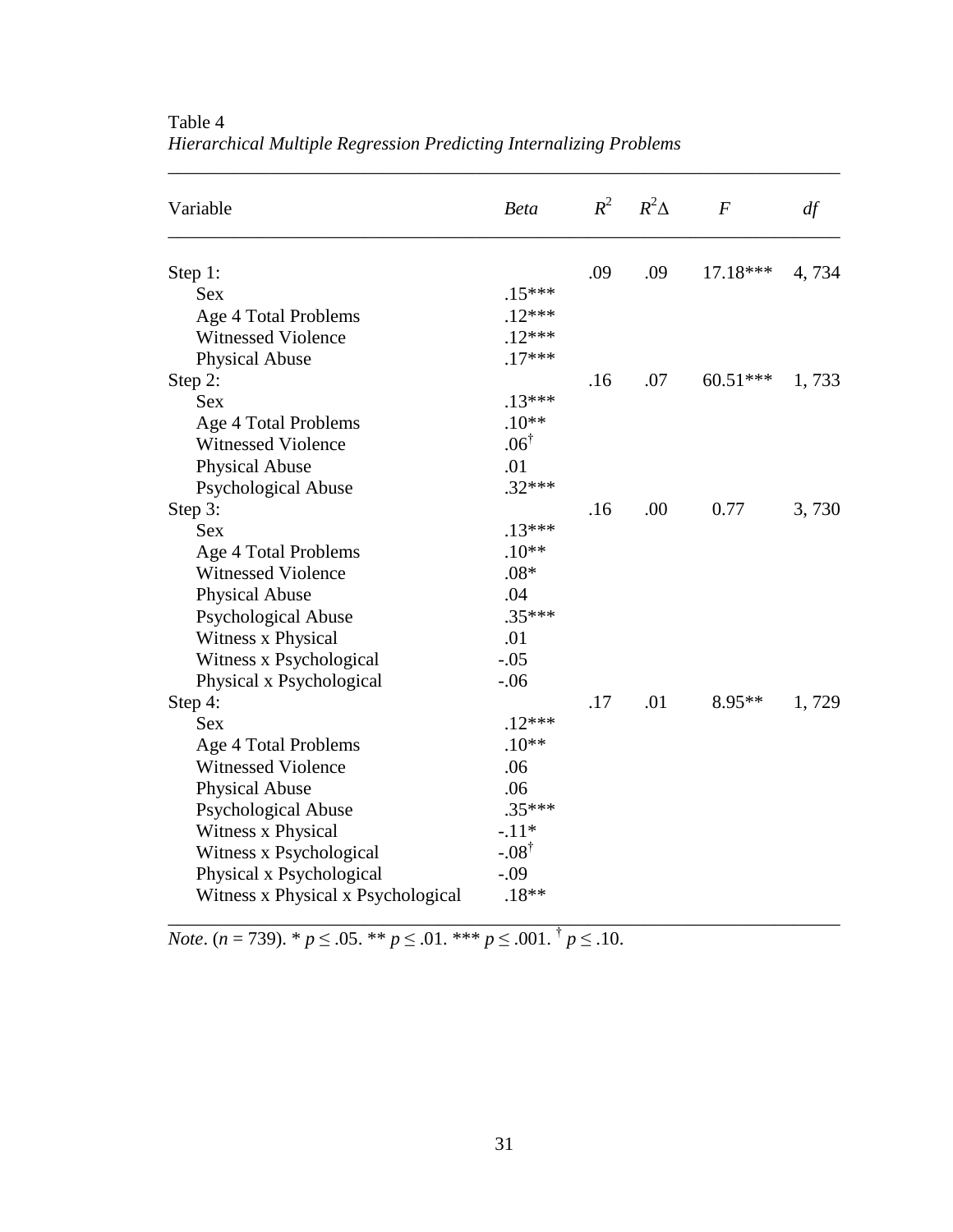

*Figure 1.* Witnessing violence X physical abuse X psychological abuse predicting internalizing symptoms.

violence were low ( $B = .33$ ,  $p = .01$ ). Moreover, at reduced levels of psychological abuse, the significance of the other variables for internalizing problems was dependent upon whether one of them was also at a decreased level.

**Predicting externalizing problems.** Table 5 presents the results of the hierarchical regression for externalizing problems. Step 1 explained a significant proportion of variance in externalizing problems,  $R^2 = .09$ ,  $F(4, 734) = 18.37$ ,  $p < .001$ . This step revealed that witnessing violence, and physical abuse each explained unique variance for externalizing problems after controlling for sex and age 4 total problems. As with the previous hierarchical regression, these results confirm the body of previous research suggesting that each of these variables predict externalizing problems. Step 2 showed a significant increase in variance explained for externalizing problems,  $R^2\Delta =$ .02,  $F\Delta(1, 729) = 20.26$ ,  $p < .001$ . In this step, psychological abuse significantly predicted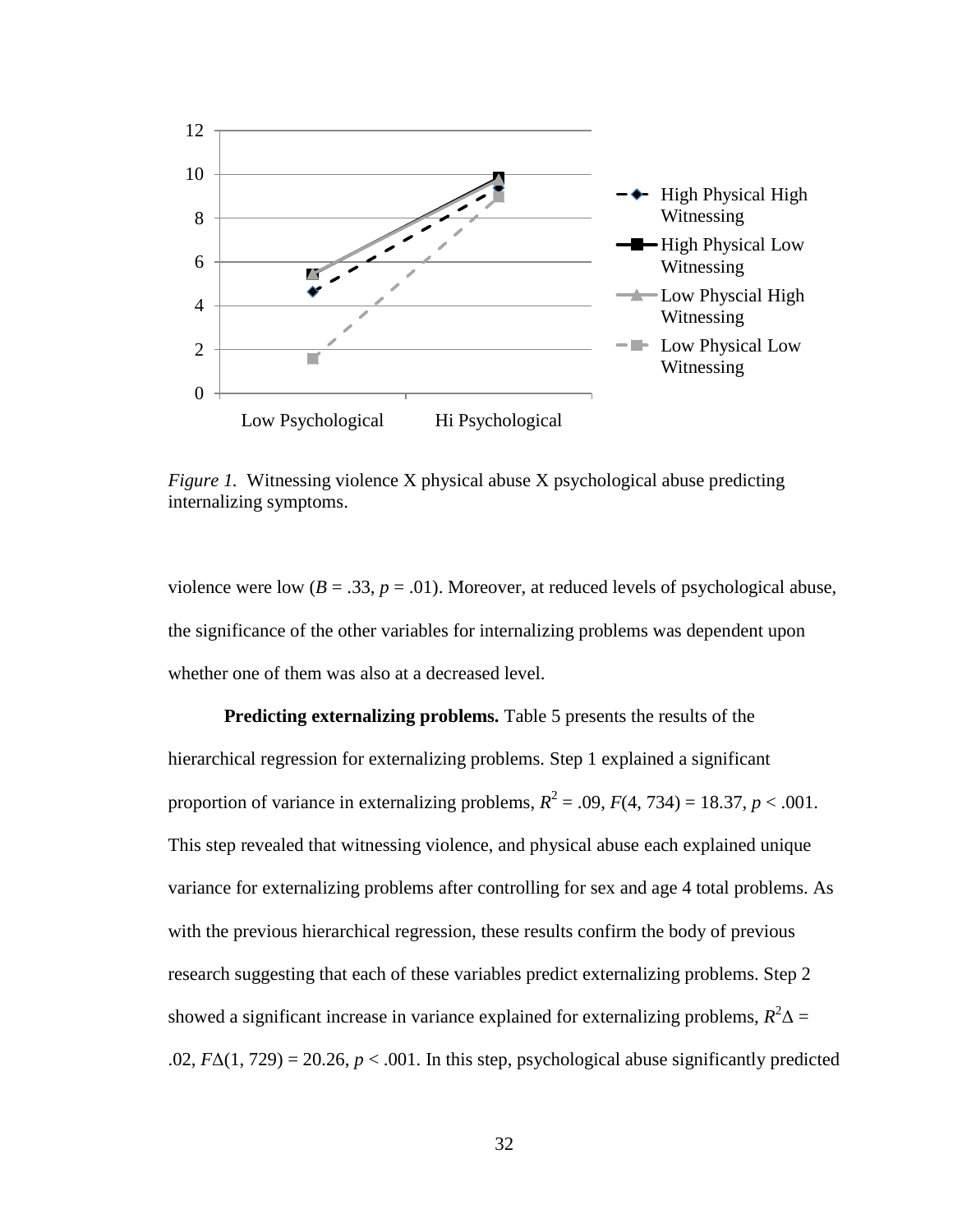| Variable                           | <b>Beta</b> | $R^2$ | $R^2\Delta$ | $\boldsymbol{F}$ | df    |
|------------------------------------|-------------|-------|-------------|------------------|-------|
| Step 1:                            |             | .09   | .09         | 18.37***         | 4,734 |
| <b>Sex</b>                         | $-.02$      |       |             |                  |       |
| Age 4 Total Problems               | $.16***$    |       |             |                  |       |
| <b>Witnessed Violence</b>          | $.13***$    |       |             |                  |       |
| <b>Physical Abuse</b>              | $.20***$    |       |             |                  |       |
| Step 2:                            |             | .15   | .06         | 47.41***         | 1,733 |
| <b>Sex</b>                         | $-.04$      |       |             |                  |       |
| Age 4 Total Problems               | $.15***$    |       |             |                  |       |
| <b>Witnessed Violence</b>          | $.09*$      |       |             |                  |       |
| <b>Physical Abuse</b>              | .06         |       |             |                  |       |
| <b>Psychological Abuse</b>         | $.28***$    |       |             |                  |       |
| Step 3:                            |             | .16   | .01         | $2.76*$          | 3,730 |
| <b>Sex</b>                         | $-.04$      |       |             |                  |       |
| Age 4 Total Problems               | $.14***$    |       |             |                  |       |
| <b>Witnessed Violence</b>          | $.12**$     |       |             |                  |       |
| <b>Physical Abuse</b>              | .07         |       |             |                  |       |
| <b>Psychological Abuse</b>         | $.34***$    |       |             |                  |       |
| Witness x Physical                 | .03         |       |             |                  |       |
| Witness x Psychological            | $-.12**$    |       |             |                  |       |
| Physical x Psychological           | $-.05$      |       |             |                  |       |
| Step 4:                            |             | .16   | .00         | 2.59             | 1,729 |
| <b>Sex</b>                         | $-.04$      |       |             |                  |       |
| Age 4 Total Problems               | $.14***$    |       |             |                  |       |
| <b>Witnessed Violence</b>          | $.11**$     |       |             |                  |       |
| <b>Physical Abuse</b>              | .08         |       |             |                  |       |
| <b>Psychological Abuse</b>         | $.34***$    |       |             |                  |       |
| Witness x Physical                 | $-.03$      |       |             |                  |       |
| Witness x Psychological            | $-.13**$    |       |             |                  |       |
| Physical x Psychological           | $-.07$      |       |             |                  |       |
| Witness x Physical x Psychological | .10         |       |             |                  |       |

\_\_\_\_\_\_\_\_\_\_\_\_\_\_\_\_\_\_\_\_\_\_\_\_\_\_\_\_\_\_\_\_\_\_\_\_\_\_\_\_\_\_\_\_\_\_\_\_\_\_\_\_\_\_\_\_\_\_\_\_\_\_\_\_\_\_\_\_\_\_\_\_

Table 5 *Hierarchical Multiple Regression Predicting Externalizing Problems*

*Note*. (*n* = 739). \* *p* ≤ .05. \*\* *p* ≤ .01. \*\*\* *p* ≤ .001.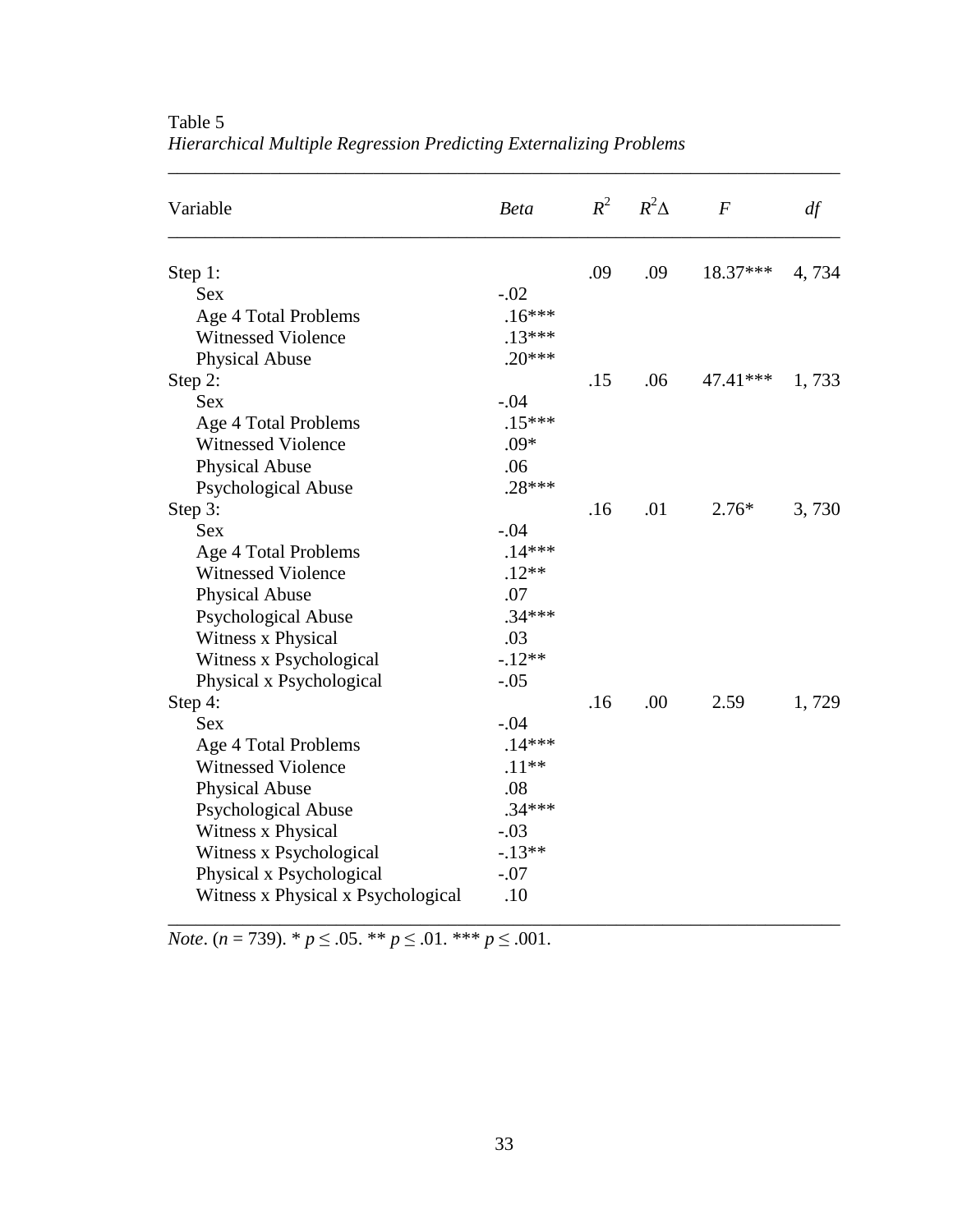externalizing problems, rendered physical abuse non-significant, and rendered witnessing violence only marginally significant. This suggests that physical abuse does not share any variance with internalizing above and beyond what is common to psychological abuse, and that witnessing violence shares little variance with internalizing beyond that which is common with psychological abuse. Step 3, also demonstrated a significant increase in variance explained for externalizing problems,  $R^2\Delta = .01$ ,  $F\Delta(3, 730) = 2.76$ ,  $p < .05$ . For this step, witnessing violence X psychological abuse was a significant two-way interaction. This interaction (see Figure 2) indicated that youth with the highest levels of



*Figure 2.* Psychological abuse X witnessing violence predicting externalizing symptoms.

psychological abuse tended to have the highest levels of externalizing problems. In addition, witnessing violence was associated with increased externalizing problems when levels of psychological abuse were low  $(B = .63, p < .001)$ . In contrast, witnessing violence was not associated with increased externalizing problems when psychological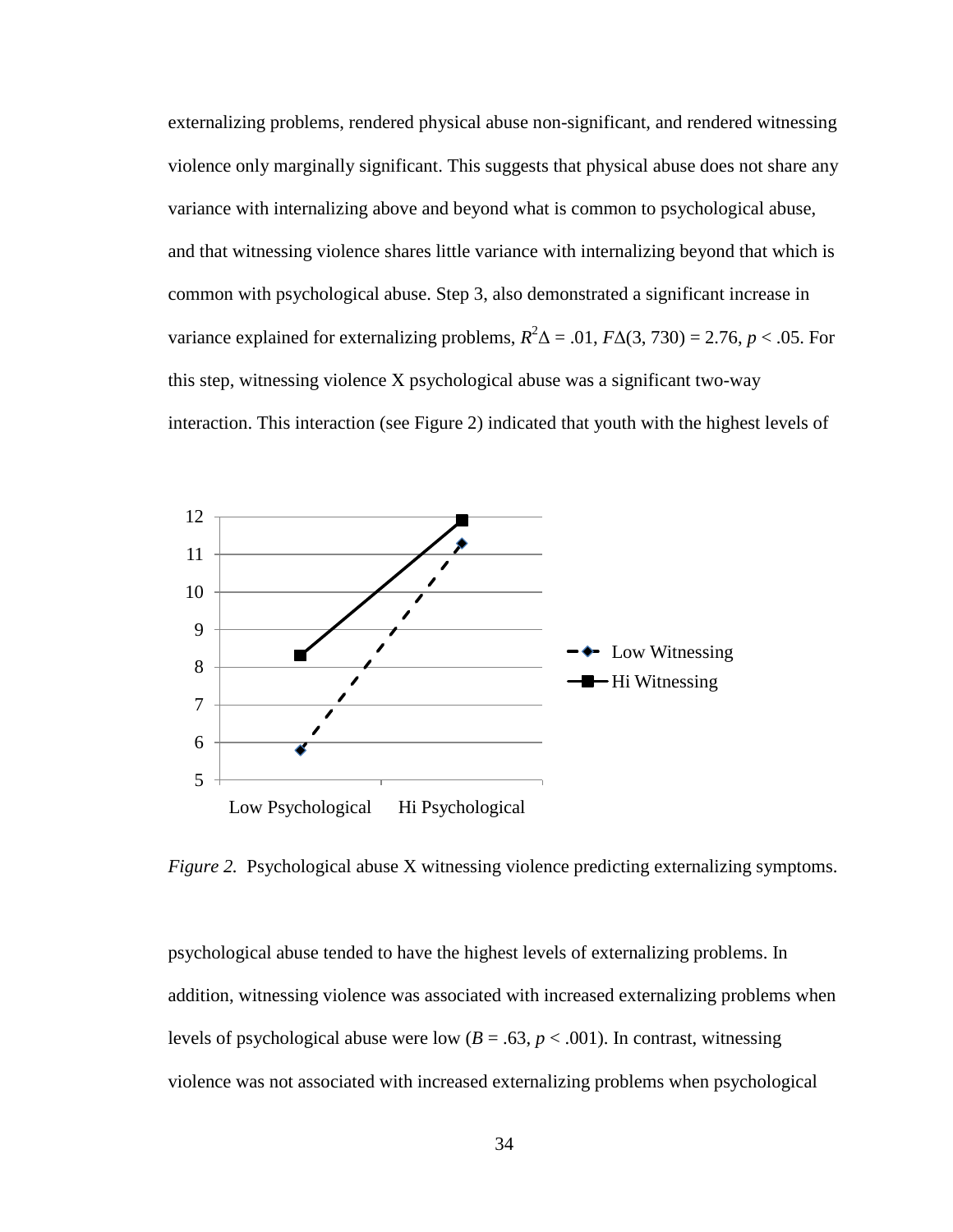abuse was elevated  $(B = .15, p = .23)$ . Step 4 did not significantly increase variance explained for externalizing problems and did not reveal a significant three-way interaction.

**Predicting posttraumatic stress symptoms.** Table 6 presents the results of the hierarchical regression for posttraumatic stress symptoms. Step 1 explained a significant proportion of variance in posttraumatic stress symptoms,  $R^2 = .10$ ,  $F(4, 730) = 20.11$ ,  $p <$ .001. This step revealed that witnessing violence and physical abuse each explained unique variance for posttraumatic stress problems after controlling for sex and age 4 total problems. These results confirm the body of previous research suggesting that each of these variables predict posttraumatic stress symptoms. Step 2, showed a significant increase in variance explained for posttraumatic stress symptoms,  $R^2\Delta = .02$ ,  $F\Delta(1, 729)$  $= 20.26$ ,  $p < .001$ . In this step, witnessing violence, physical abuse, and psychological abuse each significantly predicted posttraumatic stress symptoms. The results of this step differed notably from the previous hierarchical regressions and suggest that each of these key variables have the ability to uniquely predict posttraumatic stress symptoms. Step 3 also demonstrated a significant increase in variance explained for posttraumatic stress symptoms,  $R^2\Delta = .03$ ,  $F\Delta(3, 726) = 7.25$ ,  $p < .001$ . For this step, witnessing violence X psychological abuse and physical abuse X psychological abuse were each significant two-way interactions (see Figures 3 and 4). These interactions are not interpreted here due to the following higher-order interaction. Step 4 revealed that the three-way interaction significant added to the model,  $R^2\Delta = .00$ ,  $F\Delta(1, 725) = 3.85$ ,  $p < .05$ . Posthoc testing for this interaction (see Figure 5) indicated that youth with high levels of overall maltreatment tended to have the highest levels of internalizing problems. In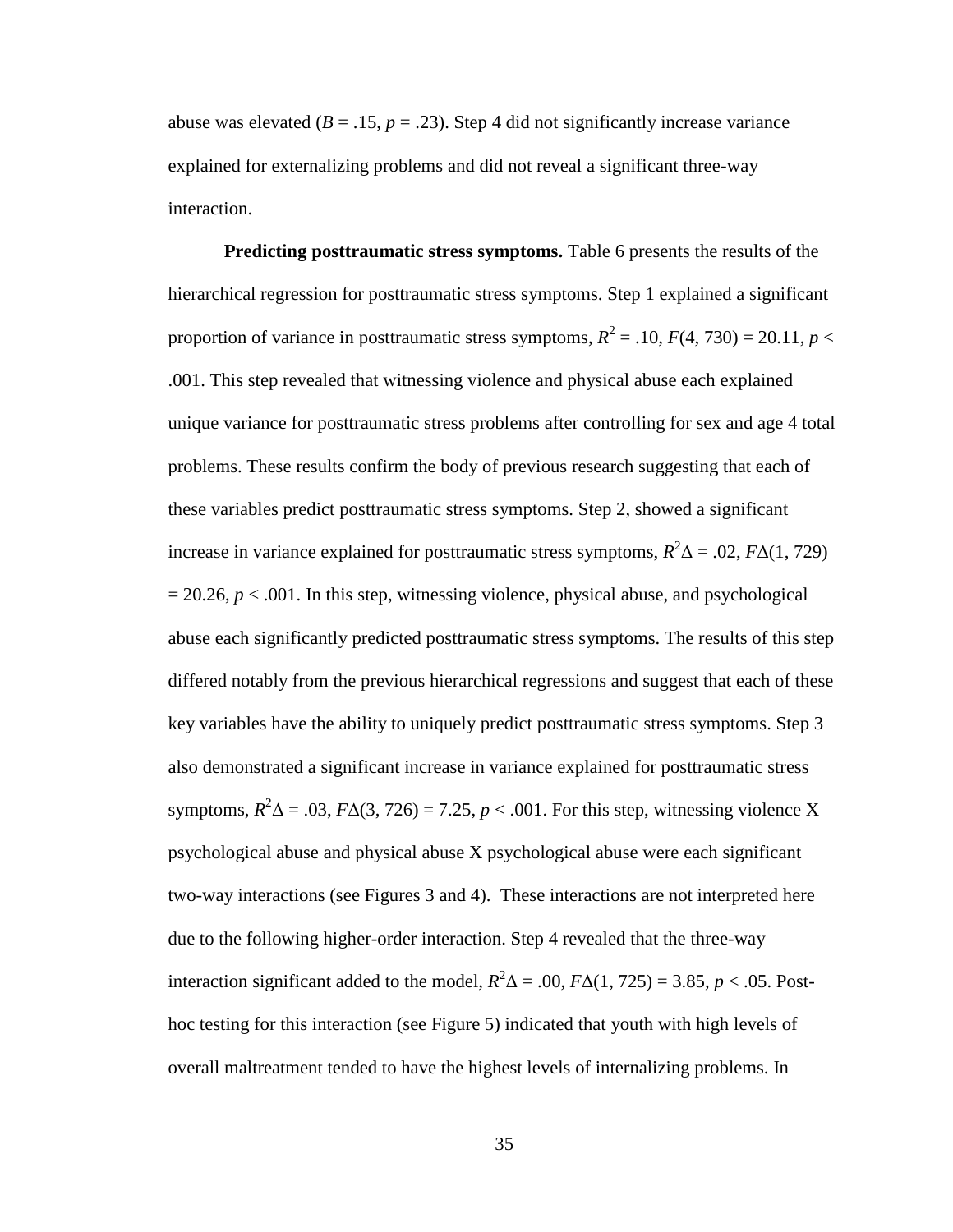| Variable                           | <b>Beta</b> |     | $R^2$ $R^2\Delta$ | $\bm{F}$   | df    |
|------------------------------------|-------------|-----|-------------------|------------|-------|
| Step 1:                            |             | .10 | .10               | 20.11***   | 4,730 |
| <b>Sex</b>                         | $.13***$    |     |                   |            |       |
| Age 4 Total Problems               | .01         |     |                   |            |       |
| <b>Witnessed Violence</b>          | $.18***$    |     |                   |            |       |
| <b>Physical Abuse</b>              | $.20***$    |     |                   |            |       |
| Step 2:                            |             | .12 | .02               | $20.26***$ | 1,729 |
| <b>Sex</b>                         | $.12***$    |     |                   |            |       |
| Age 4 Total Problems               | $-.00$      |     |                   |            |       |
| Witnessed Violence                 | $.15***$    |     |                   |            |       |
| <b>Physical Abuse</b>              | $.11**$     |     |                   |            |       |
| <b>Psychological Abuse</b>         | $.19***$    |     |                   |            |       |
| Step 3:                            |             | .15 | .03               | $7.25***$  | 3,726 |
| <b>Sex</b>                         | $.11***$    |     |                   |            |       |
| Age 4 Total Problems               | $-.01$      |     |                   |            |       |
| <b>Witnessed Violence</b>          | $.20***$    |     |                   |            |       |
| <b>Physical Abuse</b>              | $.17**$     |     |                   |            |       |
| Psychological Abuse                | $.28***$    |     |                   |            |       |
| Witness x Physical                 | .04         |     |                   |            |       |
| Witness x Psychological            | $-.18***$   |     |                   |            |       |
| Physical x Psychological           | $-.12*$     |     |                   |            |       |
| Step 4:                            |             | .15 | .00               | $3.85*$    | 1,725 |
| <b>Sex</b>                         | $.11**$     |     |                   |            |       |
| Age 4 Total Problems               | $-.01$      |     |                   |            |       |
| <b>Witnessed Violence</b>          | .19***      |     |                   |            |       |
| <b>Physical Abuse</b>              | $.19***$    |     |                   |            |       |
| <b>Psychological Abuse</b>         | $.29***$    |     |                   |            |       |
| Witness x Physical                 | $-.07$      |     |                   |            |       |
| Witness x Psychological            | $-.20***$   |     |                   |            |       |
| Physical x Psychological           | $-.16*$     |     |                   |            |       |
| Witness x Physical x Psychological | $.15*$      |     |                   |            |       |

\_\_\_\_\_\_\_\_\_\_\_\_\_\_\_\_\_\_\_\_\_\_\_\_\_\_\_\_\_\_\_\_\_\_\_\_\_\_\_\_\_\_\_\_\_\_\_\_\_\_\_\_\_\_\_\_\_\_\_\_\_\_\_\_\_\_\_\_\_\_\_\_

Table 6 *Hierarchical Multiple Regression Predicting Trauma Symptoms*

*Note*. (*n* = 735). \* *p* ≤ .05. \*\* *p* ≤ .01. \*\*\* *p* ≤ .001.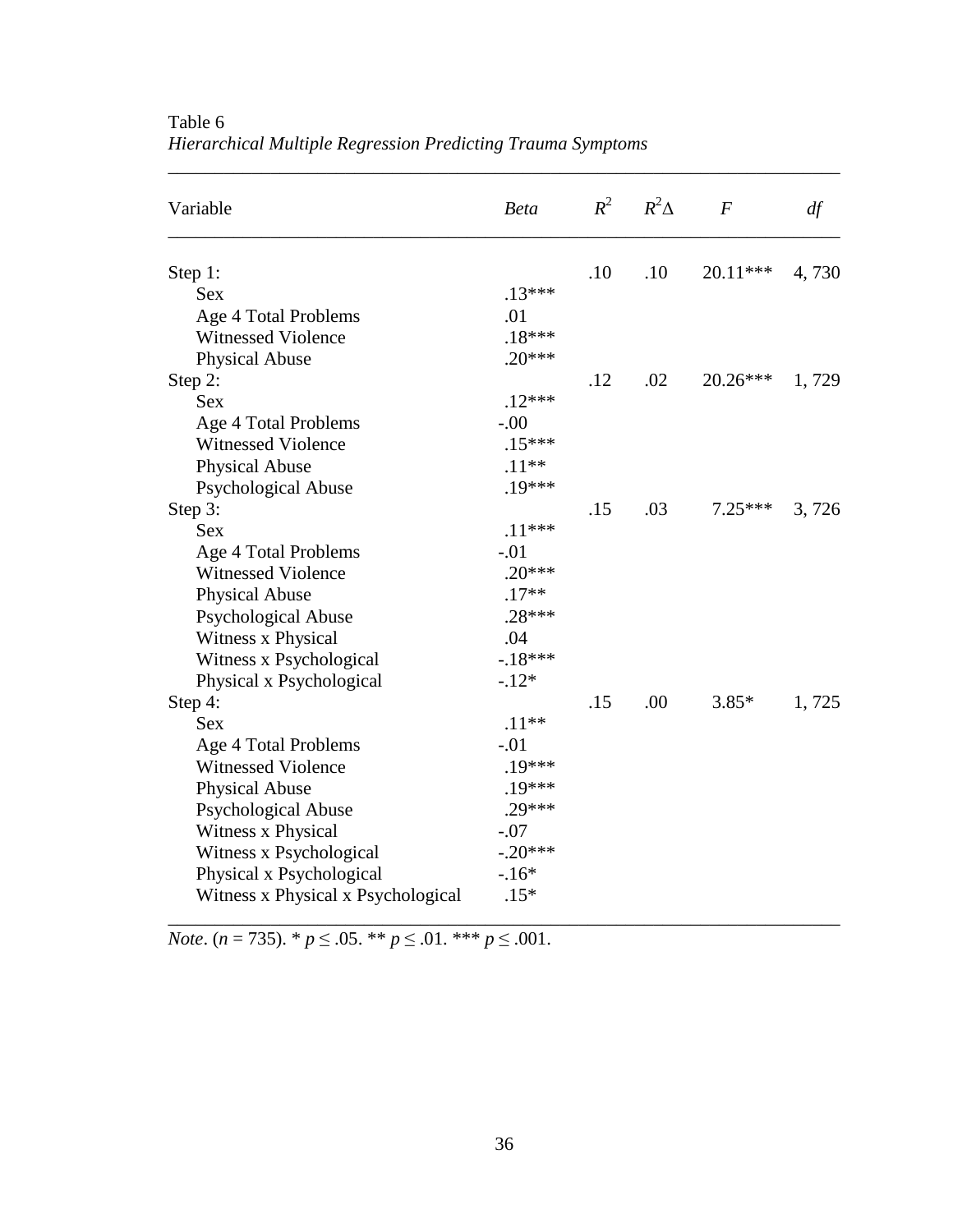

*Figure 3.* Psychological abuse X witnessing violence predicting trauma symptoms.



*Figure 4.* Psychological abuse X physical abuse predicting trauma symptoms.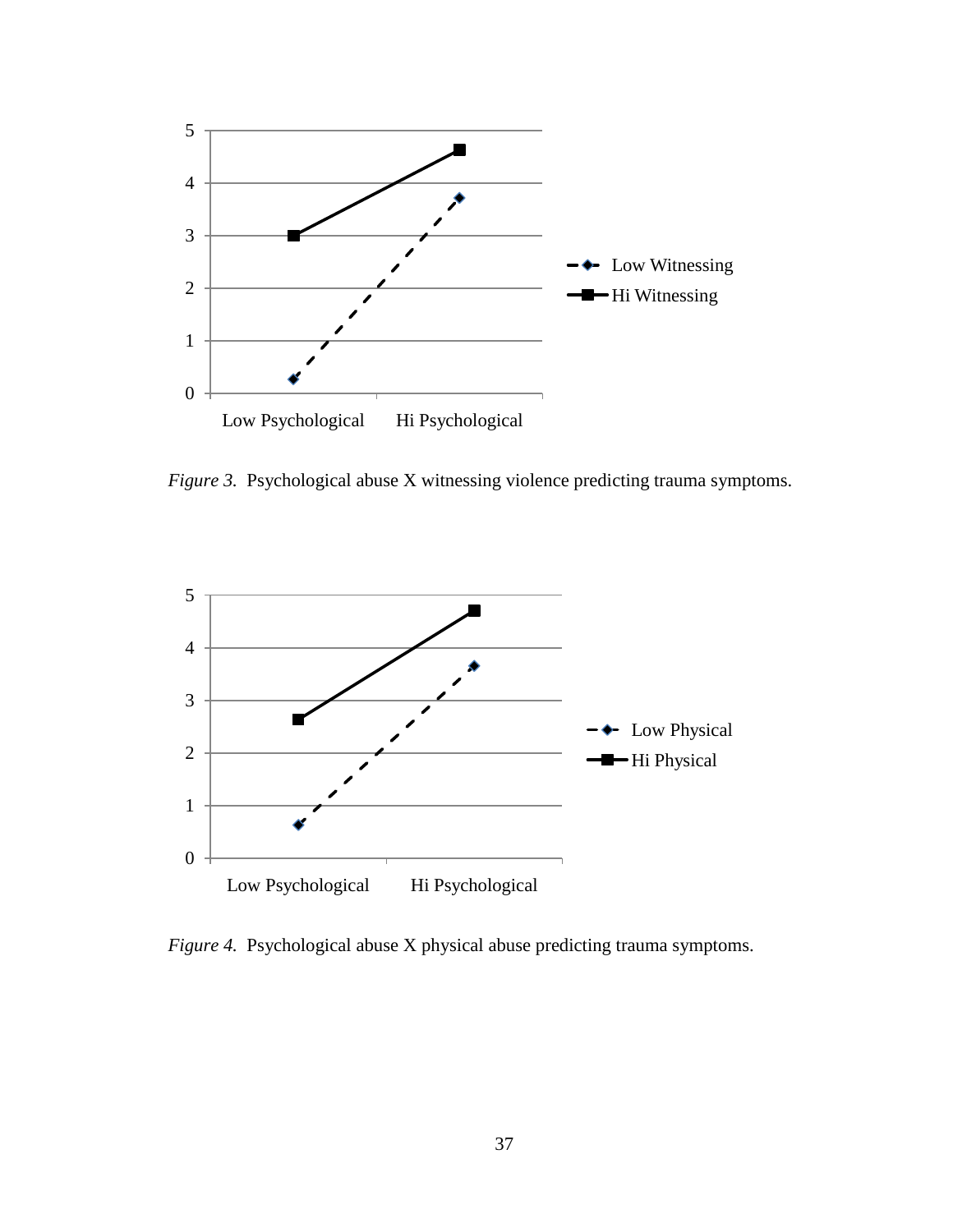

*Figure 5.* Witnessing violence X physical abuse X psychological abuse predicting trauma symptoms.

addition, witnessing violence was associated with posttraumatic stress symptoms when both psychological and physical abuse were low  $(B = .87, p < .001)$ . Further, witnessing violence was associated with posttraumatic stress symptoms when psychological abuse was low and physical abuse was high ( $B = .51$ ,  $p = .01$ ). Thus, witnessing violence was associated with posttraumatic stress symptoms when psychological abuse was low, with concurrent physical abuse that was either low or high. Physical abuse was associated with posttraumatic stress symptoms when psychological abuse was high and witnessing violence was low  $(B = .11, p = .04)$ . Conversely, physical abuse was also associated with posttraumatic stress symptoms when psychological abuse was low and witnessing violence was high ( $B = .14$ ,  $p = .05$ ). Finally, physical abuse was associated with posttraumatic stress symptoms when psychological was low and witnessing was low  $(B =$  $.27, p < .01$ ). Thus, physical abuse was associated with posttraumatic stress symptoms when psychological abuse and witnessing violence were not concurrently high.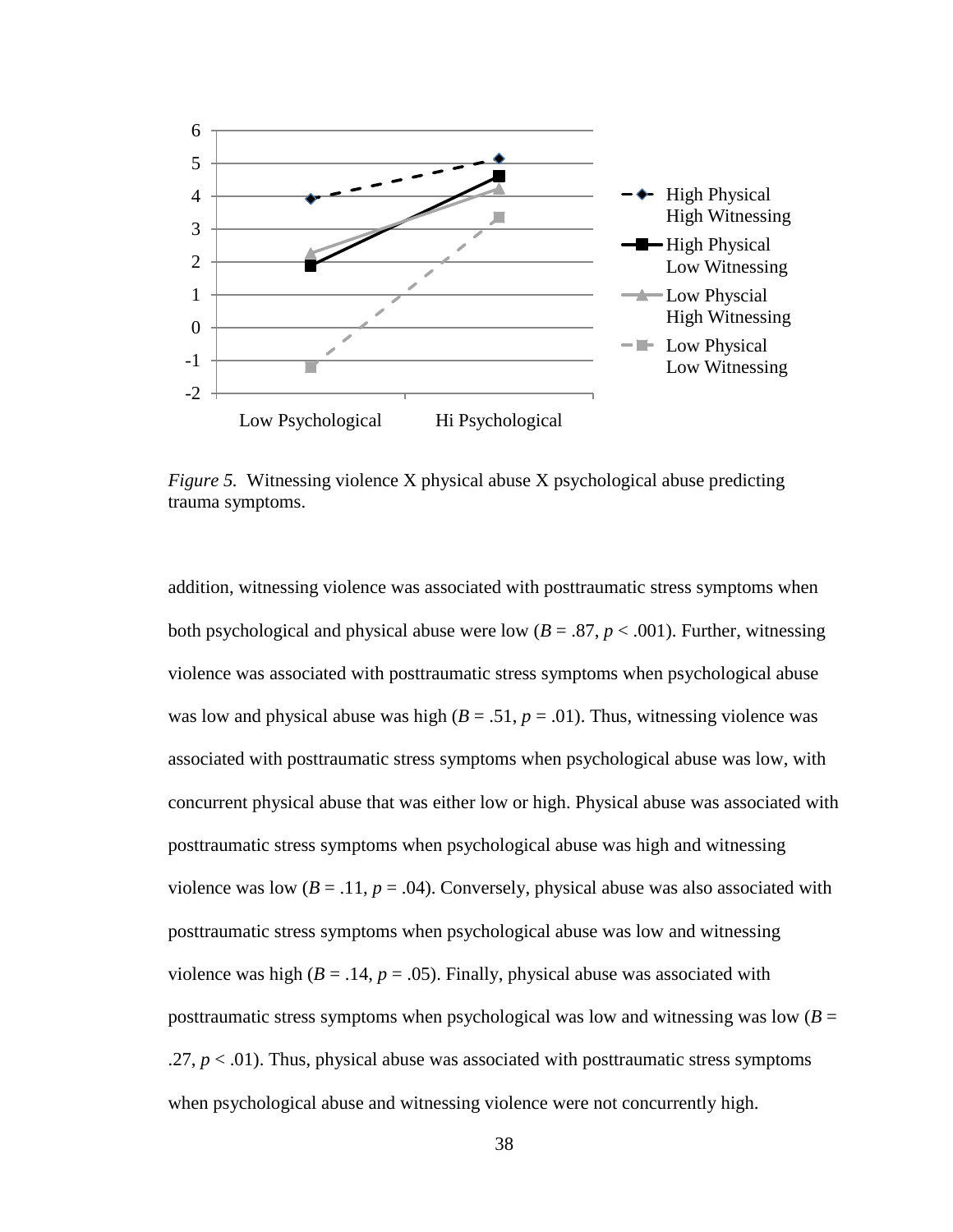## **Alternate Hierarchical Regression Analyses**

To offer conservative alternative analyses designed to probe the specificity of these results, a second series of three hierarchical regressions were employed. All aspects of these analyses were identical to the above hierarchical regressions, but with one exception. At step 1, the two outcome variables not being assessed for were included as control variables. For example, when evaluating for internalizing problems, the regression controlled for both externalizing problems and posttraumatic stress symptoms. It is important to recognize that alternative outcomes that are correlated with an examined dependent variable have the ability to elicit questions regarding the specificity of analytic results. As shown in Table 1, each of the three outcome variables showed a statistically significant correlation with the other outcome variables. Referencing Cohen's (1988) interpretation of effect size, internalizing problems showed a large correlation with externalizing problems,  $r(737) = .61$ ,  $p < .001$ , and a large correlation with posttraumatic stress symptoms,  $r(720) = .51$ ,  $p < .001$ . Externalizing problems and posttraumatic stress symptoms demonstrated a medium correlation,  $r(720) = .37$ ,  $p < .001$ . Accordingly, these three measures of psychosocial adjustment showed evidence of considerable covariation with one another. These alternative analyses were conducted with these relations in mind and allowed each regression to isolate the aspects of the findings that are unique or specific to each examined outcome.

**Predicting internalizing problems.** Table 7 presents the results of the alternative hierarchical regression for internalizing problems. Step 1 explained a significant proportion of variance for internalizing problems,  $R^2 = .48$ ,  $F(6, 715) = 110.02$ ,  $p < .001$ . This step revealed that neither witnessing violence or physical abuse were able to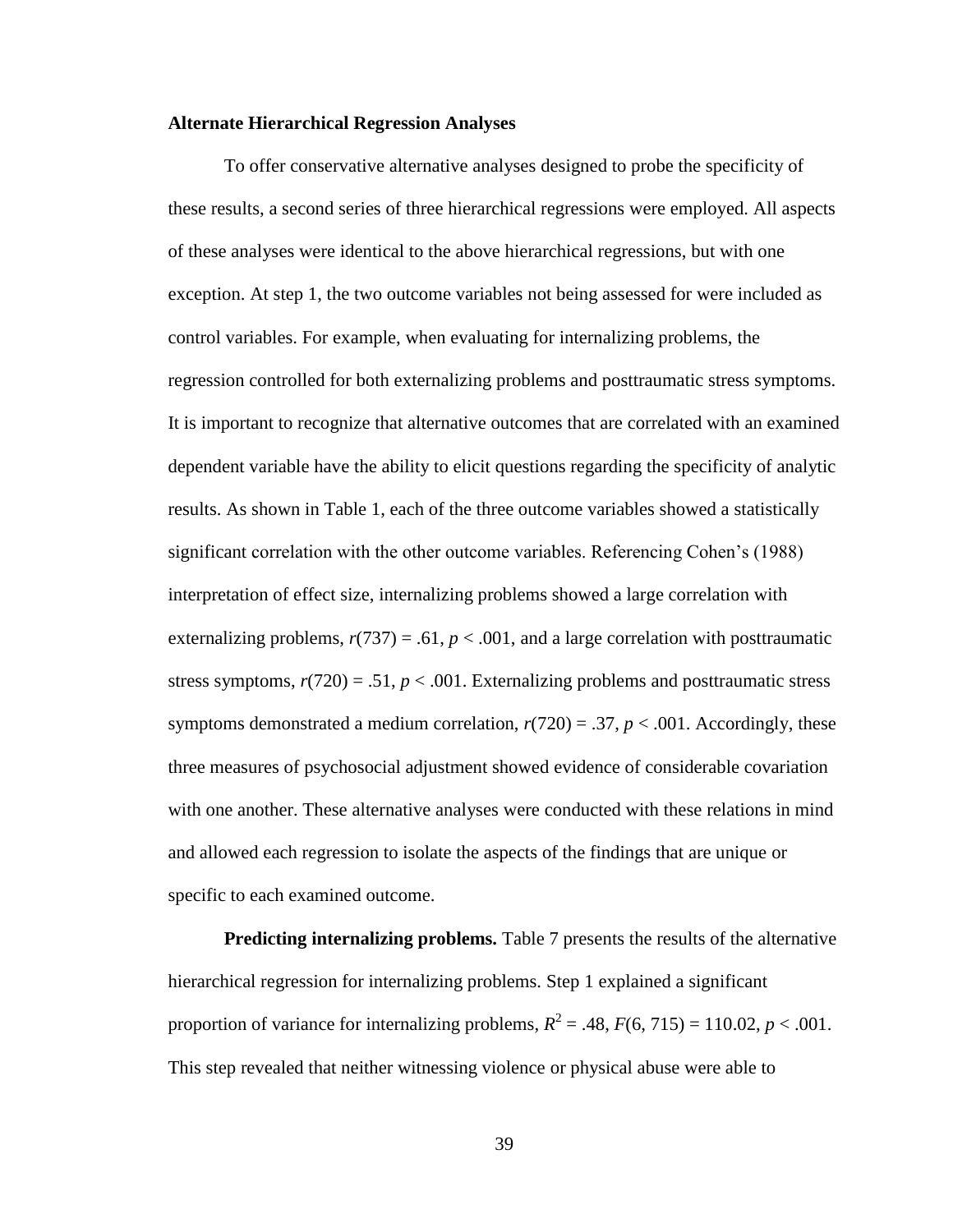| Variable                           | <b>Beta</b>     |     | $R^2$ $R^2\Delta$ | $\boldsymbol{F}$ | df    |
|------------------------------------|-----------------|-----|-------------------|------------------|-------|
| Step 1:                            |                 | .48 | .48               | 110.02***        | 6,715 |
| <b>Sex</b>                         | $.12***$        |     |                   |                  |       |
| Age 4 Total Problems               | .03             |     |                   |                  |       |
| Age 12 Externalizing Problems      | .49***          |     |                   |                  |       |
| Age 12 Trauma Symptoms             | $.32***$        |     |                   |                  |       |
| <b>Witnessed Violence</b>          | $-.00$          |     |                   |                  |       |
| Physical Abuse                     | $-.00$          |     |                   |                  |       |
| Step 2:                            |                 | .49 | .01               | 17.08***         | 1,714 |
| <b>Sex</b>                         | $.11***$        |     |                   |                  |       |
| Age 4 Total Problems               | .02             |     |                   |                  |       |
| Age 12 Externalizing Problems      | $.46***$        |     |                   |                  |       |
| Age 12 Trauma Symptoms             | $.31***$        |     |                   |                  |       |
| <b>Witnessed Violence</b>          | $-.02$          |     |                   |                  |       |
| Physical Abuse                     | $-.06*$         |     |                   |                  |       |
| Psychological Abuse                | $.14***$        |     |                   |                  |       |
| Step 3:                            |                 | .49 | .00               | 0.82             | 3,711 |
| <b>Sex</b>                         | $.11***$        |     |                   |                  |       |
| Age 4 Total Problems               | .02             |     |                   |                  |       |
| Age 12 Externalizing Problems      | $.47***$        |     |                   |                  |       |
| Age 12 Trauma Symptoms             | $.31***$        |     |                   |                  |       |
| <b>Witnessed Violence</b>          | $-.04$          |     |                   |                  |       |
| Physical Abuse                     | $-.06$          |     |                   |                  |       |
| <b>Psychological Abuse</b>         | $.11**$         |     |                   |                  |       |
| Witness x Physical                 | $-.01$          |     |                   |                  |       |
| Witness x Psychological            | .06             |     |                   |                  |       |
| Physical x Psychological           | .01             |     |                   |                  |       |
| Step 4:                            |                 | .50 | .00               | $3.07^\text{T}$  | 1,710 |
| <b>Sex</b>                         | $.11***$        |     |                   |                  |       |
| Age 4 Total Problems               | .03             |     |                   |                  |       |
| Age 12 Externalizing Problems      | $.47***$        |     |                   |                  |       |
| Age 12 Trauma Symptoms             | $.31***$        |     |                   |                  |       |
| Witnessed Violence                 | $-.04$          |     |                   |                  |       |
| Physical Abuse                     | $-.05$          |     |                   |                  |       |
| Psychological Abuse                | $.11***$        |     |                   |                  |       |
| Witness x Physical                 | $-.06$          |     |                   |                  |       |
| Witness x Psychological            | .04             |     |                   |                  |       |
| Physical x Psychological           | $-.00.$         |     |                   |                  |       |
| Witness x Physical x Psychological | $.08^{\dagger}$ |     |                   |                  |       |

Table 7 *Alternate Hierarchical Multiple Regression Predicting Internalizing Problems*

\_\_\_\_\_\_\_\_\_\_\_\_\_\_\_\_\_\_\_\_\_\_\_\_\_\_\_\_\_\_\_\_\_\_\_\_\_\_\_\_\_\_\_\_\_\_\_\_\_\_\_\_\_\_\_\_\_\_\_\_\_\_\_\_\_\_\_\_\_\_\_\_

*Note*. (*n* = 722). \* *p* ≤ .05. \*\* *p* ≤ .01. \*\*\* *p* ≤ .001. † *p* ≤ .10.

\_\_\_\_\_\_\_\_\_\_\_\_\_\_\_\_\_\_\_\_\_\_\_\_\_\_\_\_\_\_\_\_\_\_\_\_\_\_\_\_\_\_\_\_\_\_\_\_\_\_\_\_\_\_\_\_\_\_\_\_\_\_\_\_\_\_\_\_\_\_\_\_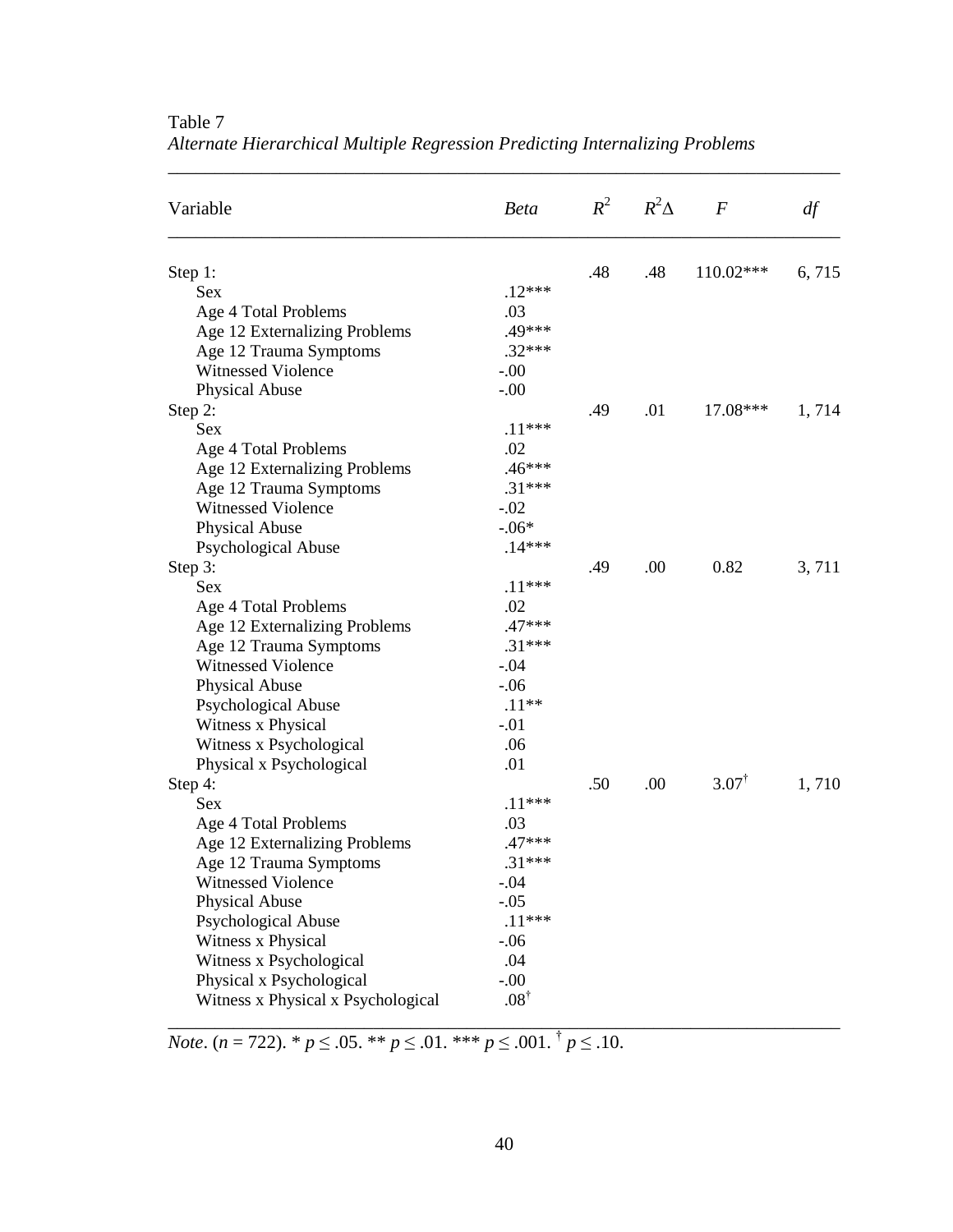significantly predict internalizing problems after controlling for sex, age 4 total problems, externalizing problems, and posttraumatic stress symptoms. These results stand in stark contrast to the body of previous research, as well as the above findings, which has suggested that each of these variables predict internalizing problems. Step 2 showed a significant increase in variance explained for internalizing problems,  $R^2\Delta = .01$ ,  $F\Delta(1)$ ,  $714$ ) = 17.08,  $p < .001$ . In this step, psychological abuse significantly predicted internalizing problems. Physical abuse was also a significant predictor; though this finding should be interpreted with caution due to an increased association from step 1 (i.e., this finding may be spurious). Overall, this step suggests that, even after accounting for the variance of the alternate outcome variables, psychological abuse uniquely predicts internalizing problems, whereas witnessing violence and physical abuse do not. Step 3 did not significantly increase variance explained for internalizing problems and revealed no significant two-way interactions. Likewise, step 4 did not significantly increase variance explained for internalizing problems and did not reveal a significant three-way interaction.

When evaluated in concert with the above analyses, this hierarchical regression suggests that many of the findings from the first regression predicting internalizing problems may be associated with overlap in domains of psychological difficulty. This suggests that, although witnessing violence and physical abuse may have relations to a broad range of problems, these variables may not be uniquely associated with those aspects of internalizing problems that are unique from the other examined outcomes. However, this analysis provides strong evidence that psychological abuse is uniquely associated with such aspects of internalizing problems.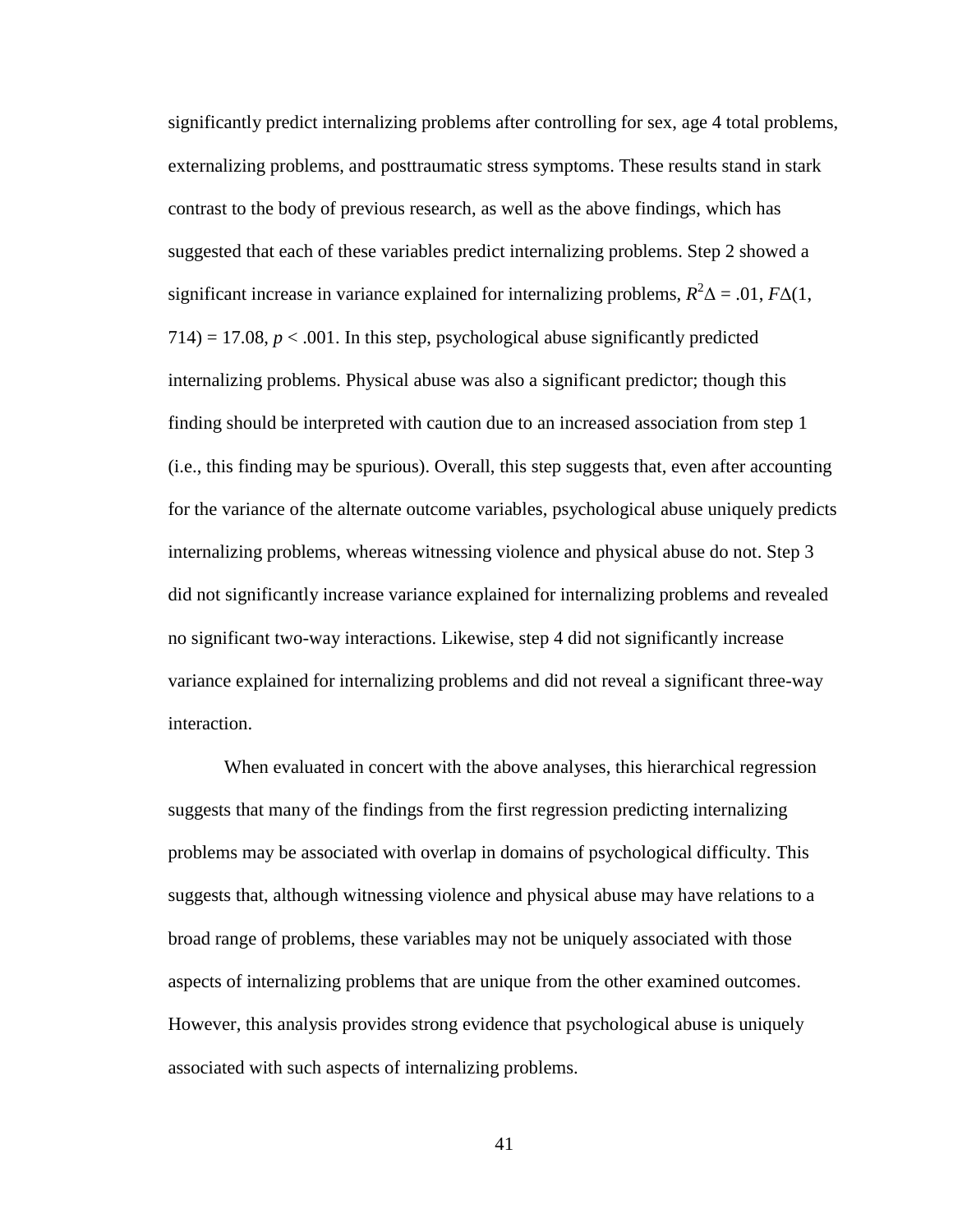**Predicting externalizing problems.** Table 8 presents the results of the alternative hierarchical regression for externalizing problems. Step 1 explained a significant proportion of variance for externalizing problems,  $R^2 = .41$ ,  $F(6, 715) = 82.17$ ,  $p < .001$ . This step revealed that both witnessing violence and physical abuse were able to uniquely explain variance for externalizing problems after controlling for sex, age 4 total problems, internalizing problems, and posttraumatic stress symptoms. These results are generally concurrent with previous research, as well as the above findings. Step 2 showed a significant increase in variance explained for externalizing problems,  $R^2\Delta = .01$ ,  $F\Delta(1)$ ,  $714$ ) = 7.69,  $p < 0.01$ . In this step, psychological abuse significantly predicted externalizing problems and rendered both witnessing violence and physical abuse nonsignificant. Overall, this step suggested that, even after accounting for the variance of the alternate outcome variables, psychological abuse uniquely predicts externalizing problems, whereas witnessing violence and physical abuse do not. Step 3 did not significantly increase variance explained for externalizing problems and revealed no significant two-way interactions. Likewise, step 4 did not significantly increase variance explained for externalizing problems and did not reveal a significant three-way interaction.

When examined jointly with the first series of regressions, this hierarchical regression suggests that some aspects of the findings from the first regression predicting externalizing problems may be associated with overlap in domains of psychological difficulty. The former regression for externalizing problems found that witnessing violence was predictive in step 2, whereas the current regression did not. Further, this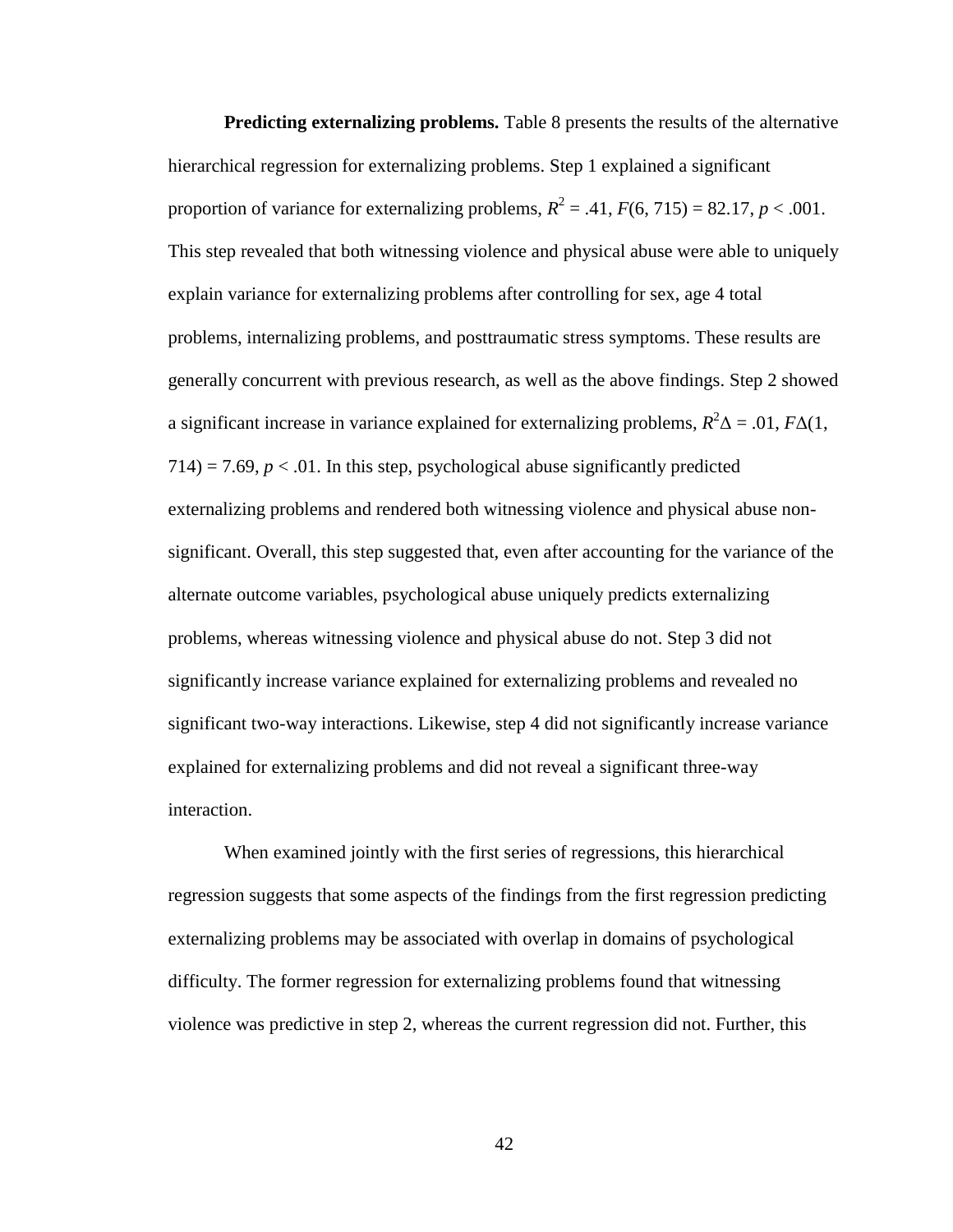| Variable                           | <b>Beta</b>     |     | $R^2$ $R^2\Delta$ | $\overline{F}$ | df    |
|------------------------------------|-----------------|-----|-------------------|----------------|-------|
| Step 1:                            |                 | .41 | .41               | 82.17***       | 6,715 |
| <b>Sex</b>                         | $-.11***$       |     |                   |                |       |
| Age 4 Total Problems               | $.10***$        |     |                   |                |       |
| Age 12 Internalizing Problems      | $.56***$        |     |                   |                |       |
| Age 12 Trauma Symptoms             | $.06^{\dagger}$ |     |                   |                |       |
| <b>Witnessed Violence</b>          | $.06*$          |     |                   |                |       |
| Physical Abuse                     | $.09**$         |     |                   |                |       |
| Step 2:                            |                 | .41 | .01               | $7.69**$       | 1,714 |
| <b>Sex</b>                         | $-.11***$       |     |                   |                |       |
| Age 4 Total Problems               | $.10***$        |     |                   |                |       |
| Age 12 Internalizing Problems      | $.54***$        |     |                   |                |       |
| Age 12 Trauma Symptoms             | .06             |     |                   |                |       |
| <b>Witnessed Violence</b>          | .05             |     |                   |                |       |
| Physical Abuse                     | .05             |     |                   |                |       |
| Psychological Abuse                | $.10**$         |     |                   |                |       |
| Step 3:                            |                 | .42 | .00               | 1.77           | 3,711 |
| <b>Sex</b>                         | $-.11***$       |     |                   |                |       |
| Age 4 Total Problems               | $.09**$         |     |                   |                |       |
| Age 12 Internalizing Problems      | $.54***$        |     |                   |                |       |
| Age 12 Trauma Symptoms             | .05             |     |                   |                |       |
| <b>Witnessed Violence</b>          | $.07*$          |     |                   |                |       |
| Physical Abuse                     | .05             |     |                   |                |       |
| <b>Psychological Abuse</b>         | $.14***$        |     |                   |                |       |
| Witness x Physical                 | .02             |     |                   |                |       |
| Witness x Psychological            | $-.08**$        |     |                   |                |       |
| Physical x Psychological           | $-.02$          |     |                   |                |       |
| Step 4:                            |                 | .42 | .00               | 0.00           | 1,710 |
| <b>Sex</b>                         | $-.11***$       |     |                   |                |       |
| Age 4 Total Problems               | $.09**$         |     |                   |                |       |
| Age 12 Internalizing Problems      | $.54***$        |     |                   |                |       |
| Age 12 Trauma Symptoms             | .05             |     |                   |                |       |
| Witnessed Violence                 | $.07*$          |     |                   |                |       |
| Physical Abuse                     | .05             |     |                   |                |       |
| Psychological Abuse                | $.14***$        |     |                   |                |       |
| Witness x Physical                 | .02             |     |                   |                |       |
| Witness x Psychological            | $-.08*$         |     |                   |                |       |
| Physical x Psychological           | $-.02$          |     |                   |                |       |
| Witness x Physical x Psychological | .00             |     |                   |                |       |

Table 8 *Alternate Hierarchical Multiple Regression Predicting Externalizing Problems*

\_\_\_\_\_\_\_\_\_\_\_\_\_\_\_\_\_\_\_\_\_\_\_\_\_\_\_\_\_\_\_\_\_\_\_\_\_\_\_\_\_\_\_\_\_\_\_\_\_\_\_\_\_\_\_\_\_\_\_\_\_\_\_\_\_\_\_\_\_\_\_\_

*Note*. (*n* = 722). \* *p* ≤ .05. \*\* *p* ≤ .01. \*\*\* *p* ≤ .001. † *p* ≤ .10.

\_\_\_\_\_\_\_\_\_\_\_\_\_\_\_\_\_\_\_\_\_\_\_\_\_\_\_\_\_\_\_\_\_\_\_\_\_\_\_\_\_\_\_\_\_\_\_\_\_\_\_\_\_\_\_\_\_\_\_\_\_\_\_\_\_\_\_\_\_\_\_\_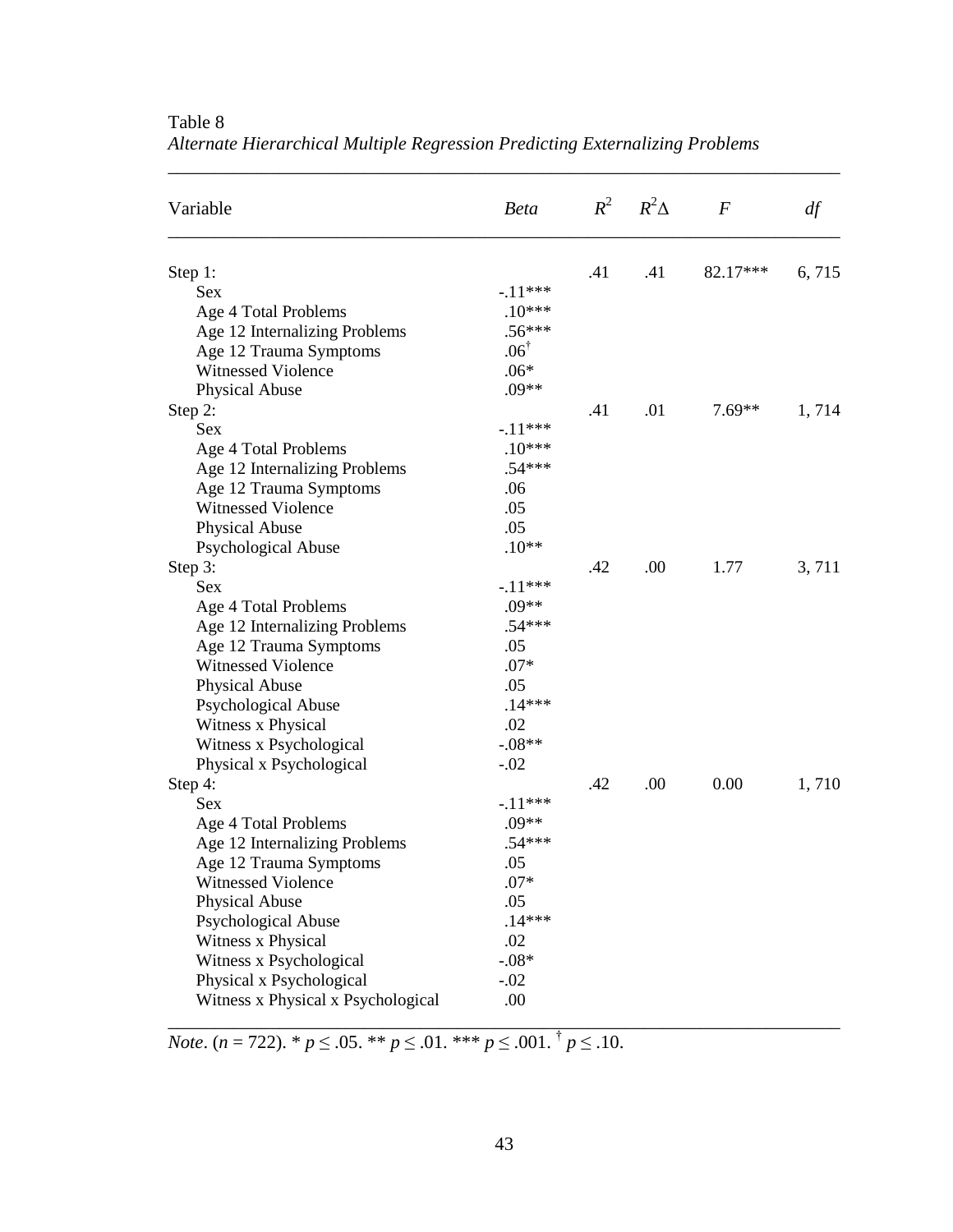analysis provides strong evidence that psychological abuse is a unique and robust predictor of externalizing problems.

**Predicting posttraumatic stress symptoms.** Table 9 presents the results of the alternative hierarchical regression for posttraumatic stress symptoms. Step 1 explained a significant proportion of variance for posttraumatic stress symptoms,  $R^2 = .30, F(6, 715)$  $= 52.09$ ,  $p < .001$ . This step revealed that both witnessing violence and physical abuse were able to uniquely explain posttraumatic stress symptoms after controlling for sex, age 4 total problems, internalizing problems, and externalizing problems. These results are generally concurrent with previous research, as well as the above findings. Step 2 failed to show a significant increase in variance explained for posttraumatic stress symptoms. This was a notable departure from the previous regression for posttraumatic stress symptoms, in that psychological abuse was not found to explain additional variance. Overall, this step suggested that, even after accounting for the variance of the alternate outcome variables, witnessing violence and physical abuse uniquely predict externalizing problems, whereas psychological abuse does not. Step 3, did demonstrate a significant increase in variance explained for posttraumatic stress symptoms,  $R^2\Delta = .03$ ,  $F\Delta(3, 711)$  $= 5.11, p < 0.01$ . For this step, witnessing violence X psychological abuse was a significant two-way interaction. This interaction (see Figure 6) suggests that psychological abuse is associated with increased posttraumatic stress symptoms when levels of witnessing violence were low  $(B = .42, p < .001)$ , but not when witnessing violence was elevated ( $B = .06$ ,  $p = .49$ ). Step 4 did not significantly increase variance explained for externalizing problems and did not reveal a significant three-way interaction.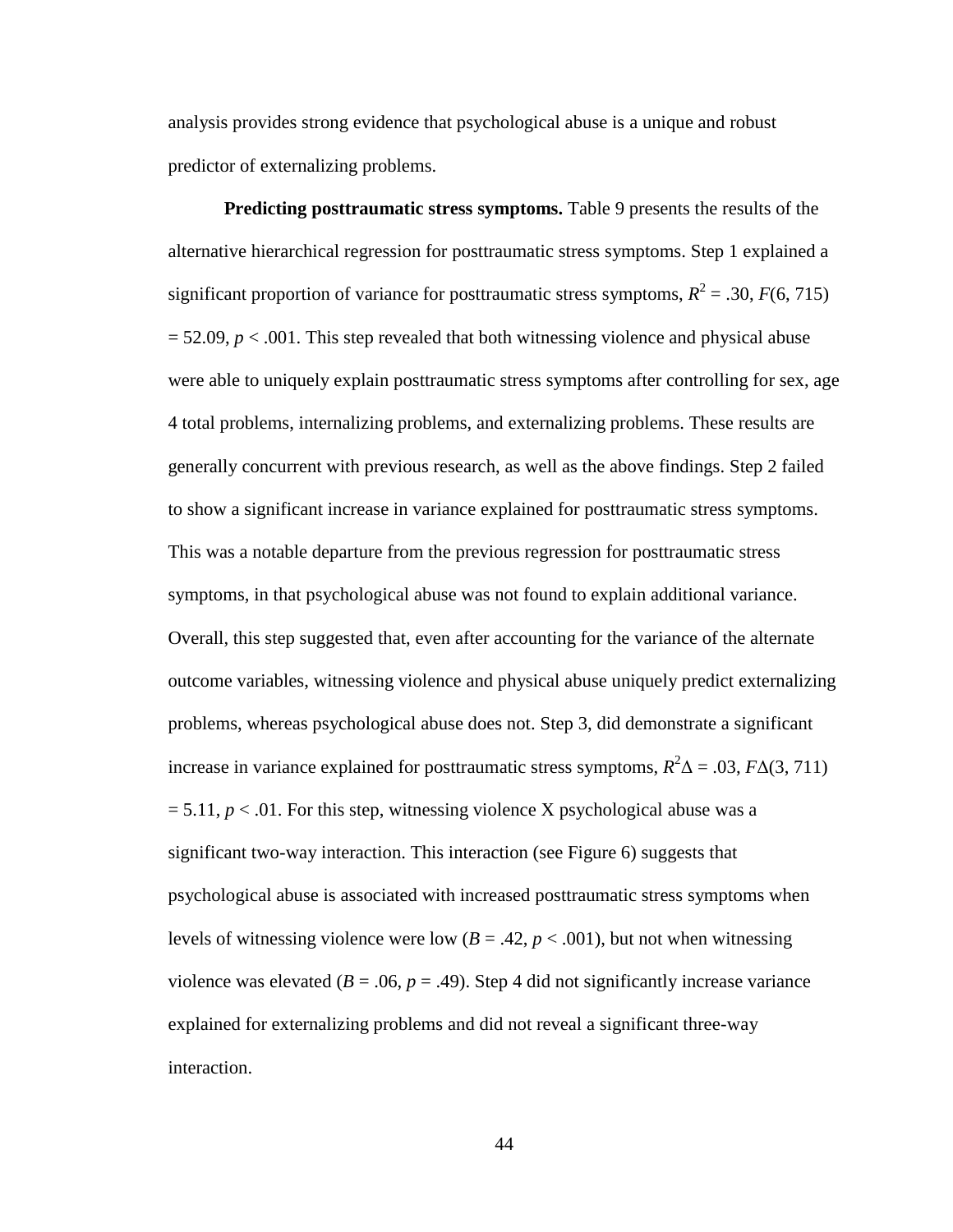| Variable                           | <b>Beta</b>      |     | $R^2$ $R^2\Delta$ | $\overline{F}$ | df    |
|------------------------------------|------------------|-----|-------------------|----------------|-------|
| Step 1:                            |                  | .30 | .30               | 52.09***       | 6,715 |
| <b>Sex</b>                         | $.07*$           |     |                   |                |       |
| Age 4 Total Problems               | $-.04$           |     |                   |                |       |
| Age 12 Internalizing Problems      | $.42***$         |     |                   |                |       |
| Age 12 Externalizing Problems      | $.07^{\dagger}$  |     |                   |                |       |
| <b>Witnessed Violence</b>          | $.12***$         |     |                   |                |       |
| Physical Abuse                     | $.13***$         |     |                   |                |       |
| Step 2:                            |                  | .31 | .00               | 0.73           | 1,714 |
| <b>Sex</b>                         | $.07**$          |     |                   |                |       |
| Age 4 Total Problems               | $-.04$           |     |                   |                |       |
| Age 12 Internalizing Problems      | $.42***$         |     |                   |                |       |
| Age 12 Externalizing Problems      | .07              |     |                   |                |       |
| <b>Witnessed Violence</b>          | $.12***$         |     |                   |                |       |
| Physical Abuse                     | $.11**$          |     |                   |                |       |
| Psychological Abuse                | .03              |     |                   |                |       |
| Step 3:                            |                  | .32 | .02               | $5.11**$       | 3,711 |
| <b>Sex</b>                         | $.06*$           |     |                   |                |       |
| Age 4 Total Problems               | $-.05^{\dagger}$ |     |                   |                |       |
| Age 12 Internalizing Problems      | $.42***$         |     |                   |                |       |
| Age 12 Externalizing Problems      | .05              |     |                   |                |       |
| <b>Witnessed Violence</b>          | $.16***$         |     |                   |                |       |
| Physical Abuse                     | $.15***$         |     |                   |                |       |
| <b>Psychological Abuse</b>         | $.11*$           |     |                   |                |       |
| Witness x Physical                 | .02              |     |                   |                |       |
| Witness x Psychological            | $-14***$         |     |                   |                |       |
| Physical x Psychological           | $-.08^{\dagger}$ |     |                   |                |       |
| Step 4:                            |                  | .32 | .00               | 1.71           | 1,710 |
| <b>Sex</b>                         | $.06^{\dagger}$  |     |                   |                |       |
| Age 4 Total Problems               | $-.05$           |     |                   |                |       |
| Age 12 Internalizing Problems      | $.41***$         |     |                   |                |       |
| Age 12 Externalizing Problems      | .05              |     |                   |                |       |
| Witnessed Violence                 | $.15***$         |     |                   |                |       |
| Physical Abuse                     | $.16**$          |     |                   |                |       |
| Psychological Abuse                | $.11**$          |     |                   |                |       |
| Witness x Physical                 | $-.02$           |     |                   |                |       |
| Witness x Psychological            | $-15***$         |     |                   |                |       |
| Physical x Psychological           | $-.10*$          |     |                   |                |       |
| Witness x Physical x Psychological | .07              |     |                   |                |       |

Table 9 *Alternate Hierarchical Multiple Regression Predicting Trauma Symptoms*

\_\_\_\_\_\_\_\_\_\_\_\_\_\_\_\_\_\_\_\_\_\_\_\_\_\_\_\_\_\_\_\_\_\_\_\_\_\_\_\_\_\_\_\_\_\_\_\_\_\_\_\_\_\_\_\_\_\_\_\_\_\_\_\_\_\_\_\_\_\_\_\_

*Note*. (*n* = 722). \* *p* ≤ .05. \*\* *p* ≤ .01. \*\*\* *p* ≤ .001. † *p* ≤ .10.

\_\_\_\_\_\_\_\_\_\_\_\_\_\_\_\_\_\_\_\_\_\_\_\_\_\_\_\_\_\_\_\_\_\_\_\_\_\_\_\_\_\_\_\_\_\_\_\_\_\_\_\_\_\_\_\_\_\_\_\_\_\_\_\_\_\_\_\_\_\_\_\_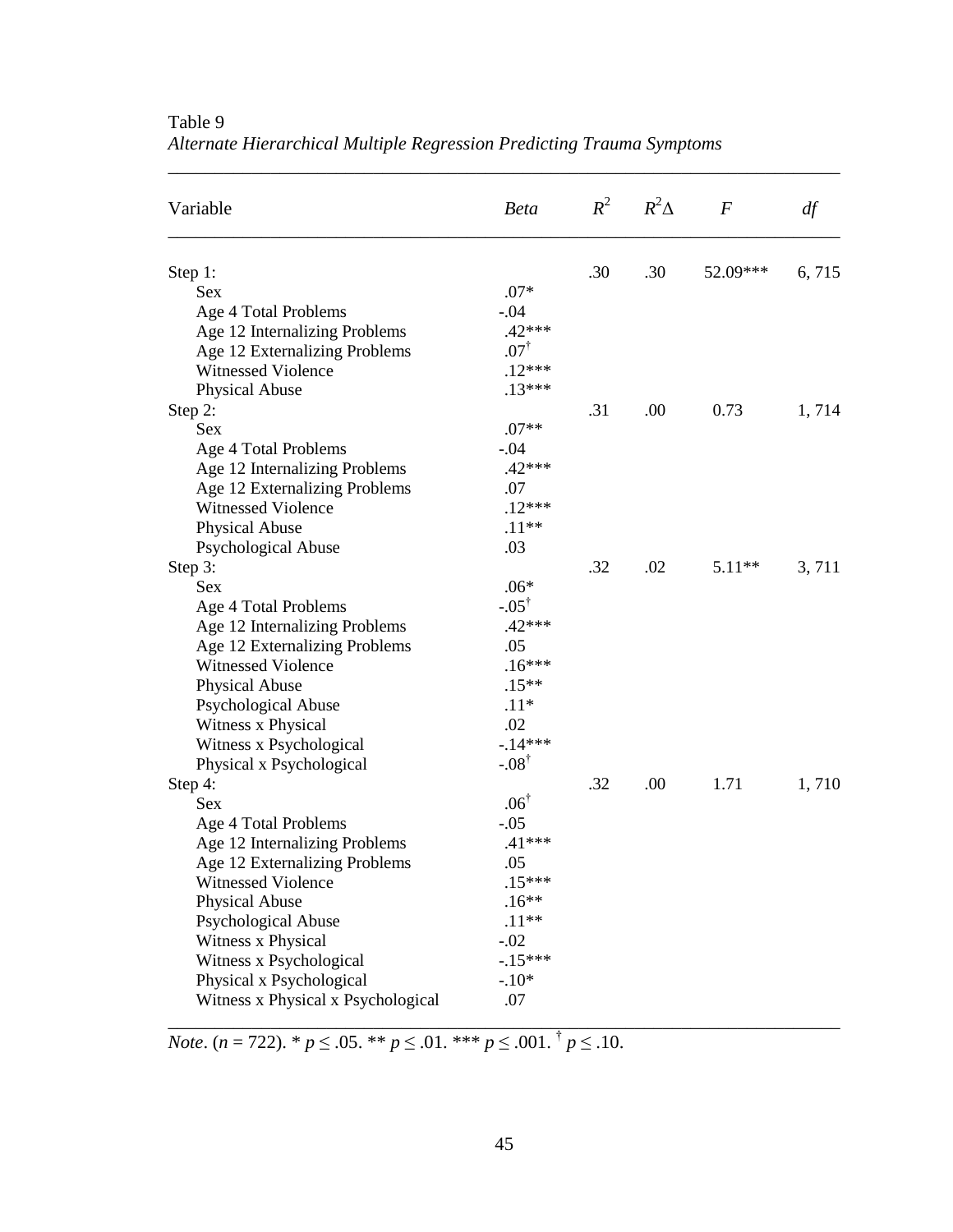

*Figure 6.* Psychological abuse X witnessing violence predicting trauma symptoms.

When these analyses are compared with the former analyses, it appears that many of the findings from the previous regression predicting posttraumatic stress symptoms may be associated with overlap in domains of psychological difficulty. In the conservative analyses just described, psychological abuse was not able to uniquely predict posttraumatic stress symptoms after controlling for the variables entered on step 1, whereas this variable was able to do so under the criteria of the previous analyses. Further, it is likely that psychological abuse may only uniquely associate with posttraumatic stress symptoms when witnessing violence is at a reduced level.

## **Discussion**

The present research provides a novel inquiry into the unique associations of three forms of child maltreatment to internalizing problems, externalizing problems, and posttraumatic stress symptoms later in life. Findings replicated prior research by showing associations between each form of maltreatment and each of the examined outcomes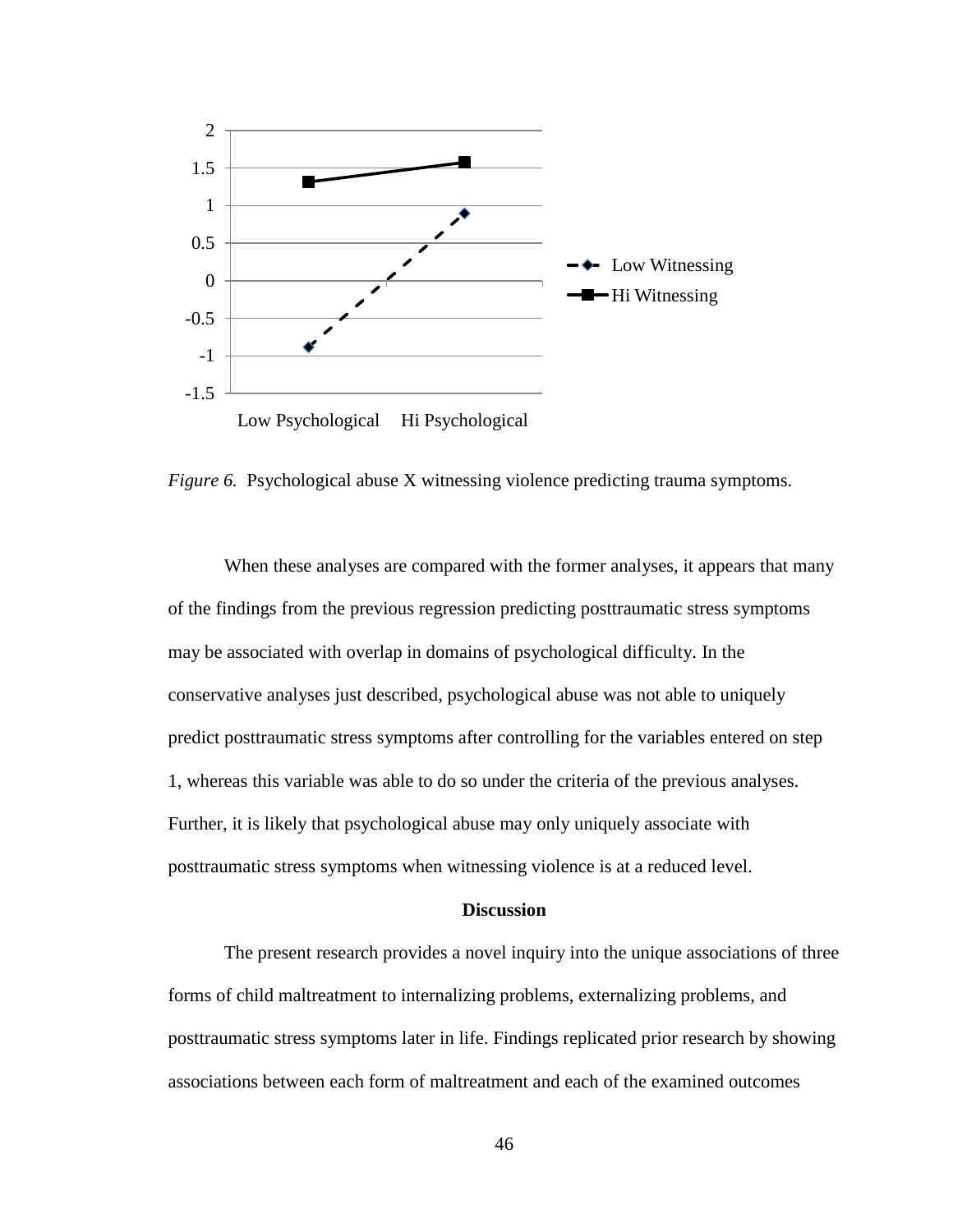when each maltreatment type was considered independently. Results build upon earlier work by showing that, when these forms of maltreatment are concurrently considered, psychological abuse may have a unique relation to each of the three examined outcomes. In contrast, the violence-related forms of maltreatment (i.e., witnessing familial violence and physical abuse) may uniquely relate to symptoms of posttraumatic stress, and may have little to no unique relation to internalizing and externalizing problems. Several complex associations among maltreatment variables emerged, generally suggesting that psychological abuse may be an important contextual factor for other forms of maltreatment. The present research also highlighted the notion that relations or commonalities among psychological adjustment outcomes may account for some of these results. A notable strength of the study was the use of a large longitudinal national dataset that allowed the analyses to control for each child's early life psychological problems.

#### **Differential Impact of Maltreatment Types**

In many ways, this research highlighted psychological abuse as an important unique predictor of psychological difficulties that is deserving of increased attention from researchers and clinicians. Indeed, the results of the initial series of regressions suggested that psychological abuse was the only form of maltreatment that was a unique predictor for all three examined psychological adjustment outcomes. A potential explanation for this is that violence-related forms of maltreatment may not communicate messages that relate to relevant cognitive and emotional processes that are distinct from those of psychological abuse. It is quite possible, perhaps even likely, that all forms of maltreatment do communicate important messages to the child recipients. As mentioned below, some researchers have posited that all forms of abuse may contain a fundamental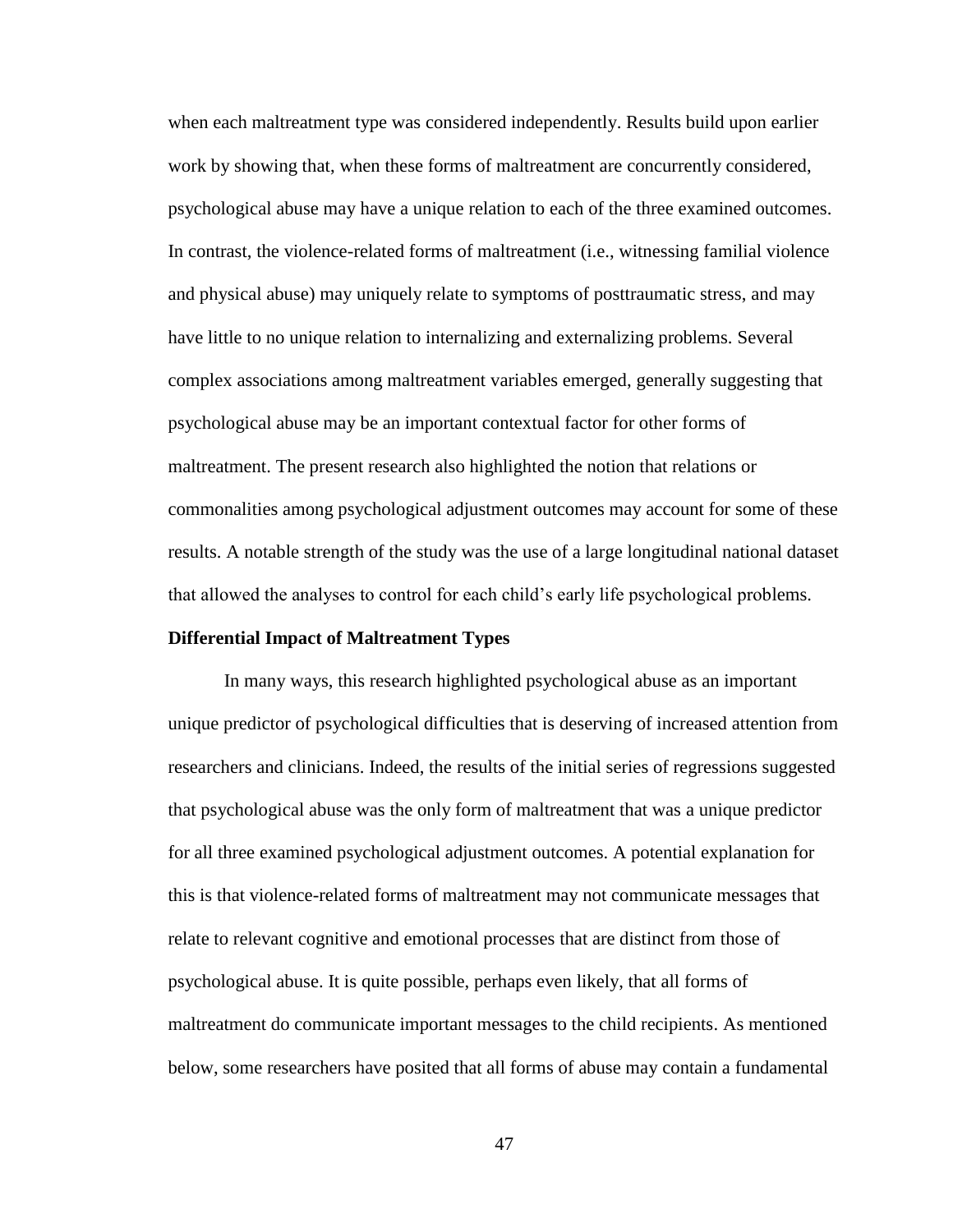element of psychological abuse resulting from the messages that the child intuitively receives from the abusive actions (Hart et al., 1996). Thus, violence-related maltreatment may still contribute to internalizing and externalizing problems through the communication of salient emotional and cognitive mechanisms that are common to all forms of maltreatment. In contrast, psychological abuse seems to have a unique association with these outcomes. Psychological abuse involves the direct verbal communication of emotionally salient messages, whereas violence-based forms of abuse indirectly communicate those messages through actions. It may be that this explicit transmission of negative content is what distinguishes psychological abuse as a unique predictor of internalizing and externalizing problems. Such messages may, in turn, foster the development of psychological characteristics in youth that pose a broad liability for adjustment, such as negative self-concept (Shavelson, Hubner, & Stanton, 1976), poor emotion regulation (Gross, 1998), or insecure attachment style (Bowlby, 1969). The present analyses do not offer answers to these hypotheses, but suggest that additional inquiry is warranted to probe these questions.

As an alternative explanation for this pattern of findings, psychological abuse may simply serve as an especially good indicator of other co-occurring experiences, which in turn foster characteristics that pose a broad developmental liability. For example, psychological abuse from parents may co-occur with deficits in parenting quality such as lack of parental monitoring, failing to provide a secure environment, or emotional unavailability. The possibility cannot be ruled out that associated experiences such as these are the causal agents relating to each of the outcomes examined in this study, and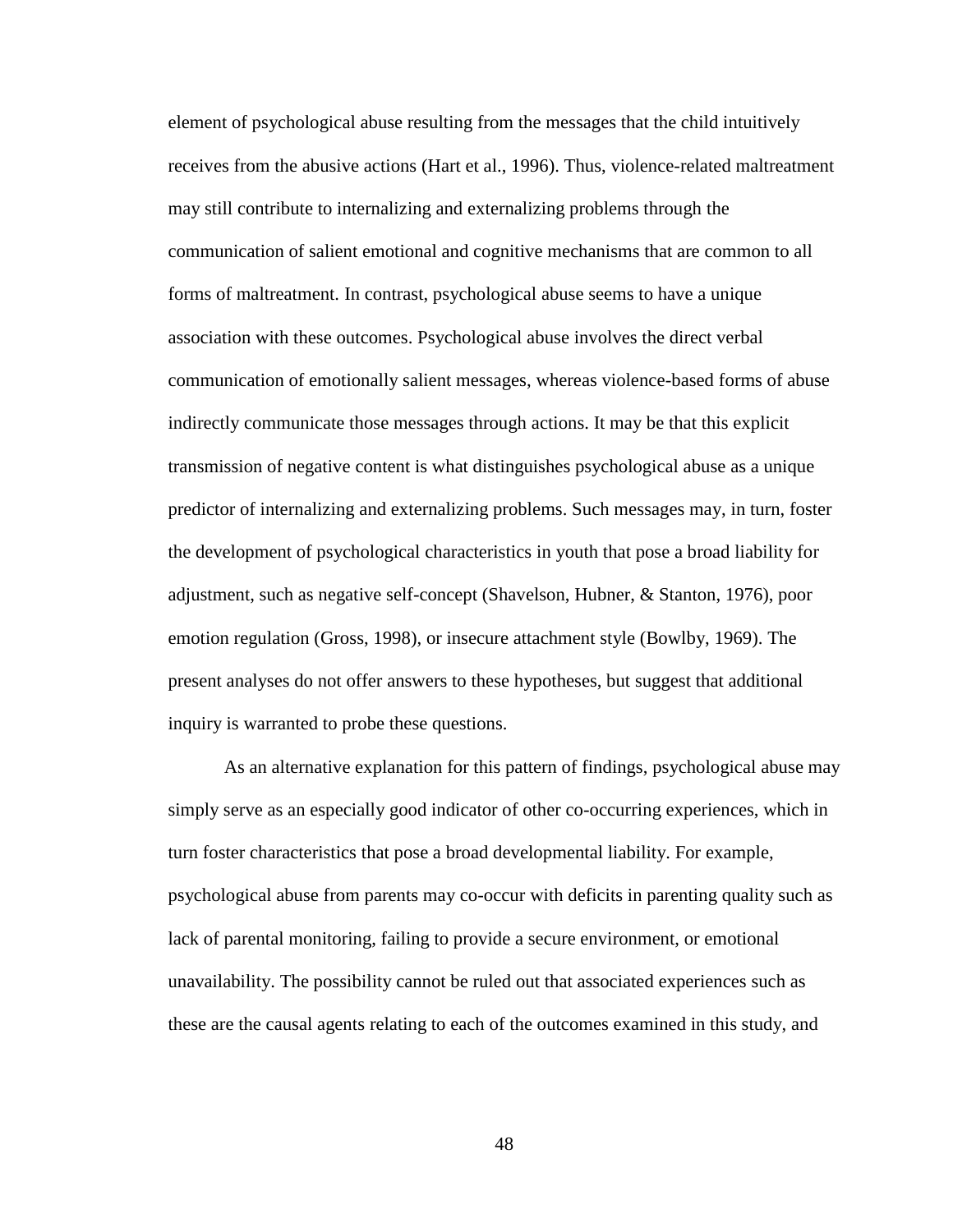their potential co-occurrence with psychological abuse may be responsible for many of the associations in the present findings.

Although physical abuse was correlated with each of the outcome measures and may relate to these outcomes in some way that is common to maltreatment in general, this particular form of abuse was shown to be a unique predictor for posttraumatic stress symptoms only. This relation to posttraumatic stress symptoms is not surprising, given that one would certainly expect the direct experience of violence in the form of physical abuse to foster the development of posttrauma symptoms, such as feelings of fear, helplessness, or horror (Criterion A2 for a traumatic event; APA, 2000). Such a relation is consistent with theoretical models of posttraumatic stress symptom development (e.g., Ehlers & Clark, 2000). Moreover, betrayal trauma theory (Freyd, 1996) suggests that traumatic experiences stemming from vital relationships (e.g., parent figures) may in fact lead to distinct posttraumatic stress characteristics. Results for witnessing familial violence revealed that this form of maltreatment was a unique predictor for posttraumatic stress symptoms and externalizing problems, but not for internalizing problems. Regarding the relation with posttraumatic stress symptoms, the above explanation for physical abuse is equally viable for witnessing violence. The posttrauma literature has consistently shown that witnessing traumatic events has similar potential for fostering the development of posttraumatic stress symptoms (Chan & Yeung, 2009; Evans et al., 2008). Moreover, the DSM-IV-TR has integrated witnessed traumatic events into the diagnostic criteria for Posttraumatic Stress Disorder (APA, 2000). With regard to externalizing problems, social learning theory (Bandura, 1973, 1977) suggests that witnessing violence may serve as a modeling experience for socially undesirable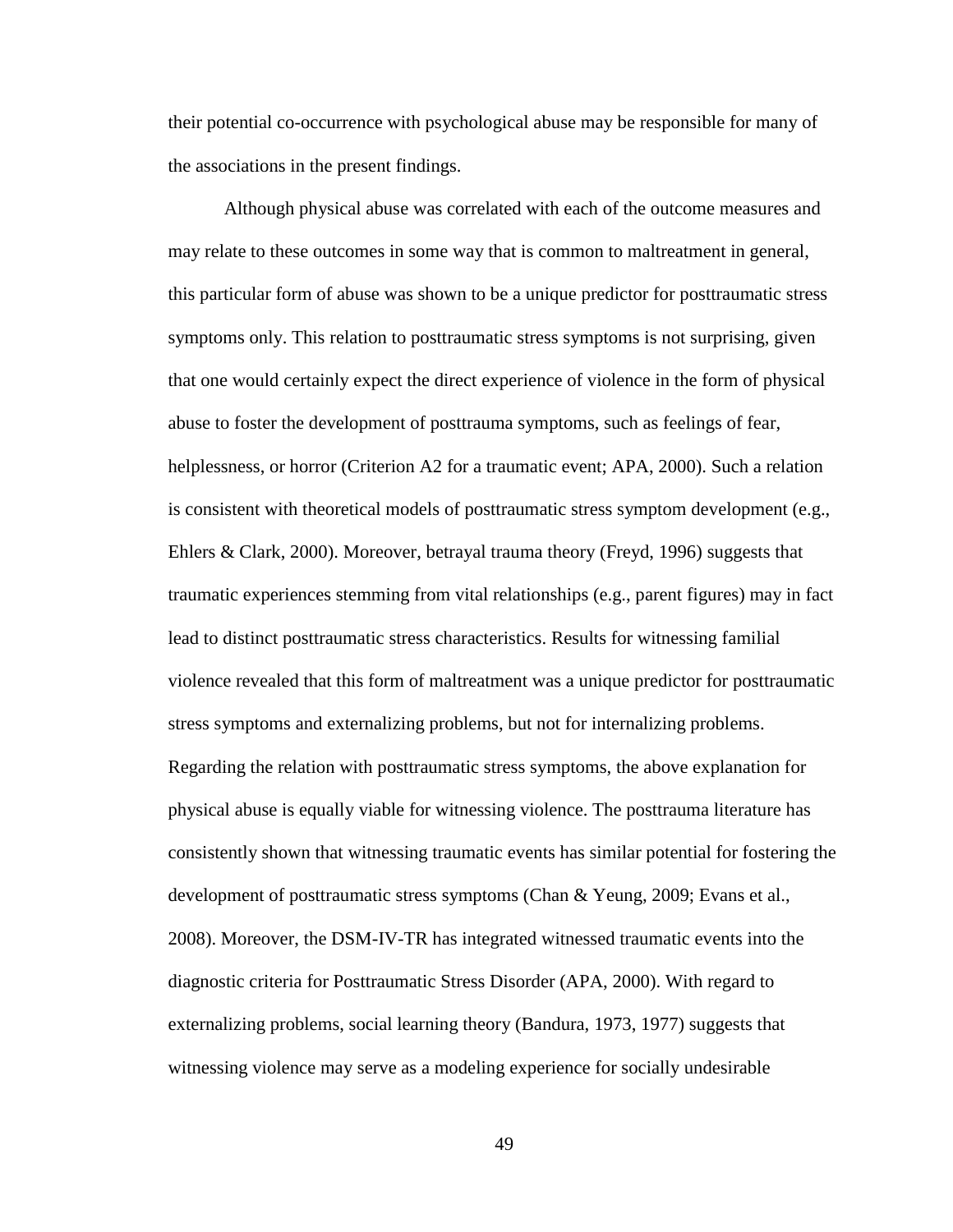behaviors. Thus, the observation of familial violence, and associated socially deviant behavior, may provide a child with a model for how to act in similar situations (e.g., how to handle conflict). Consistent with social learning theory, researchers have previously hypothesized that the effect of witnessing violence on a child's later behaviors may be dependent upon the nature of the outcomes that the child witnesses (Olsen et al., 2010). In other words, the child witness may be more likely to adopt the observed behavior in the future if he or she perceived a beneficial outcome to result from that behavior. This project did not assess for this type of differential outcome, and this remains an important gap in the literature (Olsen et al., 2010).

It appears that complex associations among maltreatment variables may exist for some outcomes. Consistent with main effects findings previously discussed, psychological abuse emerged as a clear risk factor when evaluated contextually with other forms of maltreatment. For example, the three-way interaction between each form of maltreatment for internalizing problems suggested that there may be a critical relation between psychological abuse and internalizing problems, and that the other forms of maltreatment have a unique impact on internalizing problems when there is reduced psychological abuse. This may make some intuitive sense. If the child's caregiver is verbally communicating to the child that he or she is of little value, then that child will likely be at increased risk for internalizing problems regardless of the indirect actionbased communication of that message. Therefore, when the verbal messages are absent, the addition of an indirect communication of the child's value may have an effect. Further, multiple indirect communications of this nature may not have an additive effect. Of course, this line of thinking assumes the developmental mechanism between child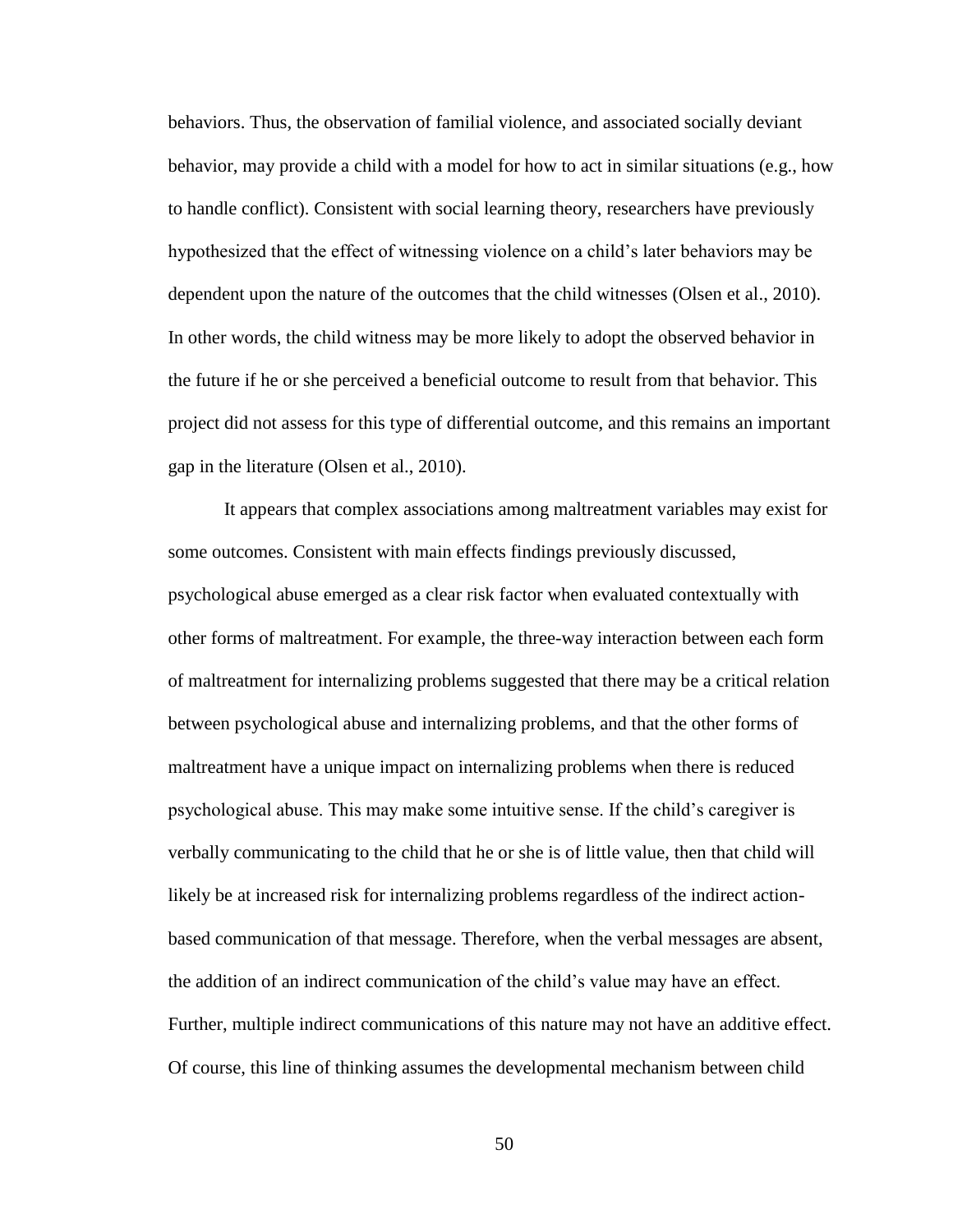maltreatment and internalizing problems is the child's self-perception. Future inquiry will be required to establish if this is generally true and if different mechanisms might exist for different maltreatment types. The other significant three-way interaction among the initial regressions suggested that psychological abuse may play a role in the development of posttraumatic stress symptoms only when witnessing familial violence is at a reduced level. Further, when witnessing familial violence and psychological abuse are simultaneously elevated, physical abuse may have little effect. As noted above, one would certainly expect physical abuse to play a more prominent role in the development of fear, helplessness, or horror (Criterion A2 for a traumatic event; APA, 2000). Accordingly, these finding are not expected. Overall, these interactions of the initial regressions should be interpreted with caution due to important deviations in findings with the alternative analyses.

Researchers have already begun to recognize the need to simultaneously evaluate multiple forms of maltreatment due to confound concerns (Finkelhor et al., 2007; Richmond et al., 2009). However, the present research was unable to locate a single study that controlled for alternate outcomes to examine the specificity of associations between child maltreatment and psychological adjustment outcomes. As an initial effort to address this limitation, the present research highlights the notion that related outcomes do have the ability to modify associations concerning child maltreatment. The alternative regression analyses in the present study notably altered several of the initial results. For example, the regression for posttraumatic stress symptoms initially supported psychological abuse as a unique predictor, but that association was not sustained when internalizing problems were added to the regression. This suggests that psychological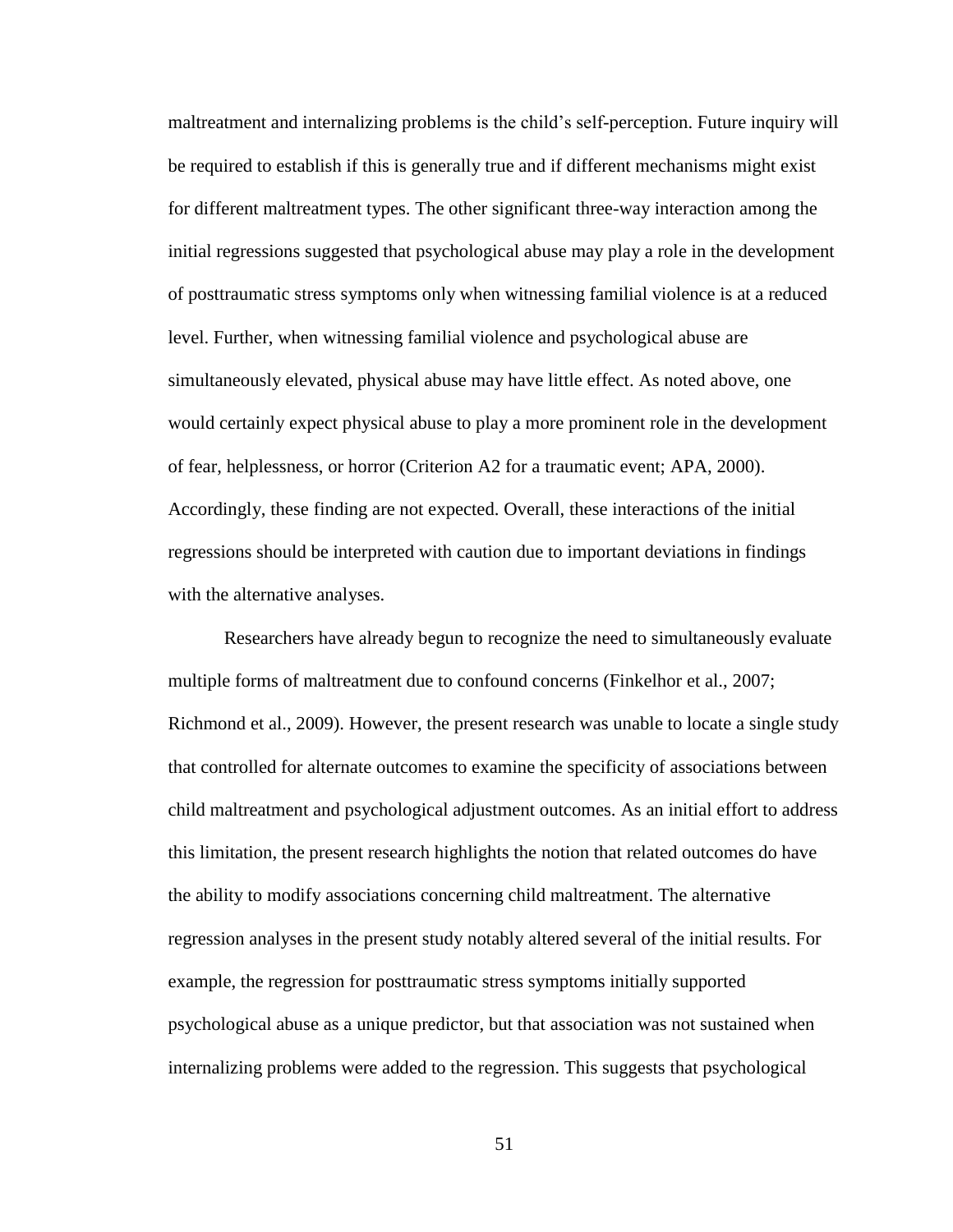abuse may relate to those aspects of posttraumatic stress symptoms that are shared with the umbrella of internalizing symptoms. In contrast, violence-related forms of maltreatment may relate to aspects of posttraumatic stress symptoms that are distinct from internalizing and externalizing problems. Another variation in results was that each of the interactions that were found in the initial analyses were not replicated in the alternate analyses. Accordingly, these interactions may also be a product of shared characteristics between outcomes. These findings highlight the need for researchers in this area to be cognizant of specificity of relations between child maltreatment and psychological adjustment outcomes. Establishing greater specificity for those aspects of outcomes to which various forms of maltreatment relate will greatly aid researchers in their efforts to isolate and identify the mechanisms by which these relations operate. Such knowledge will be of significant benefit to those concerned with targeting such mechanisms for the sake of psychopathology treatment efforts.

#### **Clinical Implications**

The results of the present study suggest that mental health practitioners should not view psychological abuse as a problem that is secondary to other forms of maltreatment. Though the findings were inconsistent between the two hierarchical regressions for posttraumatic stress symptoms with regard to the predictive ability of psychological abuse, this form of maltreatment was perhaps the most robust predictor in the analyses for both internalizing and externalizing symptoms. Accordingly, clinicians should view psychological abuse as a chief concern for maltreated children. This is equally true for prospective prevention efforts and for retrospective understanding of psychopathology genesis.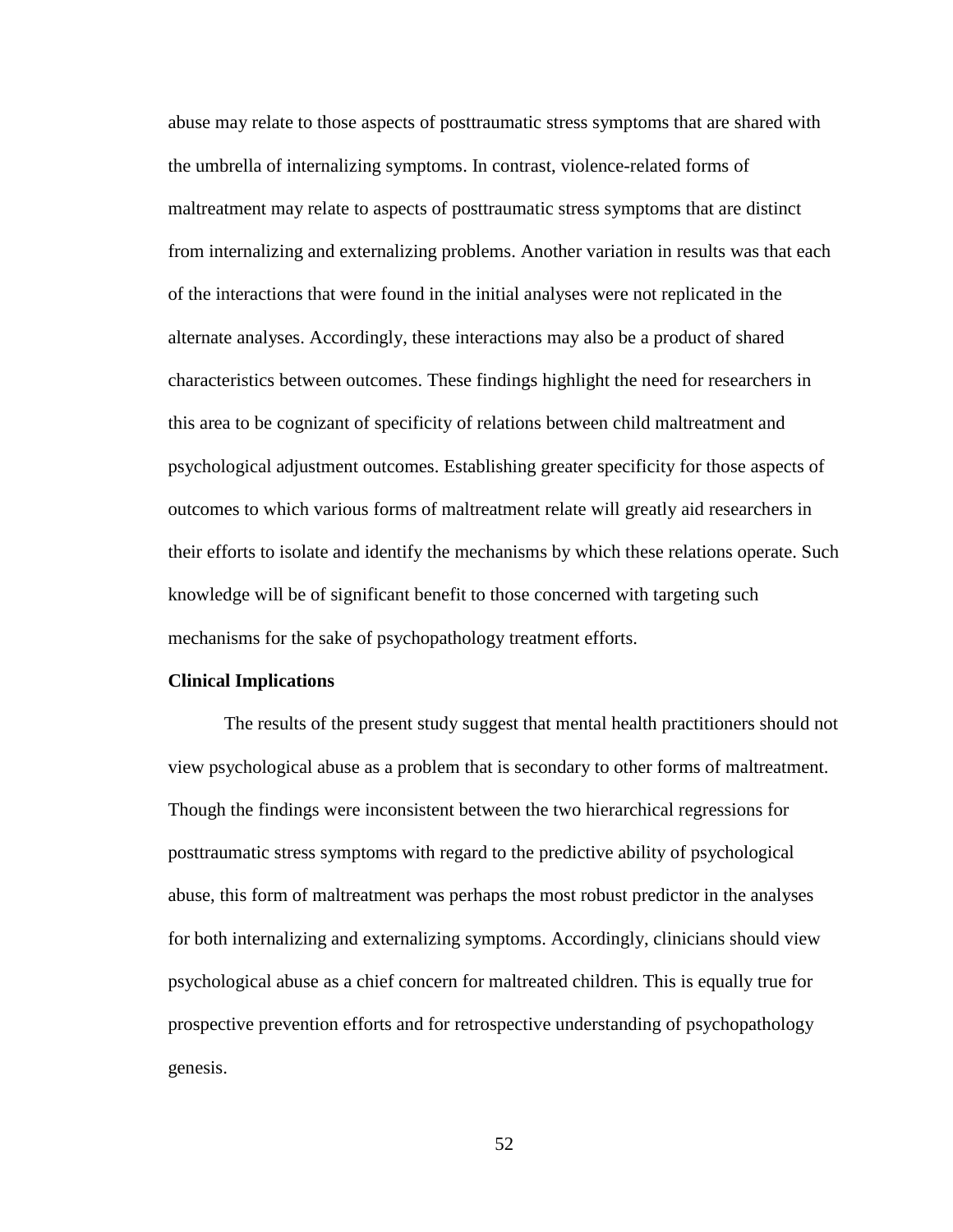The present study also confirmed previous findings that psychological abuse and physical abuse often co-occur with one another. Accordingly, clinicians with clients who present as having suffered physical abuse or witnessed familial violence as children should assess for co-occurring psychological abuse. This study lends some support for the notion that a child's experiences with different maltreatment types interact in their relation with mental health outcomes. It may prove useful for clinicians to recognize these interactions and to evaluate the total maltreatment context for recipients of abuse.

## **Disentangling Physical Abuse and Psychological Abuse**

Perhaps the greatest challenge associated with any study co-examining physical abuse and psychological abuse is drawing distinct lines between these constructs. Some have argued that psychological abuse may be a core component of all forms of maltreatment (Hart et al., 1996). According to this view, physical abuse not only results in physical pain, but also the communication of inherent messages that are essentially identical to those of overt psychological abuse (e.g., that the child is not valuable). Thus, one can logically argue that acts of physical abuse have a secondary core element of psychological abuse. Though there is likely great value in this line of thinking, it is a different conceptual exercise from the process of distinguishing acts of physical abuse from discrete acts of psychological abuse.

It is difficult to imagine episodes of physical abuse that do not have co-occurring verbal hostility that would independently qualify as psychological abuse. Certainly psychological abuse can exist in the absence of physical abuse. Is it possible for the reverse to occur? In other words, does the existence of physical abuse serve as a per se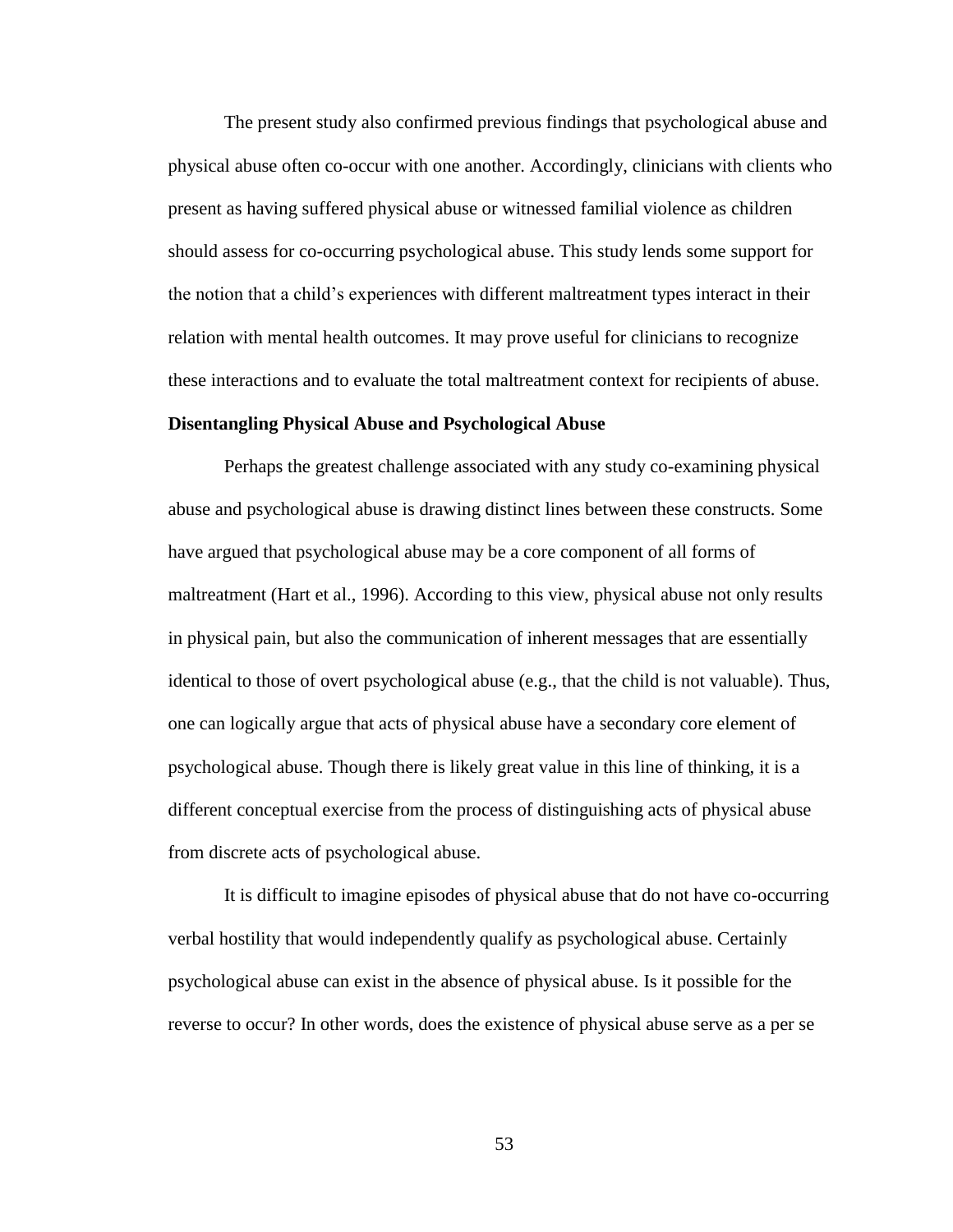indicator of psychological abuse? Furthermore, is it possible to separate these constructs in a statistical analysis?

Though it may be difficult to imagine physical abuse without any concurrent verbal acts that constitute psychological abuse, one would certainly expect to find a wide range of magnitudes for concurrent psychological abuse among those who are recipients of physical abuse. Thus, by measuring these constructs continuously, a great deal of variance will exist independent of the inevitable overlap. For this reason, it may sometimes be necessary to examine these constructs continuously to probe their independent effects. Because a categorical analysis could have the potential for the category of psychological abuse to consume the entire category of physical abuse (i.e., all physically abused children qualify as psychologically abused), researchers should be cautious when evaluating these types of maltreatment categorically.

#### **Limitations and Future Directions**

A principle limitation of this study was that it did not assess for additional forms of maltreatment (e.g., sexual abuse, neglect). One key premise for the analytic design of the present study was that correlated maltreatment variables should be co-examined to prevent misleading results. In this regard, the present study is not without additional concerns. Just as the addition of psychological abuse altered the results for other forms of maltreatment, further types of maltreatment could alter these results as well. Future inquiry will need to examine all possible forms of maltreatment to assure that these finding are not misleading in this regard.

The present study's emphasis on internalizing and externalizing problems represented broad indicators of psychological difficulties. These domains are easily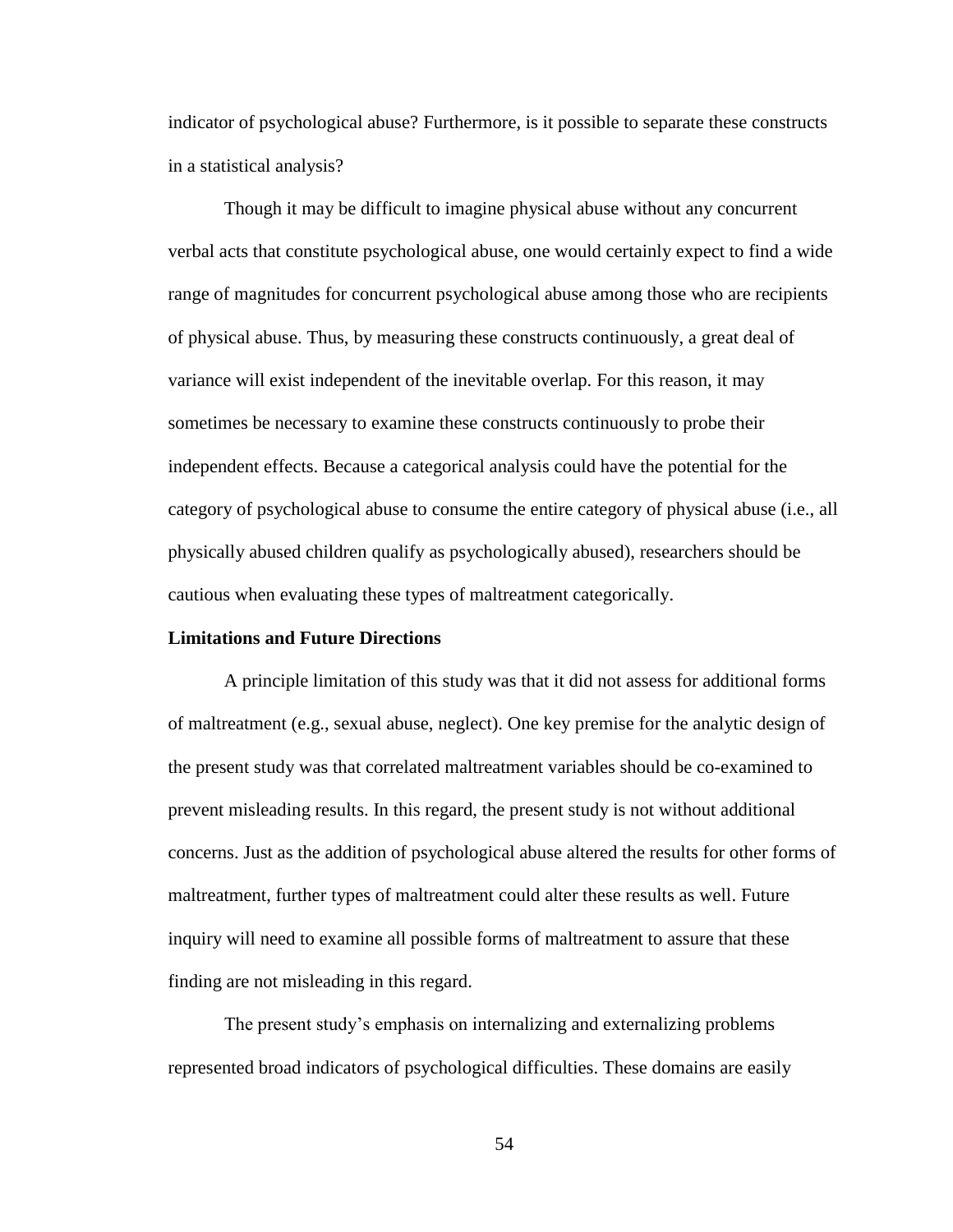subdivided into several subcategories (e.g., depression, anxiety) that could be further subdivided into specific DSM-IV-TR diagnoses (e.g., Major Depressive Disorder, Dysthymic Disorder, Generalized Anxiety Disorder). Given that the present study highlighted the need for increased evaluation of specificity for outcomes associated with child maltreatment, it is important to examine the possibility that broad indicators of psychological adjustment are an inadequate proxy for their subparts. Indeed, it is quite likely that the results indicated in these analyses do not hold up for each of the subcategories associated with these broad indicators. Accordingly, generalization of these results to more specific classifications should be done with great caution. Future inquiry could address this limitation by conducting similar analyses evaluating for a variety of more specific subcategories of psychological difficulty. Such inquiry would provide more detailed information for specificity of outcomes than currently offered.

Another generalization concern with the present study centers on the utilization of multiple high-risk samples (i.e., each data collection site was a high-risk sample). This type of sample is typically created to examine persons with a high probability of exhibiting low base rate problems of concern. Indeed, the LONGSCAN sample was selected specifically to collect data from participants who were likely to experience some form of maltreatment. Although this technique is certainly an acceptable practice, it is not a substitute for a random community sample. Because of this limitation, care should be made when generalizing these results to the general community. Ideally, future inquiry will examine the present research questions with a census-normed or random community sample. However, due to the low base-rate of severe maltreatment, such a sample would need to be exceedingly large to permit proper analyses of maltreatment effects.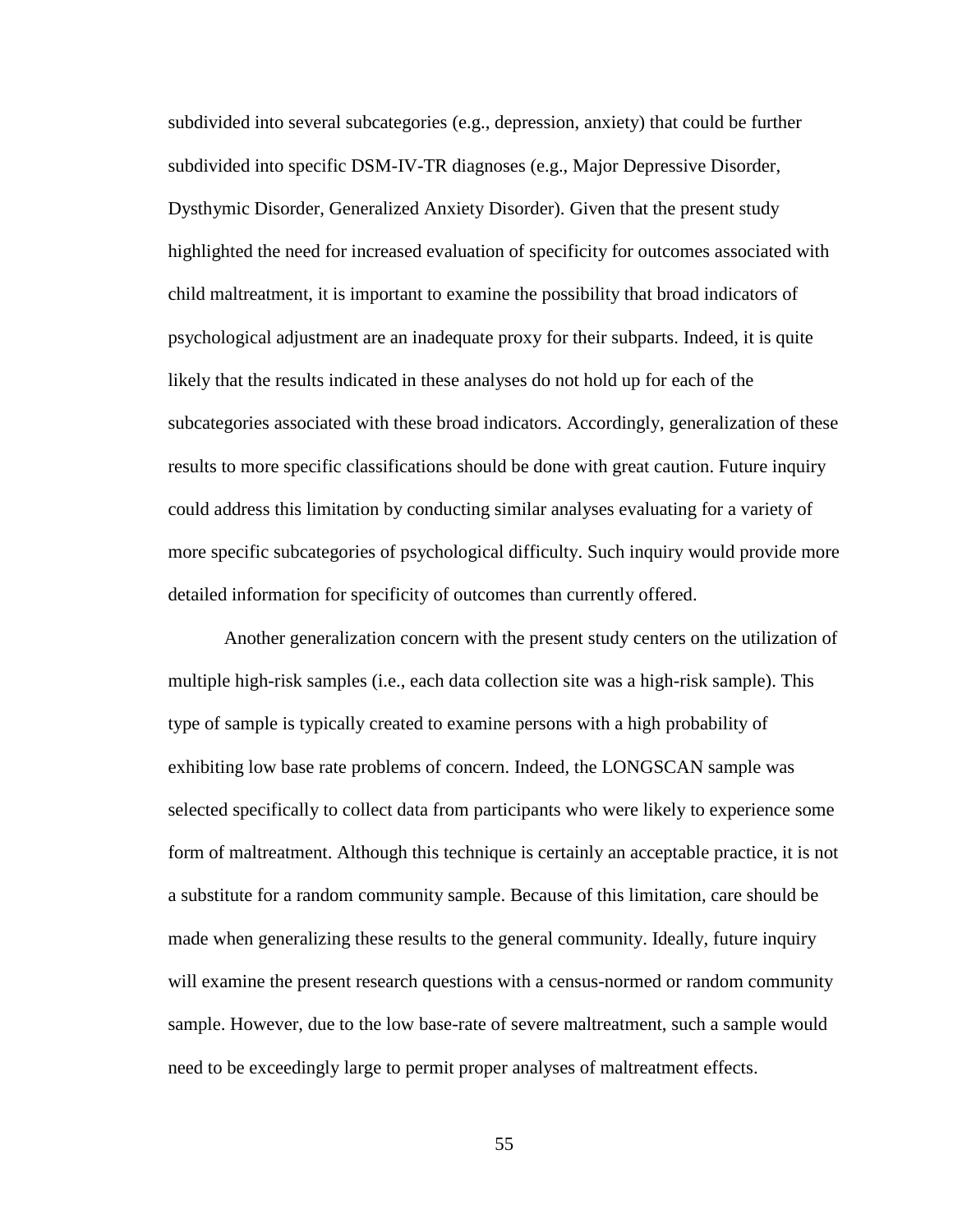Limitations also exist with the form operational definitions of the maltreatment constructs in the present study. As previously noted, the LONGSCAN measure for physical abuse did not allow for the exclusion of physical abuse events from noncaregivers. Although the children in the sample indicated that the identities of the physical abuse perpetrators were overwhelmingly caregivers, the possibility that different results would be reached with a pure measure of caregiver physical abuse cannot be dismissed. Furthermore, this study utilized frequency as the metric for each maltreatment type. Though this is certainly an acceptable practice, analyses utilizing measures of the severity of maltreatment acts (e.g., pushing is less severe than stabbing for physical abuse) may reach different conclusions than were obtained in these results. Future projects should seek to evaluate these research questions with a variety of operational definitions for maltreatment in an effort to detect any differences that may exist.

A final limitation of these analyses worthy of mention is the method of accounting for biological sex. The regressions employed each controlled for sex at step 1. Despite the fact that this technique allowed the analyses to detect and control for the unique effect of sex for the outcomes, it did not allow for the evaluation of how each of these maltreatment types might relate to the outcomes in a different way for boys and girls. To accomplish this, separate analyses for each sex could have been employed. Because previous research in this area tended to detect little or no difference between boys and girls, the present study opted away from such a methodology to avoid increasing the complexity of data analysis and interpretation. Still, future inquiry will need to evaluate if key difference exist between boys and girls with respect to these new findings.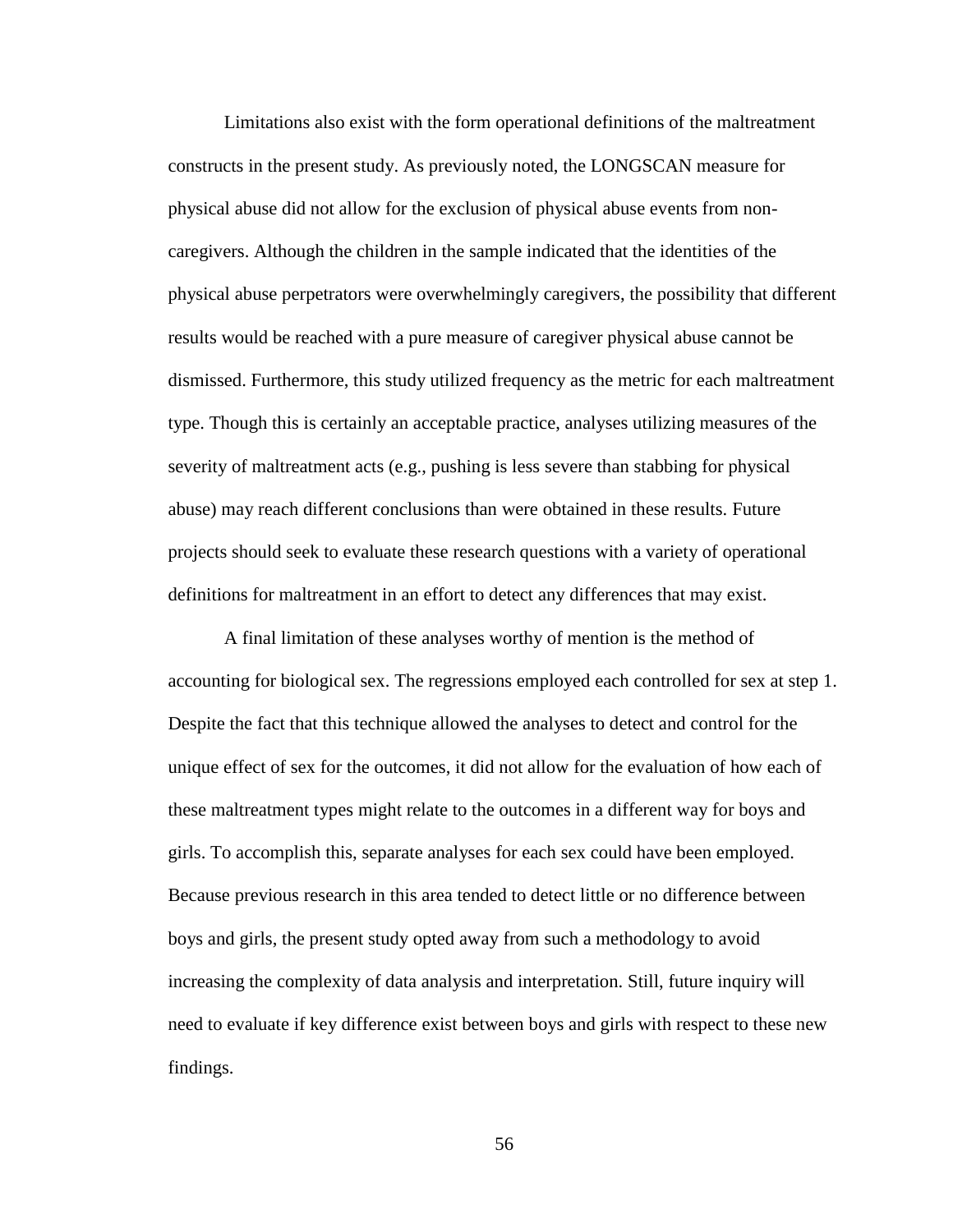## **Conclusion**

This project was an inquiry into the unique developmental liabilities and interactions of three important forms of child maltreatment. The results suggest that associations between child maltreatment types and psychological difficulties are susceptible to confounds from other forms of abuse, as well as from other outcomes. Thus, drawing inferences from studies of developmental psychopathology relating to child maltreatment must be done cautiously and with appreciation for contextual interactions. Overall, it is quite possible that this study generated more questions than it did answers. Nonetheless, it appears that psychological abuse may be a particularly important form of maltreatment for the development of internalizing problems, externalizing problems, and perhaps posttraumatic stress symptoms. In contrast, violencerelated maltreatment may play a more crucial role in symptoms of posttraumatic stress. Though the specific mechanisms for these relations were not revealed by the present study, these results provide some guidance for future research to probe the cognitive, emotional, and behavioral trajectories that link these maltreatment experiences with later psychological difficulties.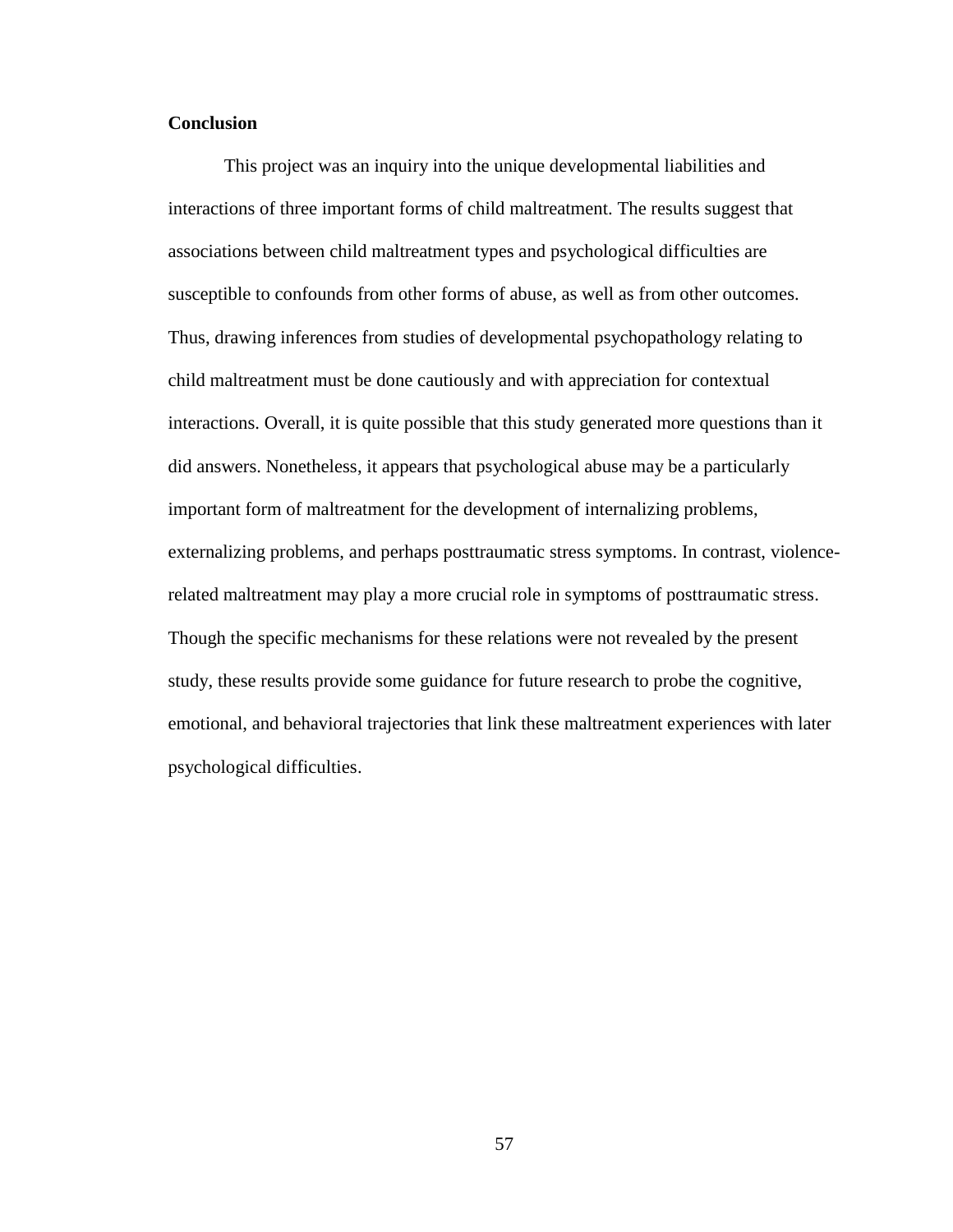#### References

- Achenbach, T. M. (1991a). *Manual for Child Behavior Checklist/ 4-18 and 1991 Profile*. Burlington, VT: University of Vermont, Dept. of Psychiatry.
- Achenbach, T. M. (1991b). *Manual for the Youth Self-Report and 1991 Profile.*  Burlington: University of Vermont, Department of Psychiatry.

Ackerman, P. T., Newton, J. E. O., McPherson, W. B., Jones, J. G., & Dykman, R. A. (1998). Prevalence of post traumatic stress disorder and other psychiatric diagnoses in three groups of abused children (sexual, physical, and both). *Child Abuse and Neglect, 22*, 759-774.

- American Psychiatric Association. (2000). *Diagnostic and statistical manual of mental disorders* (4th ed., text rev.). Washington, DC: Author.
- Appel, A. E., & Holden, G. W. (1998). The co-occurrence of spouse and physical child abuse: A review and appraisal. *Journal of Family Psychology, 12*, 578-599.
- Archer, J. (2000). Sex differences in aggression between heterosexual partners: A metaanalytic review. *Psychological Bulletin, 126*, 651-680.
- Arias, I., & Pape, K. T. (1999). Psychological abuse: Implications for adjustment and commitment to leave violent partners. *Violence and Victims, 14*, 55-67.
- Bandura, A. (1973). *Aggression: A Social Learning Analysis.* Oxford: Prentice-Hall.
- Bandura, A. (1977). *Social Learning Theory*. Oxford: Prentice-Hall.
- Barnett, D., Manly, J., & Cicchetti, D. (1993). Defining child maltreatment: The interface between policy and research. In D. Cicchetti & S. L. Toth (Eds.), *Advances in applied developmental psychology: Child abuse, child development and social policy*. Norwood, NJ: Ablex Publishing Corp.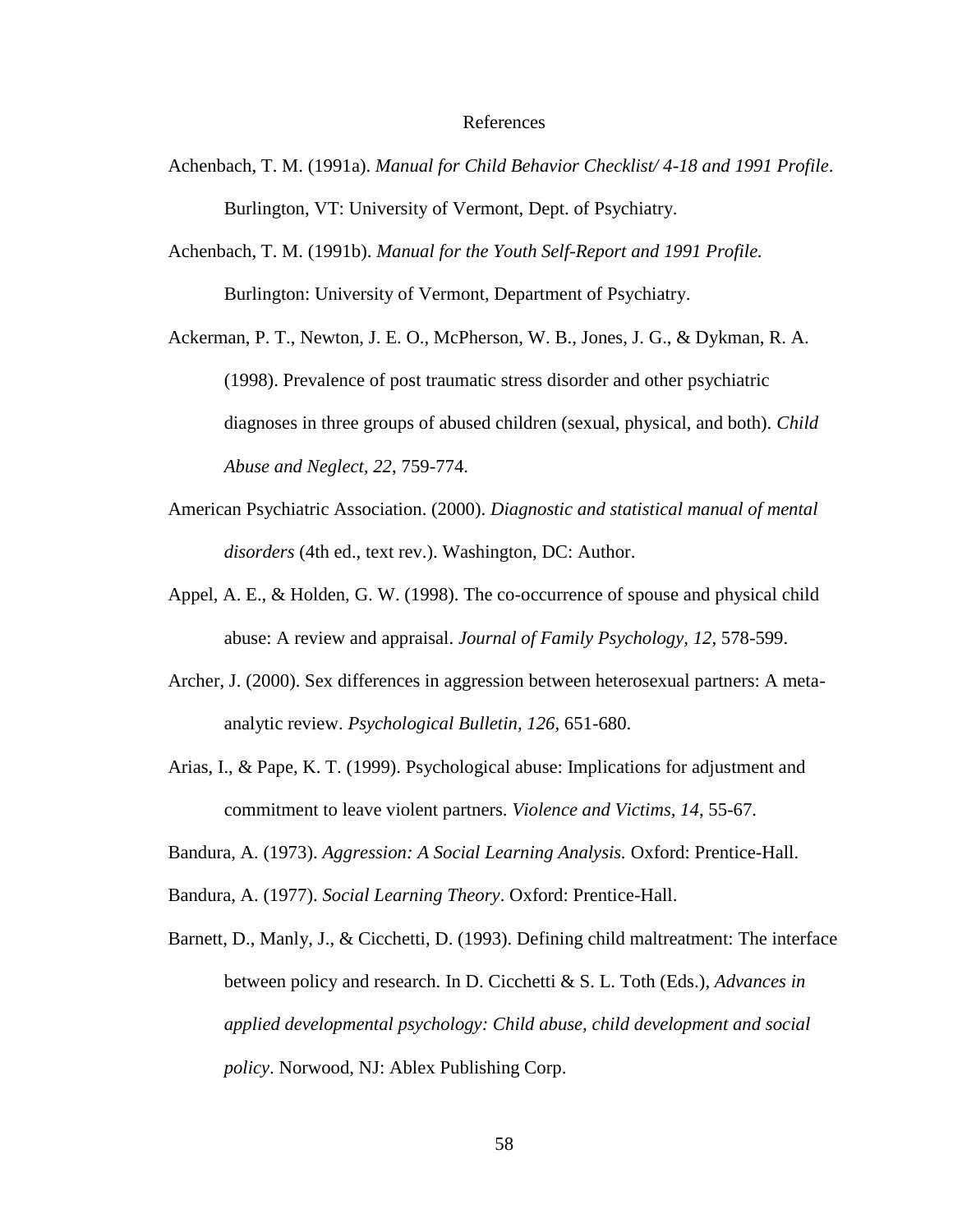- Bowlby, J. (1969), *Attachment and loss, Vol. 1: Attachment.* New York, NY: Basic Books.
- Brassard, M. R., & Donovan, K. L. (2006). Defining psychological maltreatment. In M. M. Feerick, J. F. Knutson, P. K. Trickett, S. M. Flanzer, M. M. Feerick, J. F. Knutson, ... S. M. Flanzer (Eds.), *Child abuse and neglect: Definitions, classifications, and a framework for research* (pp. 151-197). Baltimore, MD US: Paul H Brookes Publishing.
- Briere, J. (1996). Trauma Symptom Checklist for Children: Professional manual. Odessa, FL: Psychological Assessment Resources, Inc.
- Carlson, B. E. (1984). Children's observations of interparental violence. In A. R. Roberts (Eds.), *Battered women and their families* (pp. 147-167). New York, NY: Springer.
- Carlson, B. E. (1991). Outcomes of physical abuse and observation of marital violence among adolescents in placement. *Journal of Interpersonal Violence, 6*, 526-534.
- Chan, Y., & Yeung, J. W. (2009). Children living with violence within the family and its sequel: A meta-analysis from 1995-2006. *Aggression and Violent Behavior, 14*, 313-322.
- Cicchetti, D., & Ragosch, F. (1997). The roles of self-organization in the promotion of resilience in maltreated children. *Development and Psychopathology, 9*, 797-815.
- Cohen, J. (1988). *Statistical power analysis for the behavioral sciences* (2nd ed.). Hillsdale, NJ: Erlbaum.
- Ehlers, A., & Clark, D. M. (2000). A cognitive model of posttraumatic stress disorder. *Behavior Research and Therapy, 38*, 319-345.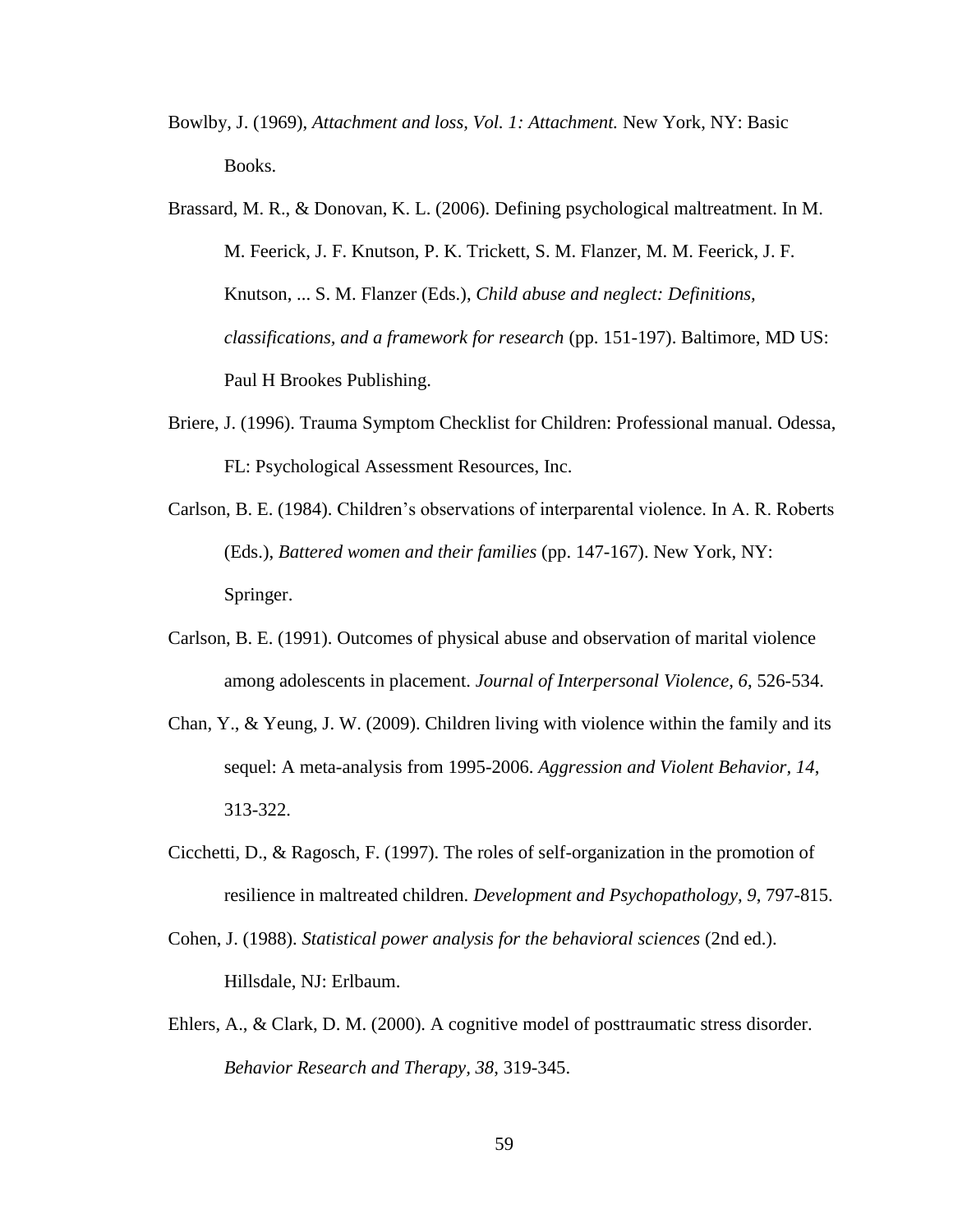- Emery, R. E. (1982). Interparental conflict and children of discord and divorce. *Psychological Bulletin, 92*, 310-330.
- Evans, J. J., Briere, J., Boggiano, A. K., & Barrett, M. (1994, January). *Reliability and validity of the Trauma Symptom Checklist for Children in a normal sample*. Paper presented at the San Diego Conference on Responding to Child Maltreatment, San Diego, CA.
- Evans, S. E., Davies, C., & DiLillo, D. (2008). Exposure to domestic violence: A metaanalysis of child and adolescent outcomes. *Aggression and Violent Behavior, 13*, 131-140.
- Famularo, R., Kinscherff, R., & Fenton, T. (1992). Psychiatric diagnoses of maltreated children: Preliminary findings. *Journal of the American Academy of Child and Adolescent Psychiatry, 31*, 863-867.
- Finkelhor, D., Ormrod, R. K., & Turner, H. A. (2007). Polyvictimization and trauma in a national longitudinal cohort. *Development and Psychopathology, 19*, 149-166.
- Finkelhor, D., Turner, H., Ormrod, R., & Sherry, H. L. (2009). Violence, abuse, and crime exposure in a national sample of children and youth. *Pediatrics, 124*, 1411- 1423.
- Freyd, J. J. (1996). *Betrayal trauma: The logic of forgetting childhood abuse*. Cambridge, MA: Harvard University Press.
- Gross, J. J. (1998). Antecedent- and response-focused emotion regulation: Divergent consequences for experience, expression, and physiology. *Journal of Personality and Social Psychology, 74*, 224-237.
- Hart, S. N., Brassard, M. R., & Karlson, H. C. (1996). Psychological maltreatment. In J.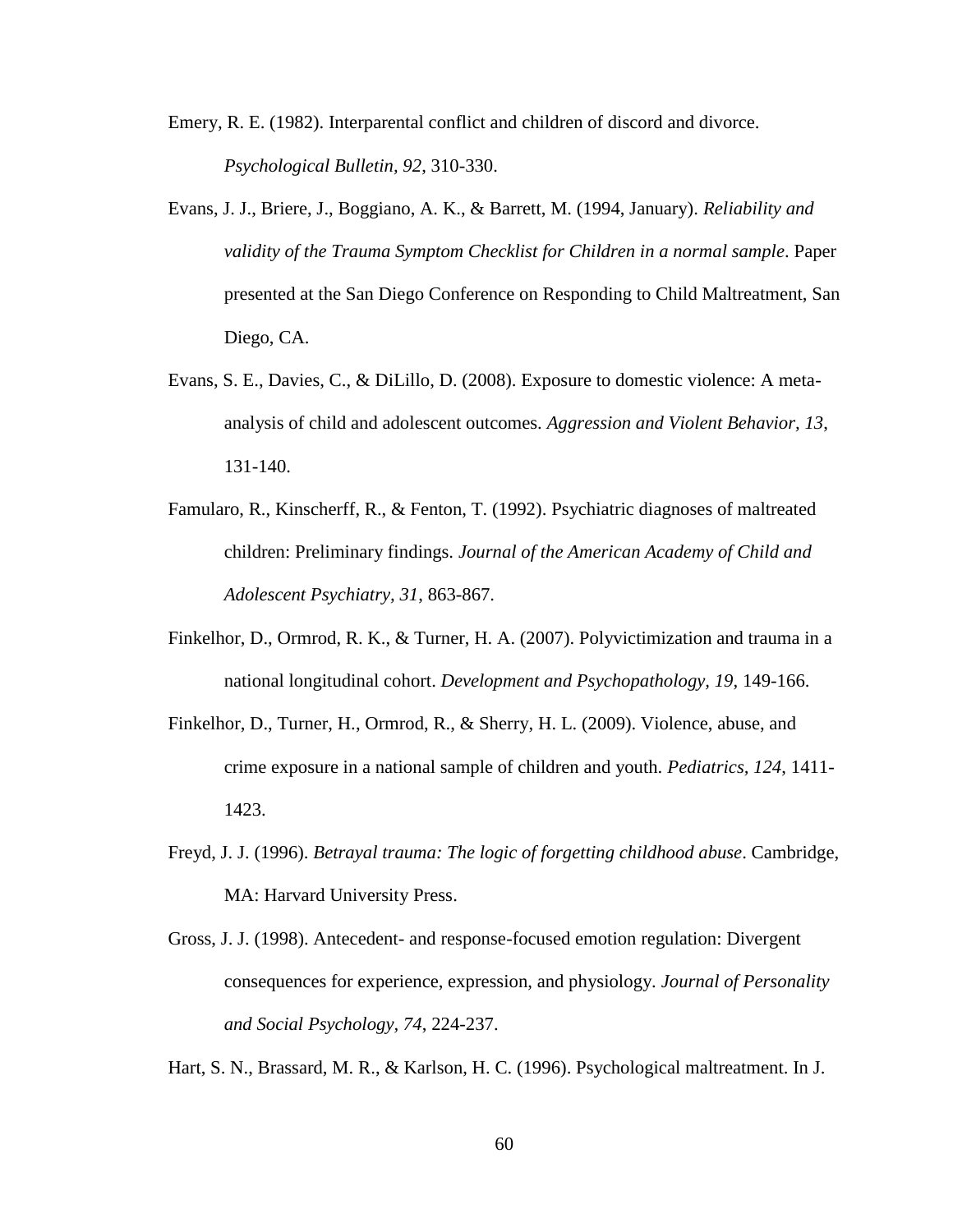Briere, L. Berliner, J. A. Bulkley, C. Jenny, & T. Reid (Eds.), *The APSAC handbook on child maltreatment* (pp. 72-89). Thousand Oaks, CA: Sage.

- Henning, K., Leitenberg, H., Coffey, R., Turner, R., & Bennett, R. T. (1996). Long-term psychological and social impact of witnessing physical conflict between parents. *Journal of Interpersonal Violence, 11*, 35-51.
- Herrenkohl, R. C., & Herrenkohl, T. I. (2009). Assessing a child's experience of multiple maltreatment types: Some unfinished business. *Journal of Family Violence, 24*, 485-496.
- Higgins, D. J., & McCabe, M. P. (1998). Parent perceptions of maltreatment and adjustment in children. *Journal of Family Studies, 4*, 53-76.
- Higgins, D. J., & McCabe, M. P. (2003). Maltreatment and family dysfunction in childhood and the subsequent adjustment of children and adults. *Journal of Family Violence, 18*, 107-119.
- Holden, G. W. (1998). Introduction: The development of research into another consequence of family violence. In E. W. Holden, R. Geffner, & E. N. Jouriles (Eds.), Children exposed to marital violence: Theory, research, and applied issues (pp. 1-20). Washington, DC: American Psychological Association.
- Hotaling, G. T., Straus, M. A., & Lincoln, A. J. (1990). Intrafamily violence and crime and violence outside the family. In M. A. Straus & R. J. Gelles (Eds.), *Physical violence in American families* (pp. 431-466). New Brunswick, NJ: Transaction.
- Hughes, H. M. (1988). Psychological and behavioral correlates of family violence in child witnesses and victims. *American Journal of Orthopsychiatry, 58*, 77-90.

Hughes, H. M., Parkinson, D., & Vargo, M. (1989). Witnessing spouse abuse and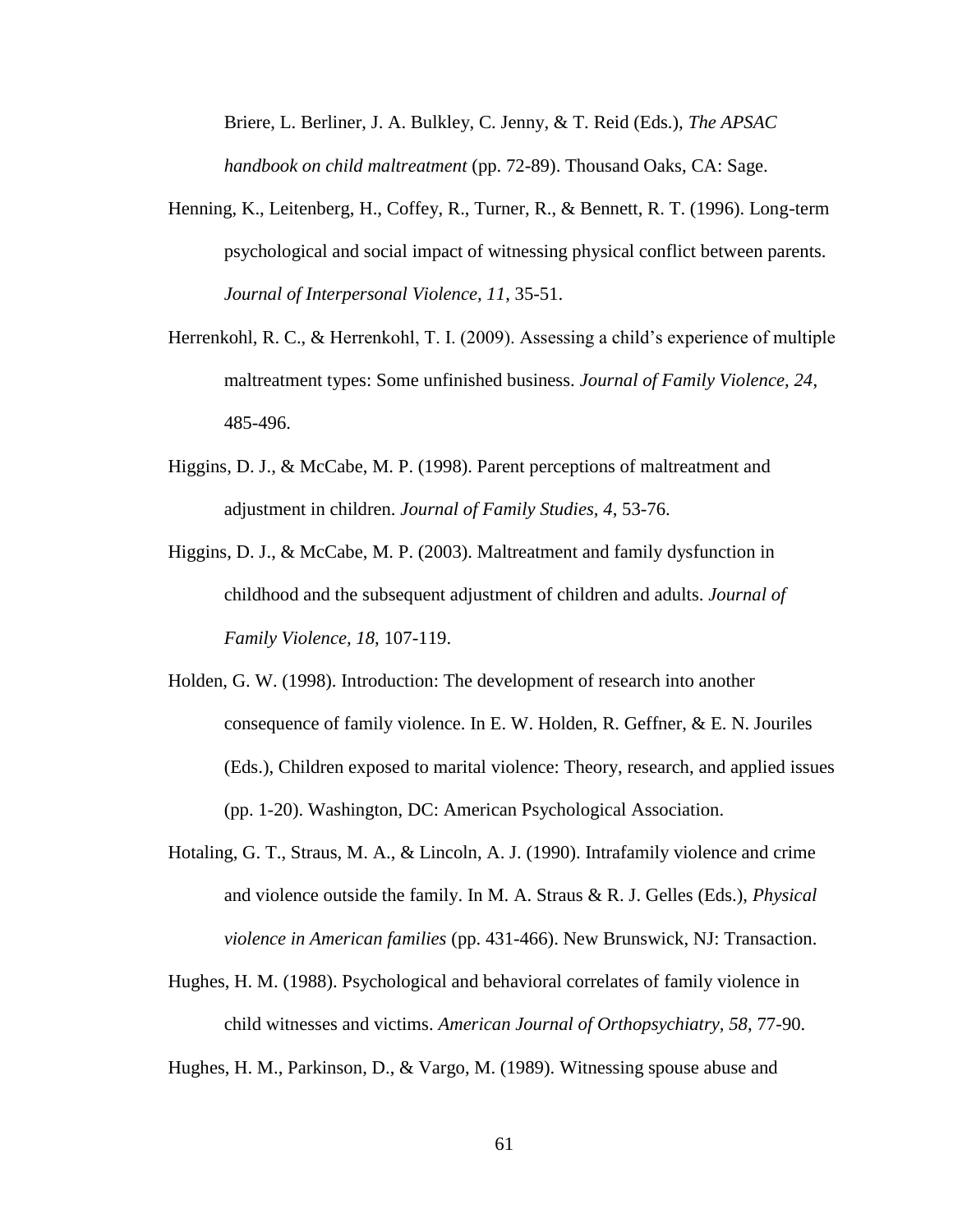experiencing physical abuse: A "double whammy". *Journal of Family Violence, 4*, 197-209.

- Jaffe, P. G., Crooks, C. V., & Wolfe, D. A. (2003). Legal and policy responses to children exposed to domestic violence: The need to evaluate intended and unintended consequences. *Clinical Child and Family Psychology Review, 6*, 205- 213.
- Jouriles, E. N., & LeCompte, S. H. (1991). Husbands' aggression towards wives and mothers' and fathers' aggression towards children: Moderating effects of child gender. *Journal of Consulting and Clinical Psychology, 59*, 190-192.
- Jouriles, E. N., Murphy, C. M., & O'Leary, K. D. (1989). Interspousal aggression, marital discord, and child problems. *Journal of Abnormal Child Psychology, 57*, 453-455.
- Kaplan, S. J., Pelcovitz, D., & Labruna, V. (1999). Child and adolescent abuse and neglect research: A review of the past 10 years. Part 1: Physical and emotional abuse and neglect. *Journal of the American Academy of Child and Adolescent Psychiatry, 38*, 1214-1222.
- Kilpatrick, D. G., Saunders, B. E., & Smith, D. W. (2003). *Youth victimization: Prevalence and implications*. Retrieved May 1, 2011, from http://www.ncjrs.gov/pdffiles1/nij/194972.pdf
- Kilpatrick, K. L., & Williams, L. M. (1998). Potential mediators of post-traumatic stress disorder in child witnesses to domestic violence. *Child Abuse and Neglect, 22*, 319-330.
- Kitzmann, K. M., Gaylord, N. K., Holt, A. R., & Kenny, E. D. (2003). Child witness to domestic violence: A meta-analytic review. *Journal of Consulting and Clinical*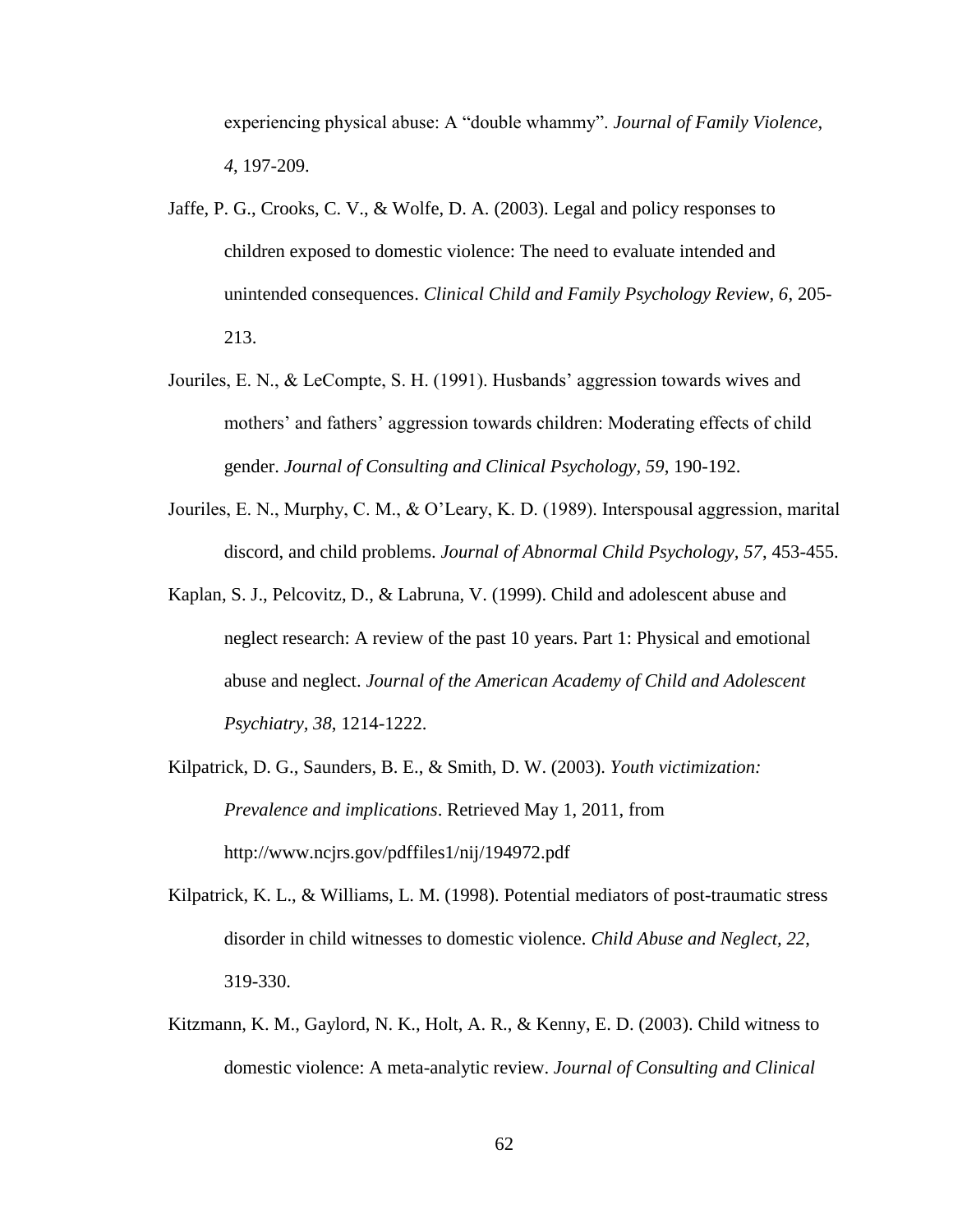*Psychology, 71*, 339-352.

- Lanktree, C. B., & Briere, J. (1990a, August). *Early data on the Trauma Symptom Checklist for Children (TSC–C)*. Paper presented at the annual meeting of the American Psychological Association, Boston, MA.
- Lanktree, C. B., & Briere, J. (1990b). *Further data on the Trauma Symptom Checklist for Children (TSC–C): Reliability, validity, and sensitivity to treatment*. Santa Monica, CA: Stuart House, Santa Monica Hospital Medical Center.
- Linder, J. R., & Collins, W. A. (2005). Parent and peer predictors of physical aggression and conflict management in romantic relationships in early adulthood. *Journal of Family Psychology, 19*, 252-262.
- Maker, A. H., Kemmelmeier, M., & Peterson, C. (1998). Long-term psychological consequences in women witnessing parental physical conflict and experiencing abuse in childhood. *Journal of Interpersonal Violence, 13*, 574-589.
- Manly, J. T., Kim, J., Rogosch, F. A., & Cicchetti, D. (2001). Dimensions of child maltreatment and children's adjustment: Contributions of developmental timing and subtype. *Development and Pscyhopathology, 13*, 759-782.
- McCloskey, L. A., Figueredo, A. J., & Koss, M. P. (1995). The effects of systemic family violence on children's mental health. *Child Development, 66*, 1239-1261.
- McGee, R. A., Wolfe, D. A., & Wilson, S. K. (1997). Multiple maltreatment experiences and adolescent behavior problems: Adolescents' perspectives. *Development and Psychopathology, 9*, 131-149.
- Moylan, C. A., Herrenkohl, T. I., Sousa, C., Tajima, E. A., Herrenkohl, R. C., & Russo, M. J. (2010). The effects of child abuse and exposure to domestic violence on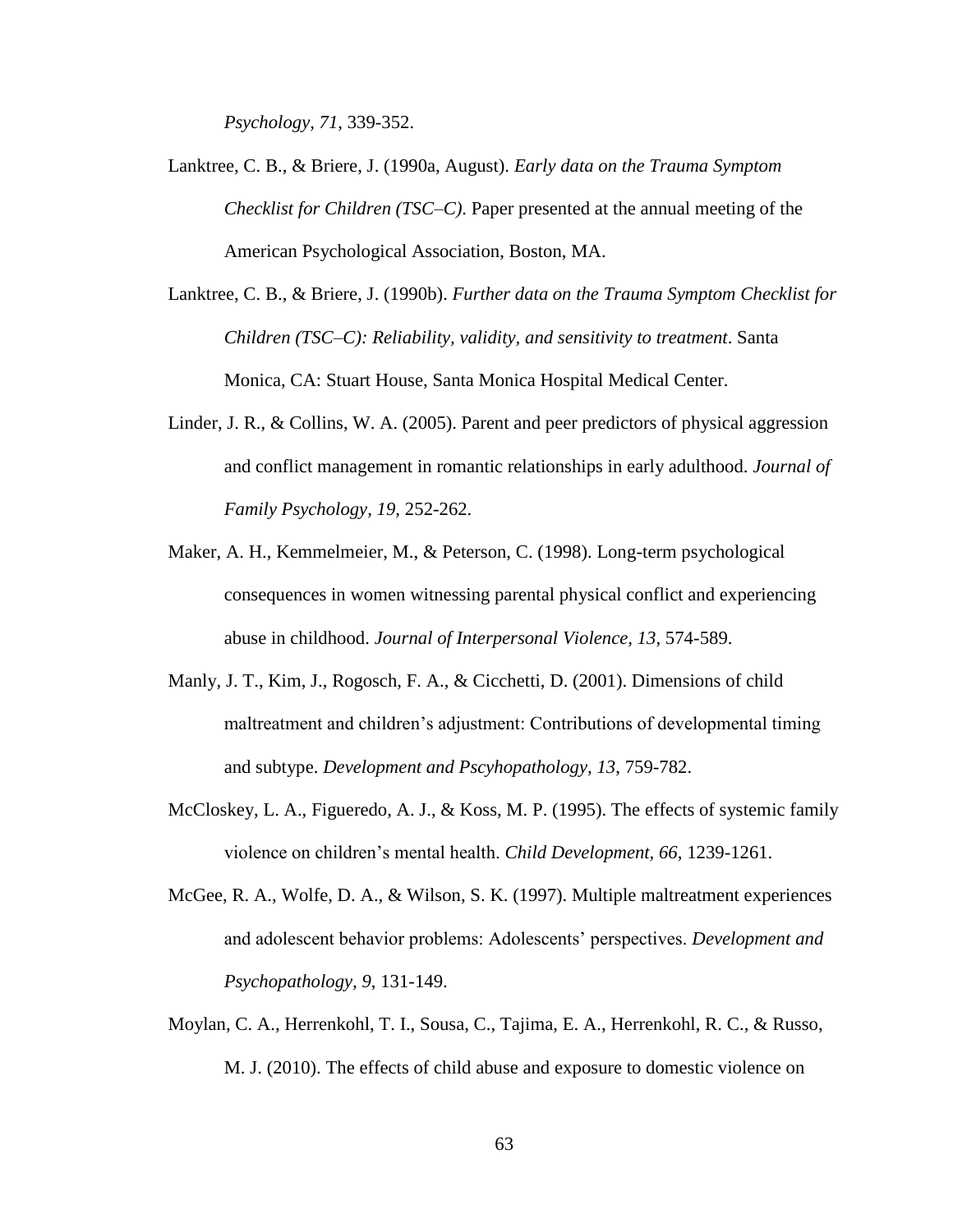adolescent internalizing and externalizing behavior problems. *Journal of Family Violence, 25*, 53-63.

- O'Keefe, M. (1994). Linking marital violence, mother-child/father-child aggression, and child behavior problems. *Journal of Family Violence, 9*, 63-78.
- Olsen, J. P., Parra, G. R., & Bennett, S. A. (2010). Predicting violence in romantic relationships during adolescence and emerging adulthood: A critical review of the mechanisms by which familial and peer influences operate. *Clinical Psychology Review, 30*, 411-422.
- Osofsky, J. D. (2003). Prevalence of children's exposure to domestic violence and child maltreatment: Implications for prevention and intervention. *Clinical Child and Family Psychology Review, 6*, 161-170.
- Richmond, J. M., Elliott, A. N., Pierce, T. W., Aspelmeier, J. E., & Alexander, A. A. (2009). Polyvictimization, childhood victimization, and psychological distress in college women. *Child Maltreatment, 14*, 127-147.
- Roth, S., Newman, E., Pelcovitz, D., van der Kolk, B., & Mandel, F. (1997). Complex PTSD in victims exposed to sexual and physical abuse: Results from the DSM-IV field trial for posttraumatic stress disorder. *Journal of Traumatic Stress, 10,* 539– 555.
- Runyan, D. K., Curtis, P. A., Hunter, W. M., Black, M. M., Kotch, J. B., Bangdiwala, S., et al. (1998). LONGSCAN: A consortium for longitudinal studies of maltreatment and the life course of children. *Aggression and Violent Behavior, 3*, 275-285.
- Rutter, M. (1983). Stress, coping, and development: Some issues and some questions. In N. Garmezy & M. Rutter (Eds.), *Stress, coping, and development in children* (pp.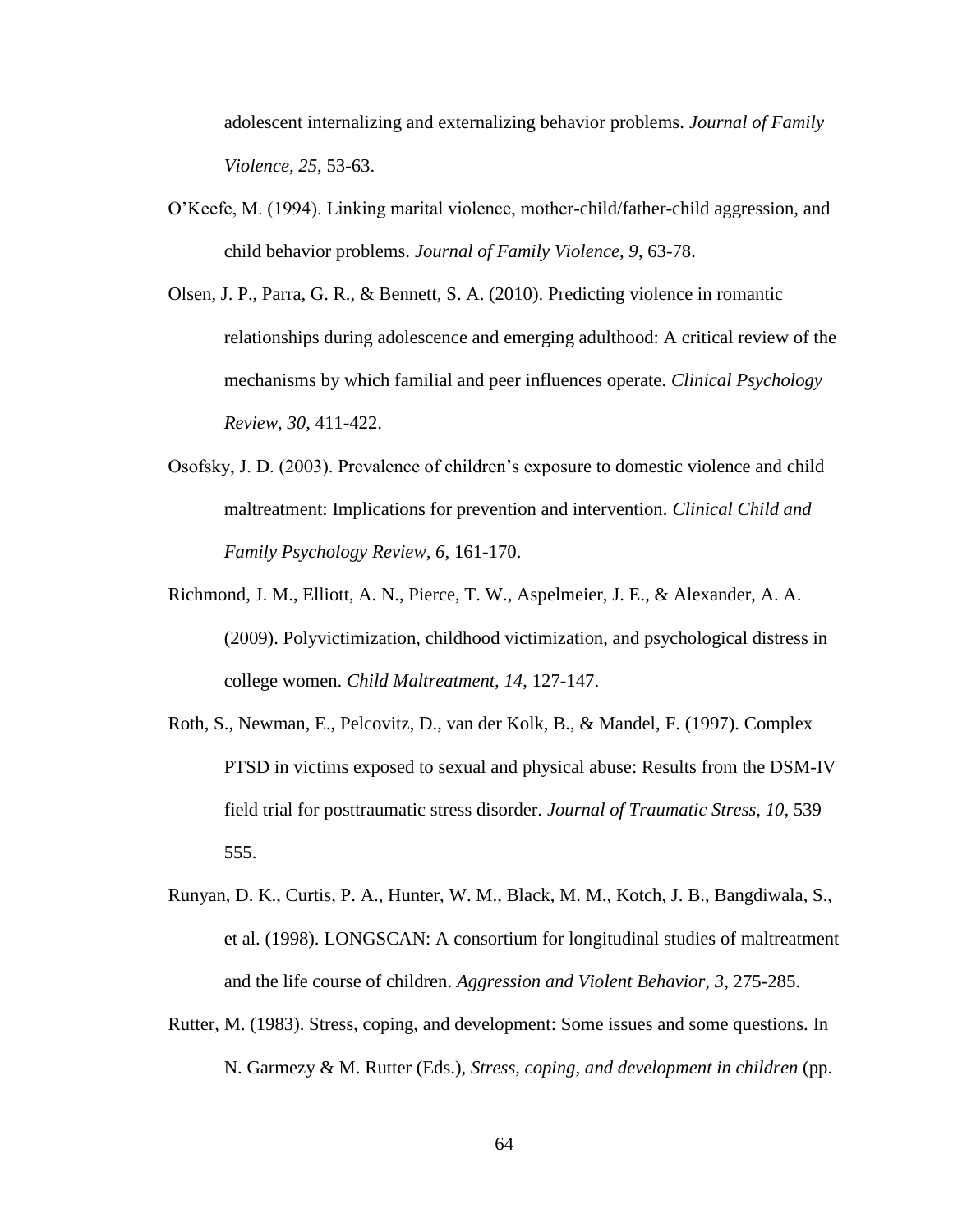1-41). New York, NY: McGraw-Hill.

- Salzinger, S., Feldman, R. S., Ng-Mak, D. S., Mojica, E., Stockhammer, T., & Rosario, M. (2002). Effects of partner violence and physical child abuse on child behavior: A study of abused and comparison children. *Journal of Family Violence, 17*, 23- 52.
- Saunders, B. E. (2003). Understanding children exposed to violence: Toward an integration of overlapping fields. *Journal of Interpersonal Violence, 183*, 356- 376.
- Schneider, M. W., Ross, A., Graham, J. C., & Zielinski, A. (2005). Do allegations of emotional maltreatment predict developmental outcomes beyond that of other forms of maltreatment? *Child Abuse & Neglect, 29*, 513-532.
- Shavelson, R. J., Hubner, J. J., & Stanton, G. C. (1976). Self concept: Validation of construct interpretations. *Review of Educational Research, 46*, 407-441.
- Silverman, A., & Gelles, R. J. (2001). The Double Whammy Revisited: The Impact of Exposure to Domestic Violence and Being a Victim of Parent-to-Child Violence. *Indian Journal of Social Work*, *62*, 305-327.
- Silvern, L., Karyl, J., Waelde, L., Hodges, W. F., Strek, J., Heidt, E., & Min, K. (1995). Retrospective reports on parental partner abuse: Relationships to depression, trauma symptoms, and self-esteem among college students. *Journal of Family Violence, 10*, 177-202.
- Slep, A. M. S., & O'Leary, S. G. (2005). Parent and partner violence in families with young children: Rates, patterns, and connections. *Journal of Consulting and Clinical Psychology, 73*, 435-444.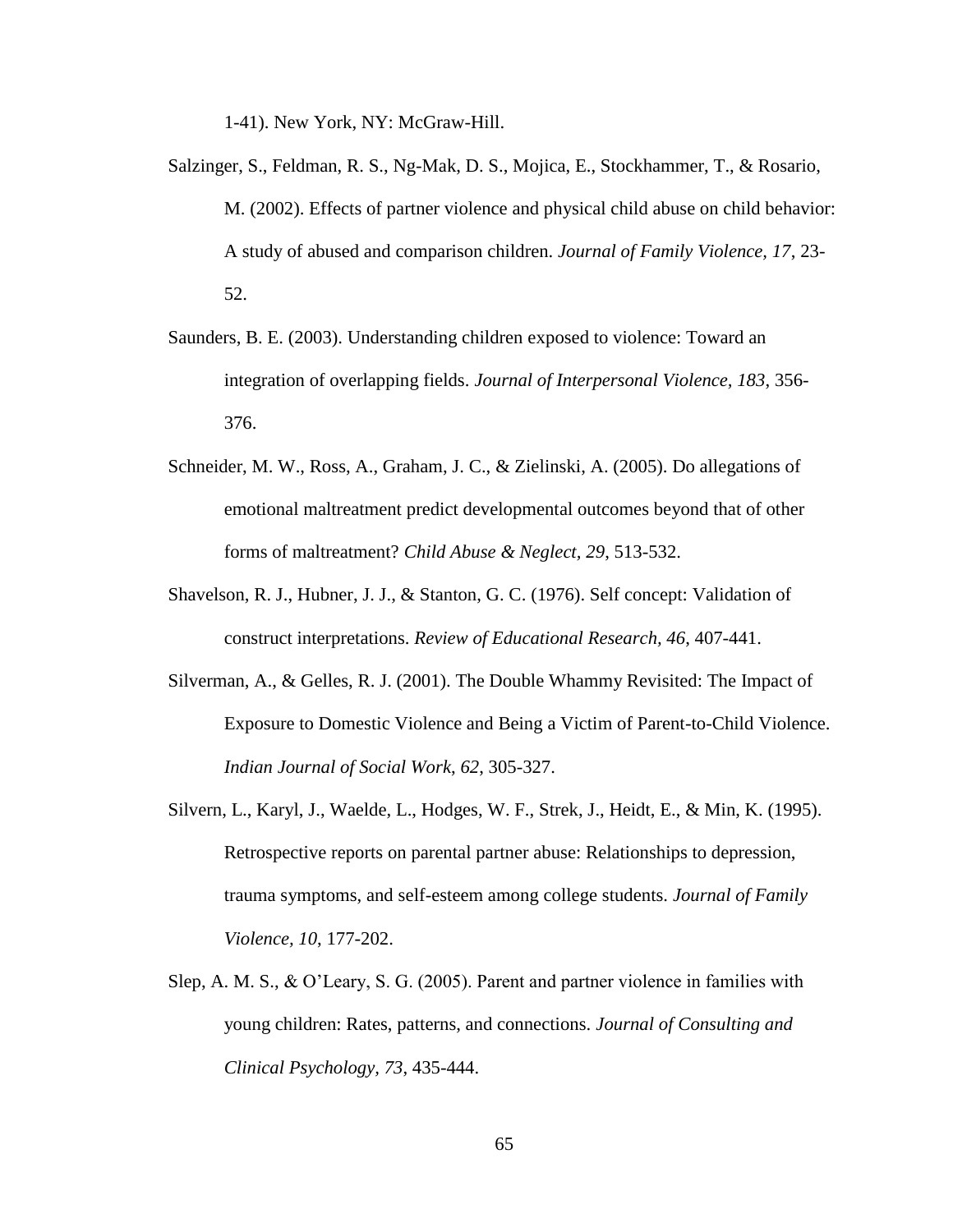- Sternberg, K. J., Baradaran, L. P., Abbott, C. B., Lamb, M. E., & Guterman, E. (2006). Type of violence, age, and gender differences in the effects of family violence on children's behavioral problems: A mega-analysis. *Developmental Review, 26*, 89- 112.
- Sternberg, K. J., Lamb, M. E., Gutterman, E., & Abbott, C. B. (2006). Effects of early and later family violence on children's behavior problems and depression: A longitudinal, multi-informant perspective. *Child Abuse & Neglect, 30*, 283-306.
- Straus, M. A. (1992). Children as witnesses to marital violence: A risk factor for lifelong problems among a nationally representative sample of American men and women. In D. F. Schwarz (Ed.), *Children and violence: Report of the Twenty-Third Roundtable on Critical Approaches to Common Pediatric Problems* (pp. 98-109). Columbus, OH: Ross Laboratories.
- Straus, M. A., & Gelles, R. J. (1990). *Physical violence in American Families*. New Brunswick, NJ: Transaction.
- Sugarman, D. B., & Hotaling, G. T. (1989). Dating violence: Prevalence, context, and risk markers. In M. A. Pirog-Good & J. E. Stets (Eds.), Violence in dating relationships: Emerging social issues (pp. 3-32). New York, NY: Praeger.
- Tabachnick, B. G., & Fidell, L. S. (2001). *Using Multivariate Statistics* (4<sup>th</sup> ed.). Boston, MA: Allyn and Bacon.
- Tjaden, P. G., & Thoennes, N. (2000). *Full Report of the Prevalence, Incidence and Consequences of Violence Against Women: Finding from the National Violence Against Women Survey*. Washington, DC: U.S. Department of Justice.
- U.S. Department of Health and Human Services, Administration for Children and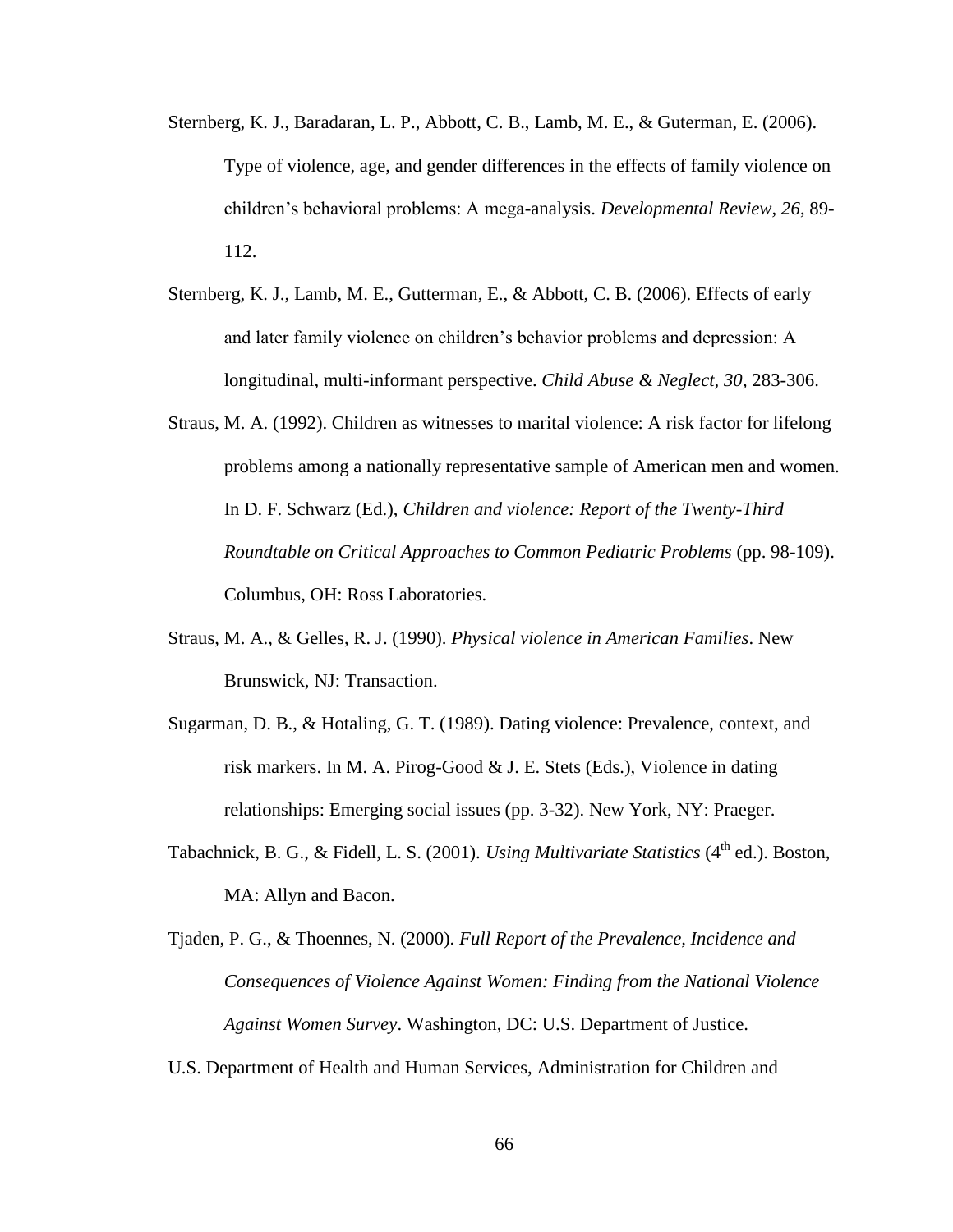Families, Administration on Children, Youth and Families, Children's Bureau. (2010). *Child Maltreatment 2009.* Washington, DC: U.S. Government Printing Office.

- Waternaux, C. M. (1976). Asymptotic distribution of the sample roots for a non-normal population. *Biometrika, 63*, 639-645.
- White, J. W., & Koss, M. P. (1991). Courtship violence: Incidence in a national sample of higher education students. *Violence and Victims, 6*, 247-255.
- Wolfe, D. A., Crooks, C. V., Lee, V., McIntyre-Smith, A., & Jaffe, P. G. (2003). The effects of children's exposure to domestic violence: A meta-analysis and critique. *Clinical Child and Family Psychology Review, 6*, 171-187.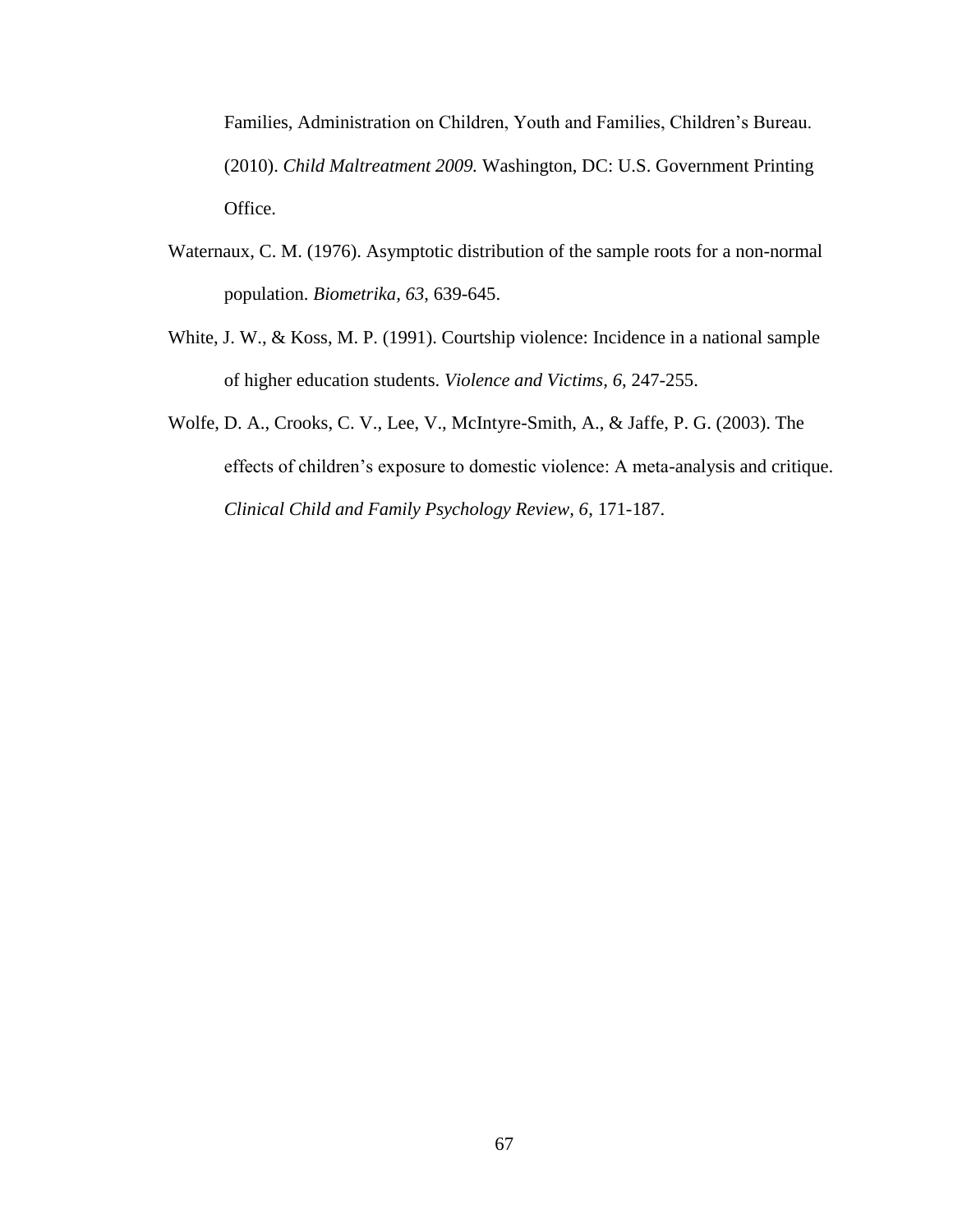## APPENDIX A

\_\_\_\_\_\_\_\_\_\_\_\_\_\_\_\_\_\_\_\_\_\_\_\_\_\_\_\_\_\_\_\_\_\_\_\_\_\_\_\_\_\_\_\_\_\_\_\_\_\_\_\_\_\_\_\_\_\_\_\_\_\_\_\_\_\_\_\_\_\_\_\_

# *Child Behavior Checklist Age 4-18 Questions*

| $0 = Not$ true, $1 = Somewhat$ or sometimes true, $2 = Very$ true or often true |                                                            |                  |
|---------------------------------------------------------------------------------|------------------------------------------------------------|------------------|
|                                                                                 | Acts too young for his/her age.<br>1.                      | (Total Problems) |
|                                                                                 | 2.<br>Allergy.                                             | (Total Problems) |
|                                                                                 | 3.<br>Argues a lot.                                        | (Total Problems) |
|                                                                                 | Asthma.<br>4.                                              | (Total Problems) |
|                                                                                 | Behaves like opposite sex.<br>5.                           | (Total Problems) |
|                                                                                 | Bowel movements outside toilet.<br>6.                      | (Total Problems) |
|                                                                                 | 7.<br>Brags.                                               | (Total Problems) |
|                                                                                 | Has trouble paying attention.<br>8.                        | (Total Problems) |
|                                                                                 | 9. Can't get his/her mind off certain things.              | (Total Problems) |
|                                                                                 | 10. Can't sit still, restless, or hyperactive.             | (Total Problems) |
|                                                                                 | 11. Clings to adults or too dependent.                     | (Total Problems) |
|                                                                                 | 12. Complains of loneliness.                               | (Total Problems) |
|                                                                                 | 13. Confused or seems to be in a fog.                      | (Total Problems) |
|                                                                                 | 14. Cries a lot.                                           | (Total Problems) |
|                                                                                 | 15. Cruel to animals.                                      | (Total Problems) |
|                                                                                 | 16. Cruelty, bullying, or meanness to others.              | (Total Problems) |
|                                                                                 | 17. Daydreams or gets lost in his/her thoughts.            | (Total Problems) |
|                                                                                 | 18. Deliberately harms self or attempts suicide.           | (Total Problems) |
|                                                                                 | 19. Demands a lot of attention.                            | (Total Problems) |
|                                                                                 | 20. Destroys his/her own things.                           | (Total Problems) |
|                                                                                 | 21. Destroys things belonging to his/her family or others. | (Total Problems) |
|                                                                                 | 22. Disobedient at home.                                   | (Total Problems) |
|                                                                                 | 23. Disobedient at school.                                 | (Total Problems) |
|                                                                                 | 24. Doesn't eat well.                                      | (Total Problems) |
|                                                                                 | 25. Doesn't get along with other kids.                     | (Total Problems) |
|                                                                                 | 26. Not seem to feel guilt after misbehaving.              | (Total Problems) |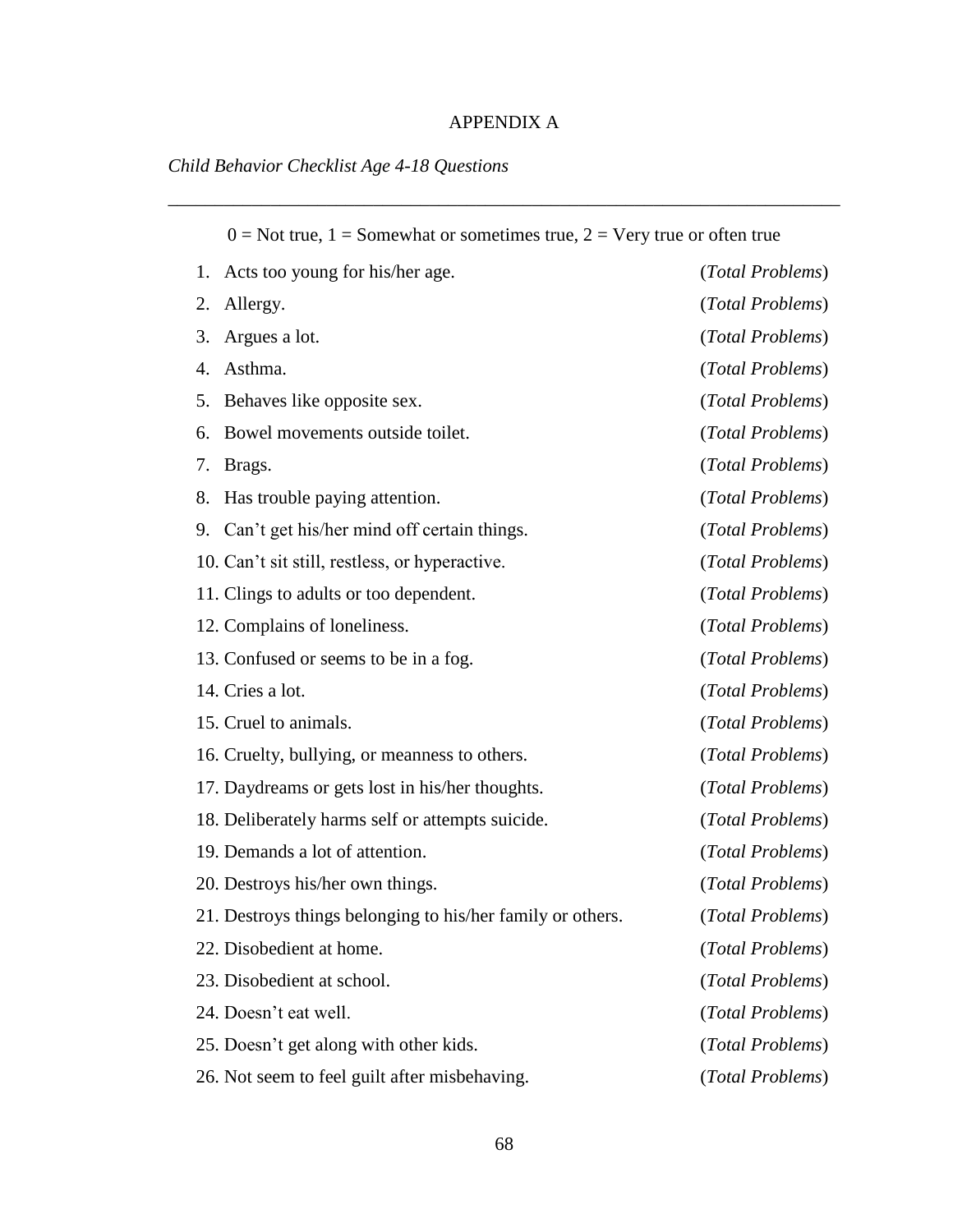| 27. Easily jealous.                                                | (Total Problems) |
|--------------------------------------------------------------------|------------------|
| 28. Eats-drinks not food – don't include sweets.                   | (Total Problems) |
| 29. Fears certain animal, situations, or places other than school. | (Total Problems) |
| 30. Fears going to school.                                         | (Total Problems) |
| 31. Fears he/she might think or do something bad.                  | (Total Problems) |
| 32. Fears he or she has to be perfect.                             | (Total Problems) |
| 33. Feels or complains that no one loves him/her.                  | (Total Problems) |
| 34. Feels others out to get him/her.                               | (Total Problems) |
| 35. Feels worthless or inferior.                                   | (Total Problems) |
| 36. Gets hurt a lot, accident-prone.                               | (Total Problems) |
| 37. Gets in many fights.                                           | (Total Problems) |
| 38. Gets teased a lot.                                             | (Total Problems) |
| 39. Hangs around with others who get in trouble.                   | (Total Problems) |
| 40. Hears sounds or voices that aren't there.                      | (Total Problems) |
| 41. Impulsive or acts without thinking.                            | (Total Problems) |
| 42. Would rather be alone than with.                               | (Total Problems) |
| 43. Lying or cheating.                                             | (Total Problems) |
| 44. Bites fingernails.                                             | (Total Problems) |
| 45. Nervous, high-strung, or tense.                                | (Total Problems) |
| 46. Nervous movements or twitching.                                | (Total Problems) |
| 47. Nightmares.                                                    | (Total Problems) |
| 48. Not liked by other kids.                                       | (Total Problems) |
| 49. Constipated, doesn't move bowels.                              | (Total Problems) |
| 50. Too fearful or anxious.                                        | (Total Problems) |
| 51. Feels dizzy.                                                   | (Total Problems) |
| 52. Feels too guilty.                                              | (Total Problems) |
| 53. Overeating.                                                    | (Total Problems) |
| 54. Overtired.                                                     | (Total Problems) |
| 55. Overweight.                                                    | (Total Problems) |
| 56. Physical problems without known medical cause                  | (Total Problems) |
| Aches and pains.<br>a.                                             | (Total Problems) |
|                                                                    |                  |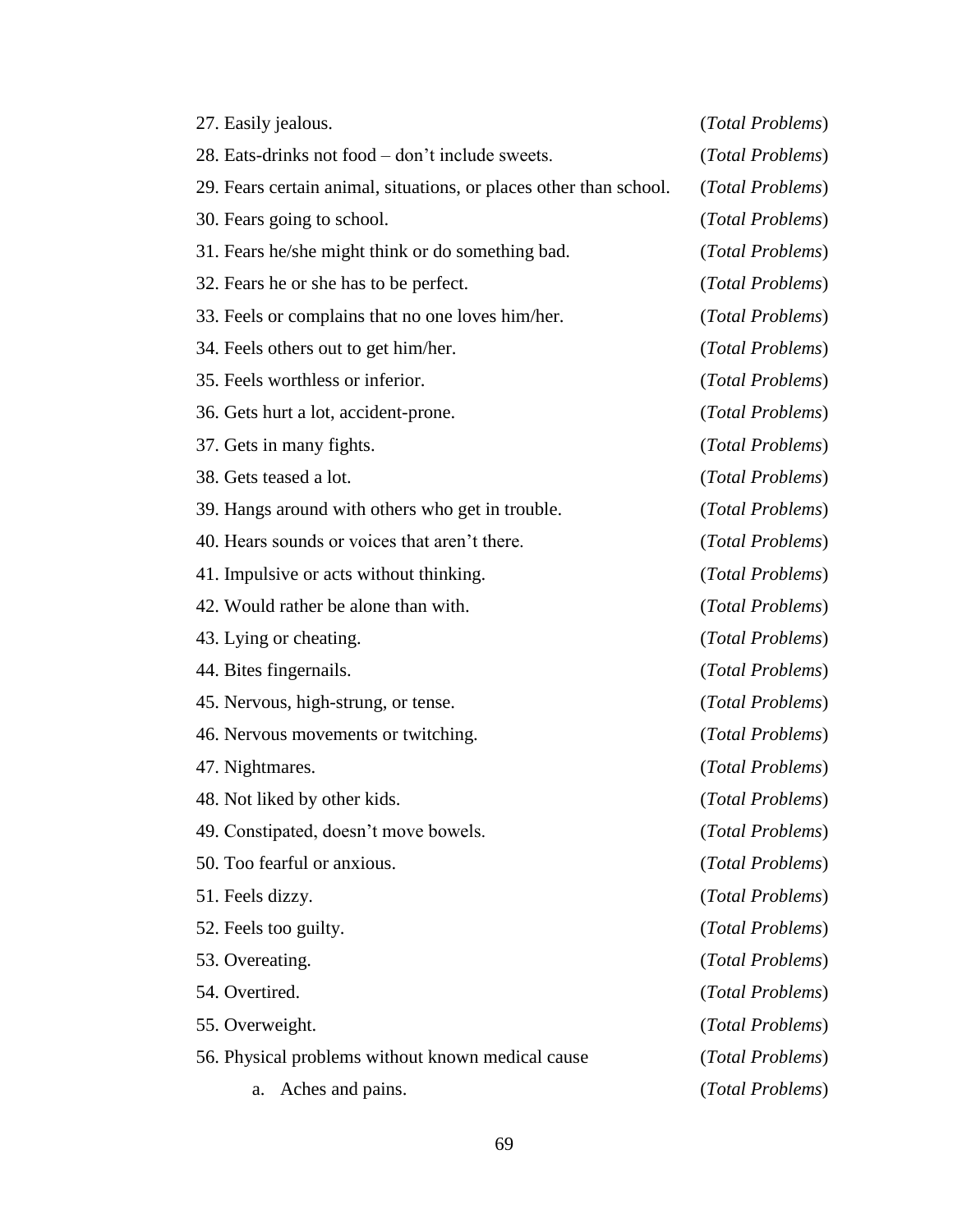| $\mathbf{b}$ .                  | Headaches.                                              | (Total Problems) |
|---------------------------------|---------------------------------------------------------|------------------|
| $\mathcal{C}$ .                 | Nausea, feel sick.                                      | (Total Problems) |
| d.                              | Problems with eyes.                                     | (Total Problems) |
| e.                              | Rashes or other skin problems.                          | (Total Problems) |
| f.                              | Stomachaches or cramps.                                 | (Total Problems) |
| g.                              | Vomiting, throwing up.                                  | (Total Problems) |
| h.                              | Other problem.                                          | (Total Problems) |
| 57. Physically attacks people.  |                                                         | (Total Problems) |
|                                 | 58. Picks nose, skin, or other parts of body.           | (Total Problems) |
|                                 | 59. Plays with sex parts in public.                     | (Total Problems) |
|                                 | 60. Plays with sex parts too much.                      | (Total Problems) |
| 61. Poor school work.           |                                                         | (Total Problems) |
|                                 | 62. Poorly coordinated or clumsy.                       | (Total Problems) |
| 63. Prefers older kids.         |                                                         | (Total Problems) |
| 64. Prefers younger kids.       |                                                         | (Total Problems) |
| 65. Refuses to talk.            |                                                         | (Total Problems) |
|                                 | 66. Repeats certain acts over and over; compulsions.    | (Total Problems) |
| 67. Runs away from home.        |                                                         | (Total Problems) |
| 68. Screams a lot.              |                                                         | (Total Problems) |
|                                 | 69. Secretive, keeps things to self.                    | (Total Problems) |
|                                 | 70. Sees things that aren't there.                      | (Total Problems) |
|                                 | 71. Self-conscious or easily embarrassed.               | (Total Problems) |
| 72. Sets fires.                 |                                                         | (Total Problems) |
| 73. Sexual problems.            |                                                         | (Total Problems) |
| 74. Showing off or clowning.    |                                                         | (Total Problems) |
| 75. Shy or timid.               |                                                         | (Total Problems) |
| 76. Sleeps less than most kids. |                                                         | (Total Problems) |
|                                 | 77. Sleeps more than most kids during day and/or night. | (Total Problems) |
|                                 | 78. Smears or plays with bowel movement.                | (Total Problems) |
| 79. Speech problem.             |                                                         | (Total Problems) |
| 80. Stares blankly.             |                                                         | (Total Problems) |
|                                 |                                                         |                  |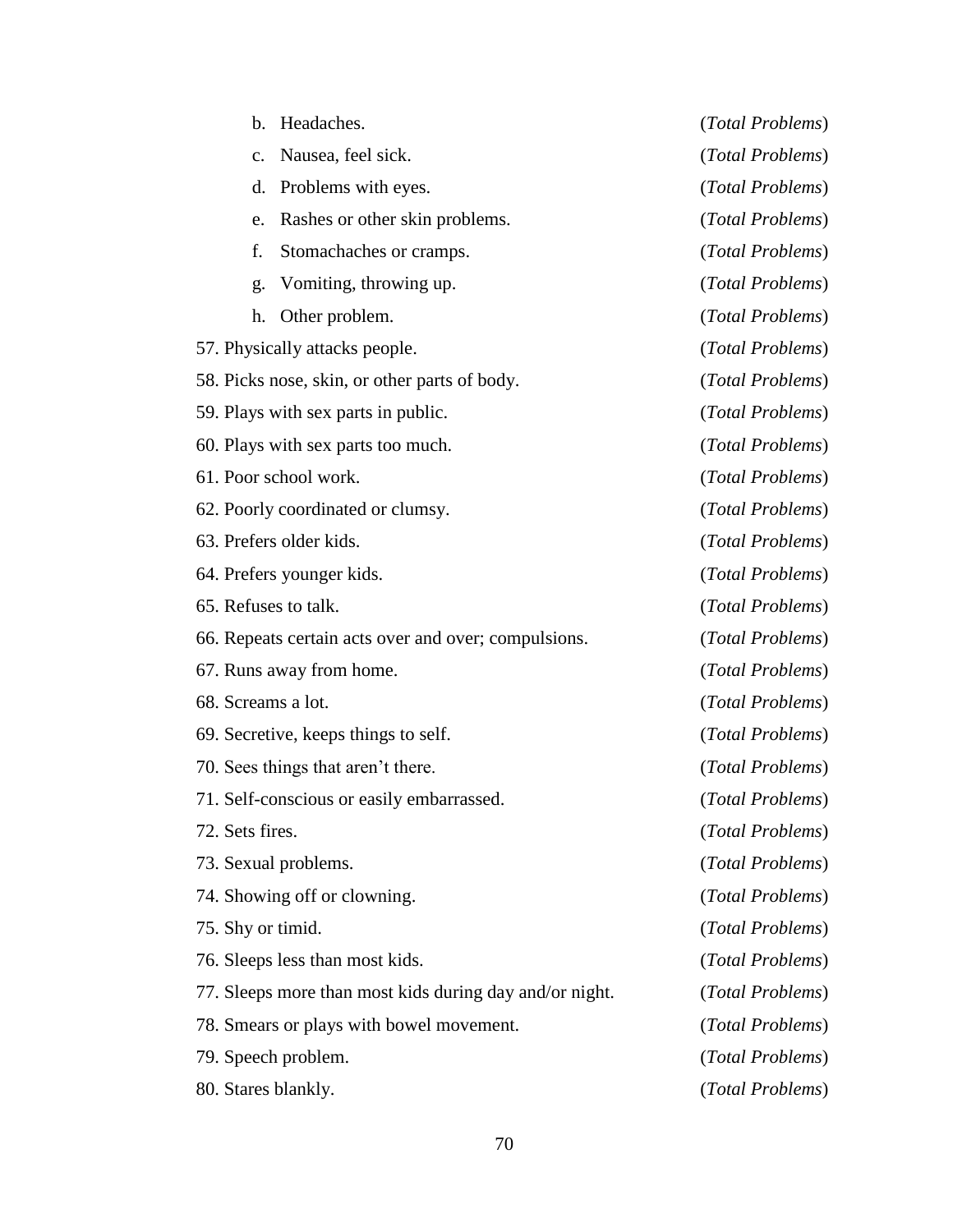| 81. Steals at home.                               | (Total Problems) |
|---------------------------------------------------|------------------|
| 82. Steals outside home.                          | (Total Problems) |
| 83. Stores up things he/she doesn't need.         | (Total Problems) |
| 84. Strange behavior.                             | (Total Problems) |
| 85. Strange ideas.                                | (Total Problems) |
| 86. Stubborn, sullen, irritable.                  | (Total Problems) |
| 87. Sudden changes in mood or feelings.           | (Total Problems) |
| 88. Sulks a lot.                                  | (Total Problems) |
| 89. Suspicious.                                   | (Total Problems) |
| 90. Swearing or obscene language.                 | (Total Problems) |
| 91. Talks about killing self.                     | (Total Problems) |
| 92. Talks or walks in sleep.                      | (Total Problems) |
| 93. Talks too much.                               | (Total Problems) |
| 94. Teases a lot.                                 | (Total Problems) |
| 95. Temper tantrums or hot temper.                | (Total Problems) |
| 96. Thinks about sex too much.                    | (Total Problems) |
| 97. Threatens people.                             | (Total Problems) |
| 98. Thumb-sucking.                                | (Total Problems) |
| 99. Too concerned with neatness or cleanliness.   | (Total Problems) |
| 100. Trouble sleeping.                            | (Total Problems) |
| 101. Truancy skips school.                        | (Total Problems) |
| 102. Underactive, slow moving, or lacks energy.   | (Total Problems) |
| 103. Unhappy, sad, or depressed.                  | (Total Problems) |
| 104. Unusually loud.                              | (Total Problems) |
| 105. Alcohol or drugs for nonmedical purposes.    | (Total Problems) |
| 106. Vandalism.                                   | (Total Problems) |
| 107. Wets self during day.                        | (Total Problems) |
| 108. Wets the bed.                                | (Total Problems) |
| 109. Whining.                                     | (Total Problems) |
| 110. Wishes to be of opposite sex.                | (Total Problems) |
| 111. Withdrawn, doesn't get involved with others. | (Total Problems) |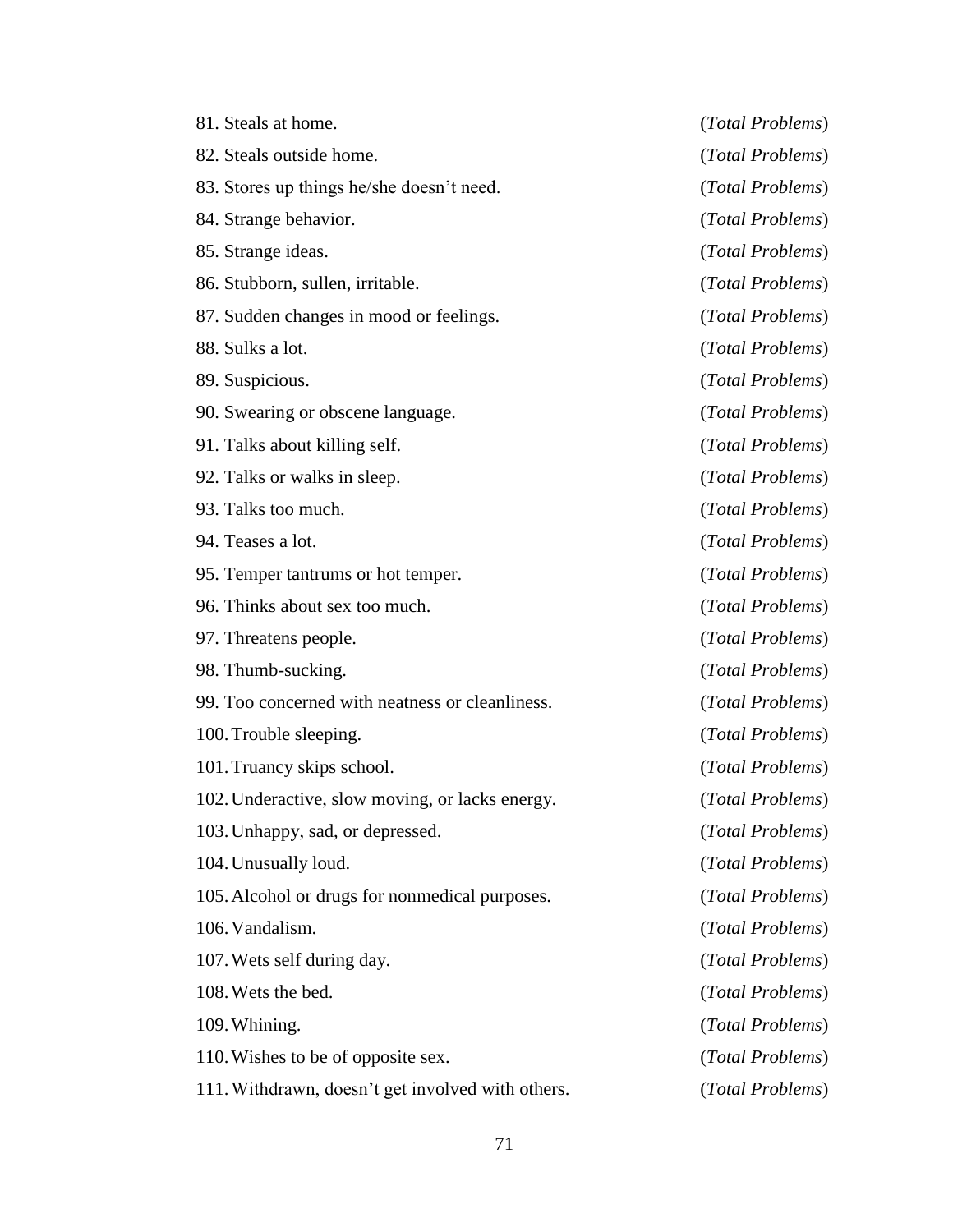112.Worries. (*Total Problems*) 113.Other problems. (*Total Problems*)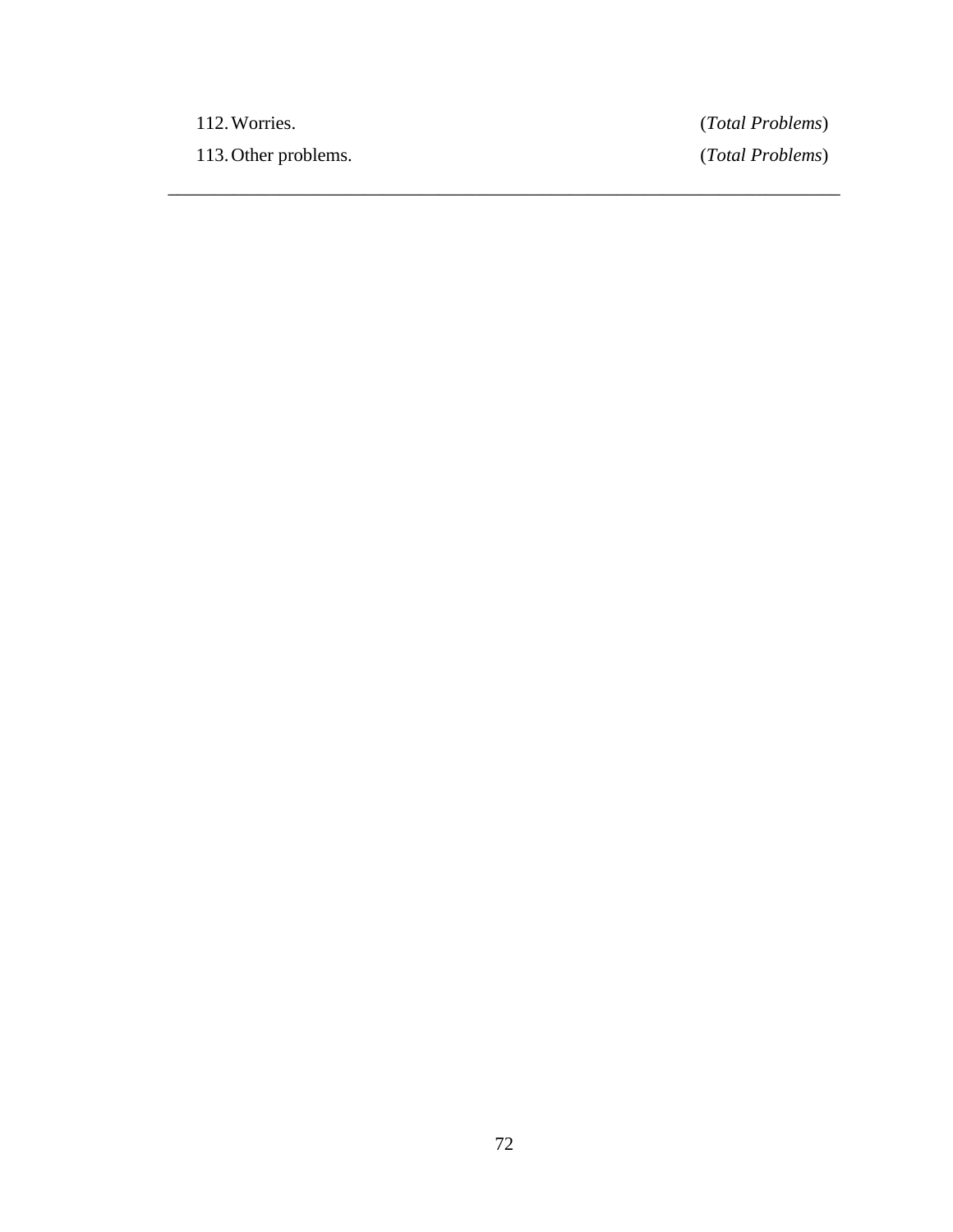#### APPENDIX B

\_\_\_\_\_\_\_\_\_\_\_\_\_\_\_\_\_\_\_\_\_\_\_\_\_\_\_\_\_\_\_\_\_\_\_\_\_\_\_\_\_\_\_\_\_\_\_\_\_\_\_\_\_\_\_\_\_\_\_\_\_\_\_\_\_\_\_\_\_\_\_\_

#### *Stem Questions for Self-Report of Physical Abuse and Assault at Age 12*

#### *Endangerment Items:*

- 1. Has any adult ever hit you with something really dangerous, like a baseball bat or a shovel?
- 2. Has any adult ever kicked or punched you?
- 3. Has any adult ever bitten you?
- 4. Has any adult ever pushed or thrown you around, like against a wall or down stairs?
- 5. Has any adult ever tried to choke, drown or smother you?
- 6. Has any adult ever shot at you with a gun, but didn't hit you?

#### *Physical Injury Items:*

- 1. Has any adult ever burned or scalded you on purpose?
- 2. Has any adult ever cut or stabbed you with a knife, razor, fork or something sharp like that?
- 3. Has any adult ever done something else that badly physically hurt you or put you in danger of being hurt?
- 4. Has any adult ever bruised you, or given you a black eye?
- 5. Has any adult ever broken one of your bones?
- 6. Has any adult ever cut you in a way that caused you to bleed or need stitches?

\_\_\_\_\_\_\_\_\_\_\_\_\_\_\_\_\_\_\_\_\_\_\_\_\_\_\_\_\_\_\_\_\_\_\_\_\_\_\_\_\_\_\_\_\_\_\_\_\_\_\_\_\_\_\_\_\_\_\_\_\_\_\_\_\_\_\_\_\_\_\_\_\_\_\_

- 7. Has any adult ever knocked you out, our made you unconscious?
- 8. Has any adult ever caused an injury to your eyes, ears, nose or teeth?
- 9. Has any adult ever wounded you by shooting you with a gun?

*Note.* Items developed by LONGSCAN staff.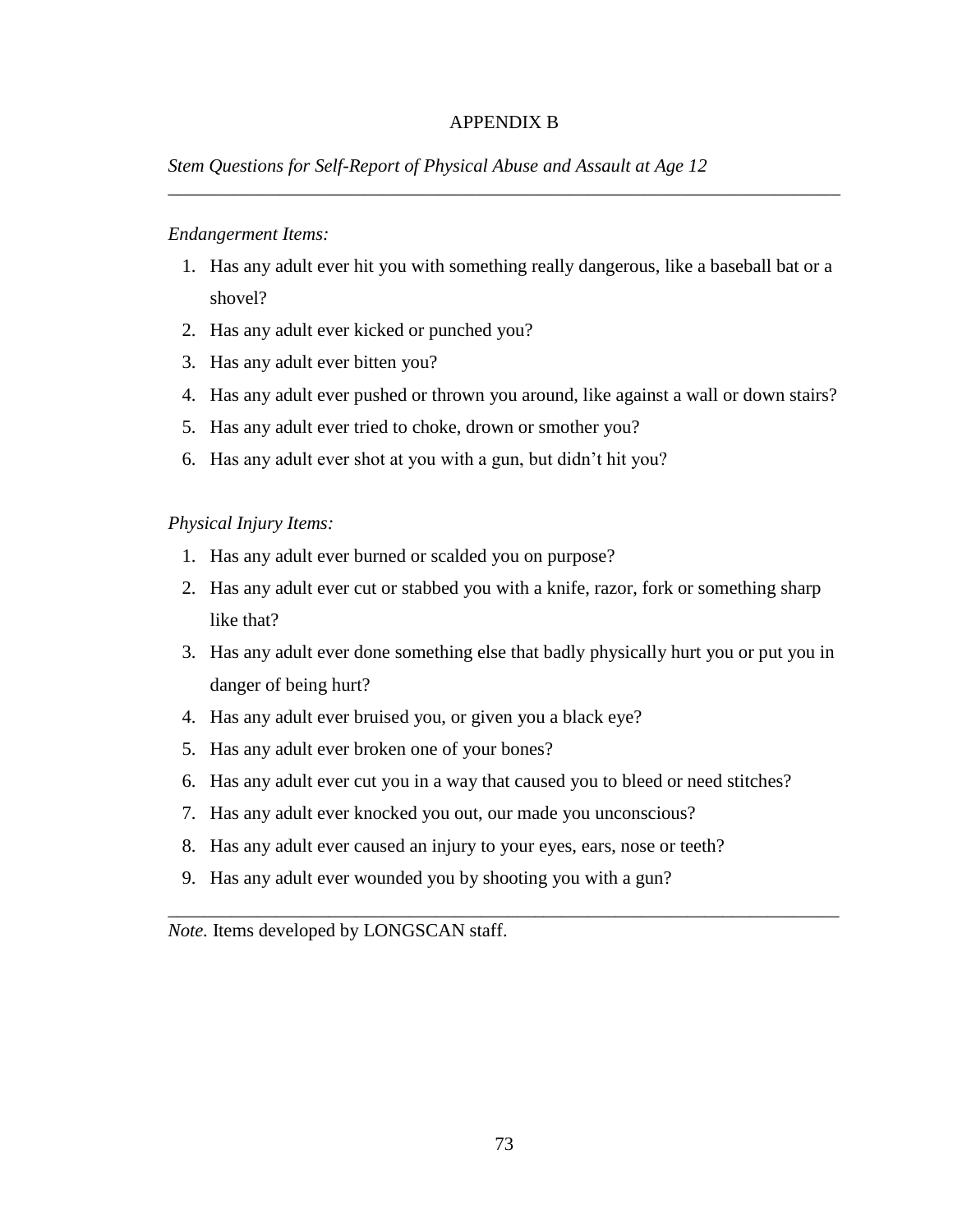#### APPENDIX C

\_\_\_\_\_\_\_\_\_\_\_\_\_\_\_\_\_\_\_\_\_\_\_\_\_\_\_\_\_\_\_\_\_\_\_\_\_\_\_\_\_\_\_\_\_\_\_\_\_\_\_\_\_\_\_\_\_\_\_\_\_\_\_\_\_\_\_\_\_\_\_\_

*Stem Questions for Self-Report of Witnessing Violence at Age 12*

- 1. Have you ever seen someone arrested?
- 2. Have you ever seen someone being slapped, kicked, hit with something, or beaten up?
- 3. Have you ever seen someone pull a gun on another person?
- 4. Have you ever seen someone pull a knife (or something like a knife) or razor on anyone?
- 5. Have you ever seen someone get stabbed or cut with some type of weapon?
- 6. Have you ever seen someone get shot?
- 7. Have you ever seen someone killed by another person?
- 8. Have you ever seen someone getting sexually assaulted, molested or raped?

\_\_\_\_\_\_\_\_\_\_\_\_\_\_\_\_\_\_\_\_\_\_\_\_\_\_\_\_\_\_\_\_\_\_\_\_\_\_\_\_\_\_\_\_\_\_\_\_\_\_\_\_\_\_\_\_\_\_\_\_\_\_\_\_\_\_\_\_\_\_\_\_\_\_\_

*Note.* Items developed by LONGSCAN staff.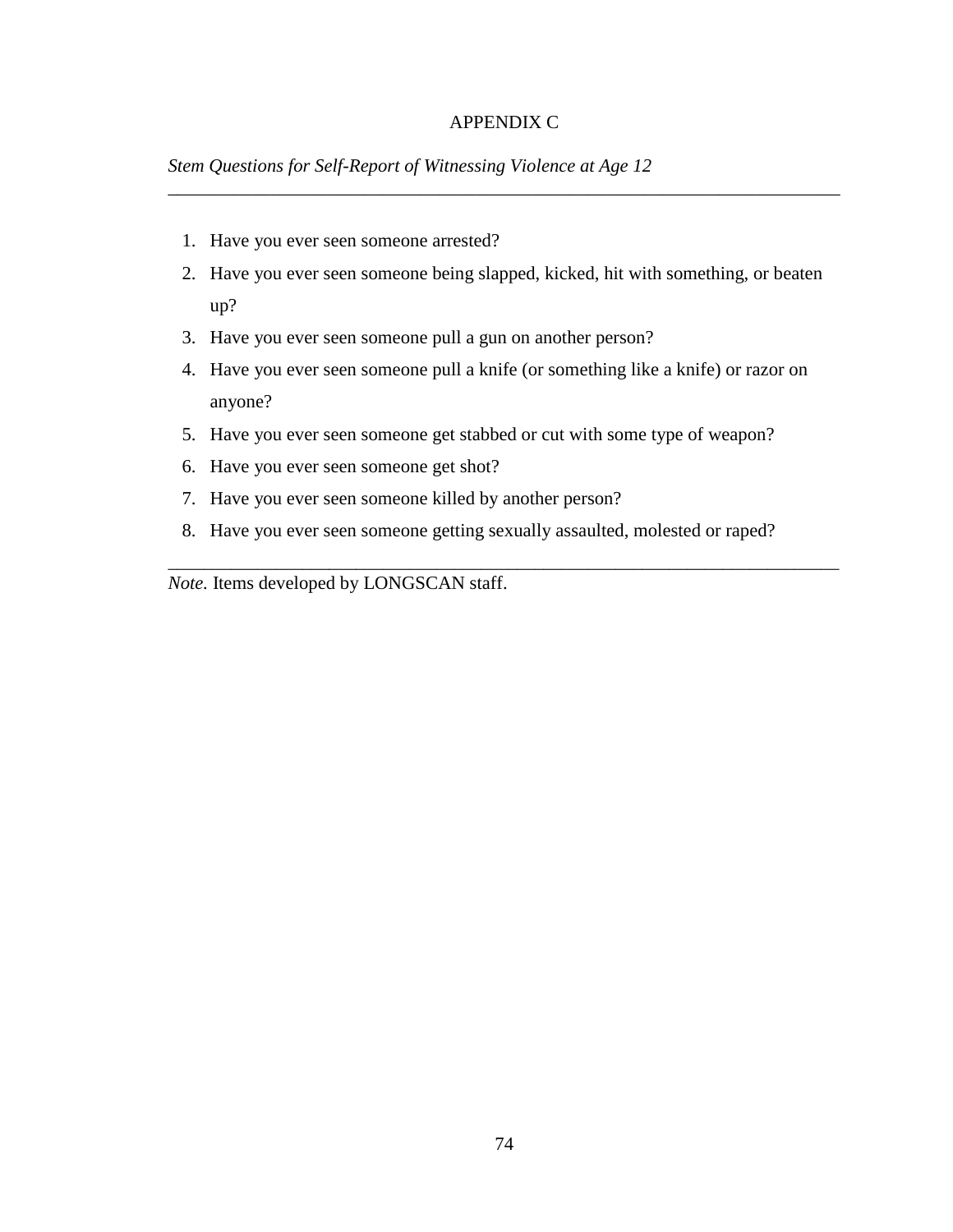#### APPENDIX D

\_\_\_\_\_\_\_\_\_\_\_\_\_\_\_\_\_\_\_\_\_\_\_\_\_\_\_\_\_\_\_\_\_\_\_\_\_\_\_\_\_\_\_\_\_\_\_\_\_\_\_\_\_\_\_\_\_\_\_\_\_\_\_\_\_\_\_\_\_\_\_\_

#### *Stem Questions for Self-Report of Psychological Abuse at Age 12*

- 1. Have any of your parents ever blamed you for their own problems?
- 2. Have any of your parents ever called you names or teased you in a way that made you feel bad about yourself?
- 3. Have any of your parents ever punished you by not allowing you to sleep, or eat, or drink, like for a whole day? **(***excluded item***)**
- 4. Have any of your parents ever left you for most of a day or night without telling you where they were, or who was going to take care of you? **(***excluded item***)**
- 5. Have any of your parents ever made you feel that you couldn't do anything right, no matter how hard you tried?
- 6. Have any of your parents ever punished you in an unusual way like tying you up, or locking you in a closet?
- 7. Have any of your parents ever made you feel like they didn't care whether you were safe or healthy?
- 8. Have any of your parents ever threatened to hurt you badly?
- 9. Have any of your parents ever threatened to kill you?
- 10. Have any of your parents ever threatened to abandon or to leave you forever?
- 11. Have any of your parents ever threatened to kick you out of your home, or to have you taken away?
- 12. Have any of your parents ever tried to kill himself/herself, or another person, in front of you?
- 13. Have any of your parents ever made you feel like they really didn't love you?
- 14. Have any of your parents ever tried to stop you from having or making friends outside the family?
- 15. Have any of your parents seemed crazy, like heard voices or seen things that weren't there, in a way that really scared you?
- 16. Have any of your parents ever had you take care of yourself or other people in ways that you didn't feel old enough to do? **(***excluded item***)**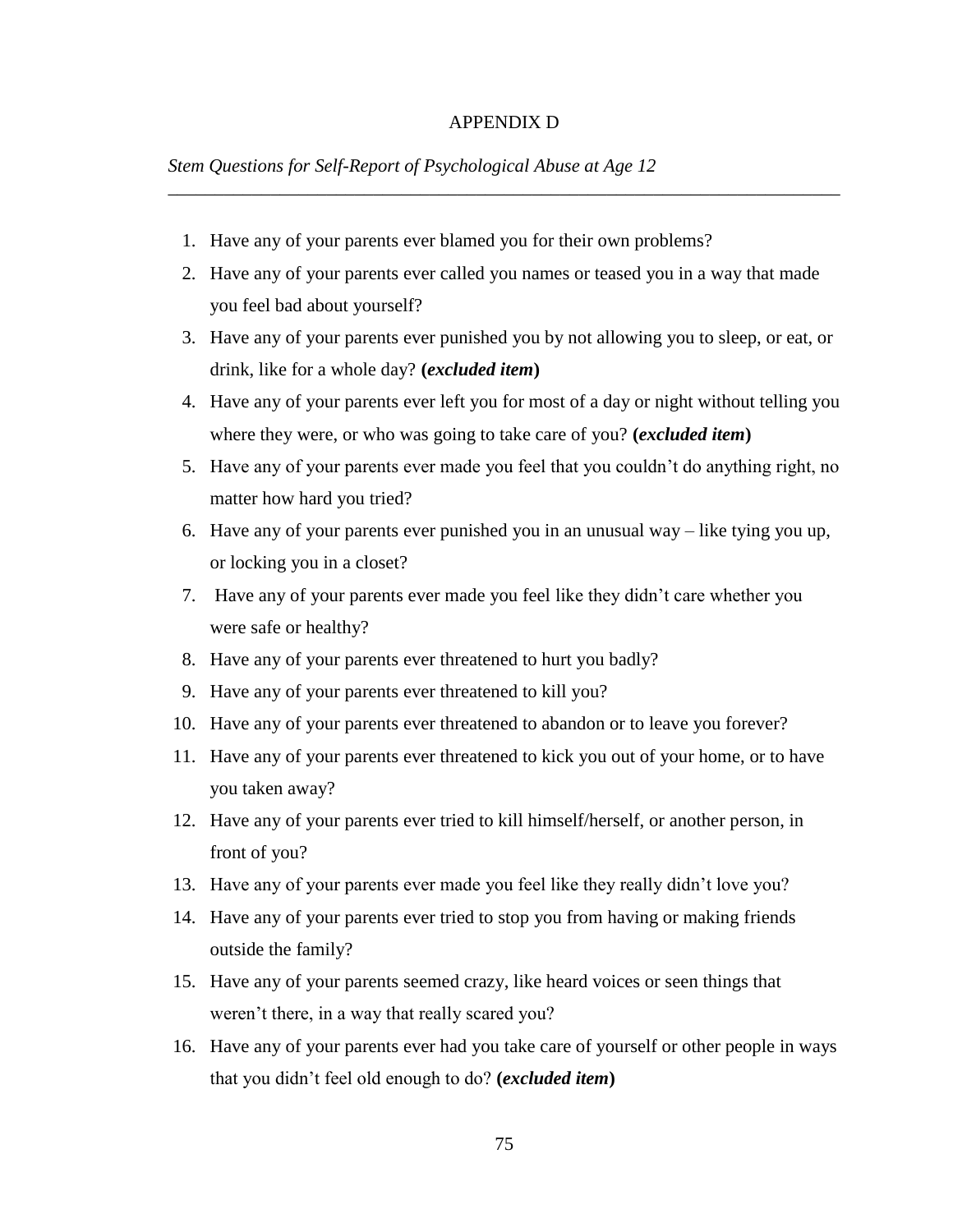- 17. Have any of your parents ever made you do something like steal, have sex for money, or carry drugs? **(***excluded item***)**
- 18. Have any of your parents ever been so drunk or high that they behaved in ways that really scared you?
- 19. Have any of your parents ever threatened to hurt someone very important to you?
- 20. Have any of your parents ever threatened to hurt or destroy something important to you, like a pet or a favorite thing of yours?
- 21. Have any of your parents ever kept you home from school when you weren't sick, so you could help them out? **(***excluded item***)**
- 22. Have any of your parents ever refused to allow you to get help you needed from a doctor? **(***excluded item***)**
- 23. Have any of your parents ever refused to allow you to get the help you needed from someone like a counselor? **(***excluded item***)**
- 24. Have any of your parents ever blamed you for other people's problems when they were not your fault?
- 25. Have any of your parents ever locked you out of the house on purpose, without arranging for a place for you to go? **(***excluded item***)**
- 26. Have any of your parents ever humiliated you or embarrassed you very badly by putting you down a lot in front of other people?

\_\_\_\_\_\_\_\_\_\_\_\_\_\_\_\_\_\_\_\_\_\_\_\_\_\_\_\_\_\_\_\_\_\_\_\_\_\_\_\_\_\_\_\_\_\_\_\_\_\_\_\_\_\_\_\_\_\_\_\_\_\_\_\_\_\_\_\_\_\_\_\_\_\_\_

*Note.* Items developed by LONGSCAN staff.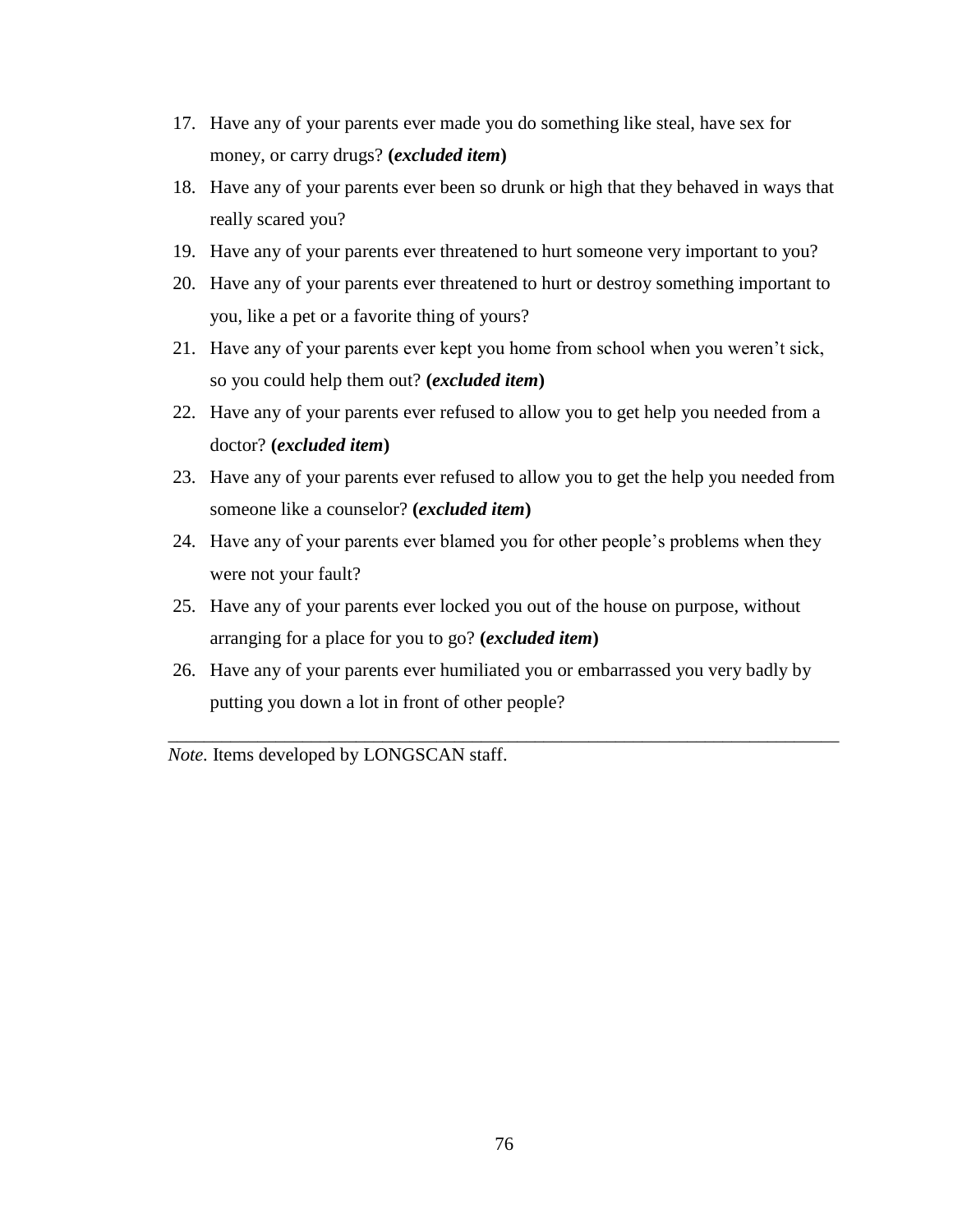## APPENDIX E

| $0 = Not$ true, $1 = Somewhat$ or sometimes true, $2 = Very$ true or often true |                                |
|---------------------------------------------------------------------------------|--------------------------------|
| 1. I act too young for my age.                                                  |                                |
| I have an allergy.<br>2.                                                        |                                |
| I argue a lot.<br>3.                                                            | ( <i>Externalizing Scale</i> ) |
| I have asthma.<br>4.                                                            |                                |
| I act like the opposite sex.<br>5.                                              |                                |
| I like animals.<br>6.                                                           |                                |
| I brag.<br>7.                                                                   | ( <i>Externalizing Scale</i> ) |
| 8. I have trouble concentrating or paying attention.                            |                                |
| 9. I can't get my mind off certain thoughts.                                    |                                |
| 10. I have trouble sitting still.                                               |                                |
| 11. I'm too dependent on adults.                                                |                                |
| 12. I feel lonely.                                                              | (Internalizing Scale)          |
| 13. I feel confused or in a fog.                                                |                                |
| 14. I cry a lot.                                                                | (Internalizing Scale)          |
| 15. I am pretty honest.                                                         |                                |
| 16. I am mean to others.                                                        | ( <i>Externalizing Scale</i> ) |
| 17. I daydream a lot.                                                           |                                |
| 18. I deliberately try to hurt or kill myself.                                  | (Internalizing Scale)          |
| 19. I try to get a lot of attention.                                            | ( <i>Externalizing Scale</i> ) |
| 20. I destroy my own things.                                                    | ( <i>Externalizing Scale</i> ) |
| 21. I destroy things belonging to others.                                       | ( <i>Externalizing Scale</i> ) |
| 22. I disobey my parents.                                                       |                                |
| 23. I disobey at school.                                                        | ( <i>Externalizing Scale</i> ) |
| 24. I don't eat as well as I should.                                            |                                |
| 25. I don't get along with other kids.                                          |                                |
| 26. I don't feel guilty after doing something I shouldn't do.                   | (Externalizing Scale)          |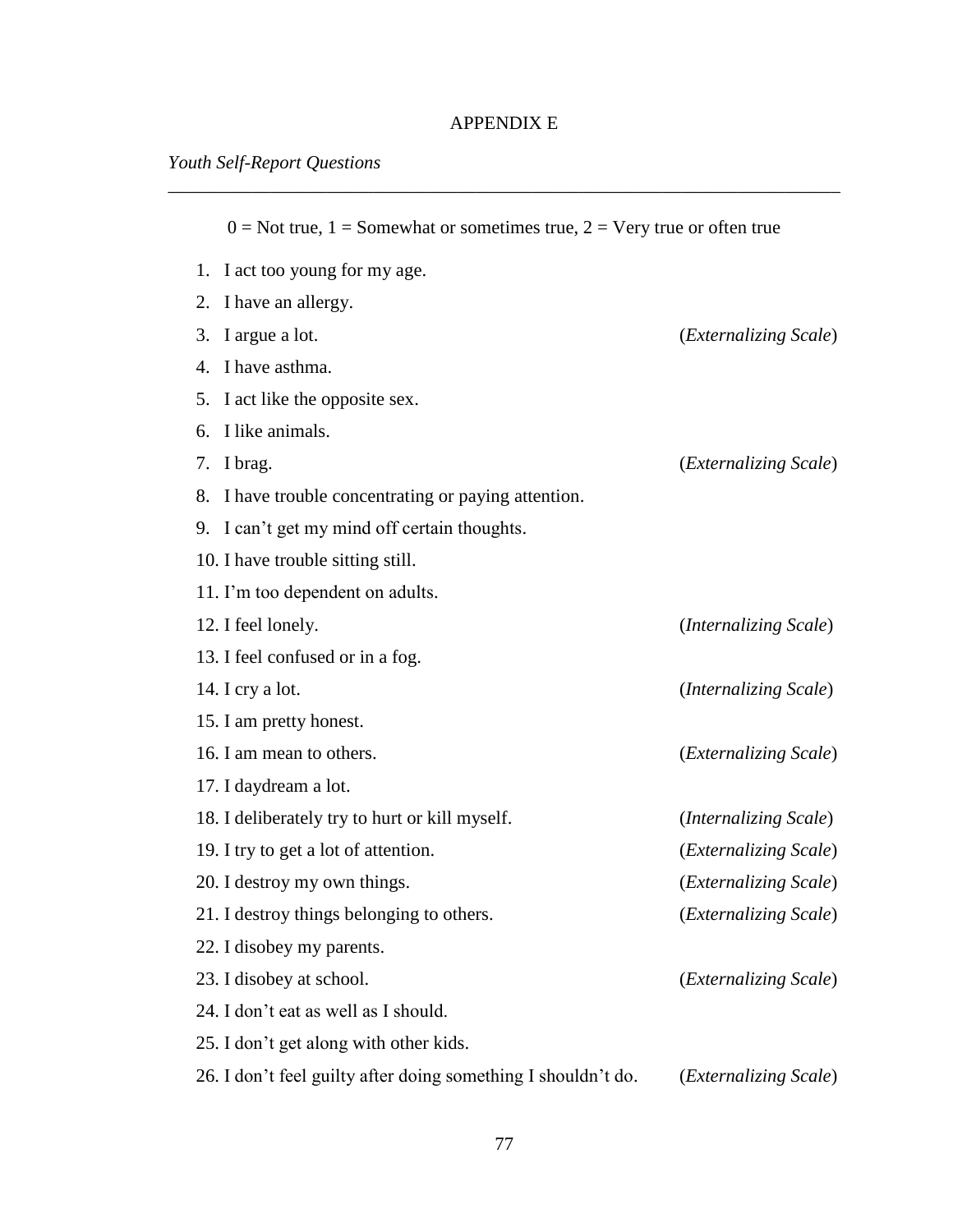| 27. I am jealous of others.                                                   | ( <i>Externalizing Scale</i> ) |
|-------------------------------------------------------------------------------|--------------------------------|
| 28. I am willing to help others when they need me.                            |                                |
| 29. I am afraid of certain animals, situations, or places, other than school. |                                |
| 30. I am afraid of going to school.                                           |                                |
| 31. I am afraid I might think or do something bad.                            | ( <i>Internalizing Scale</i> ) |
| 32. I feel that I have to be perfect.                                         | (Internalizing Scale)          |
| 33. I feel that no one loves me.                                              | (Internalizing Scale)          |
| 34. I feel that others are out to get me.                                     | (Internalizing Scale)          |
| 35. I feel worthless or inferior.                                             | (Internalizing Scale)          |
| 36. I accidentally get hurt a lot.                                            |                                |
| 37. I get in many fights.                                                     | ( <i>Externalizing Scale</i> ) |
| 38. I get teased a lot.                                                       |                                |
| 39. I have around kids who get in trouble.                                    | ( <i>Externalizing Scale</i> ) |
| 40. I hear sounds or voices that other people think aren't there.             |                                |
| 41. I act without stopping to think.                                          |                                |
| 42. I would rather be alone than with others.                                 | ( <i>Internalizing Scale</i> ) |
| 43. I like or cheat.                                                          | ( <i>Externalizing Scale</i> ) |
| 44. I bite my fingernails.                                                    |                                |
| 45. I am nervous or tense.                                                    | ( <i>Internalizing Scale</i> ) |
| 46. Parts of my body twitch or make nervous movements.                        |                                |
| 47. I have nightmares.                                                        |                                |
| 48. I am not liked by other kids.                                             |                                |
| 49. I can do certain things better than most kids.                            |                                |
| 50. I am too fearful or anxious.                                              | ( <i>Internalizing Scale</i> ) |
| 51. I feel dizzy.                                                             | (Internalizing Scale)          |
| 52. I feel too guilty.                                                        | ( <i>Internalizing Scale</i> ) |
| 53. I eat too much.                                                           |                                |
| 54. I feel overtired.                                                         | (Internalizing Scale)          |
| 55. I am overweight.                                                          |                                |
| 56. Physical problems without a known medical cause.                          |                                |
| Aches and pains.<br>a.                                                        | ( <i>Internalizing Scale</i> ) |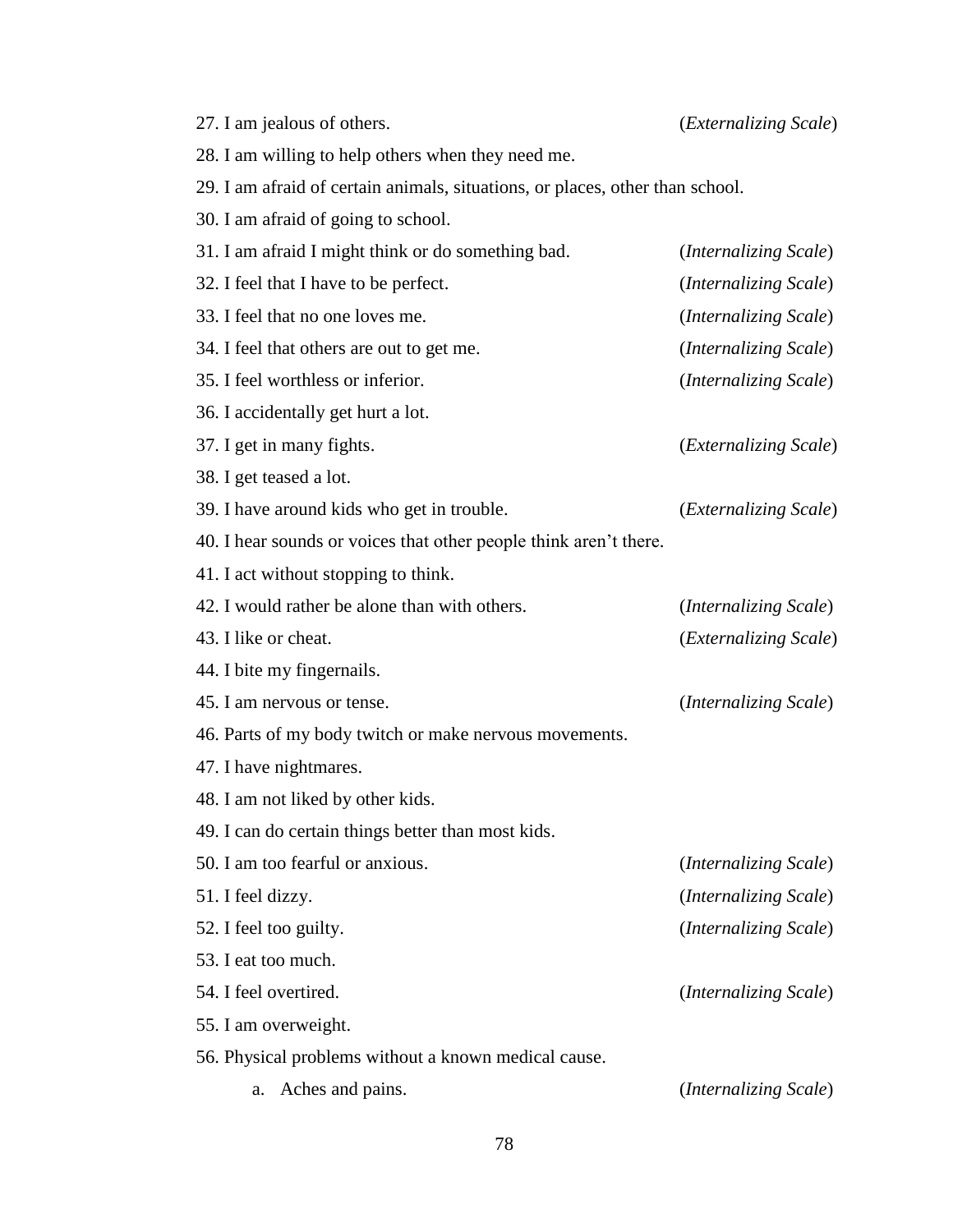| Headaches.<br>$\mathbf{b}$ .                                       | ( <i>Internalizing Scale</i> ) |
|--------------------------------------------------------------------|--------------------------------|
| Nausea, feel sick.<br>$\mathbf{c}$ .                               | (Internalizing Scale)          |
| Problems with eyes.<br>d.                                          | (Internalizing Scale)          |
| Rashes or other skin problems.<br>e.                               | (Internalizing Scale)          |
| Stomachaches or cramps.<br>f.                                      | ( <i>Internalizing Scale</i> ) |
| Vomiting, throwing up.<br>g.                                       | ( <i>Internalizing Scale</i> ) |
| Other.<br>h.                                                       |                                |
| 57. I physically attack people.                                    | ( <i>Externalizing Scale</i> ) |
| 58. I pick my skin or other parts of my body.                      |                                |
| 59. I can be pretty friendly.                                      |                                |
| 60. I like to try new things.                                      |                                |
| 61. My schoolwork is poor.                                         |                                |
| 62. I am poorly coordinated or clumsy.                             |                                |
| 63. I would rather be with older kids than with kids my own age.   | <i>(Externalizing)</i>         |
| Scale)                                                             |                                |
|                                                                    |                                |
| 64. I would rather be with younger kids than with kids my own age. |                                |
| 65. I refuse to talk.                                              | ( <i>Internalizing Scale</i> ) |
| 66. I repeat certain acts over and over.                           |                                |
| 67. I run away from home.                                          | ( <i>Externalizing Scale</i> ) |
| 68. I scream a lot.                                                | (Externalizing Scale)          |
| 69. I am secretive or keep things to myself.                       | (Internalizing Scale)          |
| 70. I see things that other people think aren't there.             |                                |
| 71. I am self conscious or easily embarrassed.                     | (Internalizing Scale)          |
| 72. I set fires.                                                   | (Externalizing Scale)          |
| 73. I can work will with my hands.                                 |                                |
| 74. I show off or clown.                                           | ( <i>Externalizing Scale</i> ) |
| 75. I am shy.                                                      | ( <i>Internalizing Scale</i> ) |
| 76. I sleep less than most kids.                                   |                                |
| 77. I sleep more than most kids during day and/or night.           |                                |

79. I have a speech problem.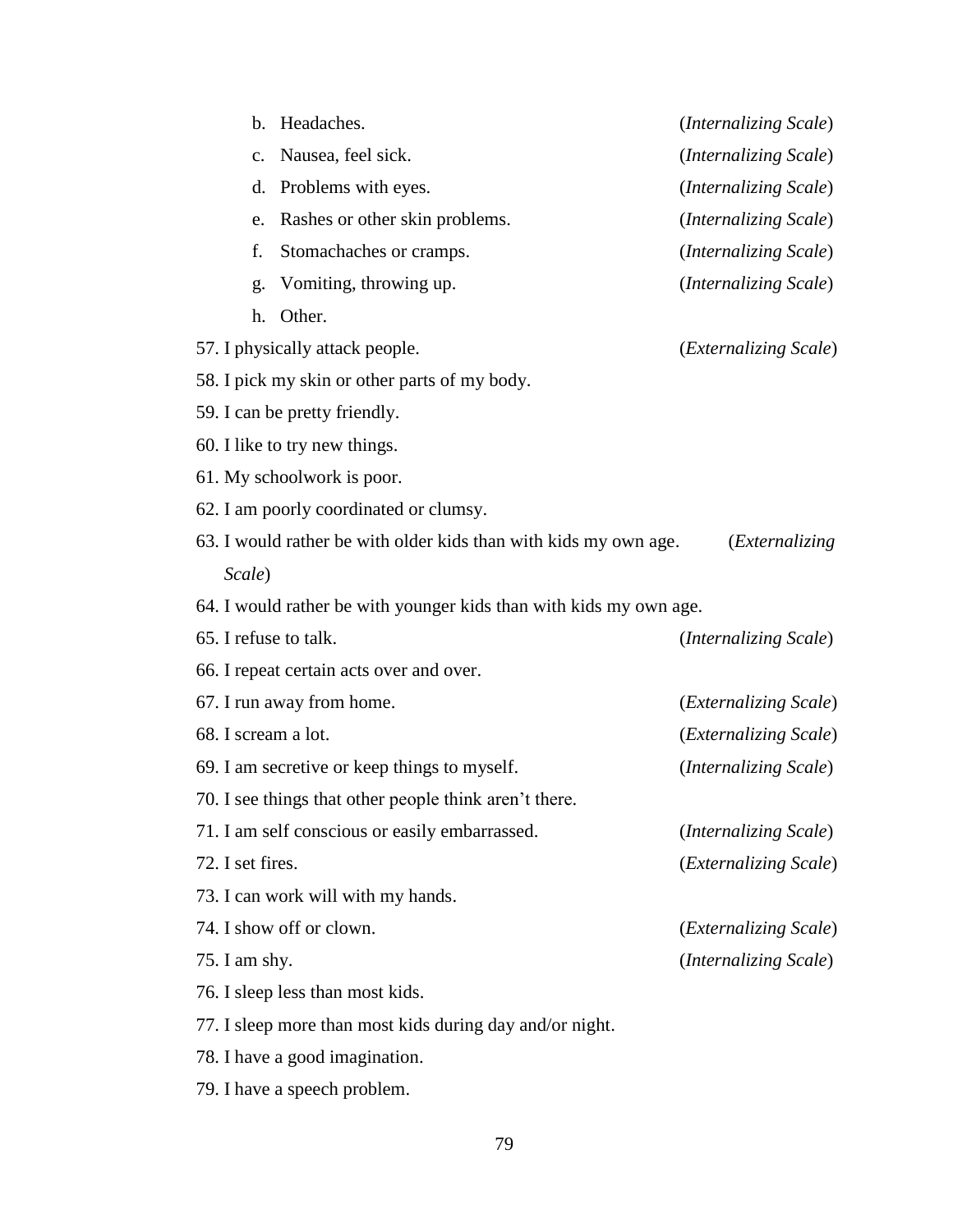| 80. I stand up for my rights.                                  |                                |
|----------------------------------------------------------------|--------------------------------|
| 81. I steal at home.                                           | ( <i>Externalizing Scale</i> ) |
| 82. I steal from places other than my home.                    | ( <i>Externalizing Scale</i> ) |
| 83. I store things I don't need.                               |                                |
| 84. I do thinks other people think are strange.                |                                |
| 85. I have thoughts that other people would think are strange. |                                |
| 86. I am stubborn.                                             | ( <i>Externalizing Scale</i> ) |
| 87. My moods or feelings change suddenly.                      | (Externalizing Scale)          |
| 88. I enjoy being with other people.                           |                                |
| 89. I am suspicious.                                           | ( <i>Internalizing Scale</i> ) |
| 90. I swear or use dirty language.                             | (Externalizing Scale)          |
| 91. I think about killing myself.                              | (Internalizing Scale)          |
| 92. I like to make other laugh.                                |                                |
| 93. I talk too much.                                           | ( <i>Externalizing Scale</i> ) |
| 94. I tease others a lot.                                      | ( <i>Externalizing Scale</i> ) |
| 95. I have a hot temper.                                       | (Externalizing Scale)          |
| 96. I think about sex too much.                                |                                |
| 97. I threaten to hurt people.                                 | ( <i>Externalizing Scale</i> ) |
| 98. I like to help others.                                     |                                |
| 99. I am concerned about being neat or clean.                  |                                |
| 100. I have trouble sleeping.                                  |                                |
| 101. I cut classes or skip school.                             | ( <i>Externalizing Scale</i> ) |
| 102. I don't have much energy.                                 | (Internalizing Scale)          |
| 103.I am unhappy, sad, or depressed.                           | (Internalizing Scale)          |
| 104. I am louder than most kids.                               | ( <i>Externalizing Scale</i> ) |
| 105. I use alcohol or drugs for nonmedical purposes.           | (Externalizing Scale)          |
| 106. I try to be fair to others.                               |                                |
| 107. I enjoy a good joke.                                      |                                |
| 108. I like to take life easy.                                 |                                |
| 109. I try to help others when I can.                          |                                |

110.I wish I were the opposite sex.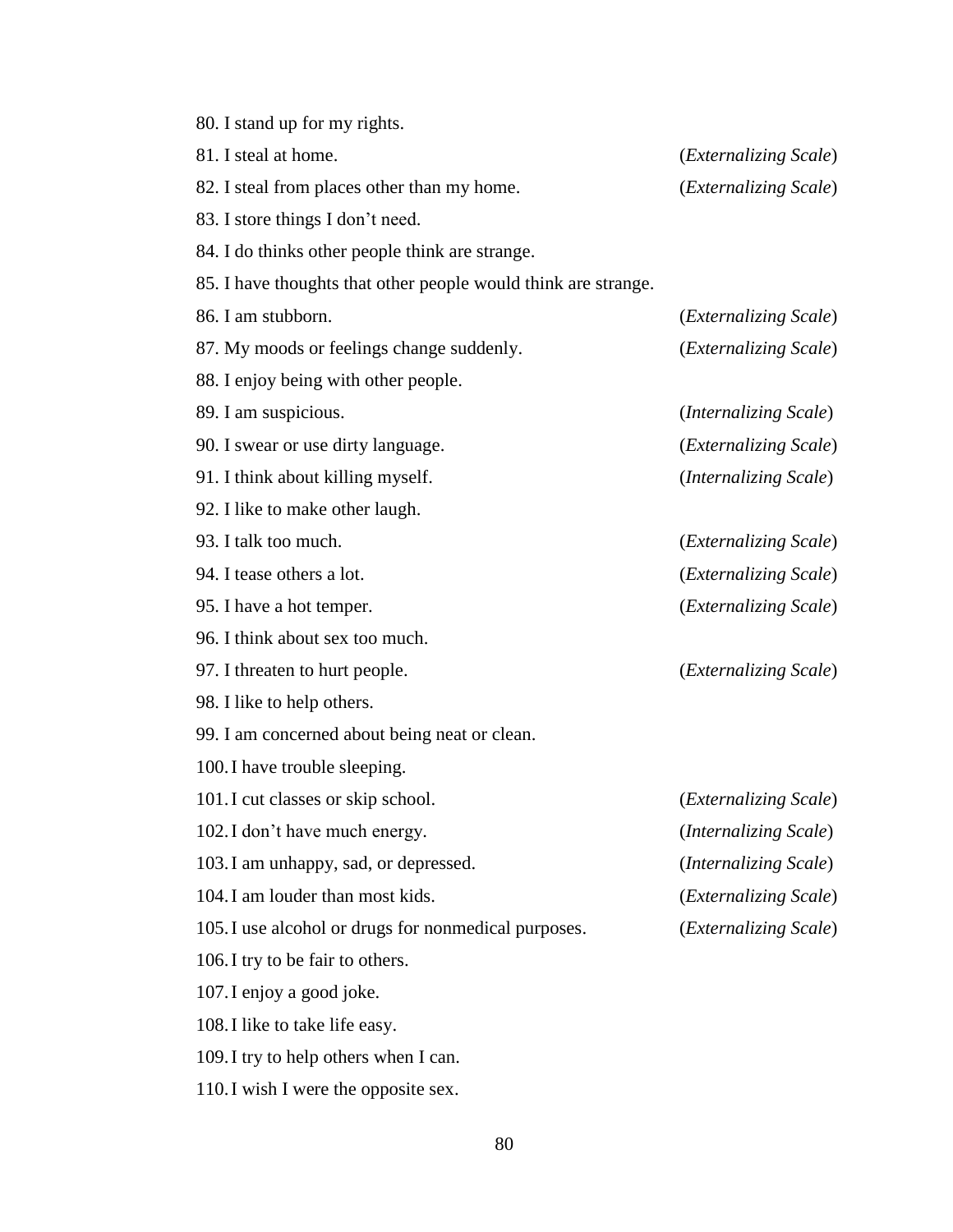111.I keep from getting involved with others. (*Internalizing Scale*) 112.I worry a lot. (*Internalizing Scale*)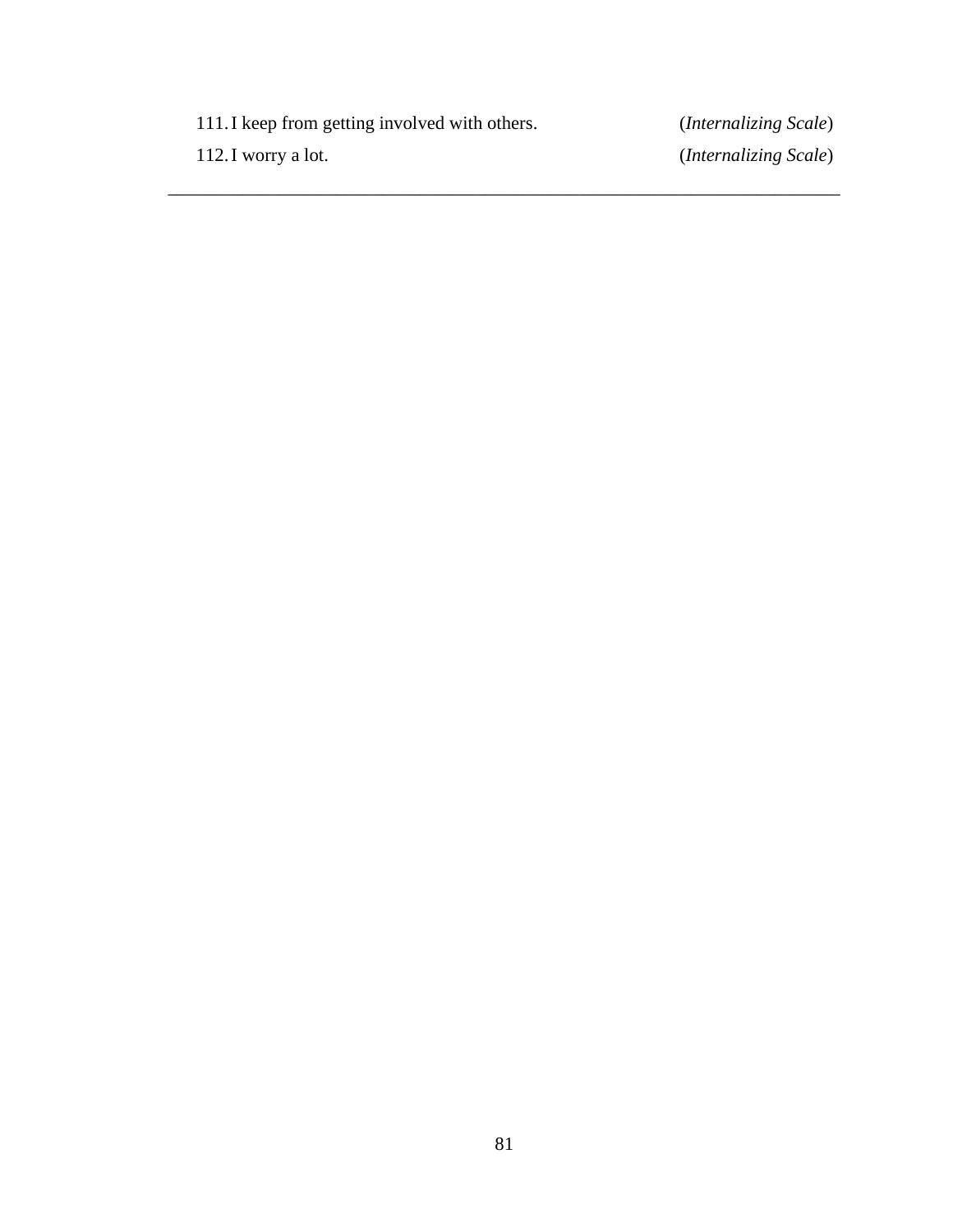## APPENDIX F

\_\_\_\_\_\_\_\_\_\_\_\_\_\_\_\_\_\_\_\_\_\_\_\_\_\_\_\_\_\_\_\_\_\_\_\_\_\_\_\_\_\_\_\_\_\_\_\_\_\_\_\_\_\_\_\_\_\_\_\_\_\_\_\_\_\_\_\_\_\_\_\_

## *Trauma Symptom Checklist Questions*

| $0 =$ Never, $1 =$ Sometimes, $2 =$ Lots of times, $3 =$ Almost all of the time |                  |
|---------------------------------------------------------------------------------|------------------|
| 1. Having bad dreams or nightmares. This happens to me                          | (Trauma Symptom) |
| Feeling afraid something bad might happen. This happens to me<br>2.             |                  |
| Scary ideas or pictures just popping into my head.<br>3.                        | (Trauma Symptom) |
| Wanting to say dirty words.<br>4.                                               |                  |
| Pretending I am someone else.<br>5.                                             |                  |
| Arguing too much.<br>6.                                                         |                  |
| Feeling lonely.<br>7.                                                           |                  |
| Touching private parts too much.<br>8.                                          |                  |
| 9. Feeling say or unhappy. This happens to me                                   |                  |
| 10. Remembering things that happened that I didn't like.                        | (Trauma Symptom) |
| 11. Going away in my mind, trying not to think.                                 | (Trauma Symptom) |
| 12. Remembering scary things. This happens to me                                | (Trauma Symptom) |
| 13. Wanting to yell and break things.                                           |                  |
| 14. Crying.                                                                     |                  |
| 15. Get scared suddenly and don't know why. This happens to me                  |                  |
| 16. Getting mad and can't calm down.                                            |                  |
| 17. Thinking about having sex.                                                  |                  |
| 18. Feeling dizzy. This happens to me                                           |                  |
| 19. Wanting to yell at people.                                                  |                  |
| 20. Wanting to hurt myself.                                                     |                  |
| 21. Wanting to hurt other people.                                               |                  |
| 22. Thinking of touching other people's private parts.                          |                  |
| 23. Thinking about sex when I don't want to.                                    |                  |
| 24. Feeling scared of men. This happens to me                                   | (Trauma Symptom) |
| 25. Feeling scared of women.                                                    | (Trauma Symptom) |
| 26. Washing myself because I feel dirty inside.                                 |                  |